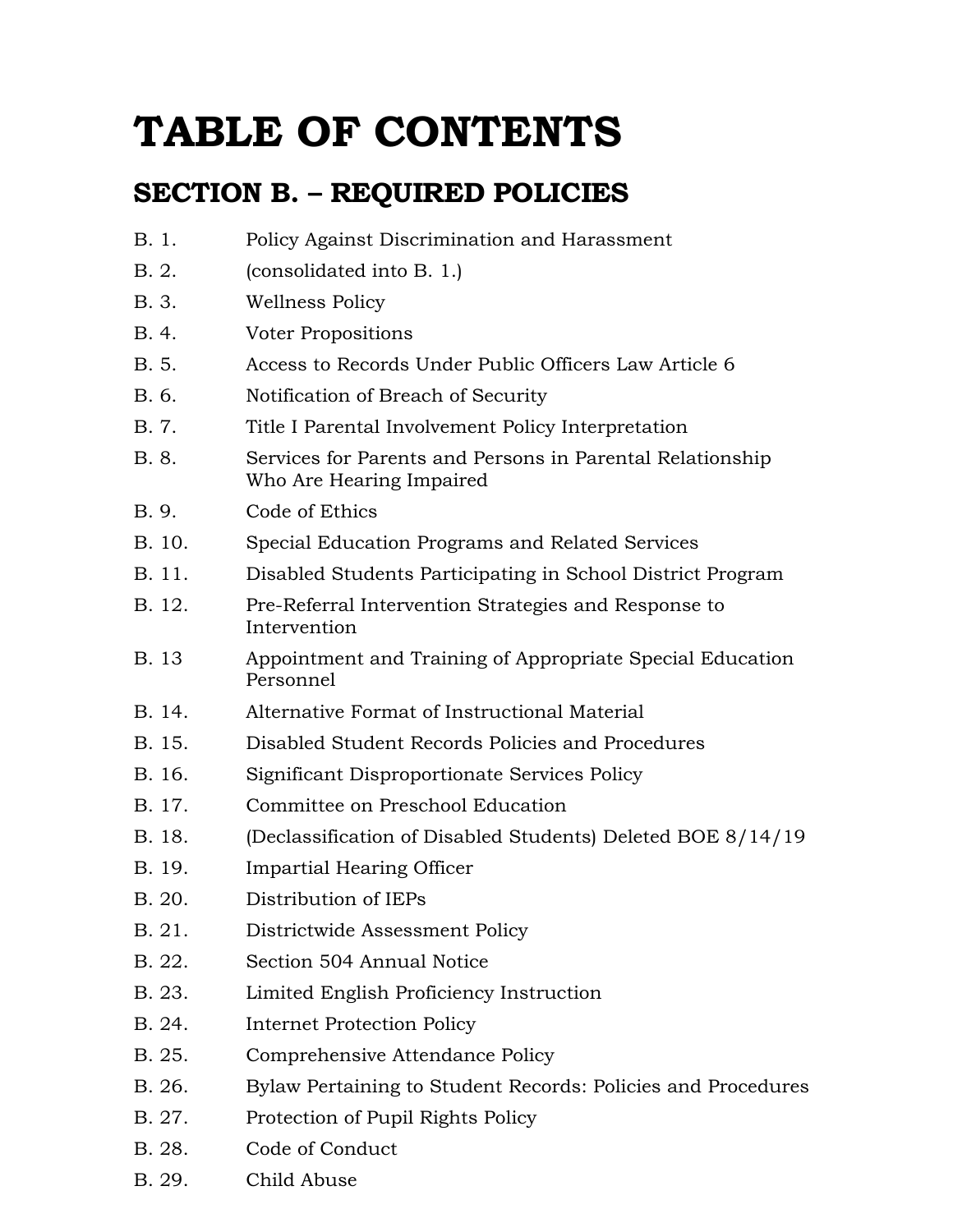- B. 30. Field Trip Policy B. 31. Investment Policy B. 32. Unsafe School Choice Procedures B. 33. Drug-Free Workplace Policy B. 34. Purchasing B. 35. Online Banking Services Policy B. 36. Concussion Management
- B. 37. Dignity for All
- B. 38. Opioid Prevention
- B. 39. Uniform Guidance Procurement Policy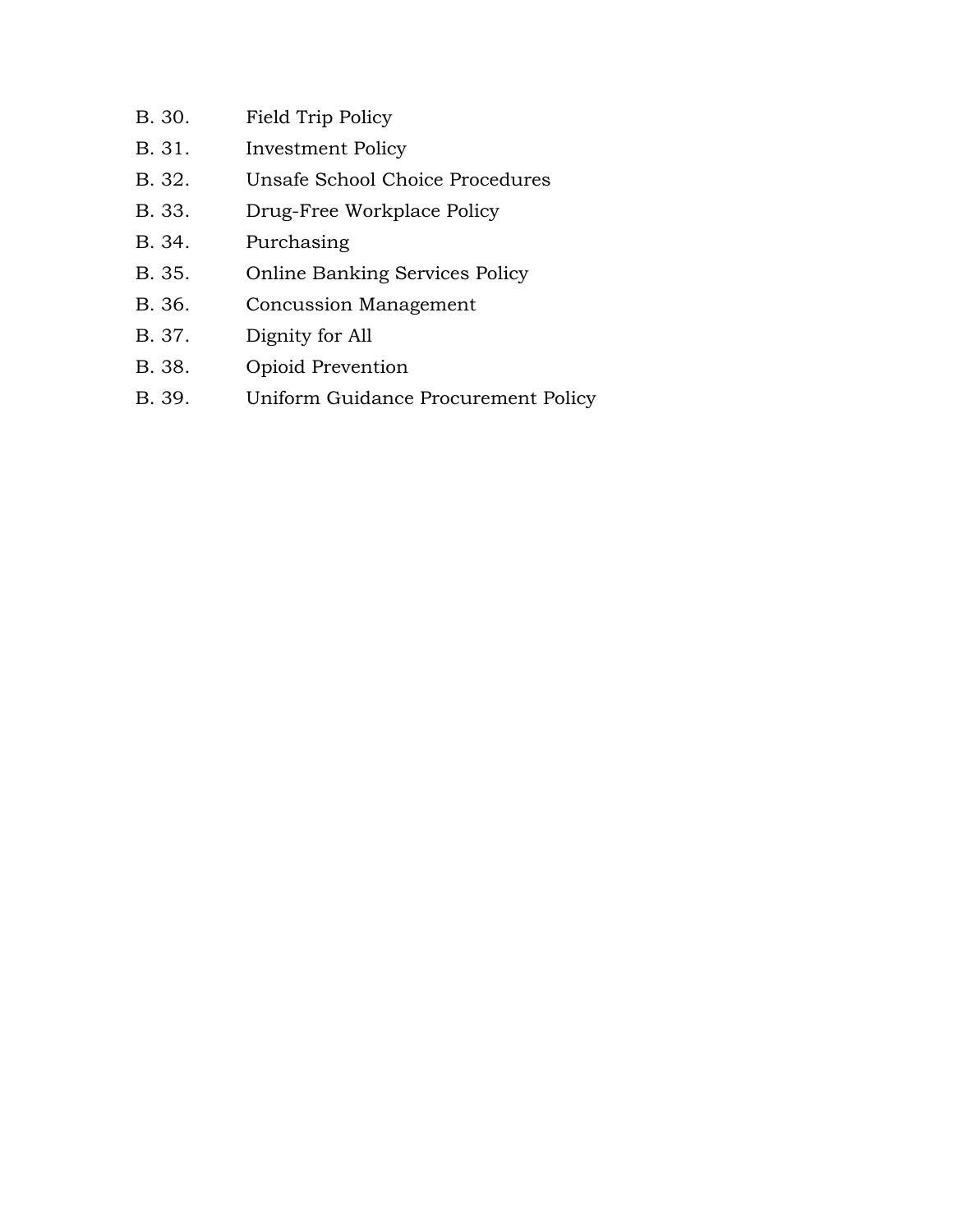# **POLICY AGAINST DISCRIMINATION AND HARASSMENT**

SECTION 1: PURPOSE

- A. Scope of Policy
- B. Policy Objectives

SECTION 2: DEFINITIONS

SECTION 3: POLICY

SECTION 4: POLICY ENFORCEMENT

A. Complaint Procedure for Employees

- 1. Notification Procedure
- 2. Making a Complaint
- 3. Supervisory Responsibilities
- B. Time for Reporting a Complaint
- C. Confidentiality and Privacy
- D. Acknowledgement of Complaint

SECTION 5: INVESTIGATION PROCEDURES

- A. Timing of Investigations
- B. Method of Investigation
- C. Notification to Complaining Party and the Accused Party
- D. Remedial Measures

SECTION 6: PROHIBITION AGAINST RETALIATION AND ABUSE OF THE POLICY

SECTION 7: APPEALS

SECTION 8: RECORD KEEPING

SECTION 9: LEGAL PROTECTIONS AND EXTERNAL REMEDIES

SECTION 10: QUESTIONS

SECTION 11: COMPLIANCE OFFICERS

SECTION 12: EFFECTIVE DATE AND POLICY DISSEMINATION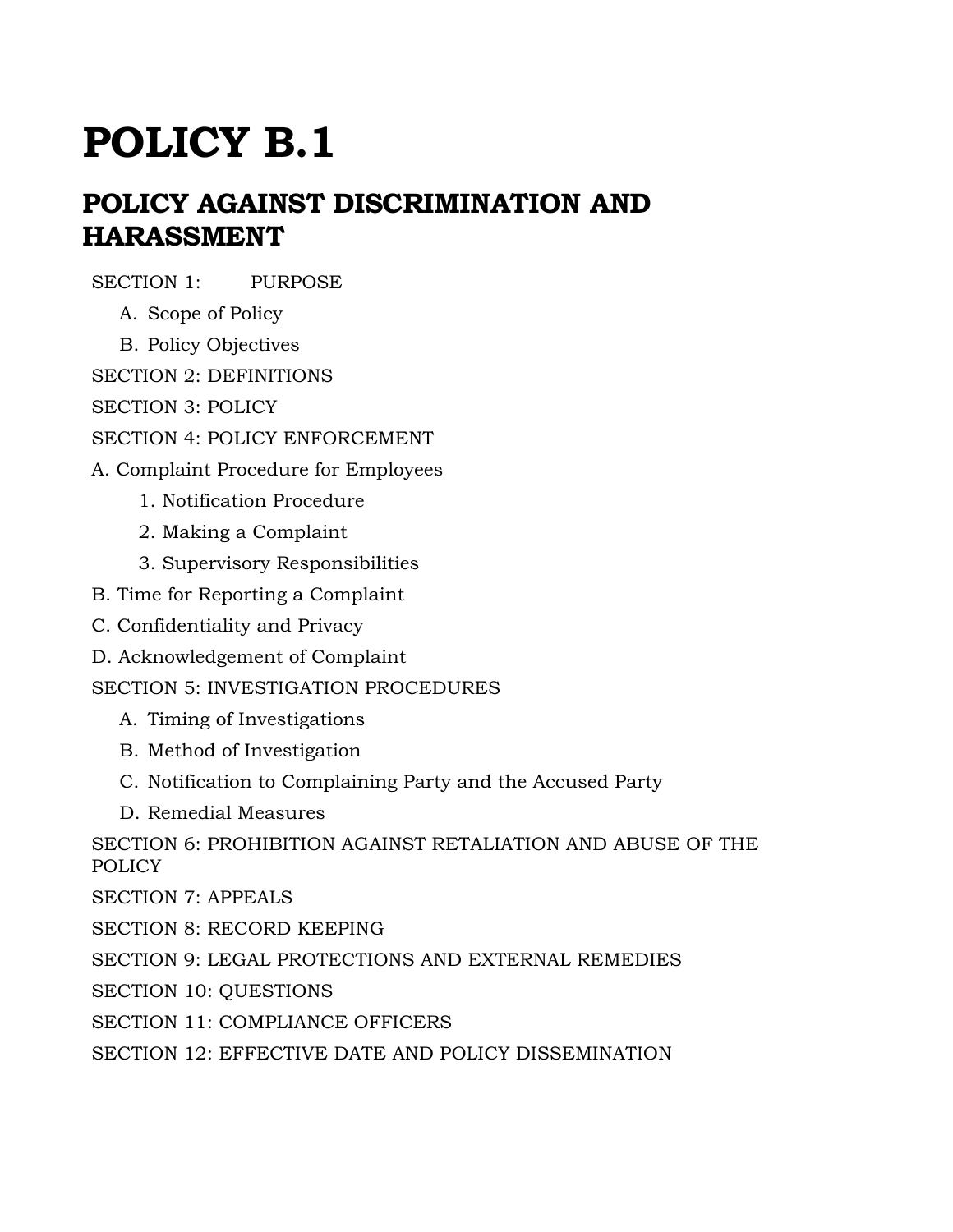#### **SECTION 1: PURPOSE**

The Oneonta City School District believes in the dignity of the individual and recognizes the rights of all people to equal employment opportunities in the workplace. In this regard, the Oneonta City School District, (hereinafter "District"), is committed to a policy of protecting and safeguarding the rights and opportunities of all people to seek, obtain and hold employment without subjugation to harassment or discrimination in the workplace. It is the District's policy to provide an employment environment free from harassment and discrimination based on race, color, gender, religion, religious creed, sex, familial or marital status, age, national origin or ancestry, physical or mental disability, genetic information/predisposition or carrier status, military or veteran status, sexual orientation, self-identified or perceived sex, gender expression, gender identity and the status of being transgender, pregnancy (including childbirth and related medical conditions, and including medical conditions related to lactation) citizenship, domestic violence victim's status or any other characteristics protected by applicable federal, state or local law.

Scope of Policy This Policy applies to all District employees and all personnel in a contractual or other business relationship with the District including, for example, applicants, temporary or leased employees, interns (whether paid or unpaid), independent contractors, vendors, consultants, volunteers and visitors. In the remainder of this Policy, the term "employees" refers to this collective group. This Policy applies with equal force on District property as it does at District-sponsored events, programs, and activities that take place off District premises.

Policy Objectives By adopting and publishing this Policy, it is the intention of the District's Board of Education to:

1. Notify employees about the types of conduct that constitute harassment and discrimination prohibited by this Policy;

2. Inform employees about the complaint procedures established by the District that enable any employee who believes (s)he is the victim of harassment or discrimination to submit a complaint which will be investigated by the District;

3. Clearly advise all supervisory staff, administrators, and employees that harassment and discrimination is strictly prohibited and no such person possesses the authority to harass or discriminate; and

4. Notify all employees that the District has appointed Compliance Officers who are specifically designated to receive complaints and ensure compliance with this Policy.

NOTE: The names and office location of each Compliance Officer designated to receive and investigate complaints are listed below in *Section 11* of this Policy. Any change in the designated Compliance Officers shall be distributed in writing to all current employees and shall be posted.

#### **SECTION 2: DEFINITIONS**

# **"Prohibited Discrimination of Employees"**

Prohibited discrimination of employees can take the form of any adverse employment action against an employee, by either a District employee or official or a third party engaged in activities sponsored by the District which is based upon the employee's protected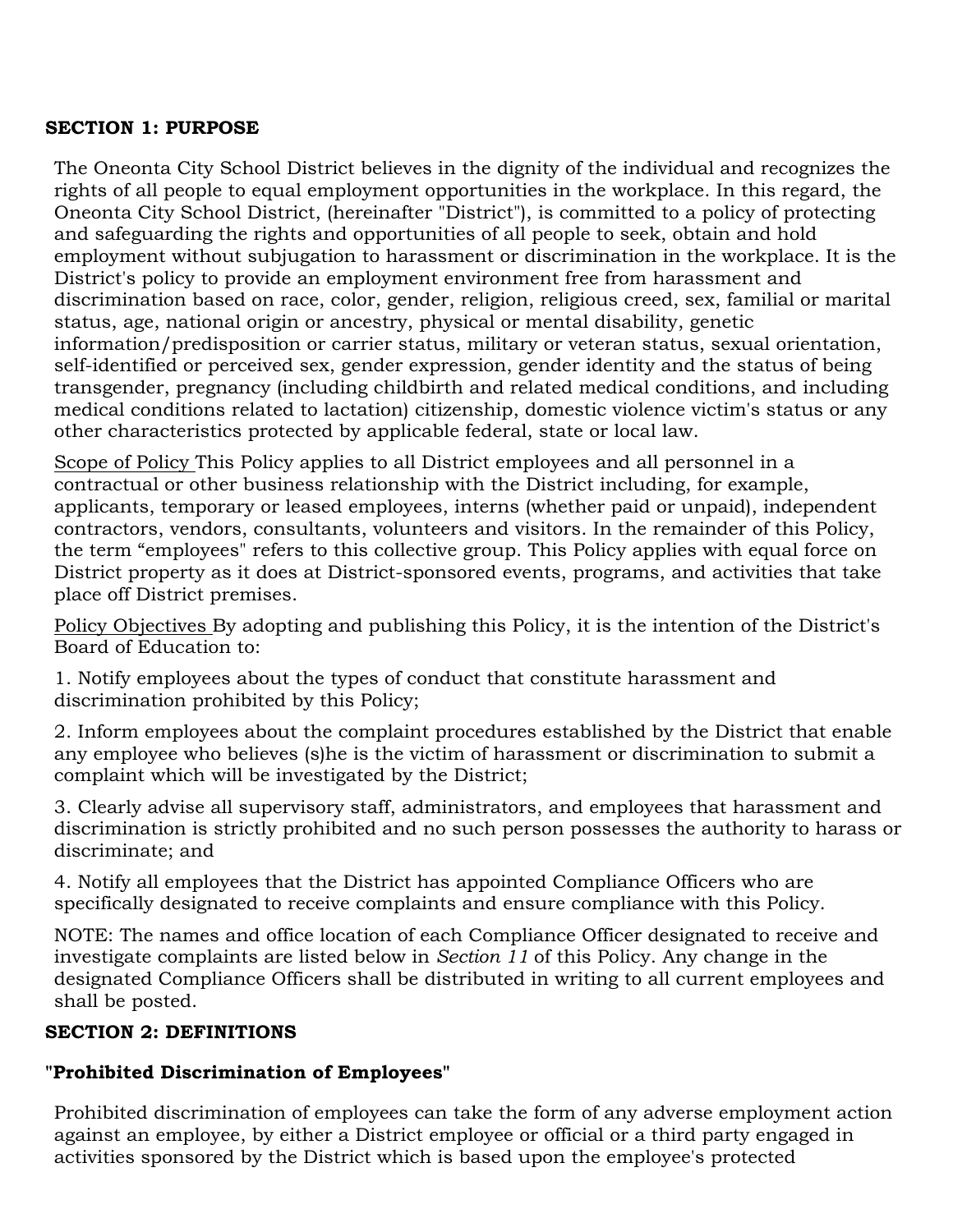characteristic. Prohibited discrimination of employees also includes harassment based on a protected characteristic even where there is no tangible impact upon the employee's employment opportunities and/or employment benefits. The phrase "prohibited discrimination" as used in this Policy includes all forms of prohibited discrimination and harassment based on a protected characteristic, including "Sexual Harassment" as defined below.

# **"Harassment"**

Harassment is strictly prohibited and includes, but is not limited to, conduct that is unwelcome and has the purpose or effect of unreasonably interfering with a person's work performance, or creating an intimidating, hostile or offensive working environment. Such harassment of employees is prohibited by this Policy if it is based on a protected characteristic or directed at an individual because of a protected characteristic. In this regard, individuals subject to this Policy should be mindful that conduct or behavior that is acceptable, amusing or inoffensive to some individuals may be viewed as unwelcome, abusive or offensive to others.

# **"Sexual Harassment"**

Sexual harassment is strictly prohibited. It is a form of sex discrimination and is unlawful under federal, state, and (where applicable) local law. Sexual harassment includes harassment on the basis of sex, sexual orientation, self-identified or perceived sex, gender expression, gender identity and the status of being transgender.

Sexual harassment includes unwelcome conduct which is either of a sexual nature, or which is directed at an individual because of that individual's sex when:

1. Submission to such conduct is made either explicitly or implicitly a term or condition of an individual's employment;

2. Submission to, or rejection of, such conduct by an individual is used as the basis for employment decisions affecting such individual (e.g., promotion, transfer, demotion, termination); or

3. Such gender-based conduct has the purpose or effect of unreasonably interfering with an individual's work performance, or of creating an intimidating, hostile or offensive working environment, even if the reporting individual is not the intended target of the sexual harassment.

The foregoing includes offensive comments, jokes, innuendoes or other statements ofa sexual or gender- based nature as well as favoritism between a supervisor and subordinate based on an intimate/sexual relationship or desire for the same.

# **Who can be the target of sexual harassment?**

Sexual harassment can occur between any individuals, regardless of their sex or gender. New York Law protects employees, paid or unpaid interns, and non-employees, including independent contractors, and those employed by companies contracting to provide services in the workplace. Harassers can be a superior, a subordinate, a coworker or anyone in the workplace including an independent contractor, contract worker, vendor, client, customer or visitor.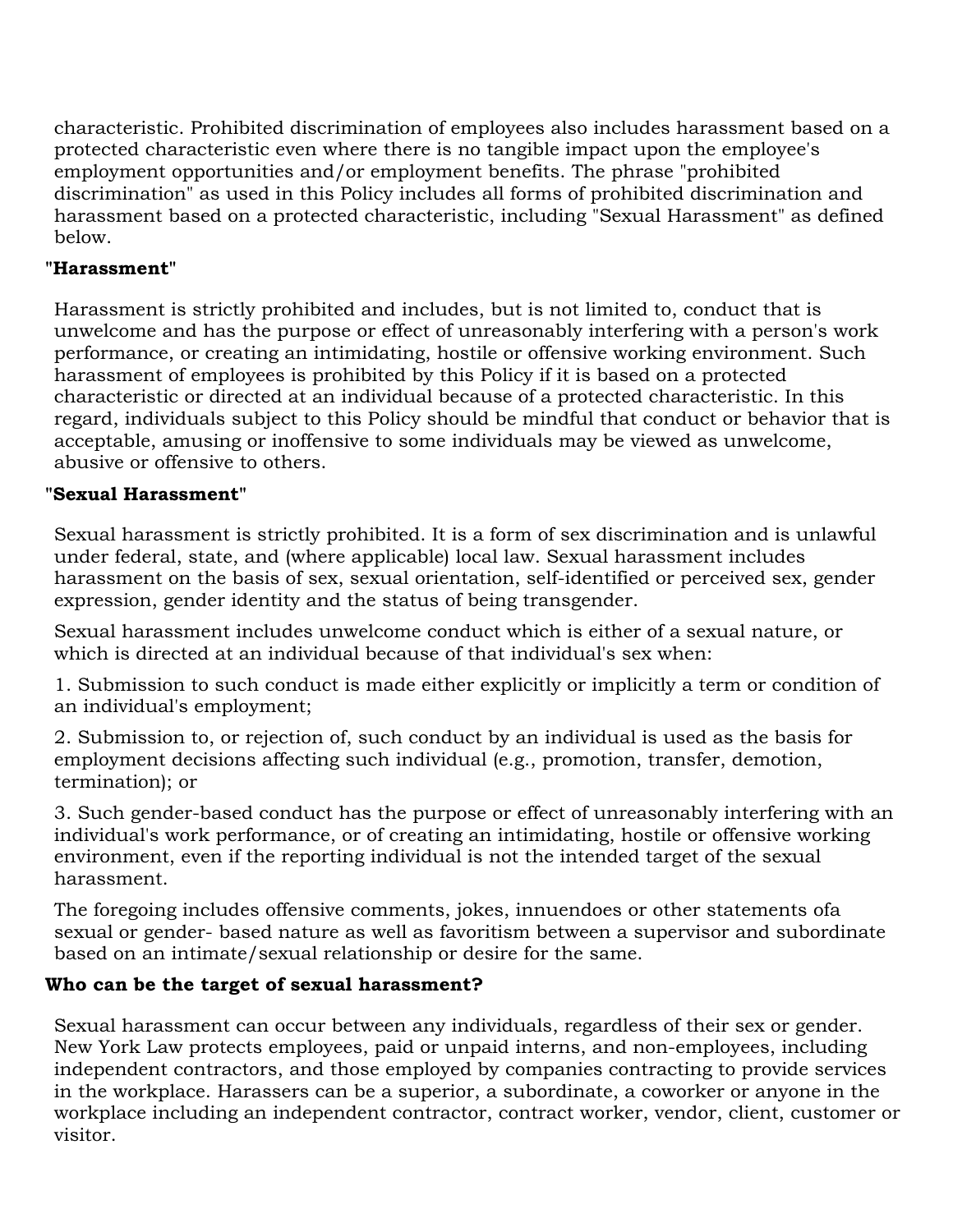#### **Where can sexual harassment occur?**

Unlawful sexual harassment is not limited to the physical workplace itself. It can occur while employees are traveling for business or at employer sponsored events or parties. Calls, texts, emails, and social media usage by employees can constitute unlawful workplace harassment, even if they occur away from the workplace premises, on personal devices or during non-work hours.

# **"Prohibited Behavior and Examples of Harassment, including Sexual Harassment"**

Specific forms of behavior the District considers harassment or sexual harassment are set forth below. Every conceivable example cannot be delineated herein, and thus the descriptions below should not be interpreted in any way as being all-inclusive.

- Verbal: Abusive verbal language including jokes, comments, teasing or threats related to an employee's protected characteristic, sexual activity and/or body parts whether or not said in that person's presence including, but not limited to: sexual innuendos; slurs; suggestive, derogatory, or insulting comments or sounds; whistling; jokes; propositions; threats; comments on a person's appearance that make the person feel uncomfortable because of his or her protected characteristic; sex stereotyping, continuing to ask someone for dates or to meet after work after the person has made it clear that he or she does not want to go; comments about an employee's anatomy or protected characteristic that are unwelcome, unreasonably interfere with an employee's work performance, or create an intimidating, hostile or offensive work environment; and unwelcome advances or demands based on someone's protected characteristic.
- Nonverbal: Abusive written language showing or displaying pornographic or sexually explicit objects or pictures; graphic commentaries based on a protected characteristic; derogatory cartoons or caricatures; luring or obscene gestures in the workplace; staring at a person's body in a sexually suggestive manner; gestures or motions based on a protected characteristic; sending material through the District email system or other electronic communication devices (e.g. voice mail) or using the District's mail, computers or cell phones to view material that is demeaning or derogatory based on one's protected characteristic.
- Physical: Unwelcome physical conduct, including but not limited to: hitting, pushing, shoving, slapping, petting, pinching, grabbing, holding, hugging, kissing, tickling, massaging, displaying private body parts, coerced sexual intercourse, rape or assault or attempts to commit these assaults, persistent brushing up against a person's body, unnecessary touching and flashing or other unwelcome physical conduct.
- Other: Hostile actions taken against an individual because of an individual's sex, sexual orientation, gender identity and the status of being transgender or because of any other protected characteristic, such as: interfering with, destroying or damaging a person's workstation, tools, or equipment, or otherwise interfering with the individual's ability to perform the job; sabotaging an individual's work; bullying, yelling, or name-calling.

Any employee who feels discriminated against or harassed should report so that any violation of this Policy can be corrected promptly. Any harassing conduct, even if a single incident, can be addressed under this Policy.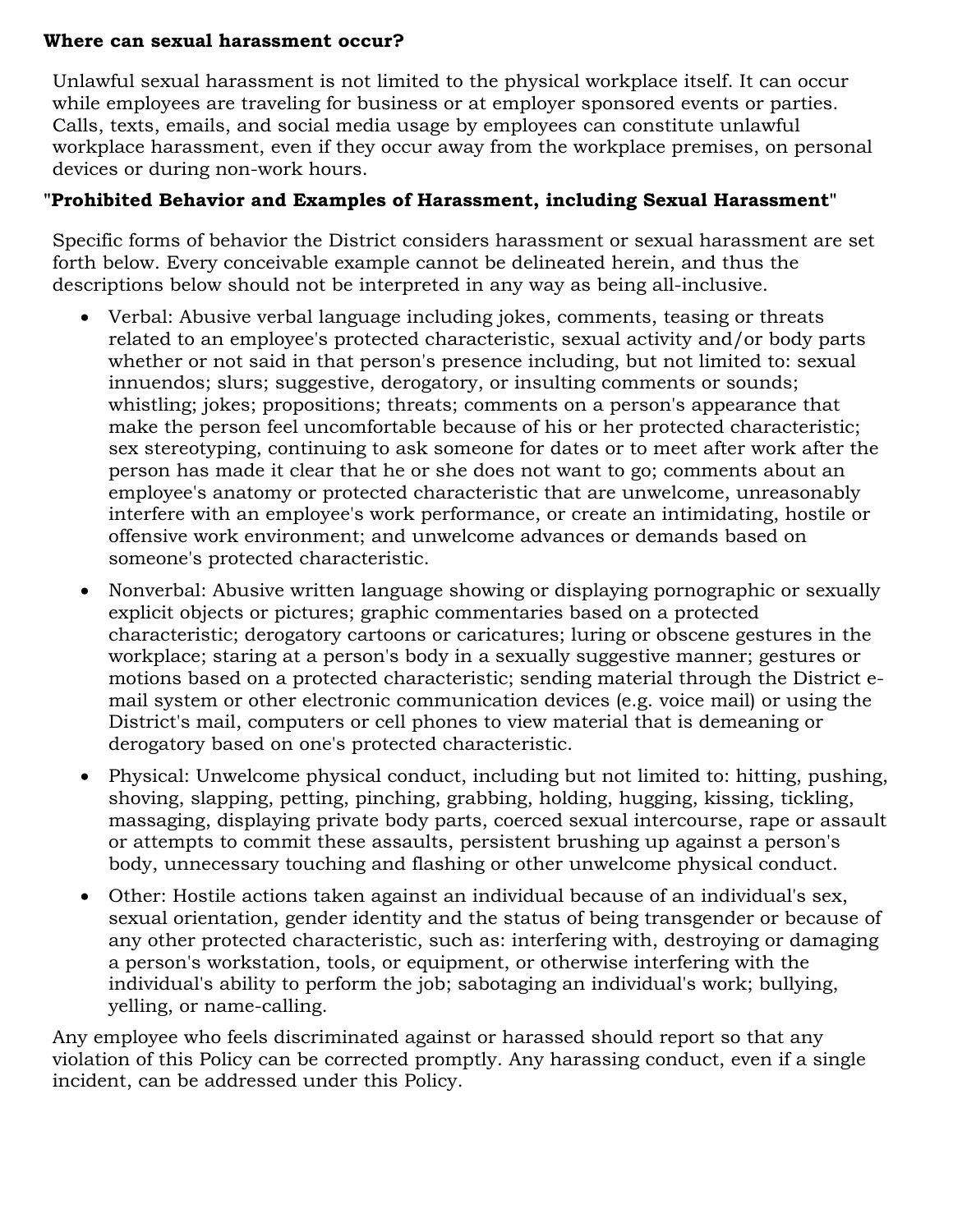#### **SECTION 3: POLICY**

The District prohibits harassment and discrimination based on any characteristic protected by applicable law and will not tolerate any form of unlawful discrimination or harassment. The District will take all steps necessary to prevent and stop the occurrence of unlawful discrimination and/or harassment, including sexual harassment, in the workplace.

All employees, including but not limited to, District officials and supervisory personnel, are responsible for ensuring a work environment free from prohibited harassment and discrimination. All employees will be held responsible and accountable for avoiding or eliminating inappropriate conduct that may give rise to a claim of harassment or discrimination. Employees are encouraged to report violations to a supervisor, administrator, or one of the Compliance Officers listed in Section I I of this Policy in accordance with the Complaint Procedure set forth in this Policy. Officials, administrators and supervisors must take immediate and appropriate corrective action when suspected instances of prohibited harassment and/or discrimination come to their attention to assure compliance with this Policy as well as report the suspected misconduct to the District's designated Compliance Officers. Furthermore, if any employee believes that any member of management has violated this policy or has not properly responded to and/or handled a report or concerns of discrimination or harassment, the employee should immediately contact one of the District's designated Compliance Officers.

Each employee is assured pursuant to Section 6 of this Policy, that retaliation against an individual who makes a complaint or report under this Policy is absolutely prohibited and constitutes, in and of itself, a violation of this Policy. Employees who engage in retaliation against any employee for making a good faith complaint of harassment or discrimination, for opposing in good faith any practices forbidden by applicable anti-discrimination laws or for filing a good faith complaint with, or otherwise participating in any manner in an internal workplace investigation or an external investigation, proceeding or hearing conducted by any federal or state agency charged with enforcing employment discrimination laws shall be subject to discipline, up to and including termination of employment. Any employee who believes he/she has been retaliated against in violation of this policy should report violations to one of the Compliance Officers listed in Section I I of this Policy in accordance with the Complaint Procedure set forth in this Policy.

Any questions regarding the scope or application of this Policy should be directed to one of the Compliance Officers listed in Section II of this Policy.

# **SECTION 4: POLICY ENFORCEMENT**

# **A. Complaint Procedure for Employees**

1. Notification Procedure

Prompt reporting of complaints or concerns is encouraged so that timely and constructive action can be taken before relationships become strained. Reporting of all perceived incidents of prohibited discrimination and/or harassment is encouraged and essential, regardless of the offender's identity or position. An employee or other individual who feels aggrieved because of harassment or discrimination shall contact his or her supervisor or a Compliance Officer listed in Section II of this Policy, or another administrator. Likewise, anyone who witnesses or becomes aware of instances of harassment or discrimination should report such behavior to his or her supervisor or a Compliance Officer listed in Section II of this Policy, or another administrator.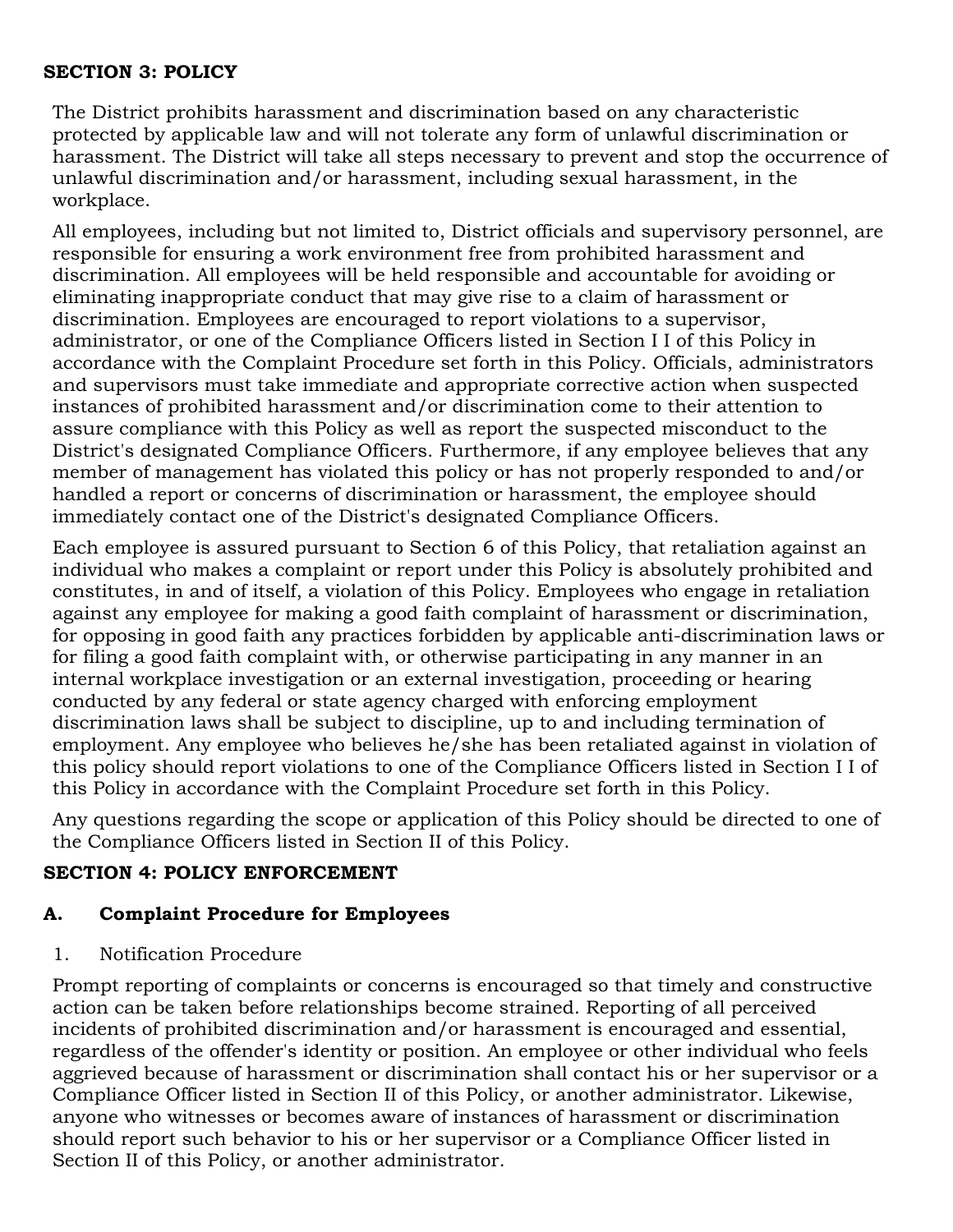# 2. Making a Complaint

Complaints are accepted orally and in writing. All employees are encouraged to use the District's "Complaint of Alleged Discrimination" form. A copy of this form is attached to this Policy. Additional complaint forms can be obtained from a Compliance Officer, with no questions asked, or from the District's website. Because an accurate record of the allegedly objectionable behavior is necessary to resolve a complaint of prohibited discrimination or harassment, the District encourages employees to place complaints in writing, even if originally made orally. If an employee has any questions or difficulty filling out the complaint form, she/he can obtain assistance from any one of the Compliance Officers or the supervisor to which he/she complained. All complaints should include: the name of the complaining party, the name of the alleged offender(s), date(s) of the incident(s), and description of the incident, names of witnesses to the incident and the signature of the complaining party.

Once the complaining party has completed and dated a complaint, with or without the assistance of one of the District's Compliance Officers or a supervisor, the written complaint, or oral complaint as the case may be, should be promptly forwarded to one of the District's Compliance Officers.

Complainants are expected to cooperate with the District's investigation procedures by providing all relevant information relating to the complaint, as are other supervisory and nonsupervisory employees having relevant or related knowledge or information.

# 3. Supervisory Responsibilities

All supervisors and administrators who receive a complaint or information about suspected harassment or discrimination, observe what may be harassing behavior or for any reason to suspect that harassment is occurring, are required to report such suspected harassment or discrimination to one of the District's Compliance Officers.

In addition to being subject to discipline if they engaged in harassing conduct themselves, supervisors and administrators will be subject to discipline for failing to report suspected harassment or otherwise knowingly allowing harassment to continue.

Supervisors and administrators will also be subjected to discipline for engaging in any retaliation.

# **B. Time for Reporting a Complaint**

Prompt reporting of all complaints is strongly encouraged. All employees should be aware that appropriate resolution of complaints and effective remedial action oftentimes is possible only when complaints are promptly filed.

# **C. Confidentiality and Privacy**

The District shall keep complaints as confidential as is consistent with a thorough investigation, applicable collective bargaining agreements, and other laws and regulations regarding employees. To the extent complaints made under this Policy implicate criminal conduct, the District may be required by law to contact and cooperate with the appropriate law enforcement authorities.

# **D. Acknowledgement of Complaint**

Upon receipt of an oral or written complaint, the Compliance Officer should endeavor to contact promptly the complainant to confirm that the complaint has been received. Ifthe complainant does not receive such confirmation promptly, she/he is encouraged to contact a Compliance Officer or his/her supervisor or the supervisor to whom the complaint was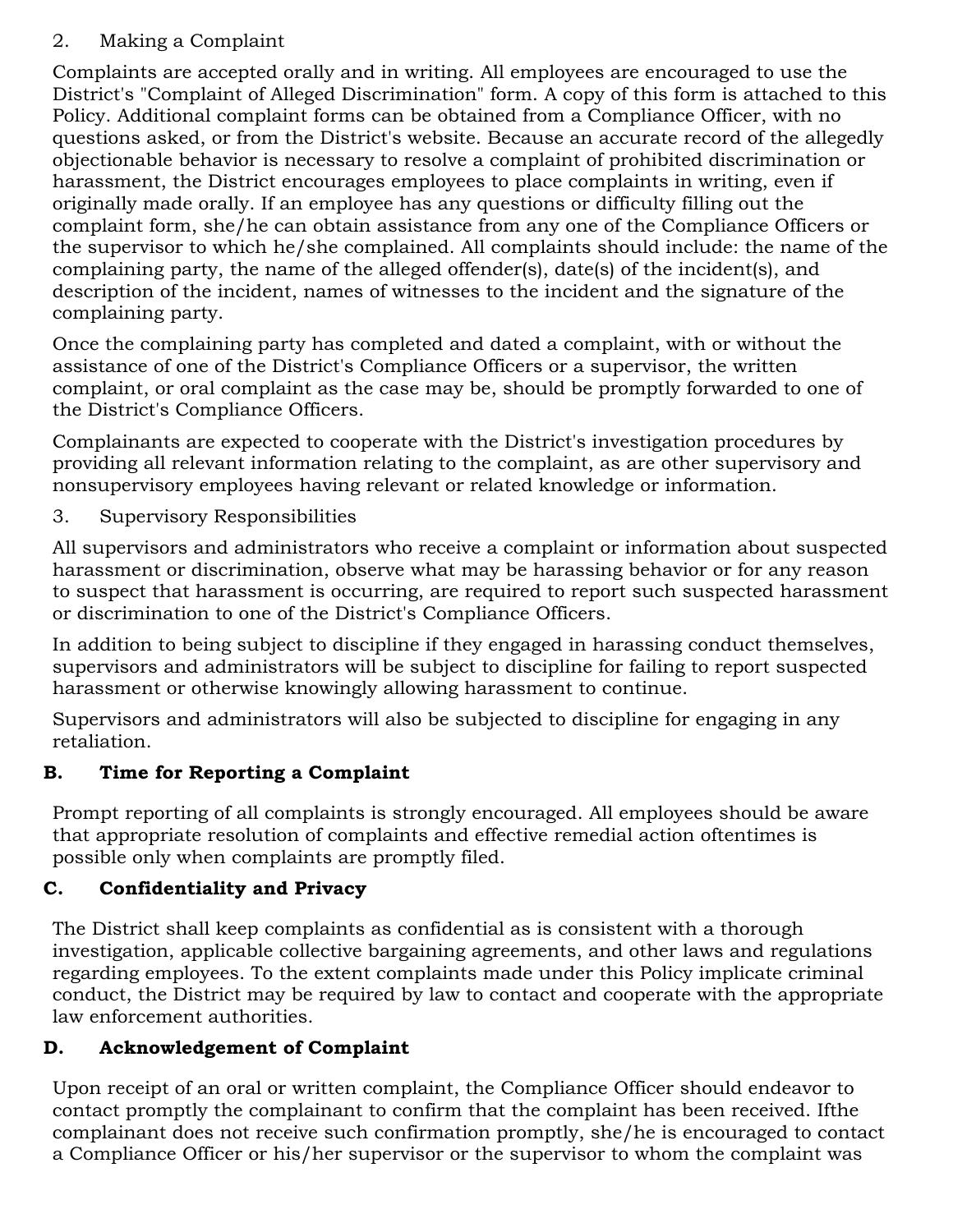made to ensure its receipt. The purpose of this acknowledgment procedure is to ensure that all complaints are received by authorized individuals, carefully processed and promptly investigated.

# **SECTION 5: INVESTIGATION PROCEDURES**

# **A. Timing of Investigations**

The District will promptly investigate all allegations of discrimination and harassment prohibited by this Policy. The District will also attempt to complete investigations under this Policy promptly. The length of the investigation will depend upon the complexity and particular circumstances of each complaint.

# **B. Method of Investigation**

Investigations will provide all parties due process, and reach reasonable conclusions based on the evidence collected. Investigations will be conducted by District Compliance Officers, District's legal counsel, and/or other impartial persons designated by the District. The primary purposes of all investigations under this Policy will be to determine:

- Did the conduct complained of occur?;
- Did the conduct complained of violate this Policy?; and
- What remedial measures or preventative steps, if any, shall be taken?

Investigations will necessarily vary from case to case and may typically include the following: fact-finding interviews, including of the accuser and the accused; document request, review and preservation, depositions, observations, or other reasonable methods. District investigators should pursue reasonable steps to investigate each complaint in a thorough and comprehensive manner. Any notes, memoranda, or other records created by District employees or agents conducting an investigation under this Policy shall be deemed confidential and privileged to the extent allowed by law.

Investigators will typically create a written documentation of the investigation (such as a letter, memo or email), which contains the following:

- A list of all documents reviewed, along with a detailed summary of relevant documents;
- A list of names of those interviewed, along with a detailed summary of their statements;
- A timeline of events;
- A summary of prior relevant incidents, reported or unreported; and
- The basis for the decision and final resolution of the complaint, together with any remedial actions.

# **Notification to Complaining Party and the Accused Party**

The results of the investigation shall be communicated in writing to both the person filing the complaint and the accused party,

# **Remedial Measures**

This Policy is intended to prevent all forms of unlawful discrimination and harassment and put an end to any prohibited discrimination that is found to have occurred. While disciplinary action may be appropriate in certain instances, punitive measures are not the exclusive means for responding to prohibited discrimination or harassment. During the pendency of any investigation being conducted pursuant to this Policy, remedial measures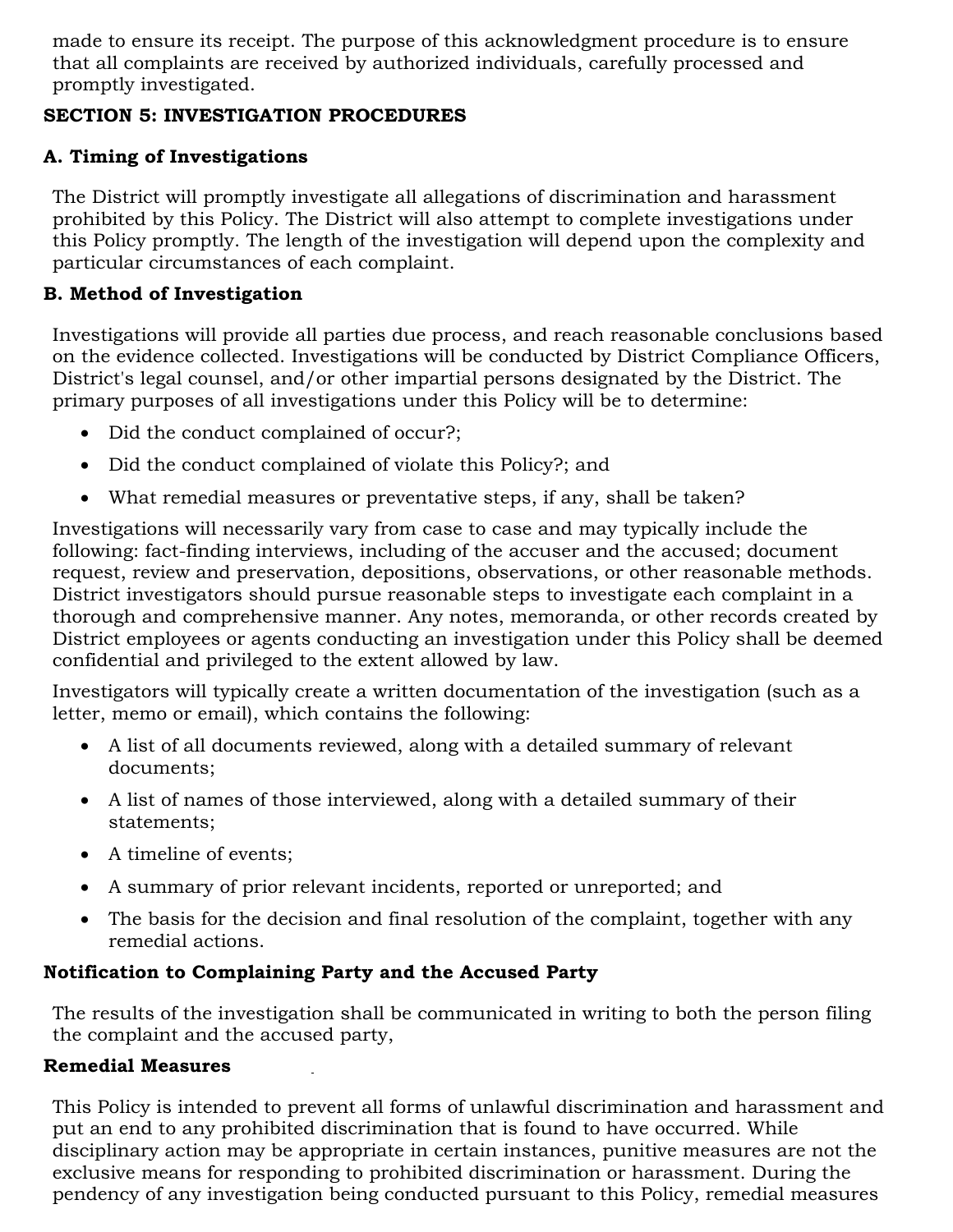may be taken if appropriate and necessary.

Any individual who is found to have engaged in prohibited discrimination or harassment or conduct which may be prohibited by this Policy, may receive education, training, counseling, warnings, discipline, or other measures designed to prevent future violations of this Policy.

Disciplinary action may include: warnings, suspension, or discharge from employment or such disciplinary action as may be permitted by applicable collective bargaining agreements and law. Any third party found to have engaged in discrimination or harassment of an employee may be barred from District property.

# **SECTION 6: PROHIBITION AGAINST RETALIATION AND ABUSE**

Unlawful retaliation can be any action that could discourage an employee from coming forward to make a complaint or support a discrimination or harassment claim. Adverse action need not be job-related or occur in the workplace to constitute retaliation (e.g., threats of physical violence outside of work hours).

Retaliation is strictly prohibited by this Policy and by law against anyone for making a good faith complaint of harassment or discrimination, for opposing in good faith any practices forbidden by applicable anti-discrimination laws or for filing a good faith complaint with, or otherwise participating in any manner in an internal workplace investigation or an external investigation, proceeding or hearing conducted by any federal or state agency charged with enforcing employment discrimination laws.

Even if the alleged harassment or discrimination does not turn out to rise to the level of a violation of law, the individual is protected from retaliation if he/she had a good faith belief that the practices were unlawful. However, the retaliation provision is not intended to protect persons making intentionally false charges of harassment or discrimination.

Complaints of retaliation should be brought directly to a Compliance Officer. Such complaints will be promptly investigated. If retaliation is found, the person retaliating will be subject to corrective action up to and including termination from employment, or in the case of a non-employee, an appropriate remedy up to and including termination of the business relationship.

# **SECTION 7: APPEALS**

Any complainant or accused party who wishes to appeal the conclusion which the District reached in investigating a complaint filed under this Policy, may do so within ten (10) calendar days of receipt of the appealing party's notification of the investigation outcome. Untimely submissions shall not receive consideration. Such appeal must be made in writing to the District Board of Education. The appealing party shall be entitled to present evidence in writing as to why the conclusion was flawed, improper, or otherwise not supported by the evidence. The District's consideration and review of any such appeal shall be conducted confidentially in executive session. Following a review of that evidence, as well as the information obtained in the investigation process and conclusions derived there from, the District Board of Education, or its designee, shall render a decision. That decision shall be final. The appealing party shall be notified of the decision in writing.

Nothing set forth in the Appeal Process above shall .be construed to in any way confer upon either the complainant(s) or the person(s) accused of violating this Policy any right to appeal the District's determination as to appropriate disciplinary and/or corrective action to be taken on meritorious complaints. In this regard, the District at all times retains sole discretion to determine the appropriate disciplinary and/or corrective action to be taken with regard to a meritorious complaint.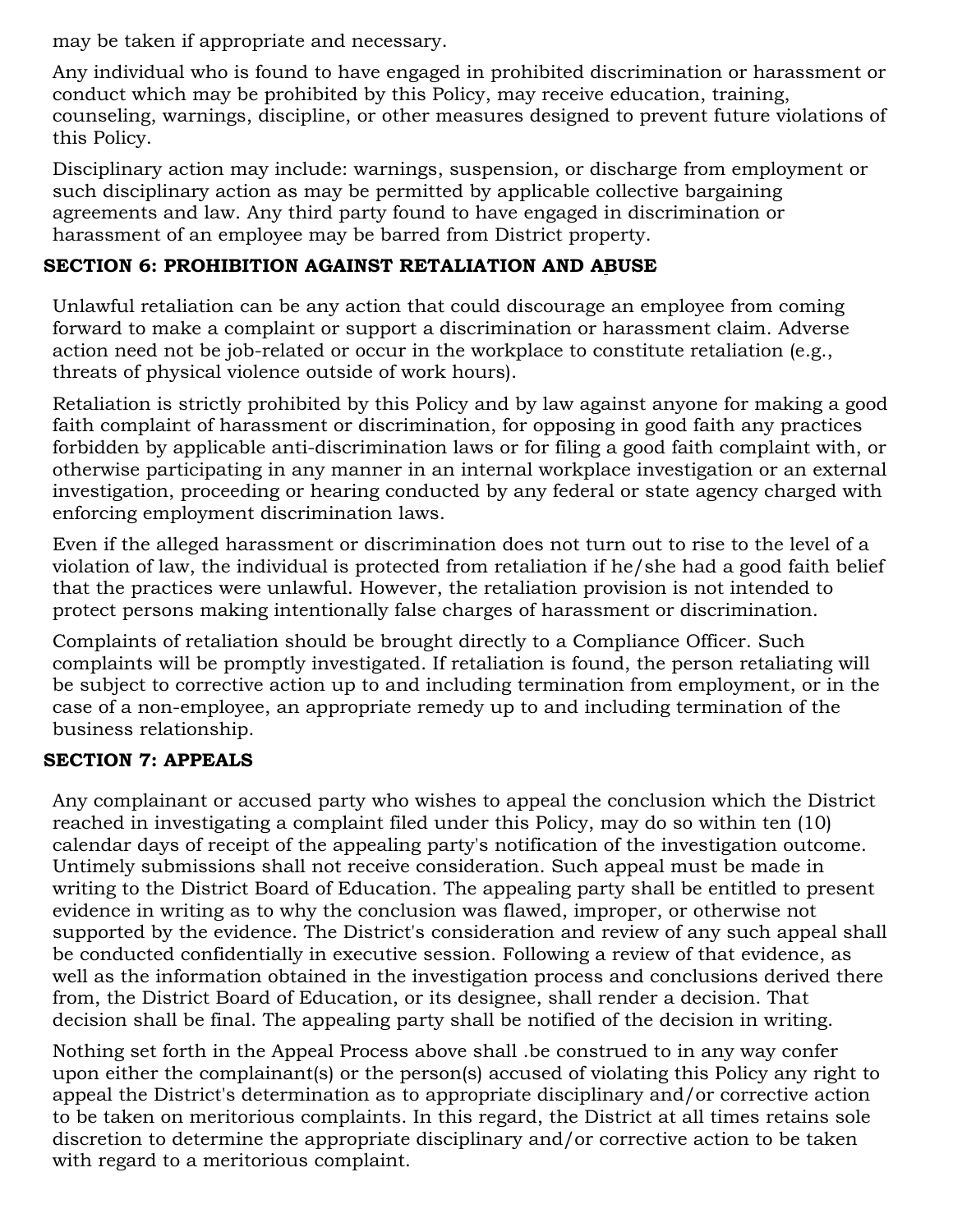#### **SECTION 8: RECORD KEEPING**

The District shall maintain a written record of all complaints of discrimination and/or harassment for a period of at least three years. The District shall also document the steps taken with regard to investigations, as well as conclusions reached and remedial action taken, if any. The District shall also maintain these documents for, at a minimum, three years.

The District's records regarding alleged discrimination and harassment shall be maintained separate and apart from personnel records in a secure and confidential location.

### **SECTION 9: LEGAL PROTECTIONS AND EXTERNAL REMEDIES**

Discrimination and harassment based on protected characteristics, including sexual harassment, are not only prohibited by the District but are also prohibited by state, federal, and, where applicable, local law.

Aside from the internal process at the District, employees may also choose to pursue legal remedies with the following governmental entities. While a private attorney is not required to file a complaint with a governmental agency, you may seek the legal advice of an attorney.

In addition to those outlined below, employees in certain industries may have additional legal protections.

# **State Human Rights Law (HRL)**

The Human Rights Law (HRL), codified as N.Y. Executive Law, art. 15, § 290 et seq., applies to all employers in New York State with regard to sexual harassment and harassment based on other protected characteristics set forth in this Policy, and protects employees, paid or unpaid interns and non-employees, regardless of immigration status. A complaint alleging violation of the Human Rights Law may be filed either with the Division of Human Rights (DHR) or in New York State Supreme Court.

Complaints with DHR may be filed any time within one year of the harassment. If an individual did not file at DHR, they can sue directly in state court under the HRL, within three years of the alleged harassment, including sexual harassment. An individual may not file with DHR if they have already filed a HRL complaint in state court.

Complaining internally to the District does not extend your time to file with DHR or in court. The one year or three years is counted from the date of the most recent incident of harassment.

You do not need an attorney to file a complaint with DHR, and there is no cost to file with DHR.

DHR will investigate your complaint and determine whether there is probable cause to believe that sexual or other illegal harassment has occurred. Probable cause cases are forwarded to a public hearing before an administrative law judge. If sexual or other illegal harassment is found after a hearing, DHR has the power to award relief, which varies but may include requiring your employer to take action to stop the harassment, or redress the damage caused, including paying of monetary damages, attorney's fees (in sex discrimination and sexual harassment cases only) and civil fines.

DHR's main office contact information is: NYS Division of Human Rights, One Fordham Plaza, Fourth Floor, Bronx, New York 10458. You may call (718) 741-8400 or visit: dhr.ny.gov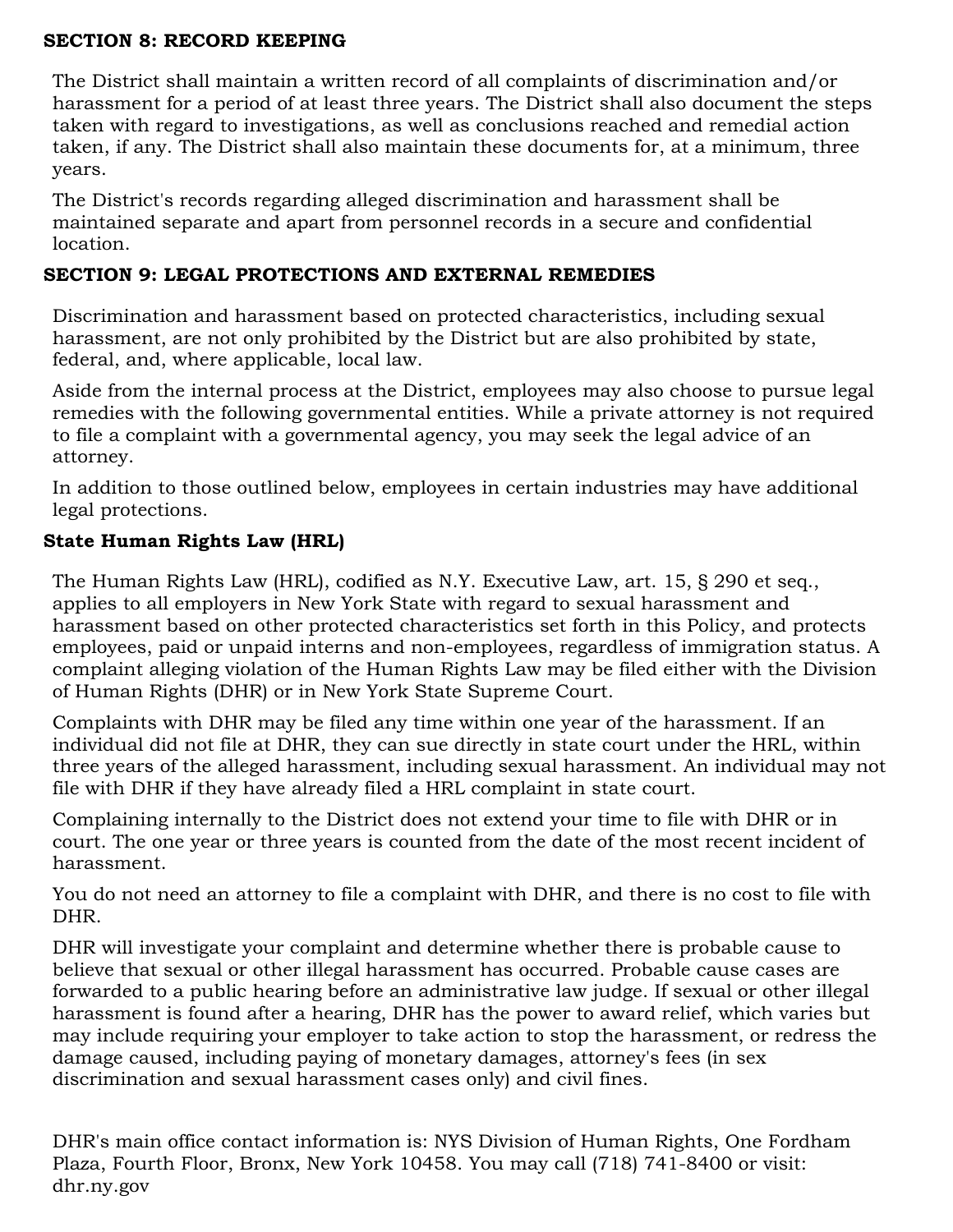Contact DHR at (888) 392-3644 or visit dhr.ny.gov/complaint for more information about filing a complaint. The website has a complaint form that can be downloaded, filled out, notarized and mailed to DHR. The website also contains contact information for DHR' s regional offices across New York State.

# **Civil Rights Act of 1964**

The United States Equal Employment Opportunity Commission (EEOC) enforces federal anti-discrimination laws, including Title VII of the 1964 federal Civil Rights Act (codified as 42 U.S.C. § 2000e et seq.). An individual can file a complaint with the EEOC anytime within 300 days from the discrimination or harassment. There is no cost to file a complaint with the EEOC. The EEOC will investigate the complaint, and determine whether there is reasonable cause to believe that discrimination has occurred, at which point the EEOC will issue a Right to Sue letter permitting the individual to file a complaint in federal court.

The EEOC does not hold hearings or award relief, but may take other action including pursuing cases in federal court on behalf of complaining parties. Federal courts may award remedies if discrimination is found to have occurred. In general, employers must have at least 15 employees to come within the jurisdiction of the EEOC.

An employee alleging discrimination at work can file a "Charge of Discrimination." The EEOC has district, area, and field offices where complaints can be filed. Contact the EEOC by calling 1-800-669-4000 (TTY: 1-800-669-6820), visiting their website at [www.eeoc.gov](http://www.eeoc.gov/) or via email at [info@eeoc.gov.](mailto:info@eeoc.gov)

If an individual filed an administrative complaint with DHR, DHR will file the complaint with the EEOC to preserve the right to proceed in federal court.

# **Local Protections**

Many localities enforce laws protecting individuals from sexual harassment and discrimination. An individual should contact the county, city or town in which they live to find out if such a law exists. For example, employees who work in New York City may file complaints of sexual harassment with the New York City Commission on Human Rights. Contact their main office at Law Enforcement Bureau of the NYC Commission on Human Rights, 40 Rector Street, 10th Floor, New York, New York; call 311 or (212) 306- 7450; or visit [www.nyc.gov/html/cclu·/html/home/home.shtml.](http://www.nyc.gov/html/cclu%C2%B7/html/home/honi.e.shtml)

# **Contact the Local Police Department**

If the harassment involves unwanted physical touching, coerced physical confinement or coerced sex acts, the conduct may constitute a crime. Contact the local police department.

# **SECTION 10: QUESTIONS**

Any questions by employees of the District about this Policy or potential harassment or discrimination should be brought to the attention of one of the District's Compliance Officers. The names, addresses, and telephone numbers of the District's Compliance Officers are listed in Section 11 of this Policy.

# **SECTION 11: COMPLIANCE OFFICERS**

Nancy Osborn, Principal, Greater Plains Elementary School, 60 West End Avenue, Oneonta, NY 13820, (607) 433-8272

Thomas Brindley, Assistant Superintendent of Schools, Room 213, 31 Center St., Oneonta, NY 13820, (607) 433-8200, ext. 1331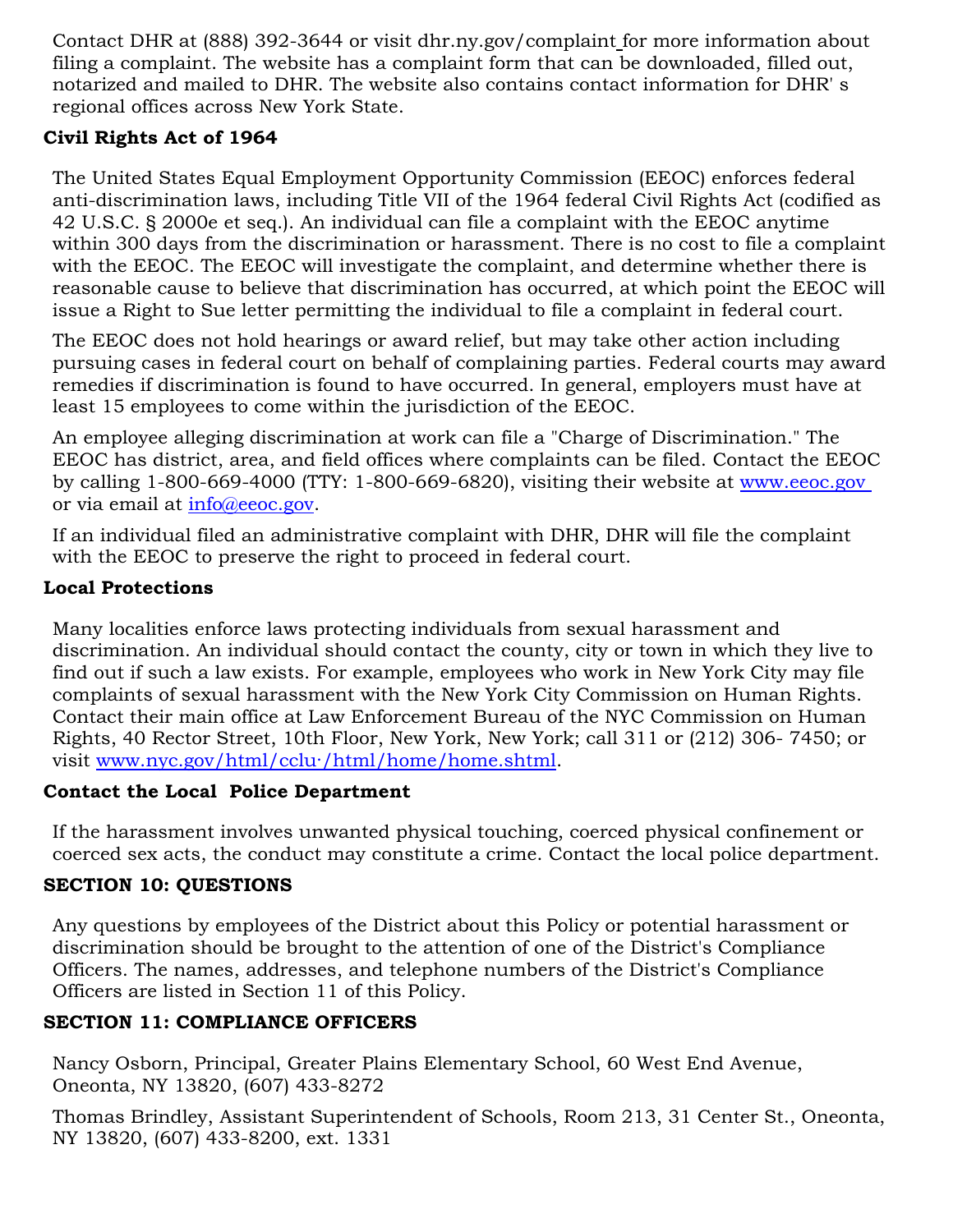# **SECTION 12: EFFECTIVE DATE AND POLICY DISSEMINATION**

The effective date of this Policy shall be October 9, 2018. The District Superintendent shall ensure that this Policy is adequately disseminated and made available to all employees of the District. This Policy shall be distributed at the beginning of each year. In addition, copies of this Policy and Complaint Form shall be maintained in the office of each Compliance Officer as well as the District's Policy Book that is available at the offices of the Oneonta City School District, located at 31 Center Street, Oneonta, New York.

Upon the effective date of this Policy, the provisions of this Policy shall supersede and replace the following prior District policies and regulations regarding employee discrimination and harassment: Oneonta City School District Policy Manual, Section B, Policy Bl [Anti-Discrimination Policy] and Section B, Policy B2 [Sexual Harassment Policy].

### **ACKNOWLEDGEMENT OF RECEIPT OF DISTRICT'S POLICY AGAINST DISCRIMINATION AND HARASSMENT**

From: Thomas Brindley -Assistant Superintendent of Schools To: All OCSD employees

Subject: Acknowledgement of Receipt of District's Policy Against Discrimination and Harassment

The District is committed to a policy of protecting and safeguarding the rights and opportunities of all people to seek, obtain and hold employment without being subjected to harassment or discrimination in the workplace. It is the District's policy to provide a workplace environment free from harassment and discriminatory practices.

The District has adopted and disseminated a revised Policy Against Discrimination and Harassment. Please sign the attached acknowledgement that you have received a copy of the revised Policy, have reviewed it, and have been afforded an opportunity to ask a District Compliance Officer any questions you may have regarding the Policy. Return the signed acknowledgement to Thomas Brindley, Assistant Superintendent of Schools, 31 Center Street, Oneonta, NY 13820,

Thank you for your assistance in this matter. If you have any further questions regarding this Policy, feel free to contact Compliance Officer Nancy Osborn or Compliance Officer Thomas Brindley.

# ACKNOWLEDGEMENT OF RECEIPT OF DISTRICT'S POLICY AGAINST DISCRIMINATION AND HARASSMENT

I, \_\_\_\_\_\_\_\_\_\_\_\_\_\_\_\_\_\_\_\_\_\_\_\_\_\_\_\_\_\_\_\_\_\_\_\_\_\_\_\_\_, have received the District's Policy Against Discrimination and Harassment adopted effective October 9, 2018, I have reviewed this Policy, and I have had the opportunity to ask questions regarding the Policy.

Signature of Employee:

Date: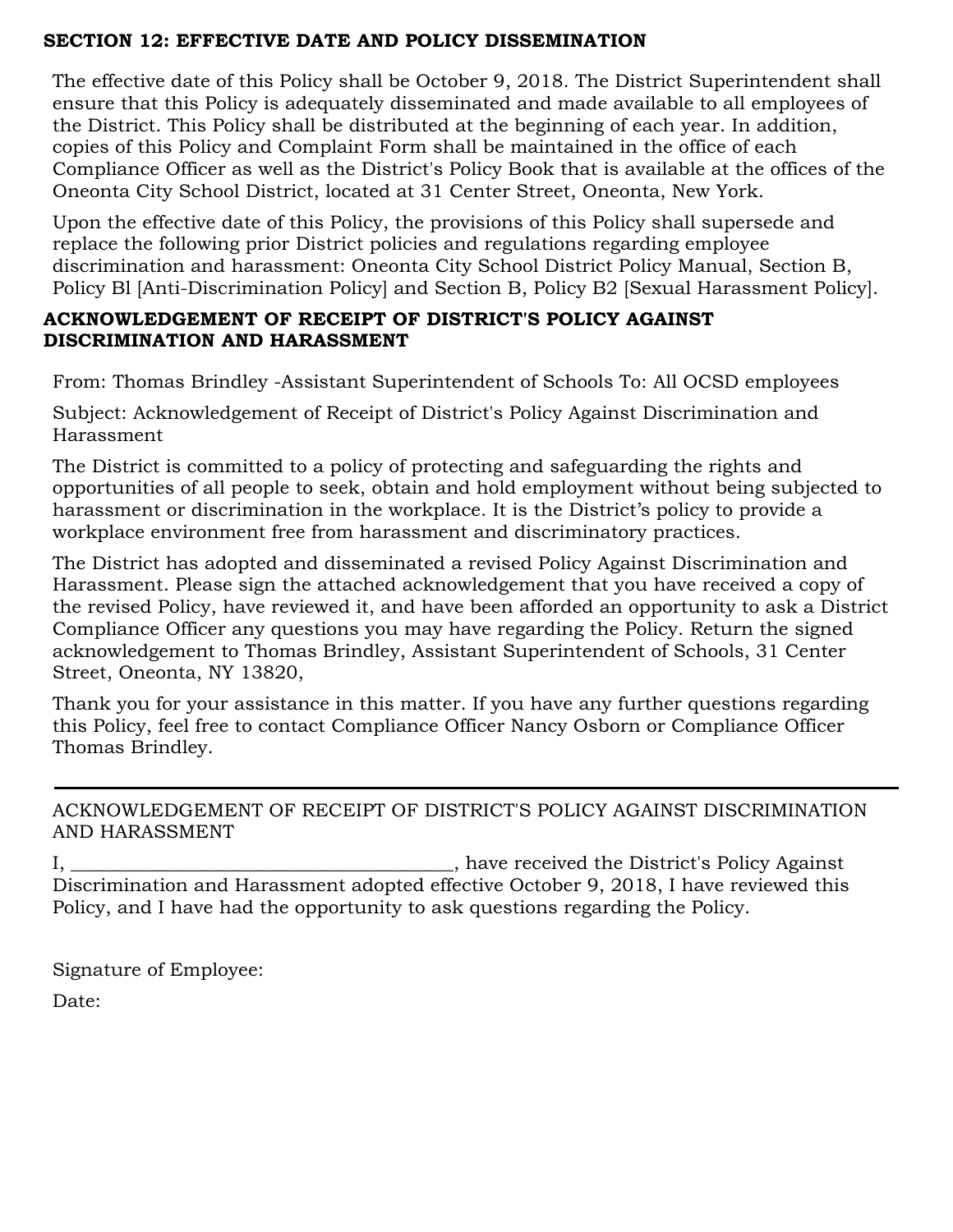# **COMPLAINT FORM**

In order to assist the Oneonta City School District in investigating your allegations of harassment, discrimination or retaliation in a prompt and thorough fashion, please complete this form to the best of your abilities and with as much detail as you are able. Once completed, please submit this form to a District Compliance Officer identified in Section 11 of the District Policy Against Discrimination and Harassment. If additional space is needed in order to respond to any question below, please attach additional pages as necessary and identify which question corresponds to the information set forth in the additional pages. Any questions regarding this form may be directed to a District Compliance Officer. No individual will be retaliated against for filing a complaint.

| Name of Complainant:   |                                                     | Date Submitted:                 |
|------------------------|-----------------------------------------------------|---------------------------------|
| Job Title:             |                                                     |                                 |
| Address:               |                                                     |                                 |
| Home Phone:            | Cell:                                               | Work:                           |
| Email:                 | (Please circle the number you'd prefer us to call.) |                                 |
|                        | Name of Victim (if different than Complainant):     |                                 |
|                        | Basis of this complaint (check all that apply):     |                                 |
| Race/color             |                                                     | Gender expression               |
| Age                    |                                                     | Gender identity                 |
| National Origin        |                                                     | Transgender status              |
| Disability             |                                                     | Genetic predisposition          |
| Sex/gender             |                                                     | Military/veteran status         |
| Sexual harassment      |                                                     | Citizenship                     |
| Pregnancy              |                                                     | Religion/Religious creed        |
| <b>Marital Status</b>  |                                                     | Domestic violence victim status |
| <b>Familial Status</b> |                                                     | Retaliation                     |
| Sexual orientation     |                                                     | Other/Not sure                  |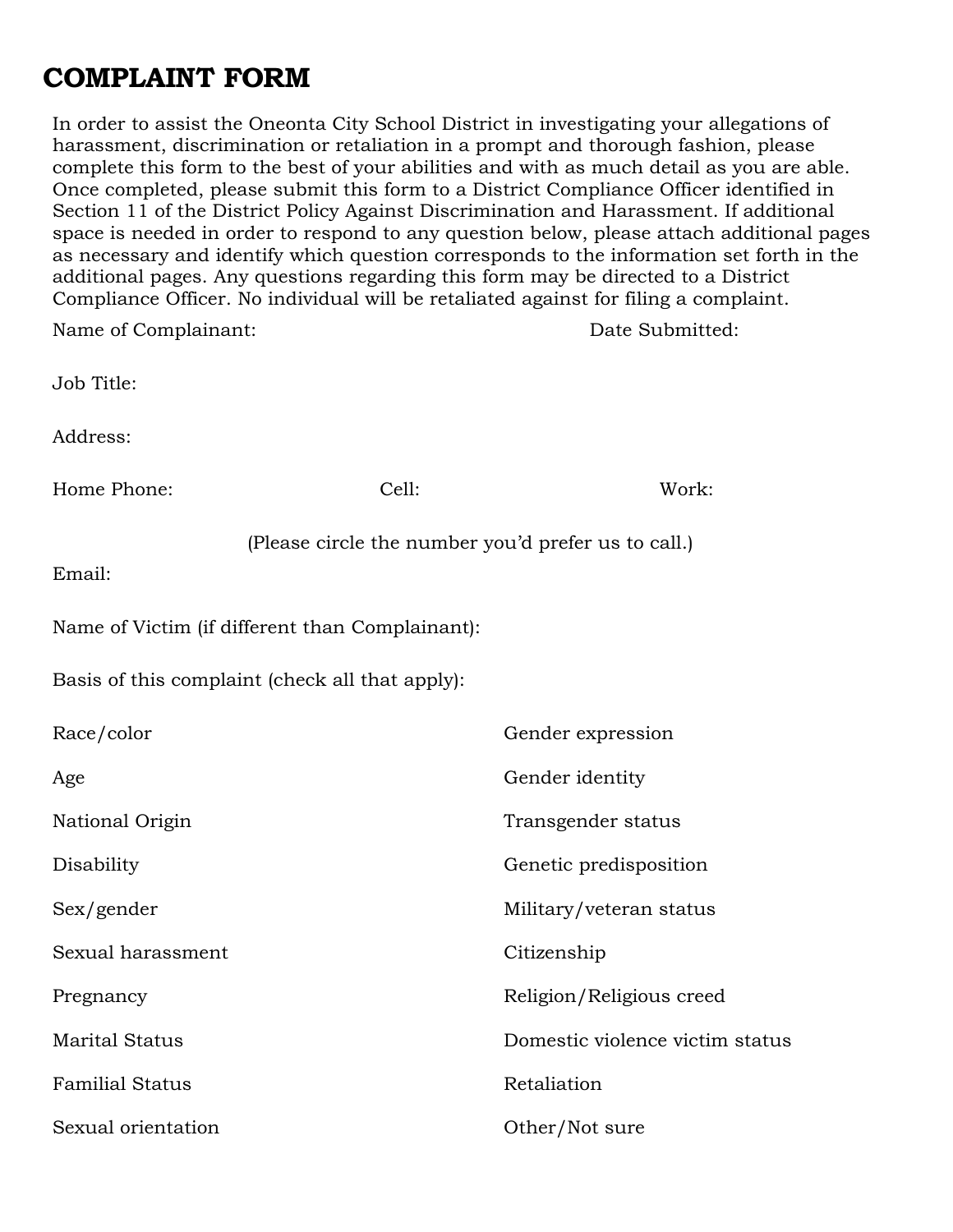If checked "Other/Not Sure," please briefly explain:

Time(s) and date(s) the incident(s) took place:

Name(s) and office address of the individual who allegedly engaged in the harassment, discrimination or retaliation. If more than one, list all.

\_\_\_\_\_\_\_\_\_\_\_\_\_\_\_\_\_\_\_\_\_\_\_\_\_\_\_\_\_\_\_\_\_\_\_\_\_\_\_\_\_\_\_\_\_\_\_\_\_\_\_\_\_\_\_\_\_\_\_\_\_\_\_\_\_\_\_\_\_\_\_\_\_\_\_\_\_\_\_\_\_\_\_\_\_\_\_\_\_

\_\_\_\_\_\_\_\_\_\_\_\_\_\_\_\_\_\_\_\_\_\_\_\_\_\_\_\_\_\_\_\_\_\_\_\_\_\_\_\_\_\_\_\_\_\_\_\_\_\_\_\_\_\_\_\_\_\_\_\_\_\_\_\_\_\_\_\_\_\_\_\_\_\_\_\_\_\_\_\_\_\_\_\_\_\_\_\_\_

\_\_\_\_\_\_\_\_\_\_\_\_\_\_\_\_\_\_\_\_\_\_\_\_\_\_\_\_\_\_\_\_\_\_\_\_\_\_\_\_\_\_\_\_\_\_\_\_\_\_\_\_\_\_\_\_\_\_\_\_\_\_\_\_\_\_\_\_\_\_\_\_\_\_\_\_\_\_\_\_\_\_\_\_\_\_\_\_\_

\_\_\_\_\_\_\_\_\_\_\_\_\_\_\_\_\_\_\_\_\_\_\_\_\_\_\_\_\_\_\_\_\_\_\_\_\_\_\_\_\_\_\_\_\_\_\_\_\_\_\_\_\_\_\_\_\_\_\_\_\_\_\_\_\_\_\_\_\_\_\_\_\_\_\_\_\_\_\_\_\_\_\_\_\_\_\_\_\_

\_\_\_\_\_\_\_\_\_\_\_\_\_\_\_\_\_\_\_\_\_\_\_\_\_\_\_\_\_\_\_\_\_\_\_\_\_\_\_\_\_\_\_\_\_\_\_\_\_\_\_\_\_\_\_\_\_\_\_\_\_\_\_\_\_\_\_\_\_\_\_\_\_\_\_\_\_\_\_\_\_\_\_\_\_\_\_\_\_

\_\_\_\_\_\_\_\_\_\_\_\_\_\_\_\_\_\_\_\_\_\_\_\_\_\_\_\_\_\_\_\_\_\_\_\_\_\_\_\_\_\_\_\_\_\_\_\_\_\_\_\_\_\_\_\_\_\_\_\_\_\_\_\_\_\_\_\_\_\_\_\_\_\_\_\_\_\_\_\_\_\_\_\_\_\_\_\_\_

\_\_\_\_\_\_\_\_\_\_\_\_\_\_\_\_\_\_\_\_\_\_\_\_\_\_\_\_\_\_\_\_\_\_\_\_\_\_\_\_\_\_\_\_\_\_\_\_\_\_\_\_\_\_\_\_\_\_\_\_\_\_\_\_\_\_\_\_\_\_\_\_\_\_\_\_\_\_\_\_\_\_\_\_\_\_\_\_\_

\_\_\_\_\_\_\_\_\_\_\_\_\_\_\_\_\_\_\_\_\_\_\_\_\_\_\_\_\_\_\_\_\_\_\_\_\_\_\_\_\_\_\_\_\_\_\_\_\_\_\_\_\_\_\_\_\_\_\_\_\_\_\_\_\_\_\_\_\_\_\_\_\_\_\_\_\_\_\_\_\_\_\_\_\_\_\_\_\_

Name:

Location:

Describe the incident(s) which occurred with as much detail as you are able, including why you believe the incident(s) constitute harassment, discrimination or retaliation (please attach any documentation or evidence you believe is relevant to the incident):

\_\_\_\_\_\_\_\_\_\_\_\_\_\_\_\_\_\_\_\_\_\_\_\_\_\_\_\_\_\_\_\_\_\_\_\_\_\_\_\_\_\_\_\_\_\_\_\_\_\_\_\_\_\_\_\_\_\_\_\_\_\_\_\_\_\_\_\_\_\_\_\_\_\_\_\_\_\_\_\_\_\_\_\_\_\_\_\_\_

\_\_\_\_\_\_\_\_\_\_\_\_\_\_\_\_\_\_\_\_\_\_\_\_\_\_\_\_\_\_\_\_\_\_\_\_\_\_\_\_\_\_\_\_\_\_\_\_\_\_\_\_\_\_\_\_\_\_\_\_\_\_\_\_\_\_\_\_\_\_\_\_\_\_\_\_\_\_\_\_\_\_\_\_\_\_\_\_\_

\_\_\_\_\_\_\_\_\_\_\_\_\_\_\_\_\_\_\_\_\_\_\_\_\_\_\_\_\_\_\_\_\_\_\_\_\_\_\_\_\_\_\_\_\_\_\_\_\_\_\_\_\_\_\_\_\_\_\_\_\_\_\_\_\_\_\_\_\_\_\_\_\_\_\_\_\_\_\_\_\_\_\_\_\_\_\_\_\_

\_\_\_\_\_\_\_\_\_\_\_\_\_\_\_\_\_\_\_\_\_\_\_\_\_\_\_\_\_\_\_\_\_\_\_\_\_\_\_\_\_\_\_\_\_\_\_\_\_\_\_\_\_\_\_\_\_\_\_\_\_\_\_\_\_\_\_\_\_\_\_\_\_\_\_\_\_\_\_\_\_\_\_\_\_\_\_\_\_

\_\_\_\_\_\_\_\_\_\_\_\_\_\_\_\_\_\_\_\_\_\_\_\_\_\_\_\_\_\_\_\_\_\_\_\_\_\_\_\_\_\_\_\_\_\_\_\_\_\_\_\_\_\_\_\_\_\_\_\_\_\_\_\_\_\_\_\_\_\_\_\_\_\_\_\_\_\_\_\_\_\_\_\_\_\_\_\_\_

\_\_\_\_\_\_\_\_\_\_\_\_\_\_\_\_\_\_\_\_\_\_\_\_\_\_\_\_\_\_\_\_\_\_\_\_\_\_\_\_\_\_\_\_\_\_\_\_\_\_\_\_\_\_\_\_\_\_\_\_\_\_\_\_\_\_\_\_\_\_\_\_\_\_\_\_\_\_\_\_\_\_\_\_\_\_\_\_\_

\_\_\_\_\_\_\_\_\_\_\_\_\_\_\_\_\_\_\_\_\_\_\_\_\_\_\_\_\_\_\_\_\_\_\_\_\_\_\_\_\_\_\_\_\_\_\_\_\_\_\_\_\_\_\_\_\_\_\_\_\_\_\_\_\_\_\_\_\_\_\_\_\_\_\_\_\_\_\_\_\_\_\_\_\_\_\_\_\_

\_\_\_\_\_\_\_\_\_\_\_\_\_\_\_\_\_\_\_\_\_\_\_\_\_\_\_\_\_\_\_\_\_\_\_\_\_\_\_\_\_\_\_\_\_\_\_\_\_\_\_\_\_\_\_\_\_\_\_\_\_\_\_\_\_\_\_\_\_\_\_\_\_\_\_\_\_\_\_\_\_\_\_\_\_\_\_\_\_

Describe briefly what you would consider to be appropriate resolution of the conduct described above (Please note that the Oneonta City School District retains the sole discretion and authority to determine the appropriate disciplinary and/or corrective action to be taken with regard to meritorious complaints. This question should not be construed in any way to constitute a forfeiture of that discretion or authority.)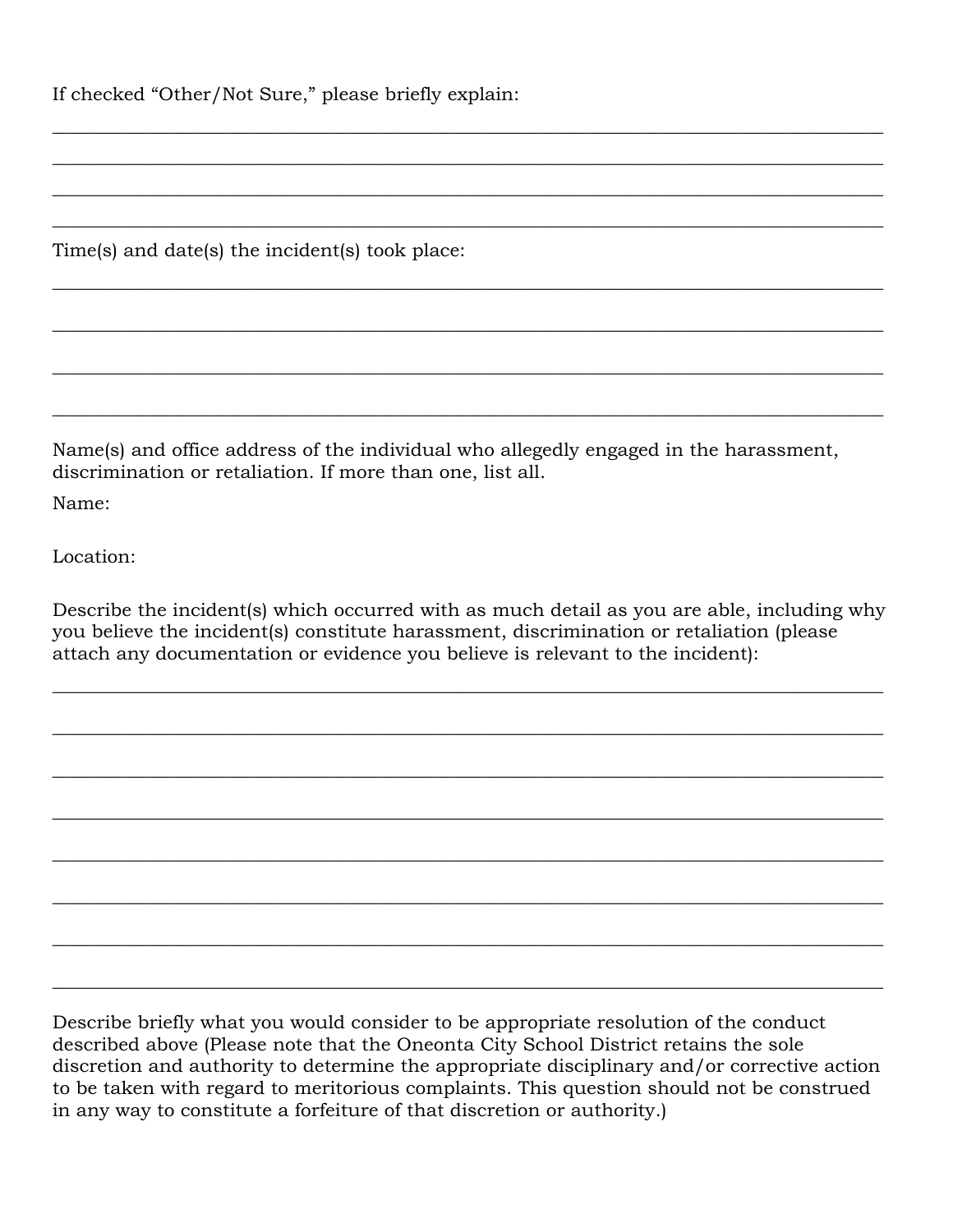Identify all persons who witnessed the incident(s) described above:

 $\overline{\phantom{0}}$ 

<u> 1989 - Johann Stoff, Amerikaansk politiker († 1908)</u>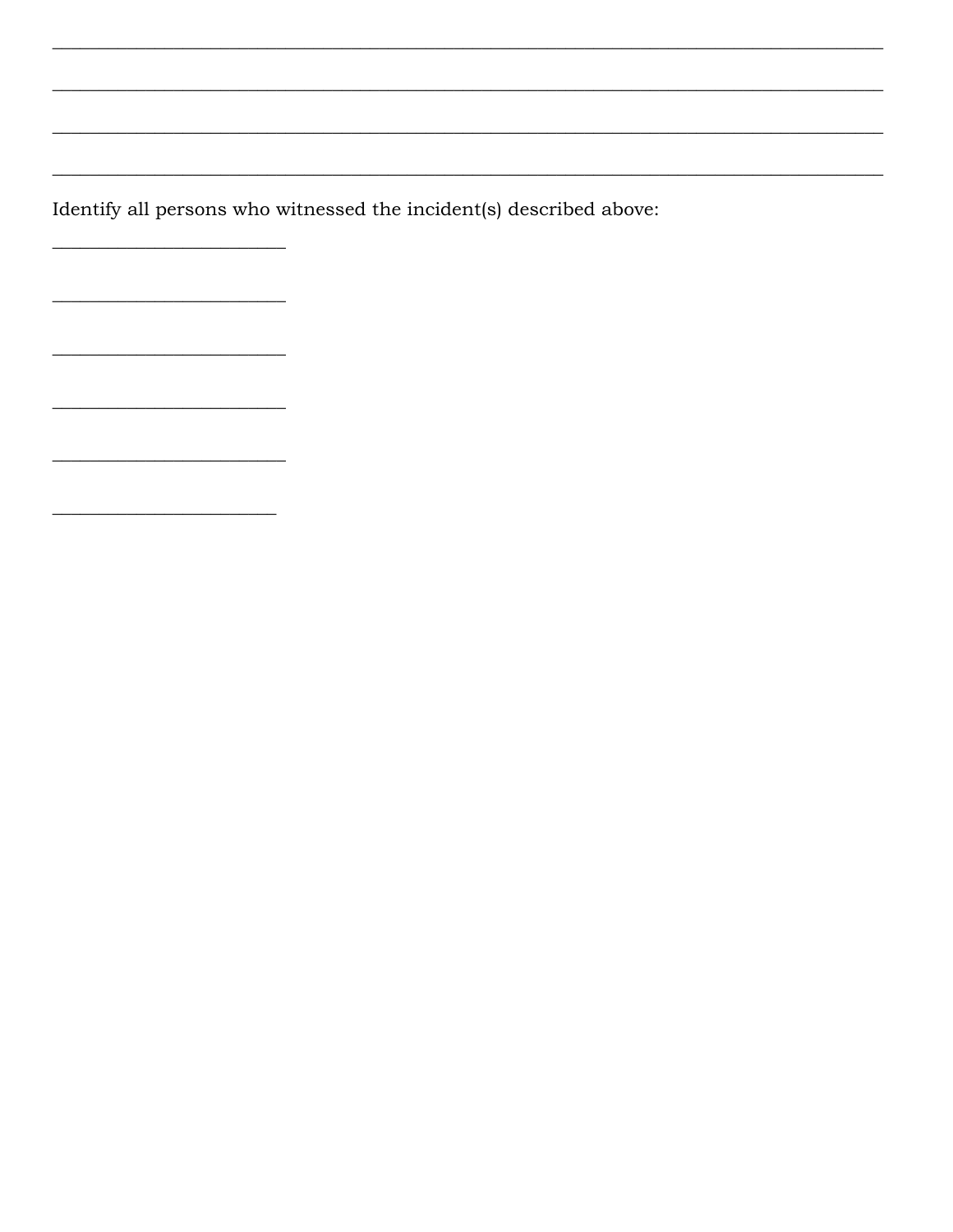Please identify any other persons you believe have knowledge important to the incident(s) in question, including his/her contact information and a brief description of the knowledge held by each person:

\_\_\_\_\_\_\_\_\_\_\_\_\_\_\_\_\_\_\_\_\_\_\_\_\_\_\_\_\_\_\_\_\_\_\_\_\_\_\_\_\_\_\_\_\_\_\_\_\_\_\_\_\_\_\_\_\_\_\_\_\_\_\_\_\_\_\_\_\_\_\_\_\_\_\_\_\_\_

|                           | Have you filed a complaint or charge with a Federal, State, or Local Government<br>agency related to the incident(s) identified above? |
|---------------------------|----------------------------------------------------------------------------------------------------------------------------------------|
| Yes                       | No                                                                                                                                     |
| School District?          | Has this incident or occurrence been previously reported to the Oneonta City                                                           |
| Yes                       | No                                                                                                                                     |
| If yes, when and to whom? |                                                                                                                                        |
|                           |                                                                                                                                        |

If the incident or occurrence has been previously reported, please describe the remedy, outcome or resolution: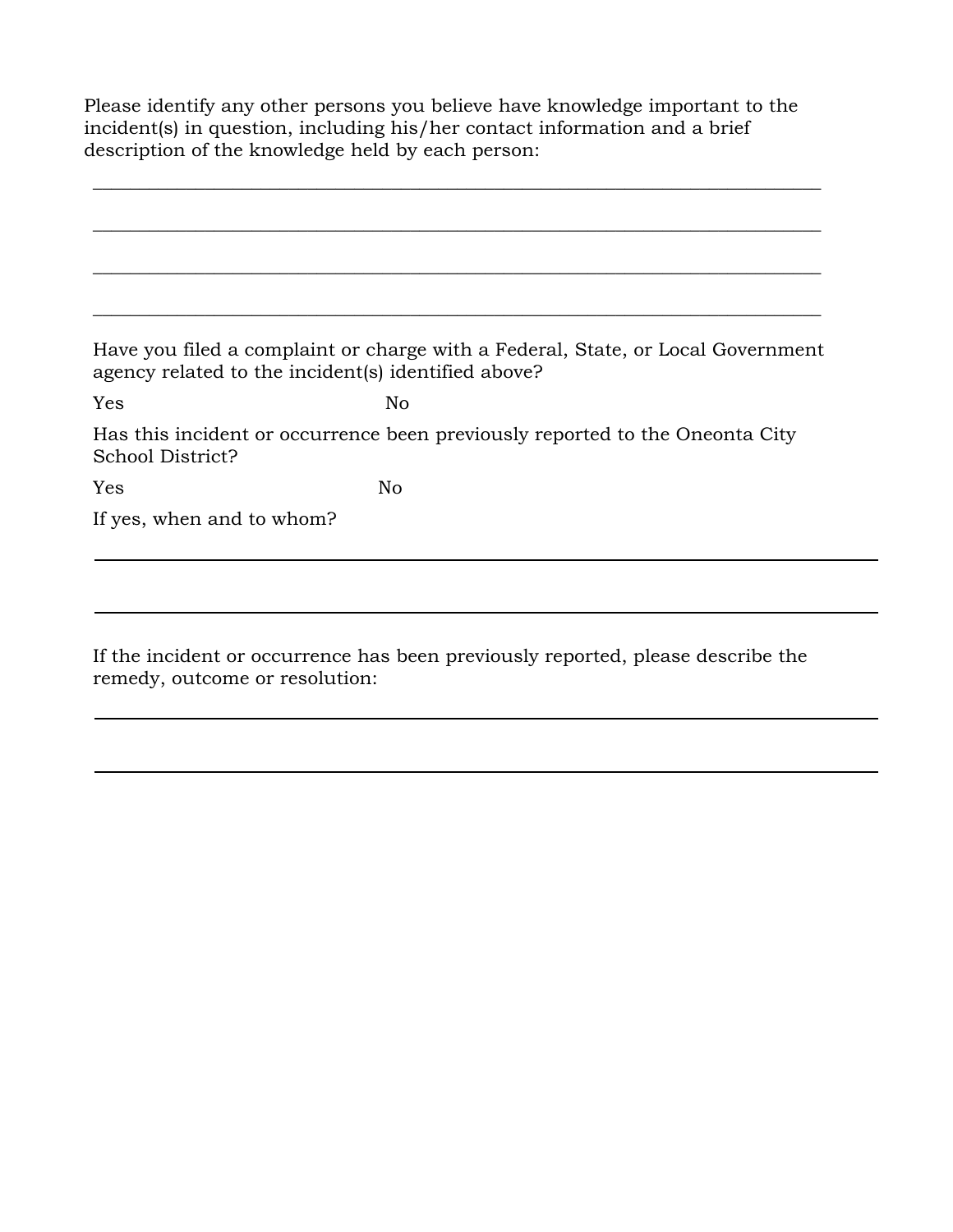I swear or affirm that I have read the above complaint and that it is true to the best of my knowledge, information and belief.

Complainant's Signature:

Date:

Received by:

Signature:

Date:

Print name:

For Employer Use Only – To Be Completed Upon Receipt

Recipient of Complaint (print):

Date, Time and Manner (e.g. personal delivery, mailbox, etc.) of Receipt:

\_\_\_\_\_\_\_\_\_\_\_\_\_\_\_\_\_\_\_\_\_\_\_\_\_\_\_\_\_\_\_\_\_\_\_\_\_\_\_\_\_\_\_\_\_\_\_\_\_\_\_\_\_\_\_\_\_\_\_\_\_\_\_\_\_\_\_\_\_\_\_\_\_\_\_\_

\_\_\_\_\_\_\_\_\_\_\_\_\_\_\_\_\_\_\_\_\_\_\_\_\_\_\_\_\_\_\_\_\_\_\_\_\_\_\_\_\_\_\_\_\_\_\_\_\_\_\_\_\_\_\_\_\_\_\_\_\_\_\_\_\_\_\_\_\_\_\_\_\_\_\_\_\_

\_\_\_\_\_\_\_\_\_\_\_\_\_\_\_\_\_\_\_\_\_\_\_\_\_\_\_\_\_\_\_\_\_\_\_\_\_\_\_\_\_\_\_\_\_\_\_\_\_\_\_\_\_\_\_\_\_\_\_\_\_\_\_\_\_\_\_\_\_\_\_\_\_\_\_\_\_

\_\_\_\_\_\_\_\_\_\_\_\_\_\_\_\_\_\_\_\_\_\_\_\_\_\_\_\_\_\_\_\_\_\_\_\_\_\_\_\_\_\_\_\_\_\_\_\_\_\_\_\_\_\_\_\_\_\_\_\_\_\_\_\_\_\_\_\_\_\_\_\_\_\_\_\_\_

Notes: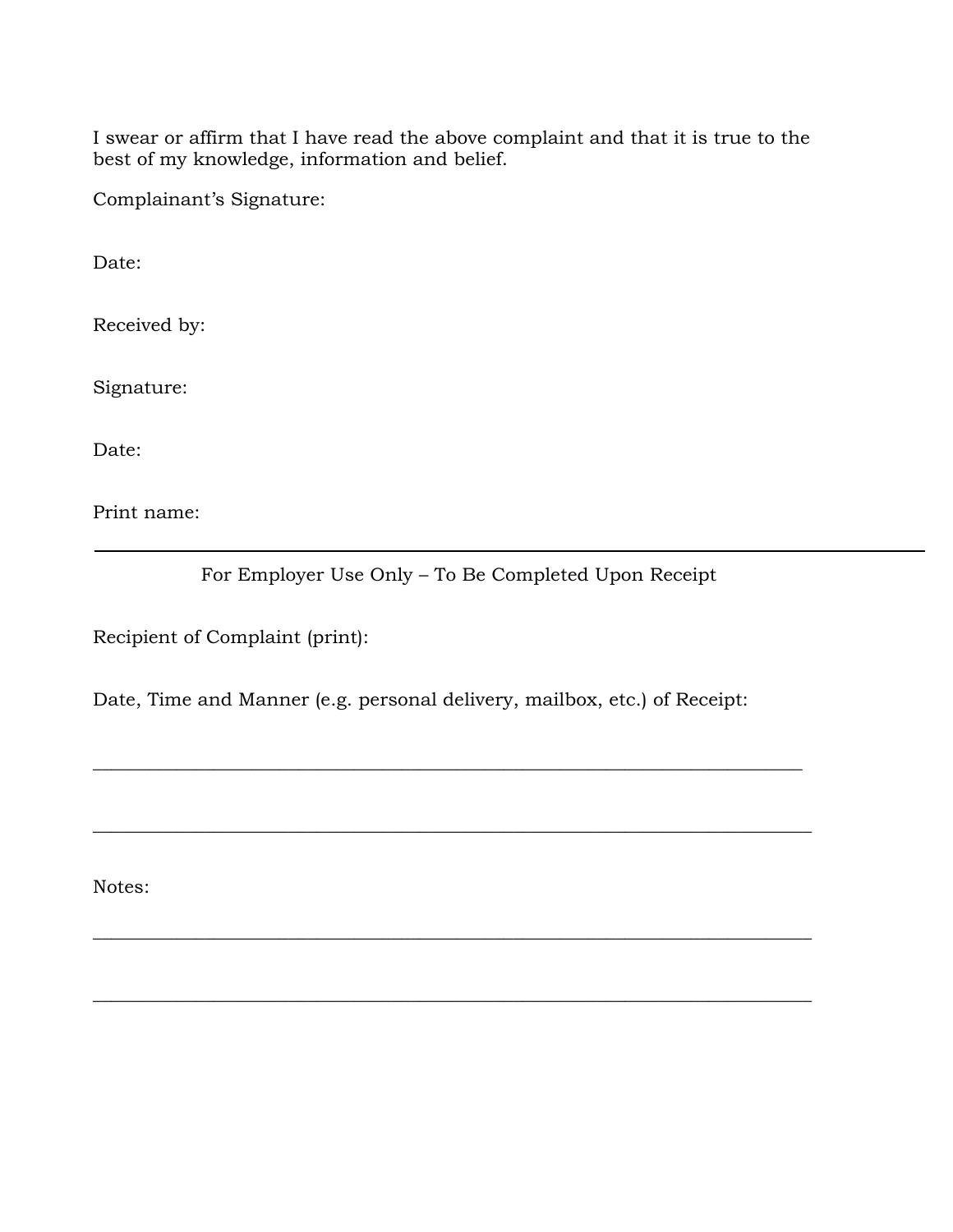### **SUBJECT: WELLNESS POLICY**

It is the policy of the Board of Education, pursuant to the National School Lunch Act and the Child Nutrition act of 1966, that:

a) Nutrition education shall be integrated into the district health curriculum at all academic levels consistent with the State's health education standards. The curriculum shall include the following goals:

1. Increase students' nutritional knowledge, including, but not limited to, the benefits of healthy eating, essential nutrition, weight management, safe food preparation, handling and storage.

2. Increase students' understanding of food labels, nutritional information and misinformation as well as commercial food advertising.

b) The benefits of physical activity shall be integrated into the district physical education curriculum and health curriculum at all levels and implemented within the school on a regular basis to meet the following goals:

1. Time in the elementary school day for supervised recess.

2. Opportunities and encouragement for students to voluntarily participate in the before and after school physical activity programs.

c) The district shall provide food to students in accordance with State and Federal nutritional guidelines and include:

1. A food service program that employs well prepared staff who serve appealing choices of nutritious food.

2. Opportunities for staff to model healthy eating habits.

3. A clean, safe, enjoyable meal environment for students.

d) The school district guidelines for reimbursable school meals shall not be less restrictive than regulations and guidelines issued by the Secretary of Agriculture pursuant to subsections (a) and (b) of section 10 of the Child Nutrition Act (42 U.S.C. 1779) and section 9 (f) (1) and 17 (a) of the Richard B. Russell National School Lunch Act (42 U.S.C. 1758 (f) (1), 1766 (a) (0), as applied to school.

e) A plan for measuring implementation of this policy shall be created and monitored by the Superintendent or designee and the Board further designates the responsibility of ensuring the school district meets the criteria of this policy to the Superintendent. The plan shall include the following:

1. Methods of reporting on program implementation;

2. Methods for collection and evaluation of results of the program;

3. Strategies for identifying weak areas of the program and means for improving those areas;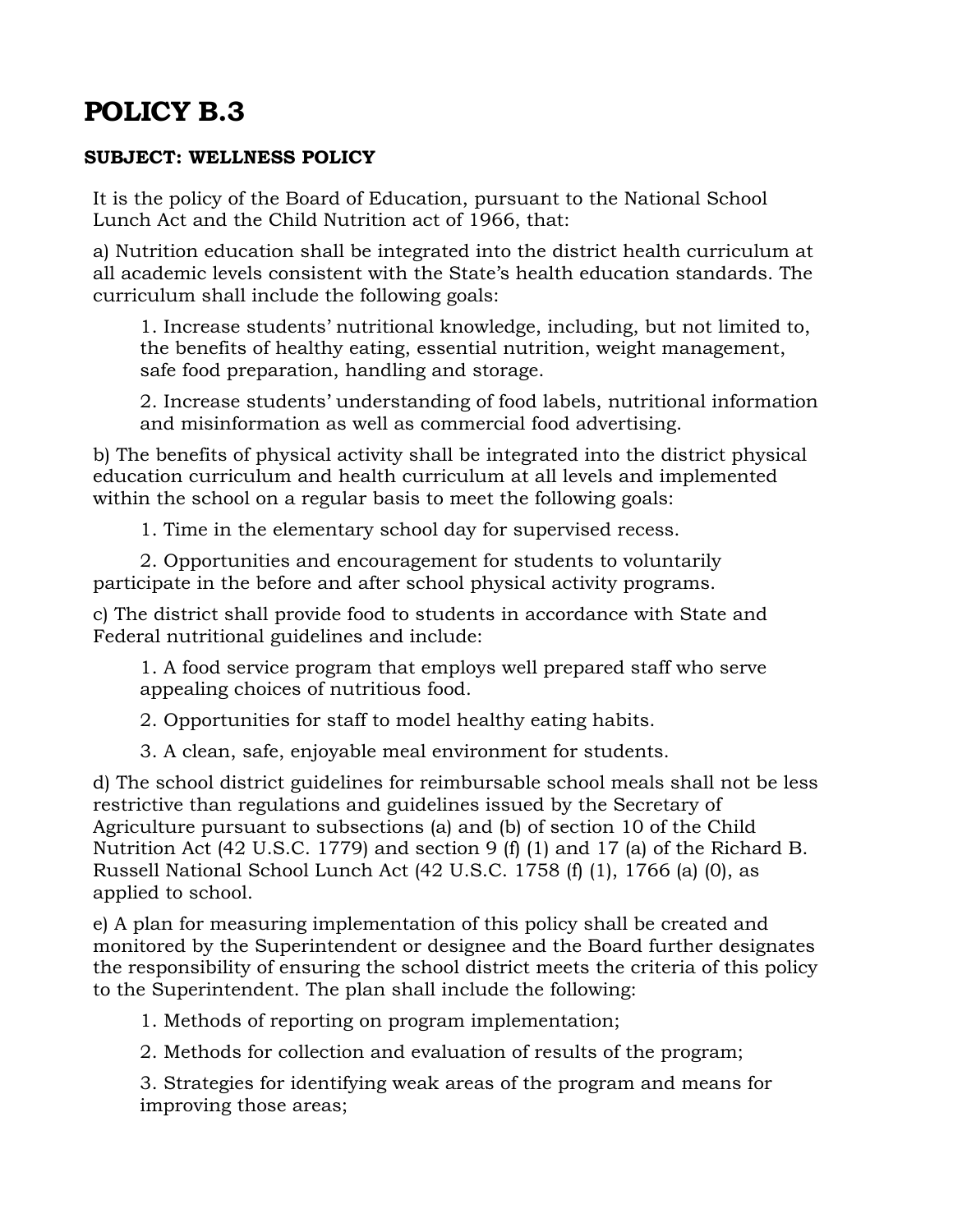4. Means for ensuring various components of the program are integrated within the basic operation of the district and are designed to reinforce one another and present consistent messages to student learning.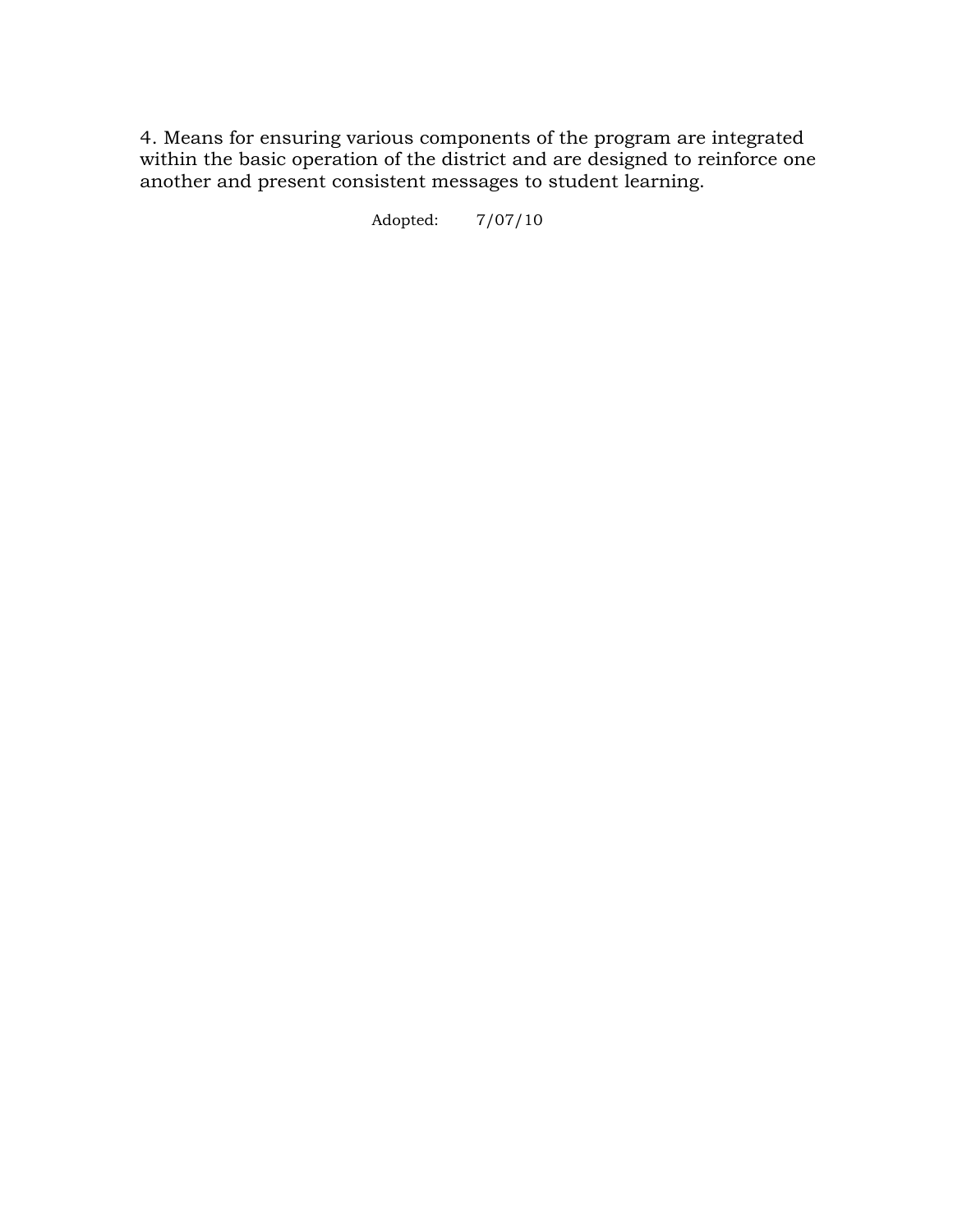# **SUBJECT: VOTER PROPOSITIONS**

Unless otherwise required by law, all propositions submitted by anyone other than the Board of Education must be submitted by written petition to the Board of Education, at least 30 days prior to the meeting or election considering the proposition. The petition must include at least 25 signatures in support from those eligible to vote on the proposition.

\* This policy is only required when the District uses voting machines.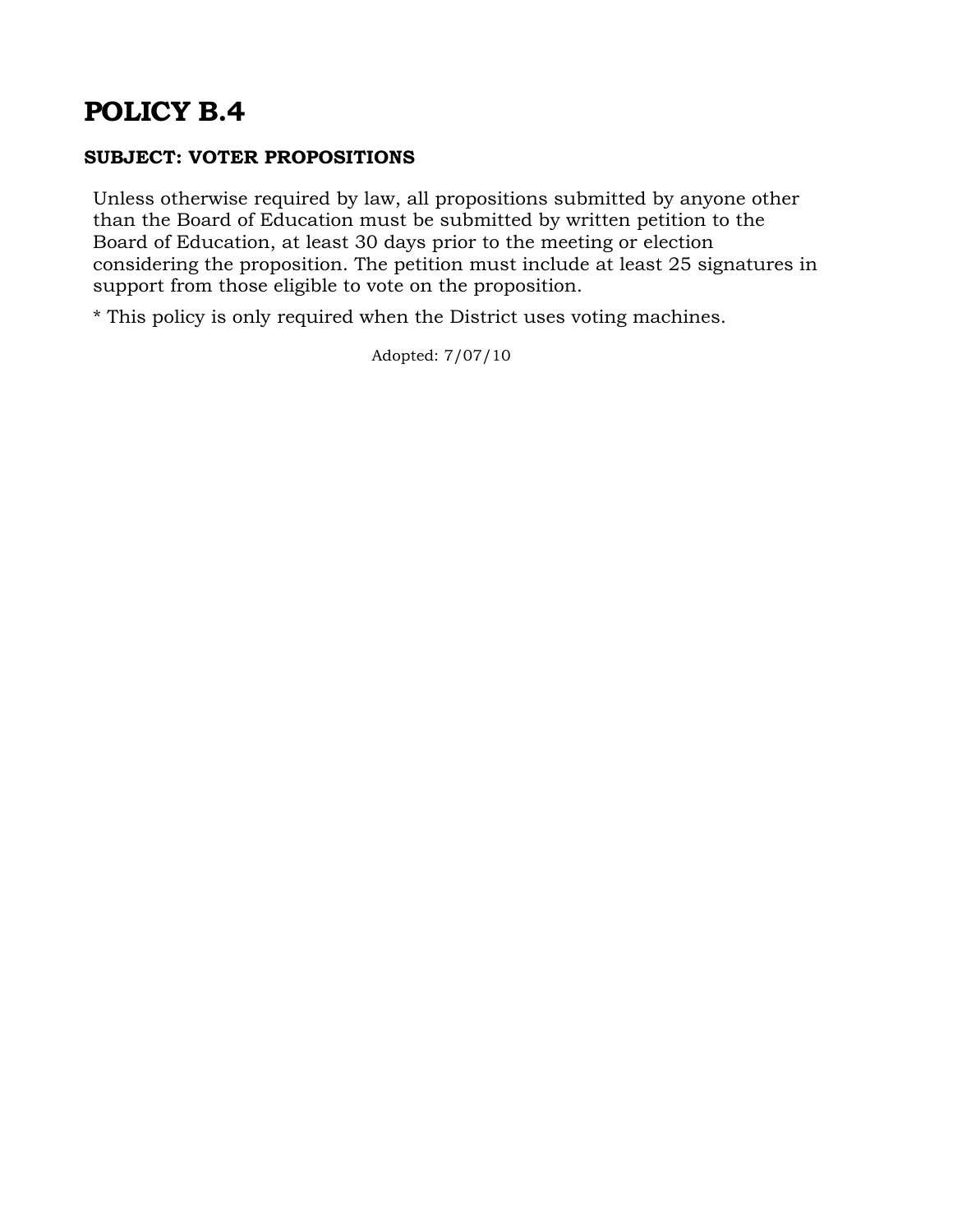#### **SUBJECT: ACCESS RECORDS UNDER PUBLIC OFFICERS LAW ARTICLE 6**

# **1. Chief Executive's Duties**

The Chief Executive Officer shall be responsible for insuring compliance with these regulations and shall designate one or more persons as Records Access Officer by name or by specific job title and business address who shall have the duty of coordinating the District's response to public requests for access to records.

#### **2. Records Access Officer**

The Records Access Officer is responsible for assuring that district personnel:

- a. Maintain an up-to-date subject matter list.
- b. Assist the requester in identifying requested records, if necessary.
- c. Upon locating the records, take one of the following actions:
	- i. Make records promptly available for inspection: or,

ii. Deny access to the records in whole or in part and explain in writing the reasons therefore.

d. Upon request for copies of records:

i. Make a copy available upon payment or offer to pay established fees, if any; or,

- ii. Permit the requester to copy these records.
- e. Upon request, certify that a transcript is a true copy of records copied.
- f. Upon failure to locate records, certify that:
	- i. The District is not the legal custodian for such records;

ii. The records of which the District is a legal-custodian cannot be found after diligent search.

#### **3. Location**

The District records shall be available for public inspection and copying at the District Office.

#### **4. Hours for Public Inspection**

The District shall accept requests for public access to records and produce records during all hours the District offices are regularly open for business.

# **5. Requests for Public Access to Records**

a) Where a request for records is required, such request may be oral or in writing. However, a written request shall not be required for records that have been customarily available without written request. Requests will be accepted by e-mail.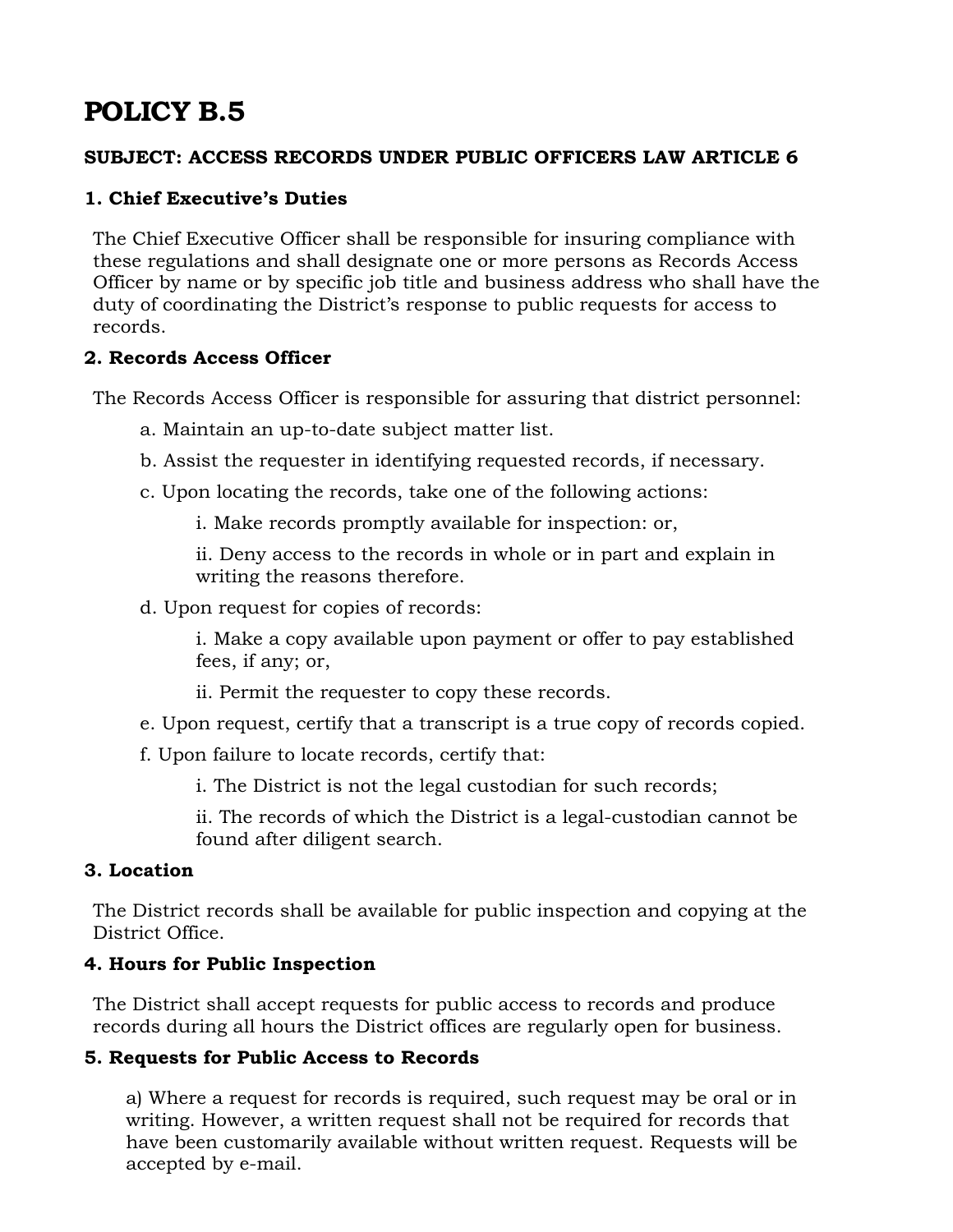b) A request shall reasonably describe the record or records sought. Whenever possible, a person requesting records shall supply information regarding dates, file designations or other information that may help to describe the records sought.

c) If a record sought cannot be supplied within five business days of receipt of a request, the District shall furnish a written acknowledgement of receipt of the request and a statement of the approximate date when the request will be granted or denied. If access to records is neither granted nor denied within ten business days after the date of acknowledgement of receipt of the request, the request may be construed as a denial of access that may be appealed.

d) The District shall maintain a reasonably detailed current list by subject matter of all records in its possession, whether or not records are available pursuant to Public Officers Law, Section 87-2.

i. The subject matter list shall be sufficiently detailed to permit identification of the category of the record sought.

ii. The subject matter list shall be updated not less than twice per year. The date of the most recent updating shall appear on the first page of the subject matter list.

e) No records may be removed by the requester from the office where the record is located without the permission of the Chief Executive Officer.

#### **6. Denial of Access of Records**

a) The District Board President shall hear appeals for denial of access to records under the Freedom of Information Law.

b) Denial of access shall be in writing stating the reason therefore and advising the requester of his/her right to appeal to the Board President, who shall be identified by name, business address and business telephone number.

c) If the District fails to provide requested records promptly as required by Sections, such failure shall be deemed a denial of access by the District.

d) Any person denied access to records may appeal within 30 days of denial.

e) The time for deciding the appeal by the Board President shall commence upon receipt of written appeal identifying:

i. The date and location of request for records.

ii. The records to which the requester was denied access; and

iii. The name and return address of the requester.

f) The District shall transmit to the Committee on Public Access to Records, copies of all appeals upon receipt of an appeal.

Such copies shall be addressed to:

Committee on Public Access to Records Department of State

162 Washington Avenue Albany, New York 12231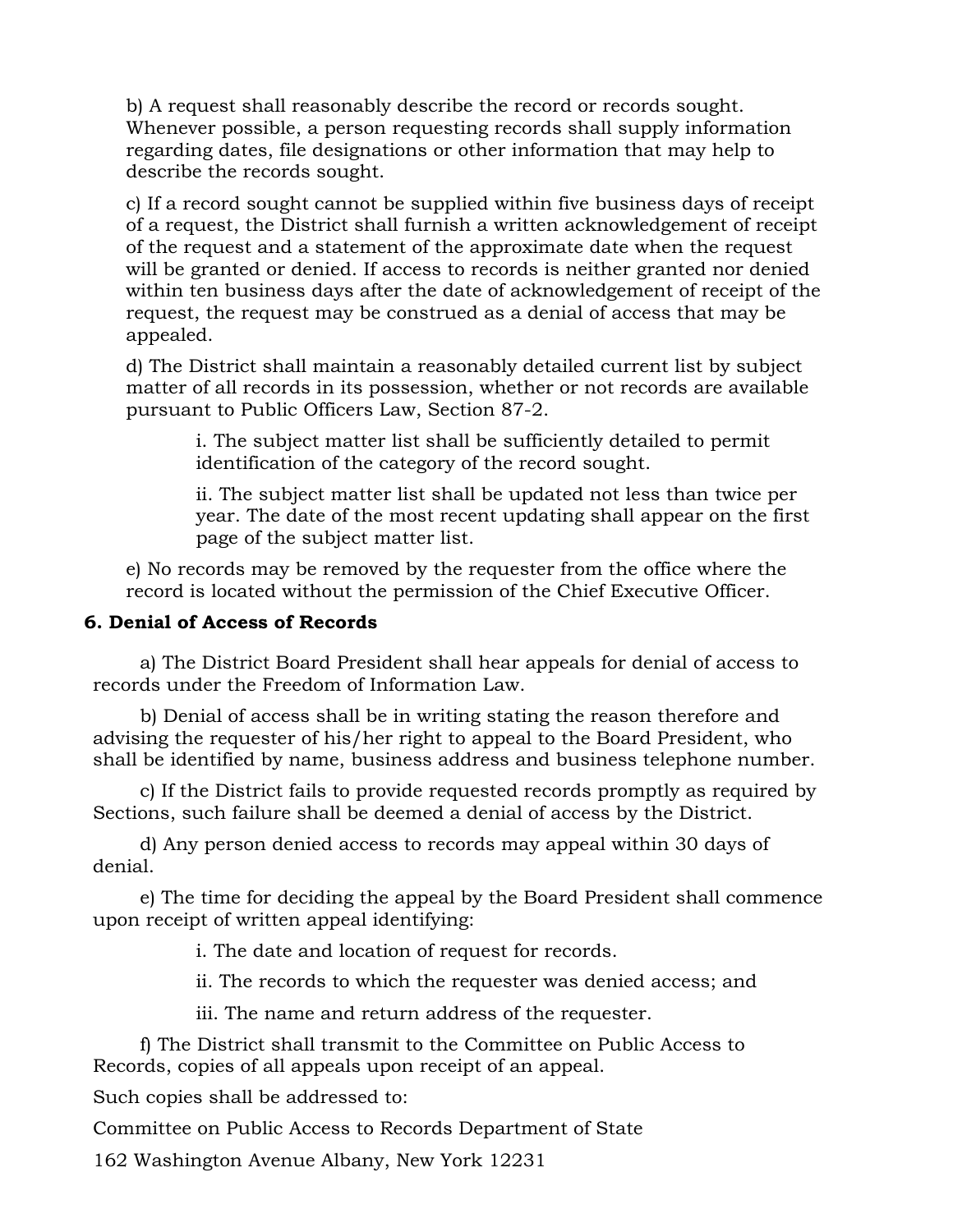g) The School Board President shall inform the requester and the Committee on Public Access to Records of his decision in writing within seven business days of an appeal. The determination shall be transmitted to the Committee on Public Access to Records in the same manner as set forth in subdivision f of this section.

h) A final denial of access to a requested record shall be subject to court review, as provided in Article 78 of the Civil Practice Law and Rules.

#### **7. Fees**

a) There shall be no fee charge for the following:

i. Inspection of records;

ii. Search for records; or,

iii. Any certification pursuant to this bylaw.

b) A charge for copies of records shall be as follows:

i. The fee for copying records shall be 25 cents per page for photocopies not exceeding 9 x 14 inches.

ii. The fee for copies of records not covered by paragraph i. above shall not exceed the actual copying cost which is the average unit cost for copying a record, excluding fixed cost of the District, such as operators' salaries.

# **8. Public Notice**

The District shall publicize by publication in the local newspaper having general circulation in the District:

a) The location where public records shall be made available for inspection and copying.

b) The name, title, business address and business telephone number of the designated Records Access Officer.

c) The right to appeal by any requester denied access to a record for whatever reason and the name and business address of the person to whom an appeal is to be directed.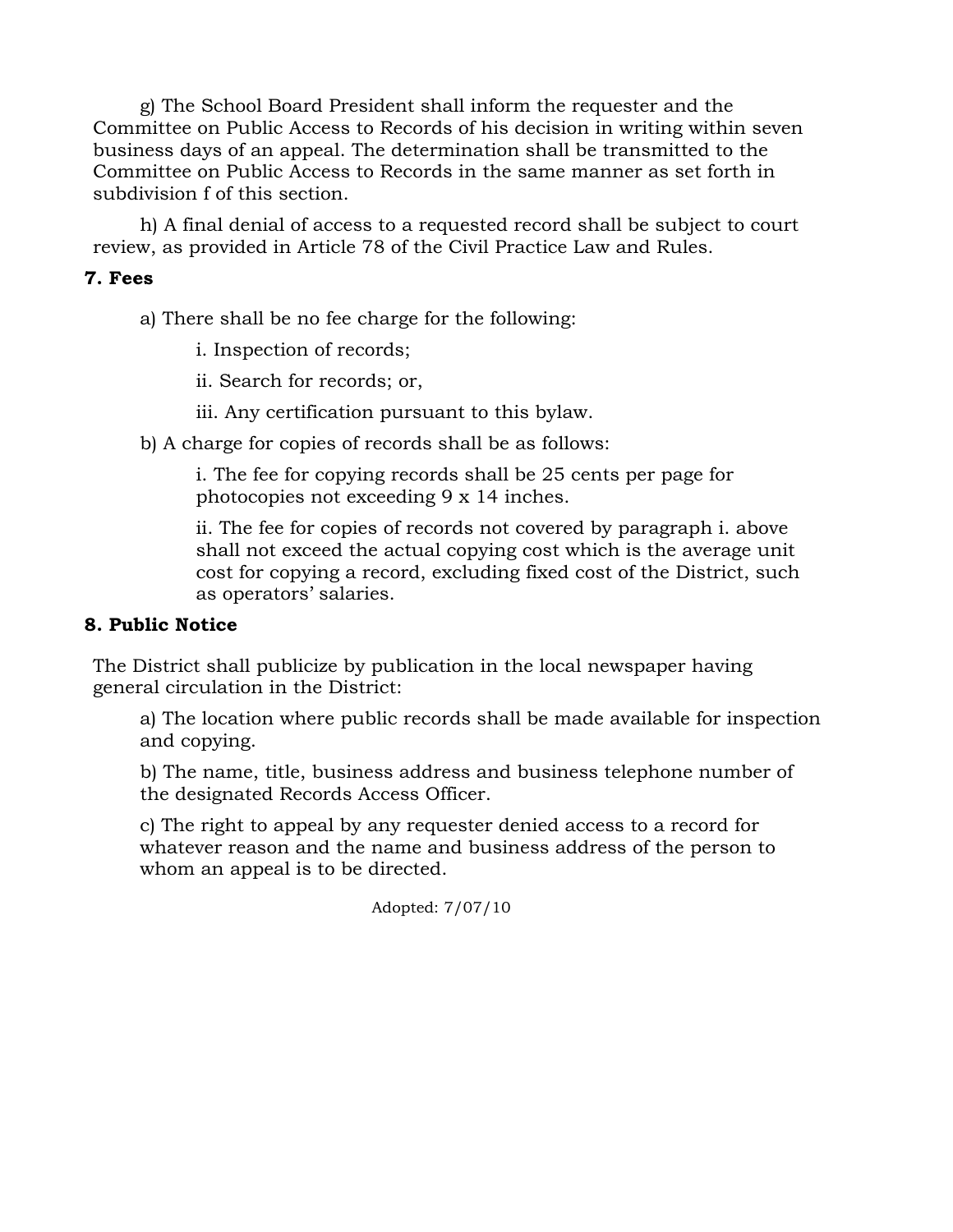# **ONEONTA CITY SCHOOL DISTRICT**

### **PUBLIC NOTICE IN ACCORDANCE WITH THE REGULATIONS OF THE COMMITTEE ON PUBLIC ACCESS TO RECORDS**

- I. The location where records shall be made available for inspection and copying is the District Office.
- II. The records access officer is: OCSD Business Manager District Office (607) 433-8200
- III. A person denied access to a record for whatever reason shall have the right to appeal in accordance with the bylaw of the District. The appeal officer is: Oneonta City School District Board of Education c/o Board President District Office Oneonta, New York 13820

Dated: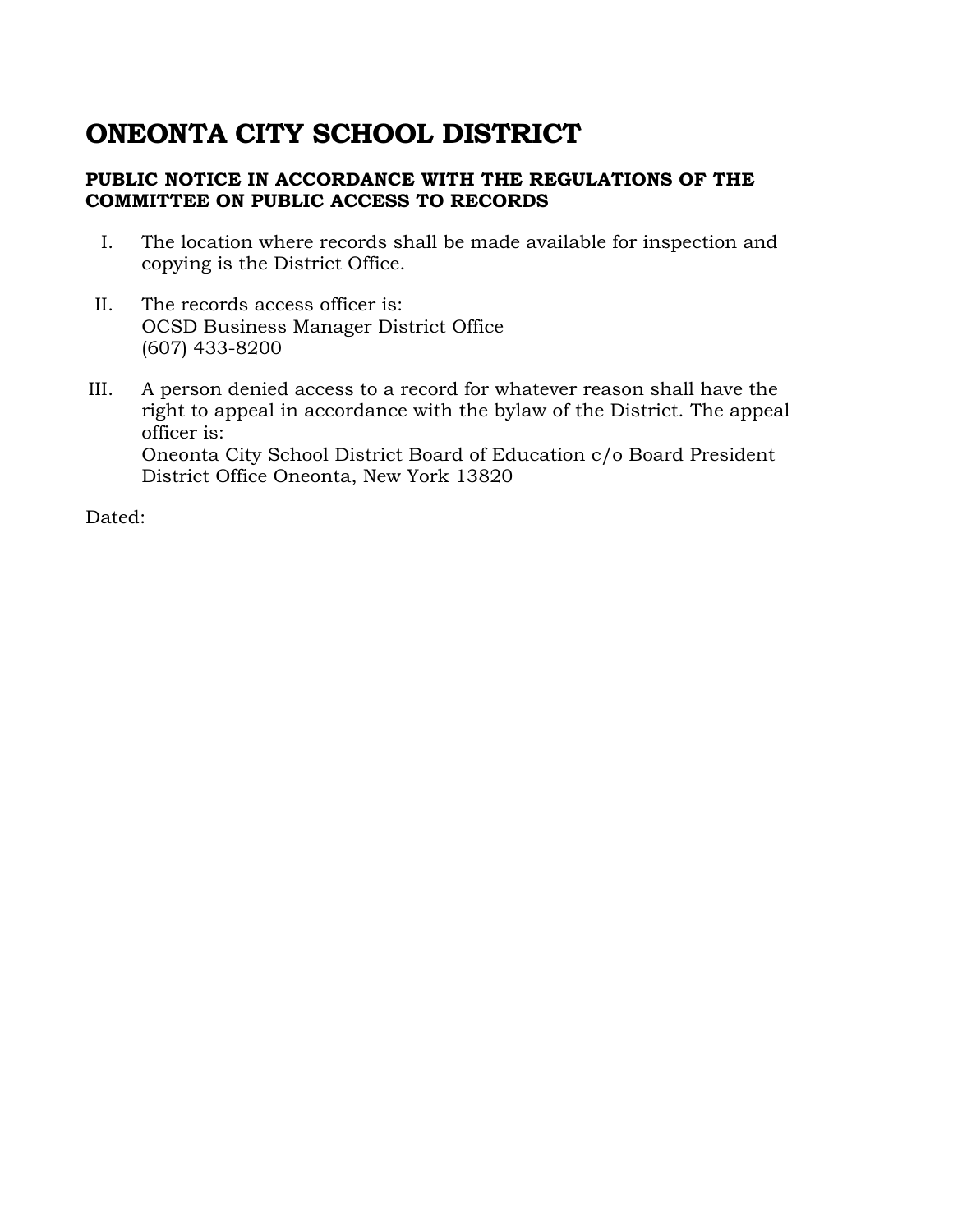### **SUBJECT: NOTIFICATION OF BREACH OF SECURITY**

The Superintendent or his/her designee shall notify the owner of any private information within a reasonable time frame when the District experiences a breach of the security of its computer system. Such notification may occur by either written or electronic notice.

For purposes of this policy, private information means personal information in combination with either a person's social security number, driver's license number or non-driver identification card or account number, credit card or password which would permit access to an individual's financial account.

Breach of security means unauthorized acquisition of computerized data which compromises the security, confidentiality, or integrity of personal information maintained by the District.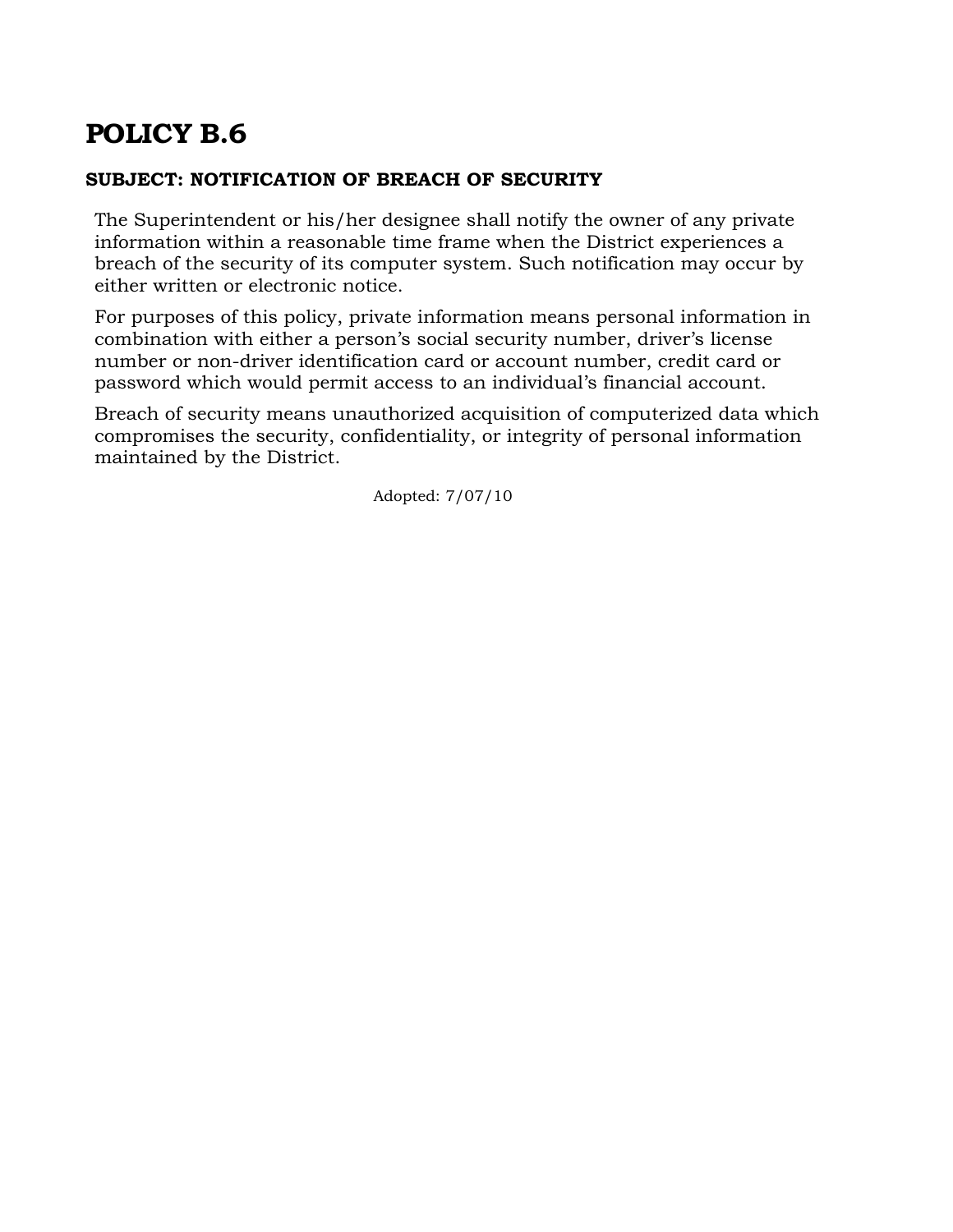# **SUBJECT: ONEONTA CITY SCHOOL DISTRICT TITLE I PARENTAL INVOLVEMENT POLICY**

The Board of Education, recognizing that parental involvement is essential to the success of the child, is committed to a strong parent-school partnership. The Board of Education further recognizes the rights of parents/persons in parental relation to be fully informed of all information relevant to their children, including children who participate in programs and projects funded by Title I. Therefore, the Board of Education encourages the participation of parents of students eligible for Title I services in all aspects of their child's education, including the development and implementation of district programs, as well as activities and procedures that are designed to carry out No Child Left Behind (NCLB) parental involvement goals.

# **District-Wide Parental Involvement Policy**

In order to facilitate parental partnership, in accordance with NCLB requirements, as outlined in Section 1118 of the Elementary and Secondary Education Act, the District will:

- A Involve parents in the joint development of the Title I Plan. If the plan is not satisfactory to the parents of participating children, the District will submit any parent comments with the plan when it is submitted to the State Education Department;
- B Develop a written parental involvement policy that establishes the district's expectations for parental involvement. The policy will be developed jointly with, and agreed upon with, the parents of children participating in Title I, Part A programs. The policy will be incorporated into the District Title I Plan, distributed at the annual Title I information meeting, made available at each Title I school, and posted on the District website;
- C Put into operation programs, activities and procedures, for the involvement of parents in all of its schools with Title I, Part A programs, consistent with section 1118 of the Elementary and Secondary Education Act (ESEA). These programs, activities and procedures will be developed as a result of meaningful consultation with parents of participating children;
- D Provide the coordination, technical assistance, and support necessary to assist participating schools in planning and implementing effective parental involvement activities to improve student achievement and school performance by:
	- 1. establishing a high-quality curriculum and instruction throughout the district that enables all students to meet the State's academic standards,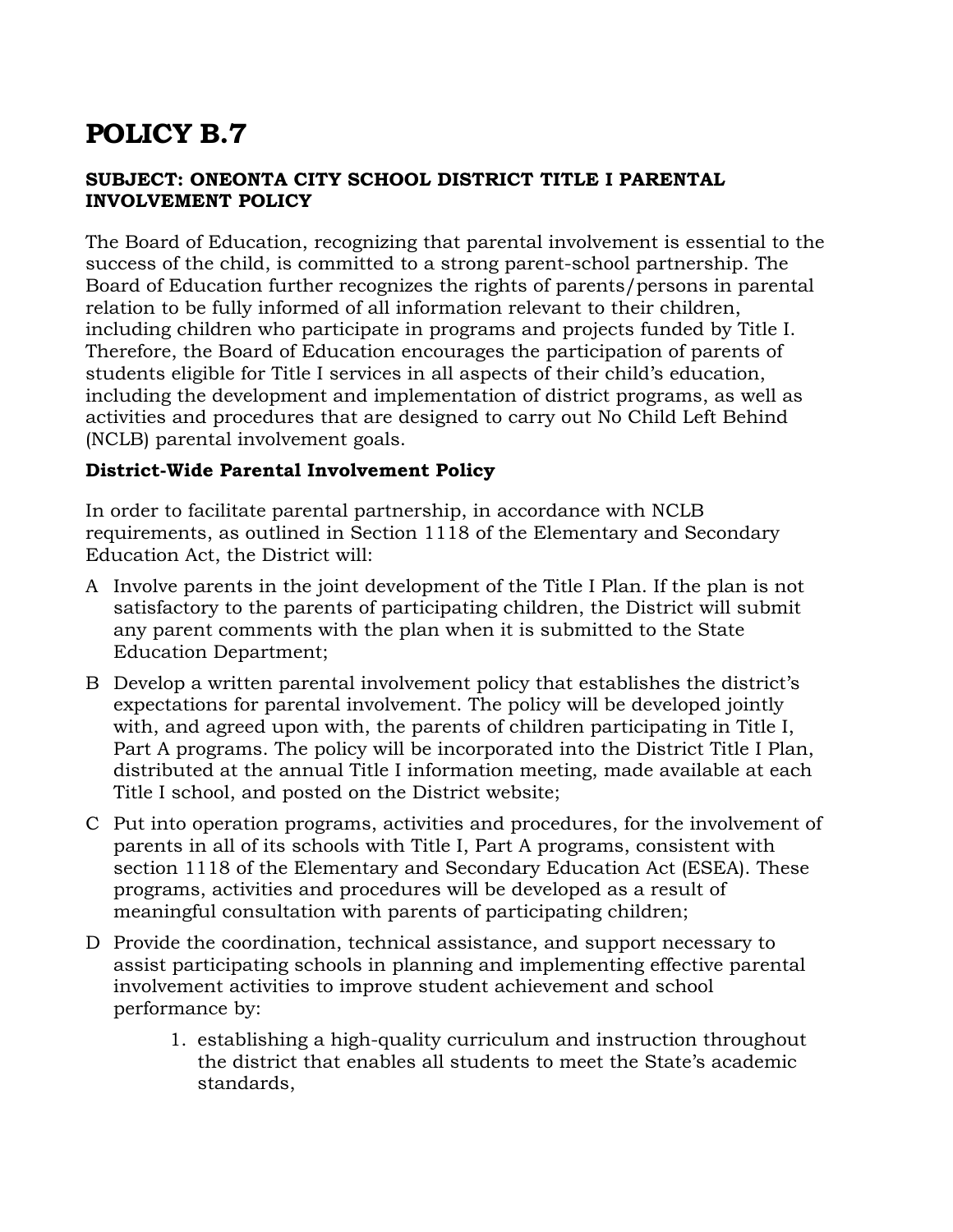- 2. providing staff development focusing on the relationship of effective parental involvement to improved student achievement,
- 3. using the District website to disseminate information regarding working with children at home and to serve as a clearing house for parental involvement activities, and
- E Build the schools' and parents' capacity for strong parental involvement through implementing and encouraging participation in appropriate parental involvement activities by:
	- 1. offering meetings to explain the State's academic content and student achievement standards, and State and local assessments,
	- 2. providing training in understanding and using materials at home that support the schools' curriculum,
	- 3. inviting parents to share their talents, interests and occupations with school groups, and
	- 4. encouraging parents to visit and observe their child's classroom;
- F Coordinate and integrate to the extent appropriate, parental involvement strategies under Title I with those of other programs including, but not limited to, Head Start, Universal and Targeted Pre-K and other programs that encourage and support parental participation in the education of their children;
- G Involve parents in the activities of the Title I schools by:
	- 1. convening an annual meeting for parents of its Title I schools to explain their schools' programs, Title I requirements and the right of parents to be involved,
	- 2. holding meetings at flexible times that focus on curriculum, strategies and skills emphasized by Title I staff, and ways to work with children at home,
	- 3. providing newsletters to inform parents of upcoming events,
	- 4. training parents in the use of technology as a learning tool, including how to access and use the District and State websites, and
	- 5. publishing and making available the schedule of State assessments.
- H Involve parents of children in Title I programs in decisions regarding how funds reserved for parental involvement are spent by soliciting input and suggestions from the District Title I Parental Involvement Advisory Council to develop meaningful activities; and
- I Conduct, with the involvement of parents, an annual evaluation of the content and effectiveness of the parental involvement policy in improving the academic quality of the Title I schools by:
	- 1. identifying barriers to greater participation by parents through consultation with school guidance counselors, building administrators, classroom teachers, and building-level and district leadership teams,
	- 2. documenting parental involvement activities in each Title I school, and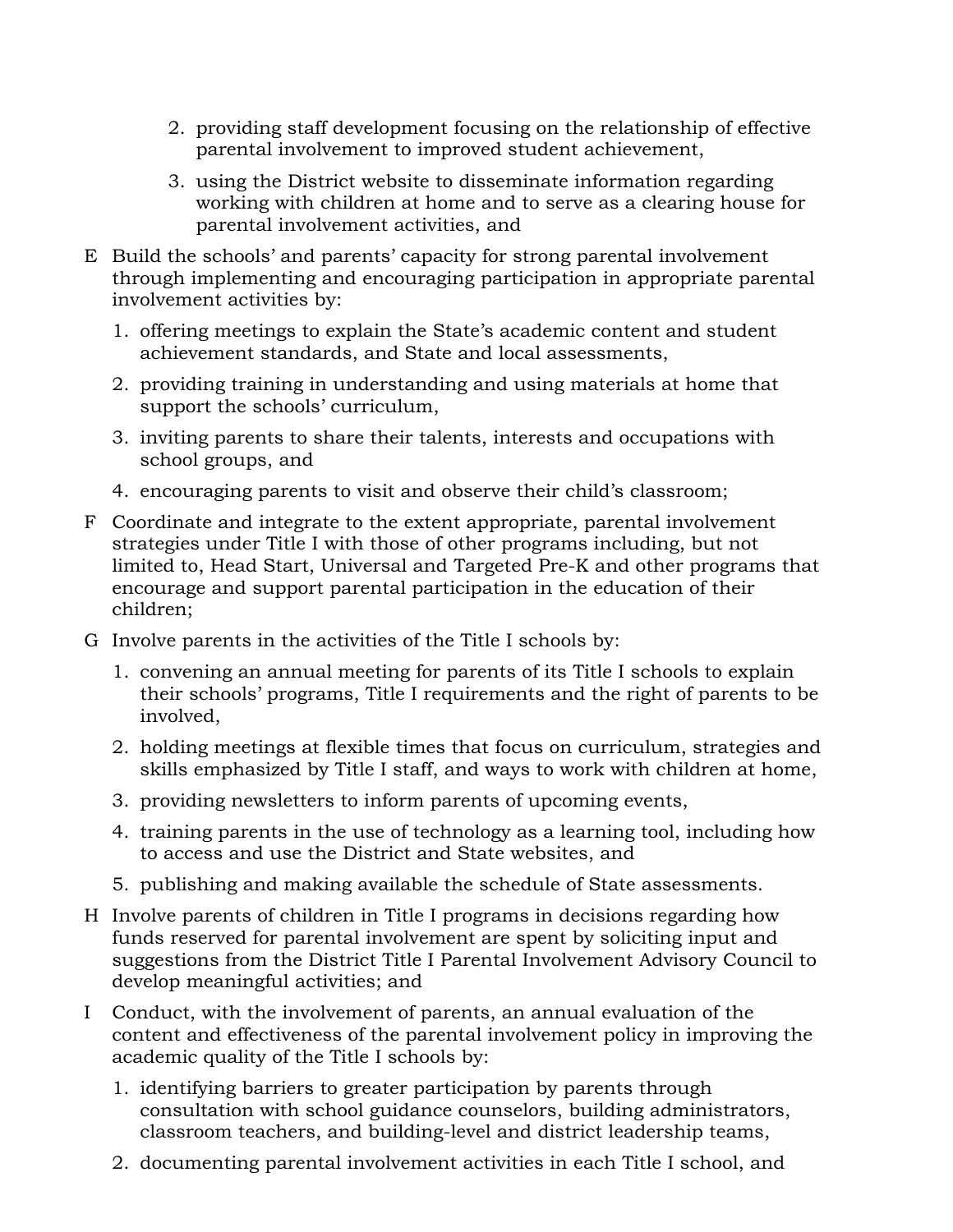3. surveying parents regarding their understanding of the policy, their right to be involved and the effectiveness of the parental involvement program.

The District Title I Coordinator, Parental Involvement Coordinator and Title I Parental Involvement Advisory Council will review the findings of the evaluation at its annual planning meeting. More effective parental involvement strategies may be designed and, if necessary, the parental involvement policies at the District and school levels will be revised.

# **School-Level Parental Involvement Policy**

In accordance with Section 1118 the Board of Education directs each school receiving Title I, Part A funds to ensure that a building level parental involvement plan is developed with the participation of that school's parents. In addition to the goals stated above, each school will:

- A Invite all parents of participating students to the annual district-wide Title I information meeting and encourage them to attend;
- B Inform parents of participating children of the reasons their children are participating in the program, and of the specific instructional services, objectives and methods to be implemented;
- C Offer a flexible number of meetings, such as in the morning or evening; and may provide (with funds provided under this provision of law) transportation, child care or home visits, as such services relate to parental involvement;
- D Involve parents in an organized, ongoing and timely way in the planning, review and improvement of Title I programs, including the planning, review and improvement of the school parental involvement policy;
- E Provide parents of participating children with timely information about programs, a description and explanation of the curriculum in use in Title I programs, the forms of academic assessment used to measure student progress, the proficiency levels students are expected to meet, and if requested by parents, opportunities for regular meetings to formulate suggestions and to participate, as appropriate, in decisions relating to the education of their children and respond to any such suggestions as soon as practicably possible; and
- F Develop a school-parent compact jointly with parents outlining how the parents, school staff and students will share the responsibility for improved student academic achievement and detail the means by which the school and parents will build and develop a partnership to help all children achieve the State's standards. The compact must include:
- G
- 1. A description of the school's responsibility to provide high-quality curriculum and instruction in a supportive and effective learning environment that enables the children served in Title I schools to meet the State's student academic achievement standards,
- 2. A description of the ways in which each parent will be responsible for supporting their children's learning, such as monitoring attendance, homework completion, television watching, volunteering in their child's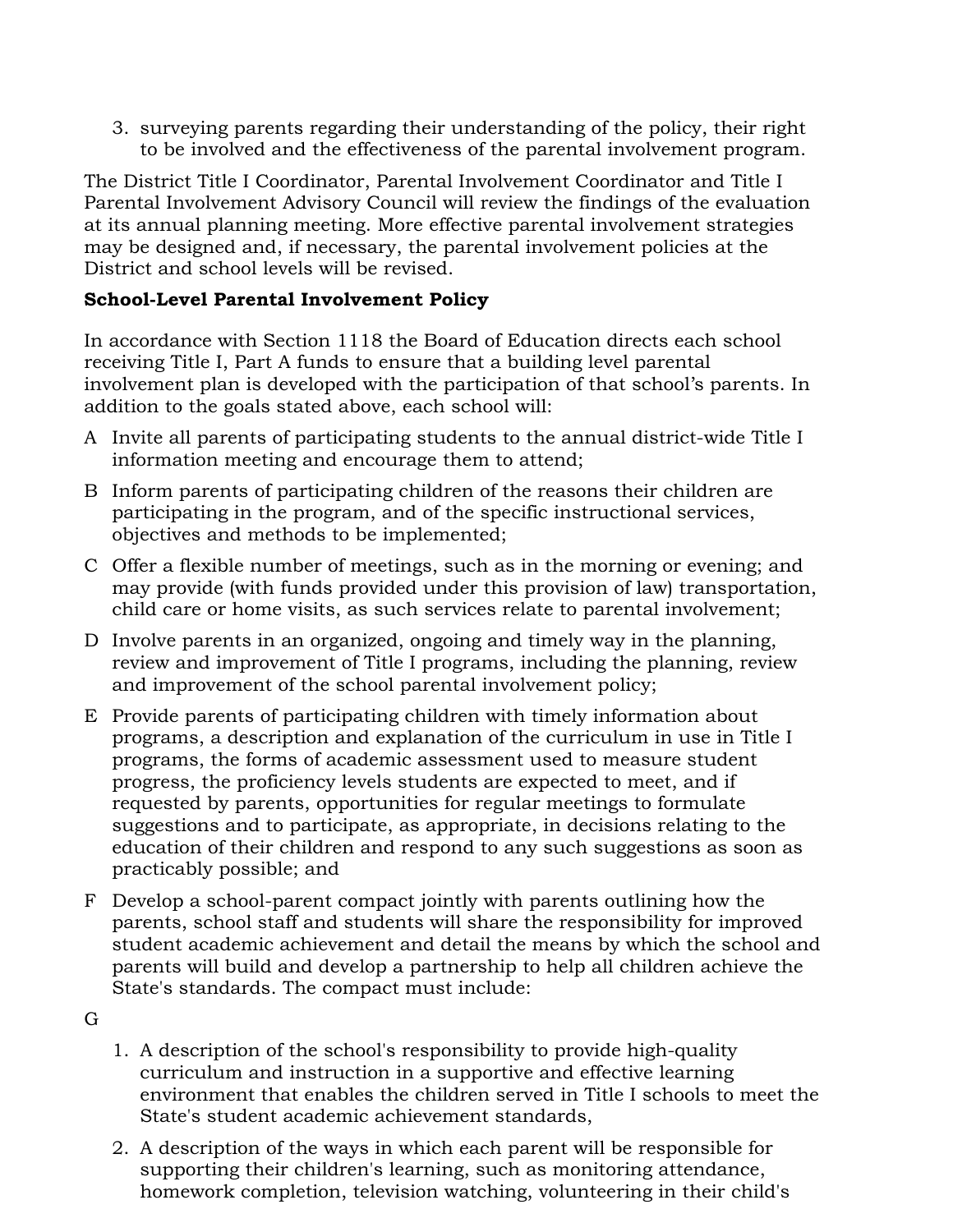classroom and participating, as appropriate, in decisions relating to the education of their children and positive use of extracurricular time, and

- 3. Means to address the importance of communication between teachers and parents on an ongoing basis including, but not limited to:
	- a. Parent-teacher conferences, at least once per semester, during which the compact shall be discussed as it relates to the individual child's achievement,
	- a. Quarterly reports to parents on their children's progress, and
	- a. Reasonable access to staff, opportunities to volunteer and participate in their child's class, and observation of classroom activities.

To ensure effective involvement of parents and to support a partnership among the school involved, parents, and the community in order to improve student academic achievement, the District and each school shall:

- A Hold meetings and provide printed materials to assist parents of children served by the District or school, in understanding such topics as the State's academic content standards and State student academic achievement standards, State and local academic assessments;
- B Provide printed information and workshops focusing on strategies to assist parents in monitoring a child's progress and work with educators to improve the achievement of their children;
- C Provide monthly newsletters, book bag reading kits and other materials and training to help parents work with their children to improve their academic achievement;
- D Provide information on community resources that offer training to parents who lack literacy skills or whose native language is not English;
- E Provide training to use and access the District and State Educational Department websites and their links to parental involvement sites;
- F Encourage parents of Title I children to become involved in shared decisionmaking groups such as parent-teacher organizations, building teams and district leadership teams to facilitate in educating teachers, pupil services personnel, principals, and other staff in the value and utility of contribution of parents, and in how to reach out to, communicate with, and work with parents as equal partners, implement and coordinate parent programs, and build ties between parents and the school;
- G Coordinate and integrate to the extent feasible and appropriate, parent involvement programs and activities with Head Start, Universal and Targeted Pre-K and other programs, and conduct other activities, such as parent resource centers, that encourage and support parents in more fully participating in the education of their children; and
- H Ensure that information related to school and parent programs, meetings, and other activities is sent to the parents of participating children in a format and, to the extent practicable, in a language the parents can understand.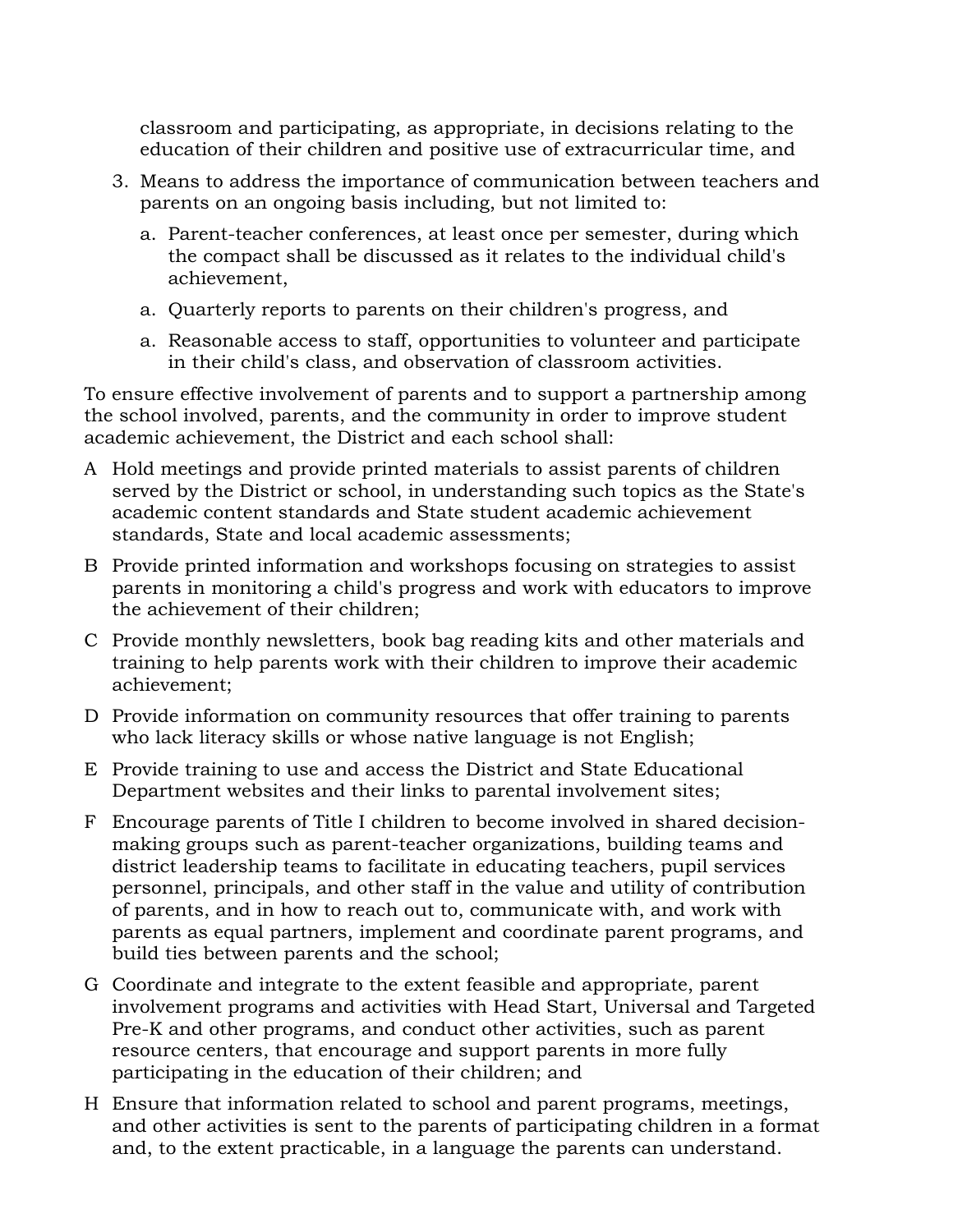In addition to the above activities which are required for the District and each school, the District and each school:

- A. May involve parents in the development of training for teachers, principals, and other educators to improve the effectiveness of such training;
- B. May provide necessary literacy training from funds received under this part if the local educational agency has exhausted all other reasonably available sources of funding for such training;
- C. May pay reasonable and necessary expenses associated with local parental involvement activities, including transportation and child care costs, to enable parents to participate in school-related meetings and training sessions;
- D. May train parents to enhance the involvement of other parents;
- E. May arrange school meetings at a variety of times, or conduct in-home conferences between teachers or other educators, who work directly with participating children, with parents who are unable to attend such conferences at school, in order to maximize parental involvement and participation;
- F. May adopt and implement model approaches to improving parental involvement;
- G. May establish a District-wide parent advisory council to provide advice on all matters related to parental involvement in programs supported under this section;
- H. May develop appropriate roles for community-based organizations and businesses in parent involvement activities; and
- I. Shall provide such other reasonable support for parental involvement activities under this section as parents may request.

In carrying out the parental involvement requirements, the District and schools, to the extent practicable, shall provide full opportunities for the participation of parents with limited English proficiency, parents with disabilities, and parents of migratory children, including providing information and school reports required under Section 6311 of the Elementary and Secondary Education Act in a format and, to the extent practicable, in a language such parents understand.

# **Procedures for Filing Complaints/Appeals**

The District will disseminate free of charge to parents of children in Title I programs, and to appropriate private school officials or representatives, adequate information regarding the District's written complaint procedures for resolving issues of violation(s) of a Federal statute or regulation that applies to Title I, Part A programs.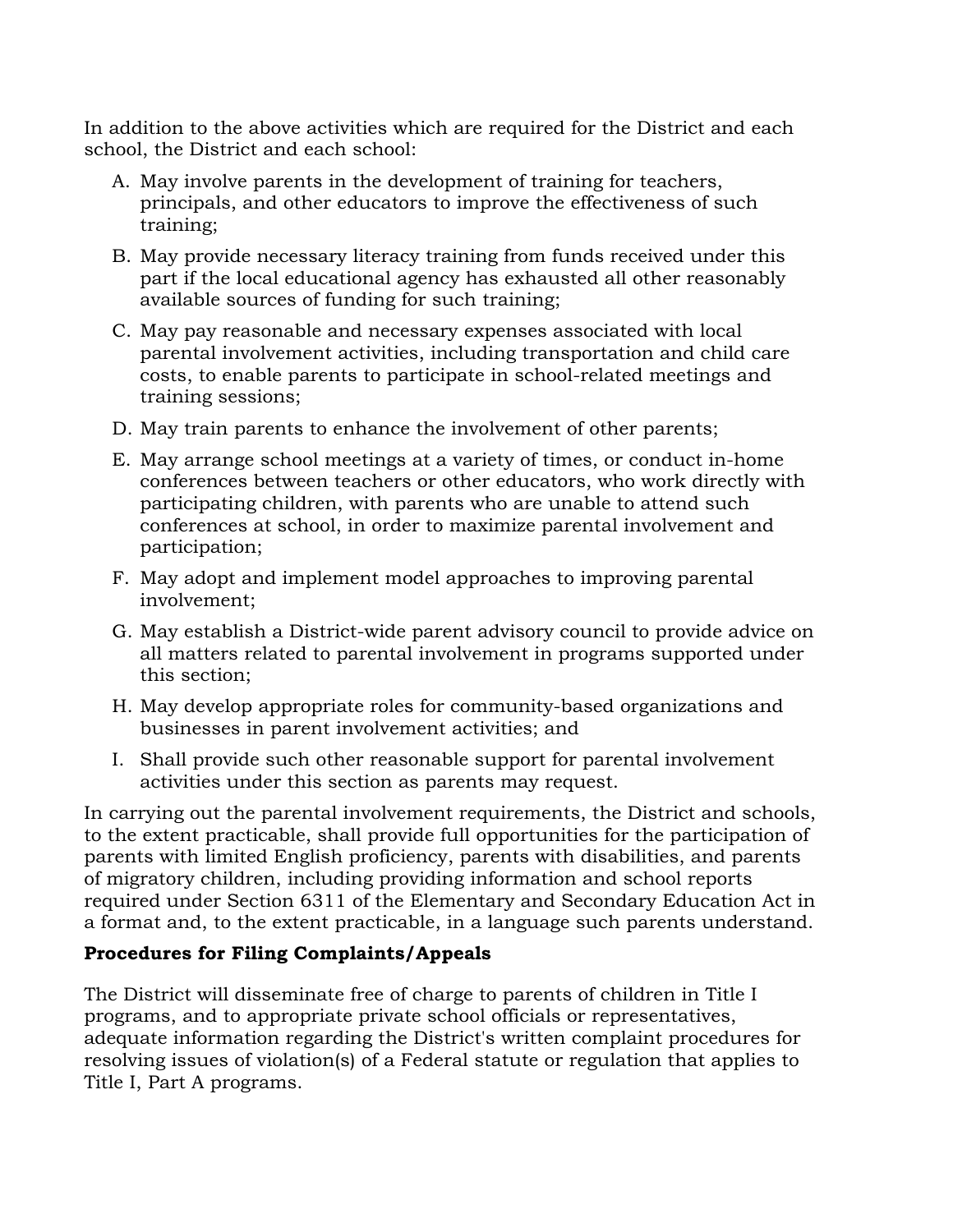# **Comparability of Services**

The School District shall ensure equivalence among the schools in the District of the same grade span and levels of instruction with regard to teachers, administrators and auxiliary personnel as well as equivalence in the provision of curriculum materials and instructional supplies in Title I programs.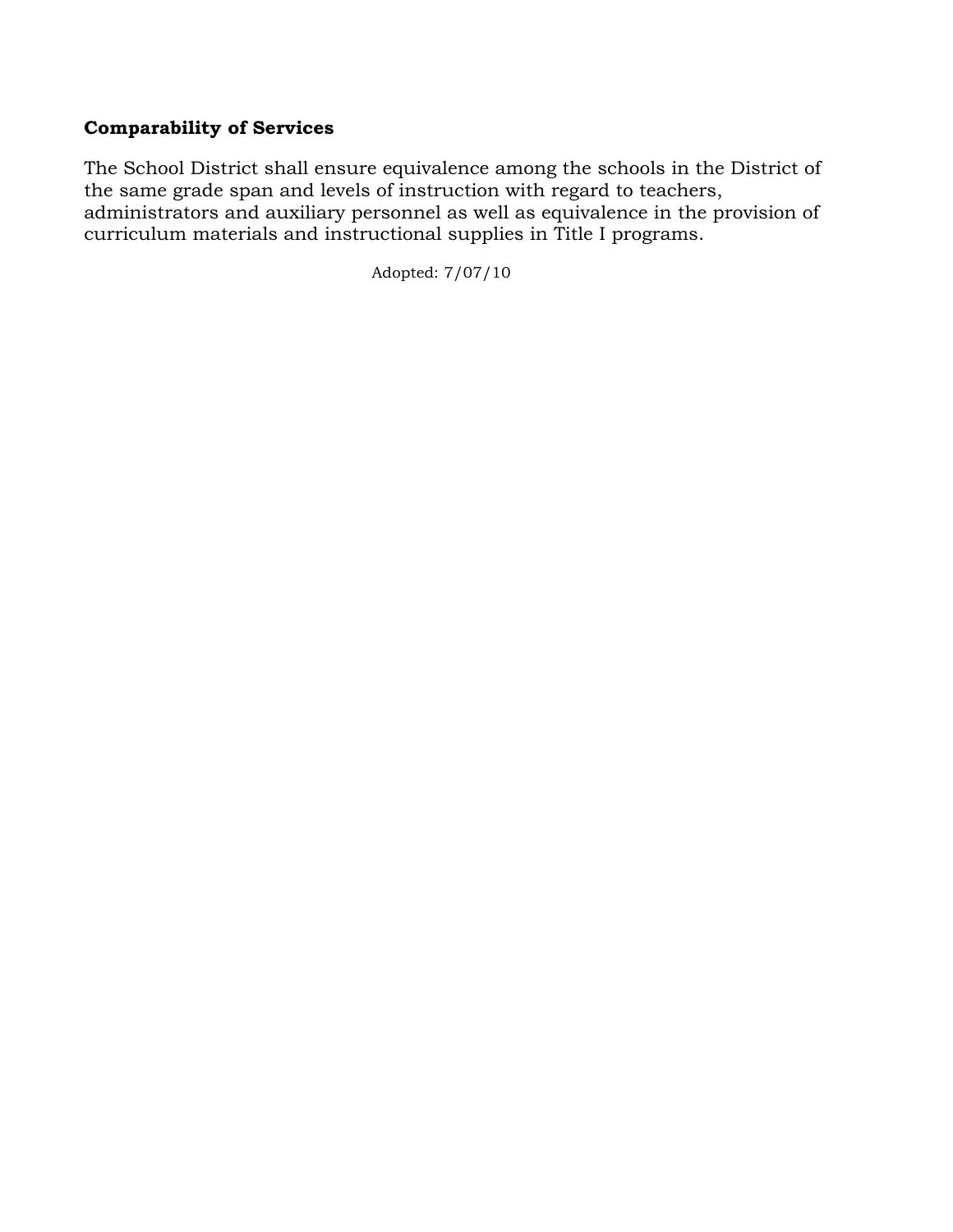### **SUBJECT: INTERPRETATION SERVICES FOR PARENTS AND PERSONS IN PARENTAL RELATIONSHIP WHO ARE HEARING IMPAIRED**

DEFINITIONS: For purposes of this subdivision:

**HEARING IMPAIRED** shall include any hearing impairment, whether permanent or fluctuating, the result of which prevents a meaningful participation in school district meetings or activities.

**MEETING OR ACTIVITY** shall mean those school-initiated meetings or activities attended by parents or persons in parental relationship who are hearing impaired, which are specific to the academic and/or disciplinary aspects of their child's educational program, including, but not limited to, parent-teacher conferences; child study or building level team meetings; planning meetings with school counselors regarding educational progress and career planning; suspension hearings or any conference with school officials relating to disciplinary actions.

**SCHOOL DISTRICT MEETINGS AND ACTIVITIES**: At any meeting or activity which is conducted by the board of education, trustees, school district or a district school attended by parents or persons in parental relationship who are hearing impaired, such board of education or trustees shall provide interpreter services at no charge to parents or persons in parental relationship, provided that a written request therefore is received by the superintendent at least three business days prior to the event at which the interpreter is needed. In the event that an interpreter of the deaf is unavailable, the school district shall make other reasonable accommodations which are satisfactory to the parents or guardians.

Examples of other potential reasonable accommodations include adjourning the meeting until an interpreter is available, provide amplification or other equipment to assist the hearing impaired individual or providing the individual with a written summary of the meeting within a reasonable time after the meeting.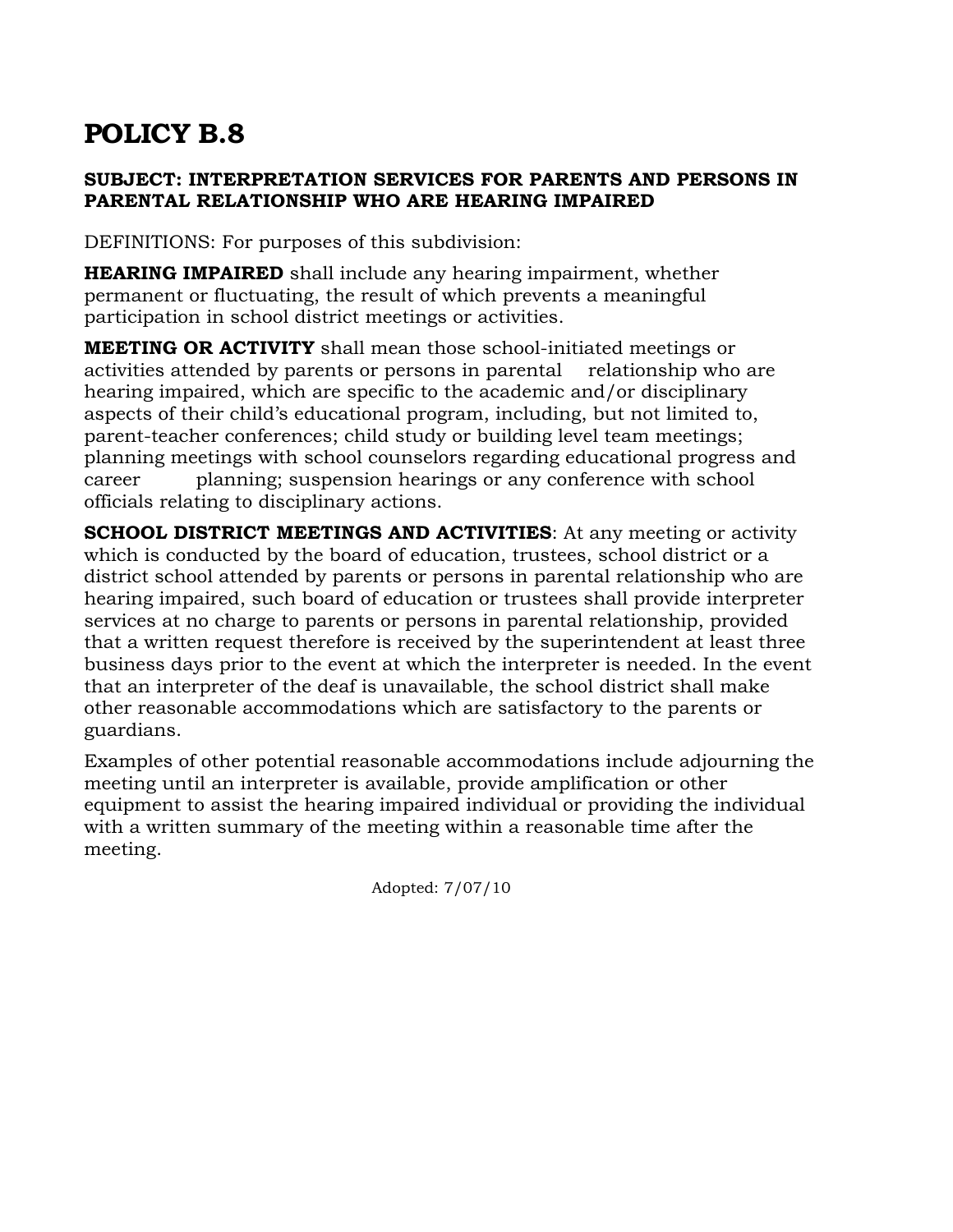# **SUBJECT: CODE OF ETHICS**

A local code establishing standards of conduct for officers and employees of the Oneonta City School District.

BE IT RESOLVED, by the Board of Education of the Oneonta City School District as follows:

# **SECTION 1**

Pursuant to the provisions of Section 806 of the General Municipal Law, the Board of Education of the Oneonta City School District recognizes that there are rules of ethical conduct for public officers and employees which must be observed if a high degree of moral conduct is to be obtained and if public confidence is to be maintained in our school system. It is the purpose of the local code to promulgate these rules of ethical conduct for the officers and employees of the Oneonta City School District. The rules of ethical conduct of this local code as adopted, shall not conflict with, but shall be in addition to, any prohibition of Article 18 of the General Municipal Law or any other general or special law relating to ethical conduct and interest in contracts of municipal officers and employees.

# **SECTION 2**

# DEFINITION:

a) *Municipal Officer* or *Employee* means an officer, board of education member, teacher, or employee of the Oneonta City School District, whether paid or unpaid, including members of any administrative board, committee, or other unit thereof.

b) *Interest* means a pecuniary or material benefit accruing to an officer, teacher, or employee unless the context otherwise requires.

# **SECTION 3**

STANDARD CONDUCT: Every officer, teacher or employee of the Oneonta City School District shall be subject to and abide by the following standards of conduct:

a) GIFTS – They shall not directly or indirectly solicit any gifts; or accept or receive any gift having a value of \$75.00 or more, whether in the form of money, services, loan, travel, entertainment, hospitality, thing or promise, or any other form, under circumstances in which it could be inferred that the gift was intended to influence him/her, in the performance of his/her official duties or was intended as reward for any official action on his/her part.

b) CONFIDENTIAL INFORMATION – They shall not disclose confidential information acquired in the course of his/her official duties or use such information to further his/her personal interest.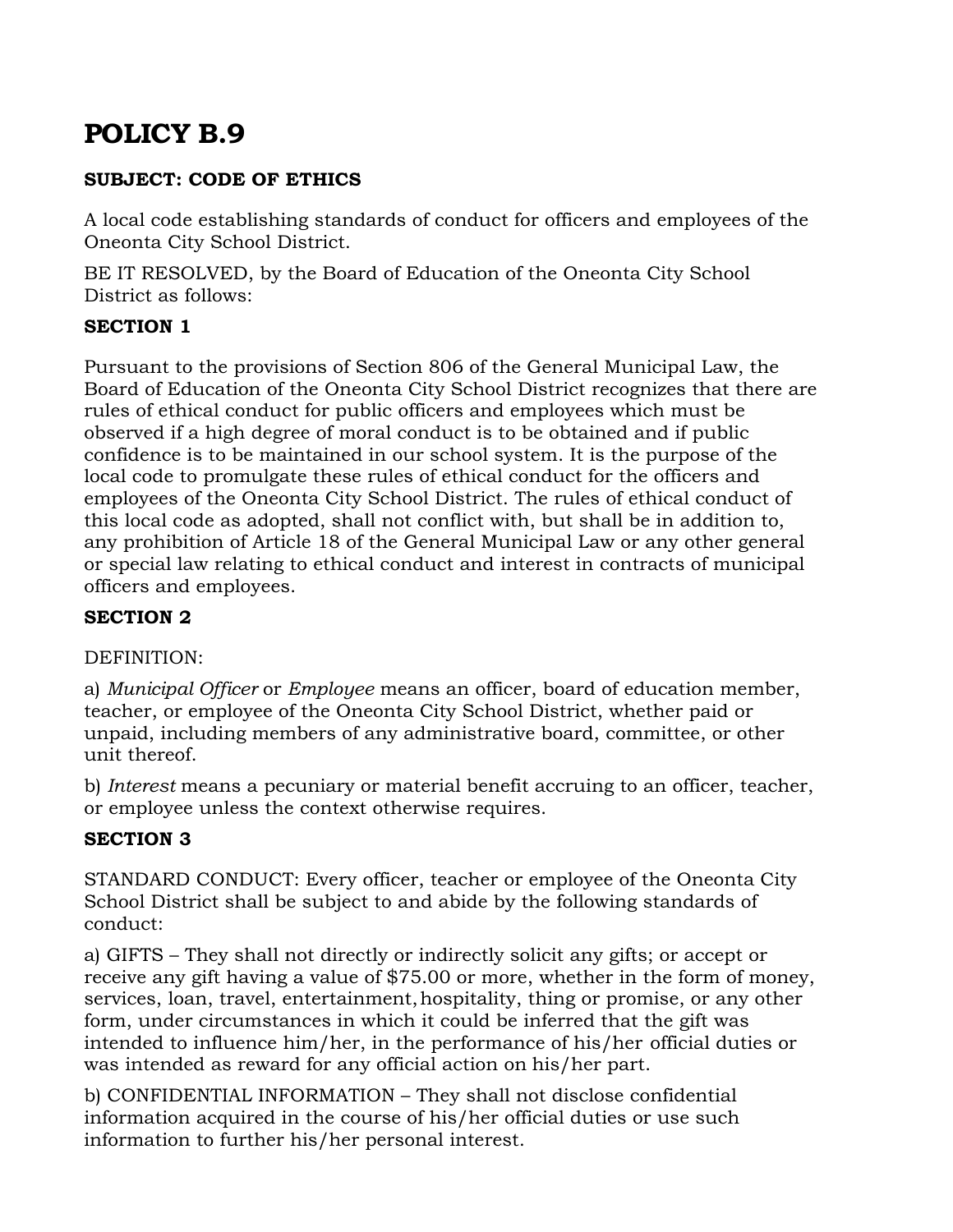c) INVESTMENTS IN CONFLICT WITH OFFICIAL DUTIES – They shall not invest or hold any investment directly or indirectly in any financial, business, commercial or other private transactions, which creates a conflict with his/her official duties.

d) PRIVATE EMPLOYMENT – They shall not engage in, solicit, negotiate for or promise to accept private employment or render services for private interest when such employment or service creates a conflict with or impairs the proper discharge of his/her official duties.

Nothing herein shall be deemed to bar or prevent the timely filing by a present or former Board member or employee of any claim, account, demand or suit against the Oneonta City School District, or any agency thereof on behalf of himself/herself or any member of his/her family arising out of any personal injury or property damage or for any lawful benefit authorized or permitted by law.

# **SECTION 4**

DISTRIBUTION OF CODE OF ETHICS: The Superintendent of the Oneonta City School District shall cause a copy of this Code of Ethics to be distributed to every officer, board of education member, teacher and employee employed or appointed before entering upon the duties of his/her office of employment.

# **SECTION 5**

PENALTIES: In addition to any penalty contained in any other provision of law, any person who shall knowingly and intentionally violate any of the provisions of this code may be suspended or removed from office or employment, as the case may be, in the manner provided by law.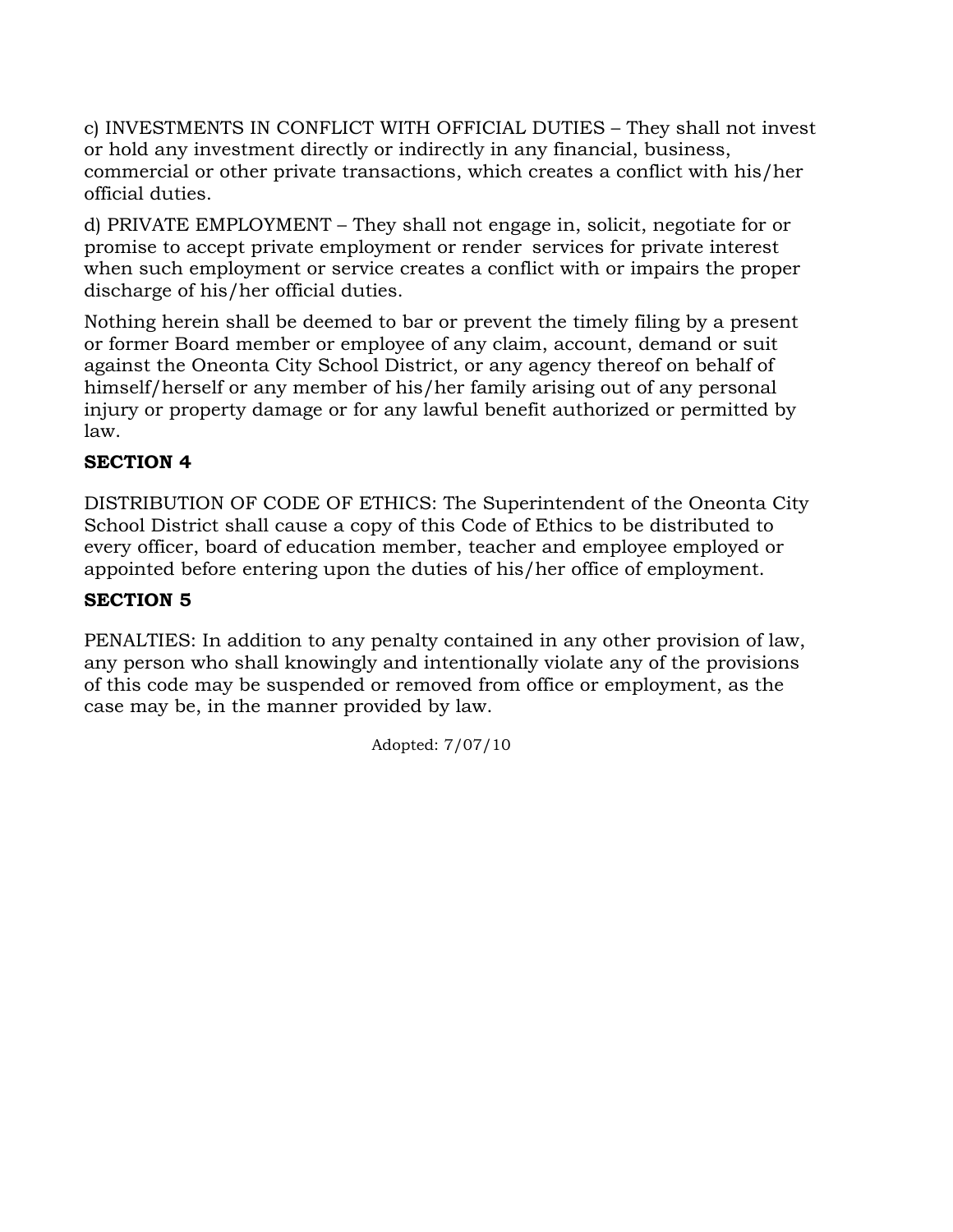#### **SUBJECT: SPECIAL EDUCATION PROGRAMS AND RELATED SERVICES**

The Board of Education recognizes its responsibility for providing special education and related services which are appropriate for the individual disabled student needs and allow the student to be involved and progress in the general education curriculum. In an effort to achieve this goal, the Board shall determine an appropriate special education program for each disabled student upon receiving from the Committee on Special Education (CSE) recommendations for special education services. The CSE shall provide the Board with a written evaluation for each disabled student which includes:

a) classification of a student's disabling condition;

b) recommendations for a special education program and related services;

c) a summary of tests or reports upon which recommendations are based.

The Board of Education shall also ensure adequate space is allocated in the District for special education programs.

> 8 NYCRR 200.2(b)(4) 8 NYCRR 200.2(6)(a) Adopted: 7/07/10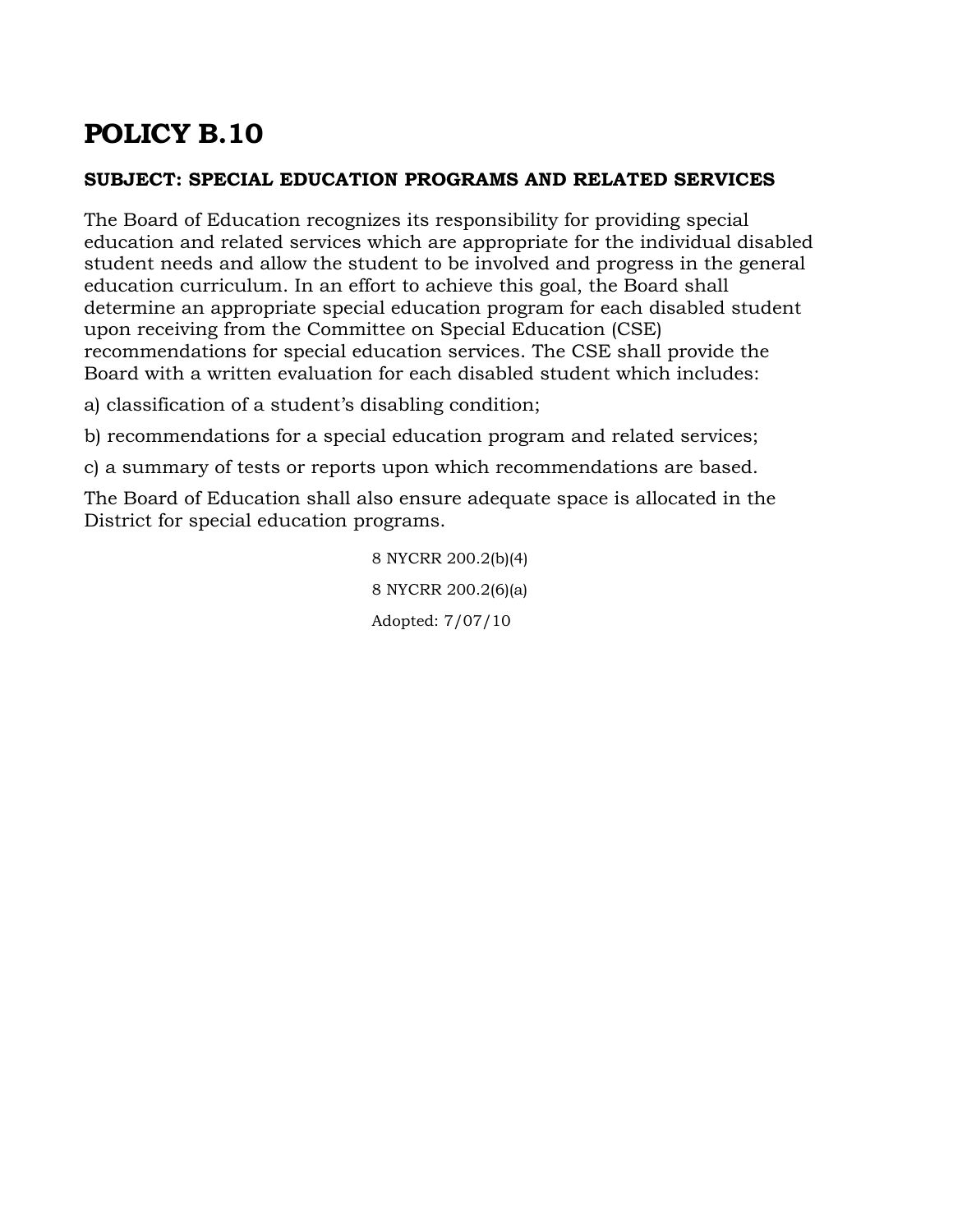# **POLICY B.11**

#### **SUBJECT: DISABLED STUDENTS PARTICIPATING IN SCHOOL DISTRICT PROGRAMS**

All students with disabling conditions residing in the District shall have the opportunity to participate in School District programs including extracurricular programs and activities which are available to all other pupils enrolled in the public schools of the District. The Board directs the CSE Chairperson to develop procedures implementing 8 NYCRR § 200.6(a) in the District.

8 NYCRR 200.2(b)(1)

Adopted 7/07/10

## **POLICY B.12 Required Policies**

#### **SUBJECT: PRE-REFERRAL INTERVENTION STRATEGIES and RESPONSE TO INTERVENTION**

Prior to referral to the Committee on Special Education (CSE), a student suspected of having a disability must be provided with appropriate interventions to allow a reasonable opportunity for remediation of the student's performance prior to referral for special education. The Superintendent is directed to develop appropriate pre-referral interventions and develop and implement school wide approaches which may include a response to intervention process pursuant to Section 100.2(ii) of the Commissioner's Regulations.

> 8NYCRR §200.2(b)(7) Adopted: 7/07/10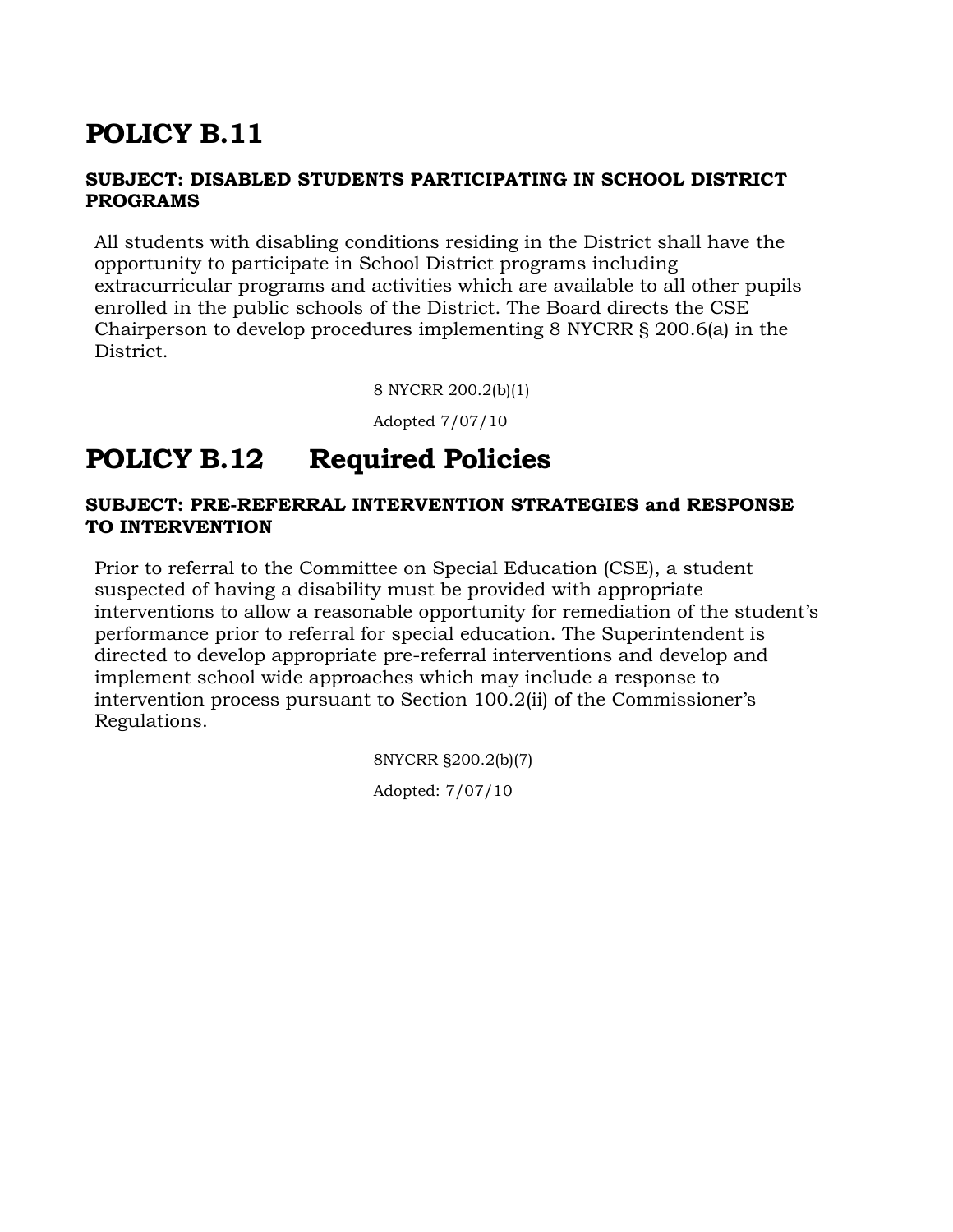## **POLICY B.13 Required Policies**

#### **SUBJECT: APPOINTMENT AND TRAINING OF APPROPRIATE SPECIAL EDUCATION PERSONNEL**

The Board of Education shall appoint and train only appropriately qualified personnel including members and chairpersons of the Committee on Special Education (CSE) and the Committee on Preschool Special Education (CPSE) as well as special education teachers and services providers to carry out functions identified in Part 200 of the Commissioner's Regulations and under § 504 of the Rehabilitation Act and IDEA. Administrative procedures shall be developed pursuant to this policy.

> 8 NYCRR 2002(b)(3) Adopted: 7/07/10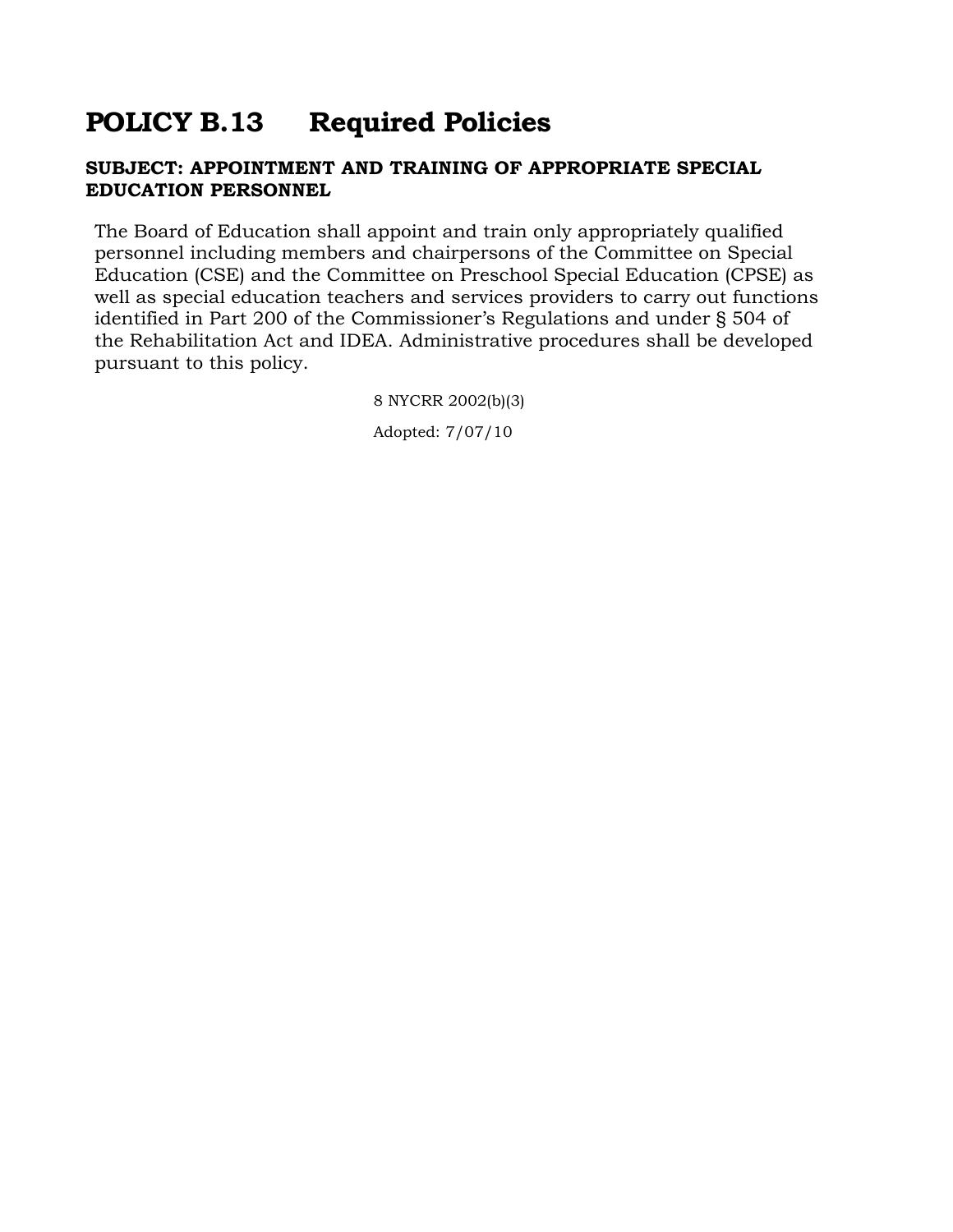# **POLICY B.14 Required Policies**

### **SUBJECT: ALTERNATIVE FORMAT OF INSTRUCTIONAL MATERIALS**

The Administration shall develop practices and procedures to ensure that all instructional materials to be used in the schools of the district are available in a usable alternative format for each student with a disability, as defined by Education Law and the Rehabilitation Act of 1993, in accordance with the student's educational needs and course selection, at the same time as such instructional materials are available to non-disabled students.

The Board of Education will give a preference in the purchase of instructional materials to vendors who agree to provide materials in alliterative formats.

New York Education Law § § 1709 (4-a), 2503 (7-a)

Adopted: 7/07/10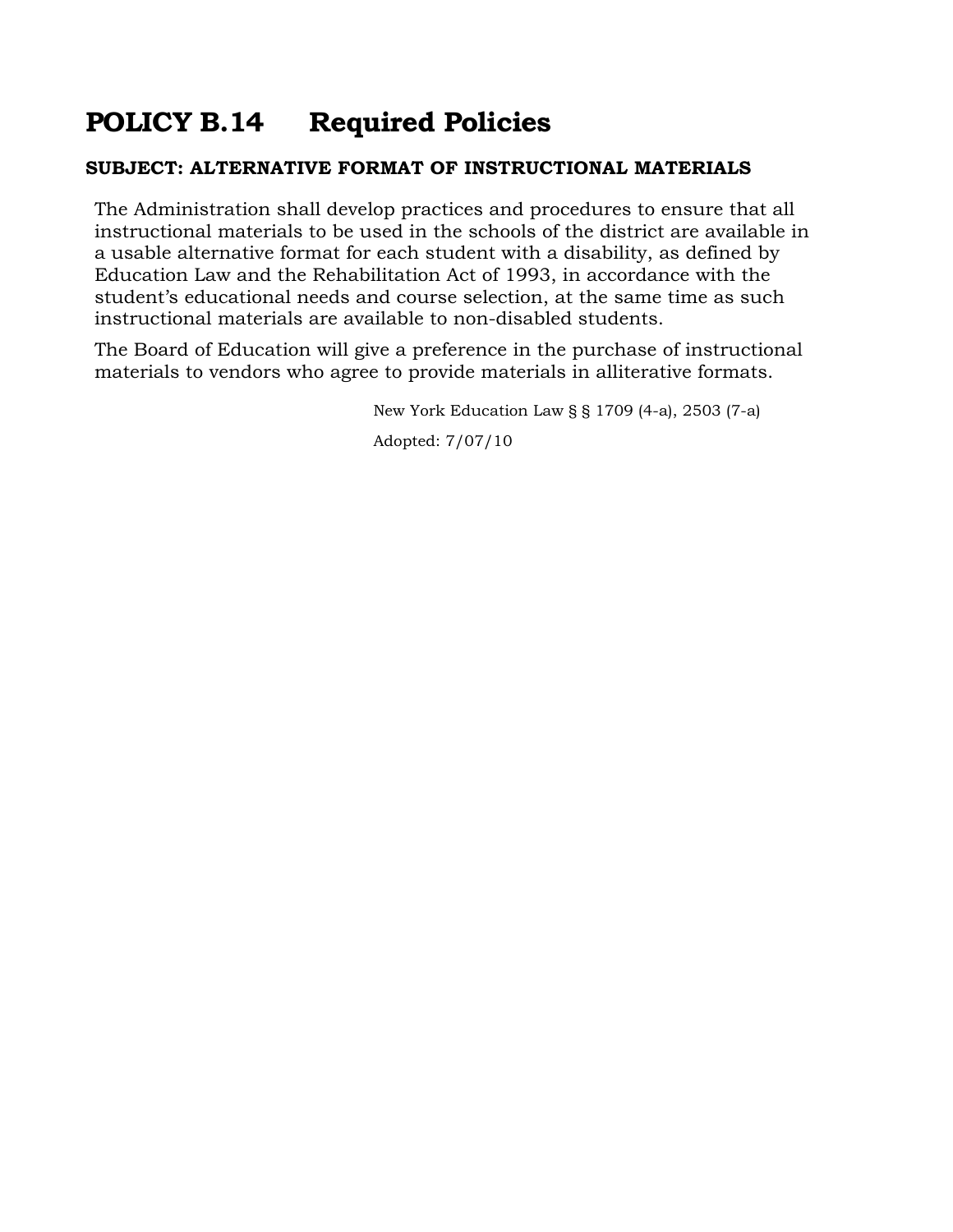## **POLICY B.15 Required Policies**

#### **SUBJECT: DISABLED STUDENT RECORDS POLICIES AND PROCEDURES**

Personally identifiable data, information or records pertaining to a student or a preschool child shall not be disclosed to any person other than the parent of such student or preschool child except as allowed under IDEA, Part 200 of the Commissioner's Regulations, the Family Rights and Privacy Act (FERPA), and the District's FERPA policy. Notice of the policy will be given in the same manner as the District's FERPA policy.

> 8 NYCRR 200.2(b)(6) Adopted: 7/07/10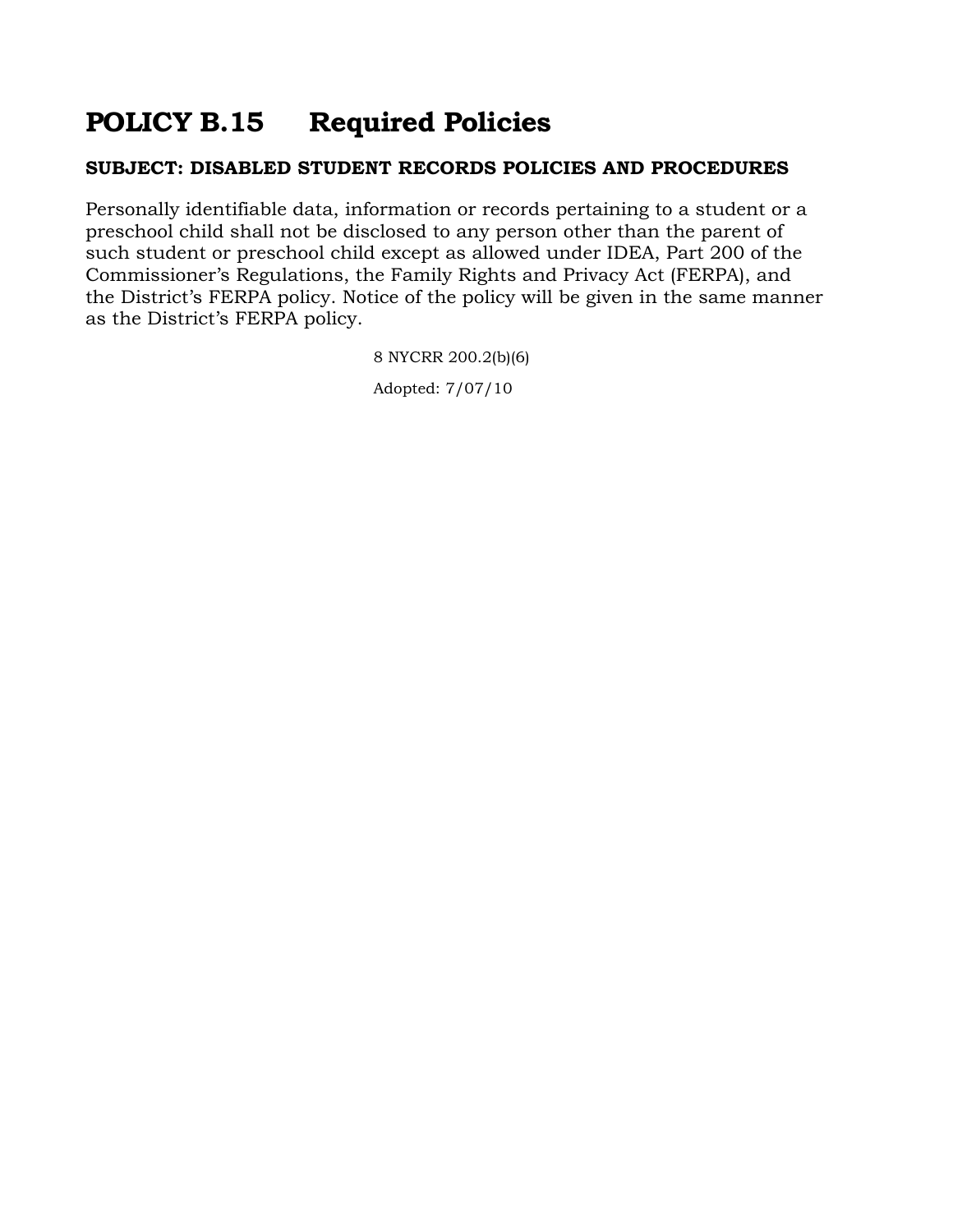## **POLICY B.16 Required Policies**

#### **SUBJECT: SIGNIFICANT DISPROPORTIONATE SERVICES POLICY**

The Board of Education hereby designates the Superintendent to establish practices and procedures consistent with IDEA, New York Education Law and their implementing regulations to ensure proportionate representation of racial and ethnic groups in the District's special education programs and services, and/or with respect to the suspension of students with disabilities. However, the Board of Education recognizes its responsibility to ensure that the District publicly reports on revisions of its policies, procedures and practices upon a finding that the District has inappropriate policies, procedures or policies resulting in a significant disproportion by race/ethnicity in the suspension, identification, classification and/or placement of student with disabilities.

> 8 NYCRR § 200.2 (b)(15) IDEA §§ 1412 (a)(24); 1418(d) 34 CFR §§ 300.173; 300.646 Adopted: 7/07/10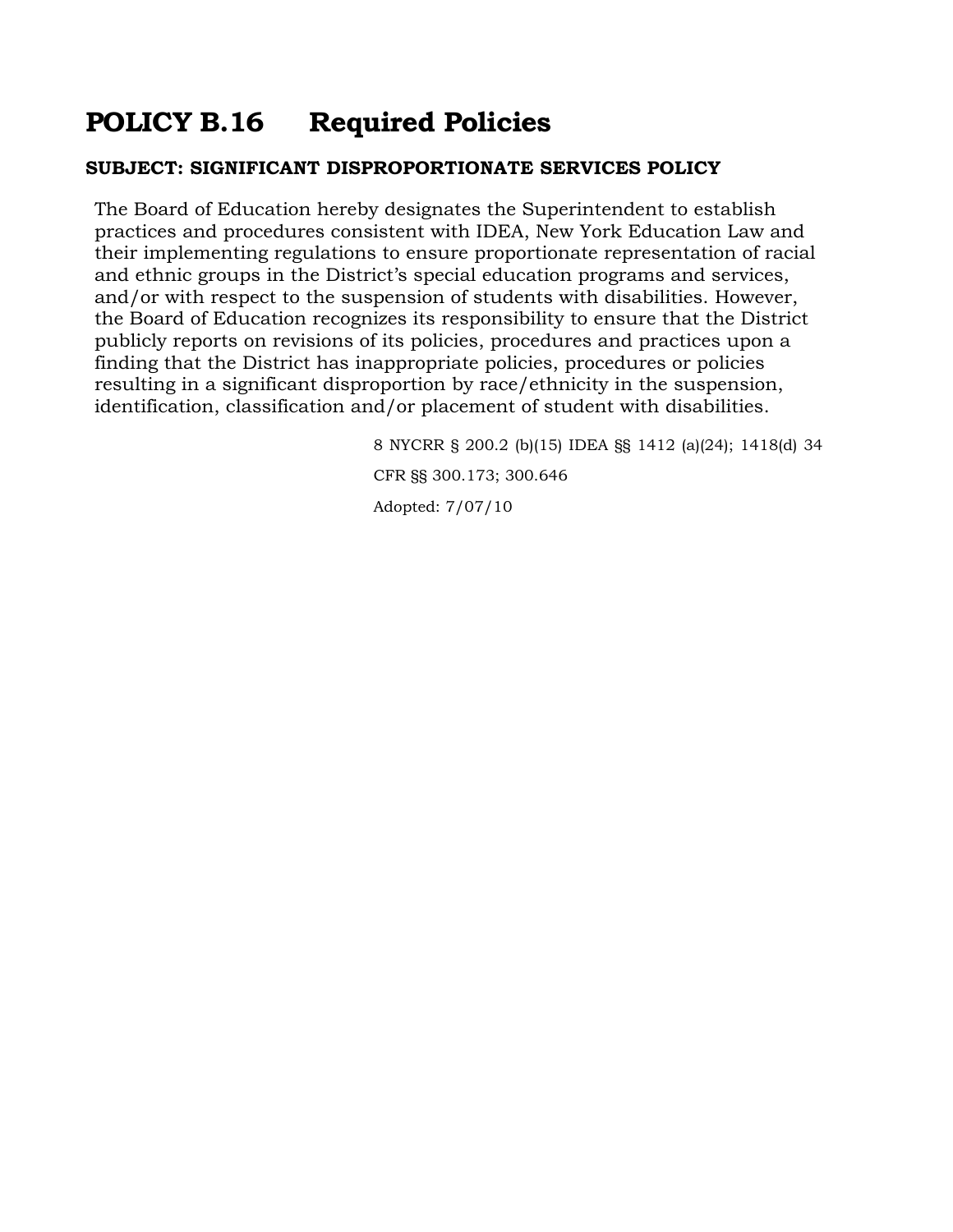## **POLICY B.17 Required Policies**

#### **SUBJECT: COMMITTEE ON PRESCHOOL EDUCATION**

The Board of Education shall provide all preschool children with disabling conditions the opportunity to participate in special education programs and services for which they may be eligible. The Board authorizes the Superintendent of Schools to establish administrative practices and procedures to carry out this responsibility. Included within the administrative practices and procedures are the following:

- 1. Procedures for locating and identifying all preschool children with disabling conditions who reside in the District and are eligible to attend a preschool program in accordance with the relevant provisions of the Education Law. The register of children eligible to attend a preschool program is to be maintained and revised annually by the Committee on Preschool Special Education (CPSE);
- 2. Procedures to ensure that parents of preschool children with disabling conditions have received and understand the request for consent for evaluation of their child;
- 3. Procedures for developing an individualized education program (IEP) for each eligible preschool age child with a disabling condition;
- 4. Appointing and training appropriately qualified personnel including the members of the CPSE;
- 5. Maintaining lists of State Education Department approved preschool programs within the county and adjoining counties in which the District is located; and
- 6. Procedures for reporting to the State Education Department the number of preschool children with disabling conditions that are being served as well as those not served.

NYCRR 200.2(b) and (e), NYCRR 200.3, Education Law § 4402 Adopted: 7/07/10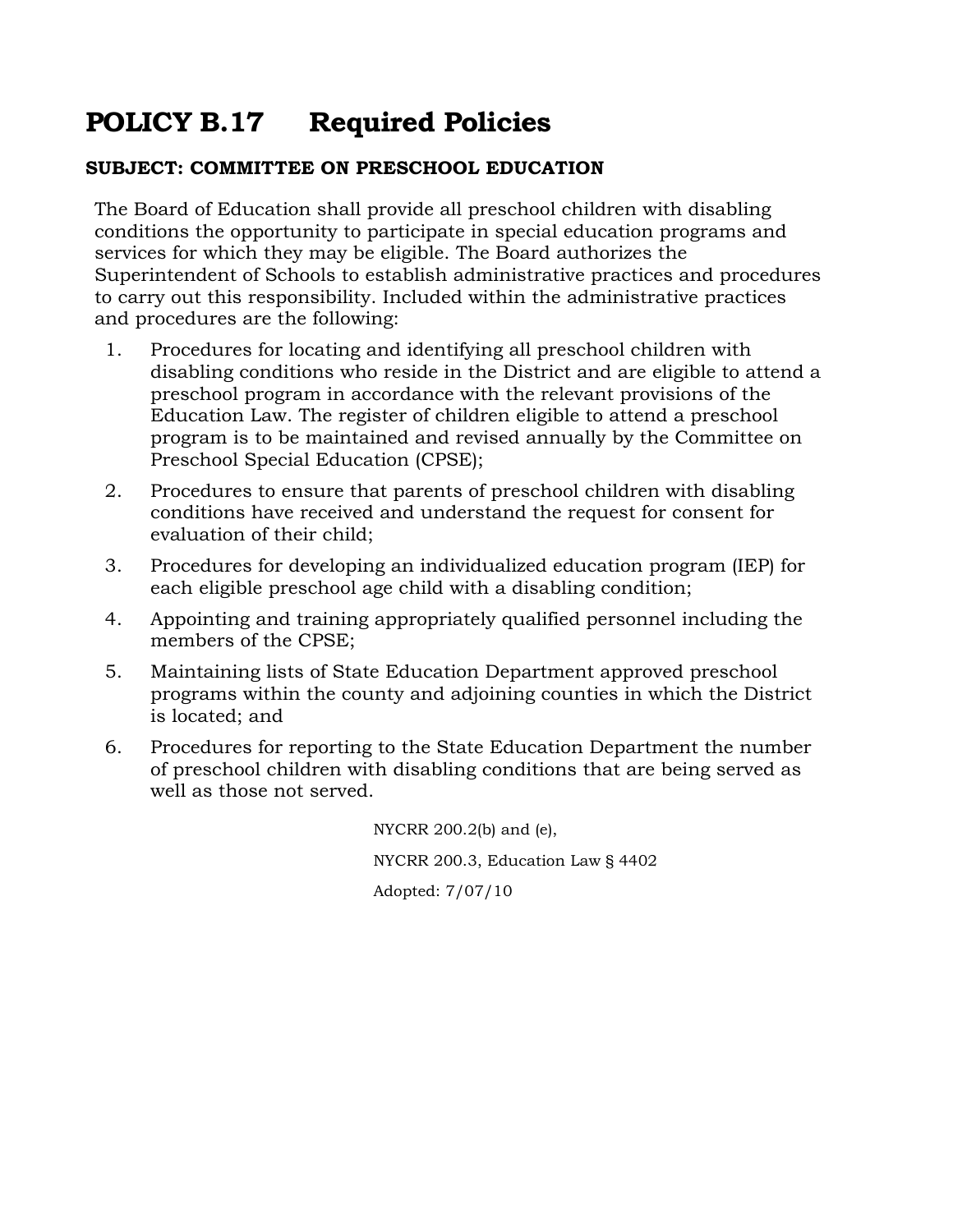# **POLICY B.18 Deleted Policy**

#### **SUBJECT: DECLASSIFICATION OF DISABLED STUDENTS**

The Board of Education directs the Superintendent or the Superintendent's designee to establish appropriate administrative procedures for declassification of students with disabilities who no longer require special education services.

Those procedures must include factors for declassifying students where appropriate, process for reevaluating the student prior to declassification, and procedures for provision of educational and support services to the student upon declassification.

> 8 NYCRR 100.1 (q) 8 NYCRR 200.2 (b)(8) 8 NYCRR 200.4 (b) and (c) Adopted: 7/07/10 Deleted BOE Meeting 8/14/19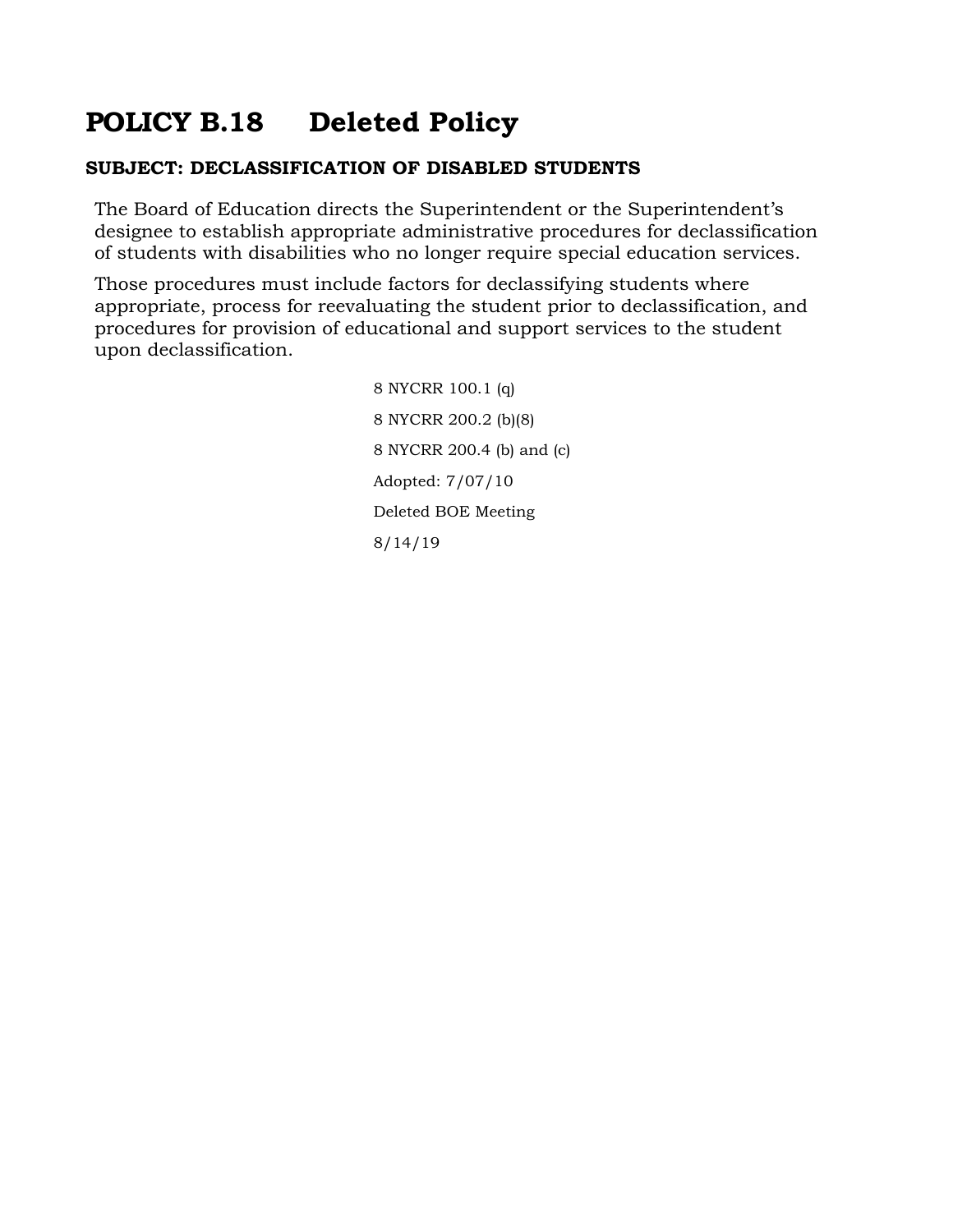# **POLICY B.19 Required Policies**

### **SUBJECT: IMPARTIAL HEARING OFFICER**

In the event of a hearing called pursuant to Part 200 and 201 of the Commissioner's Regulations pertaining to a disabled child, an Impartial Hearing Officer shall be appointed by the Board of Education in a manner consistent with Commissioner's Regulations § 200.5 (i) and (j).

The Impartial Hearing Officer may not be a person who is an employee of this District or who may have a personal or professional interest which would conflict with his or her objectivity in the hearing.

> 8 NYCRR § 200.2 (b)(9) 8 NYCRR § 200.5 (i) and (j) New York Education Law §4404 (l) Adopted: 7/07/10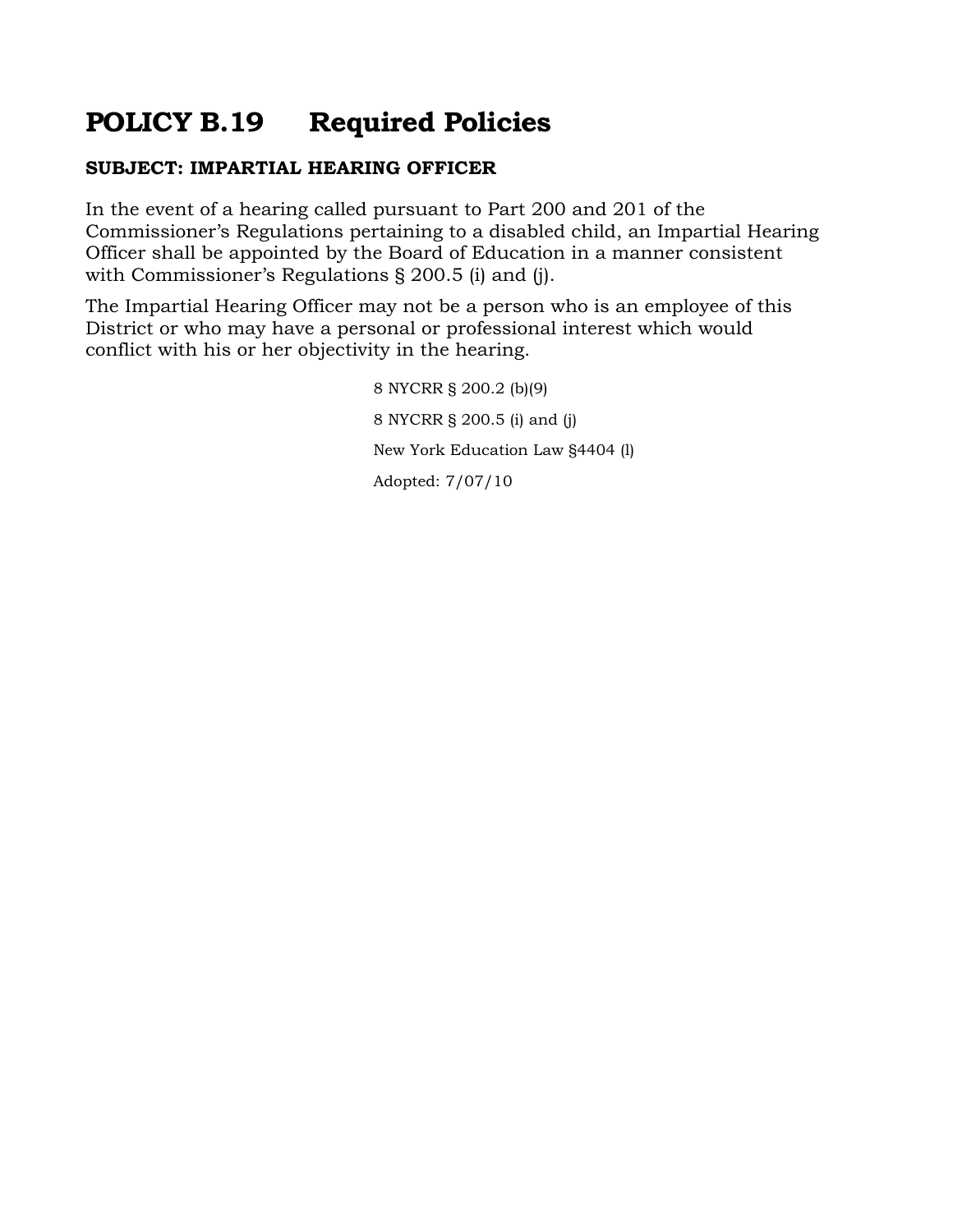## **POLICY B.20 Required Policies**

#### **SUBJECT: DISTRIBUTION OF IEP'S**

The Administration shall develop practices and procedures to ensure that each regular education teacher, special education teacher, related service provided, and other service provider who is responsible for the implementation of a student's individualized education program (IEP) shall be provided a paper or electronic copy of the student's IEP prior to the implementation of such program, and that the contents of the IEP shall remain confidential and shall not be disclosed to any other person. Such practices and procedures shall require the Chairperson of the Committee on Special Education (CSE) and Committee on Preschool Special Education (CPSE) to designate, prior to the implementation of the IEP, a professional employee of the School District with knowledge of the student's disability and education program to inform each teacher, related service provider and other individual with IEP implementation responsibility who would not be provided a copy of the student's IEP, including but not limited to a teacher assistant, a teacher aide, and a school bus driver when special transportation is specified on the IEP, of their responsibility relating to the implementation of the IEP and the specific accommodations, modifications, and supports that must be provided to the student in accordance with the IEP.

Adopted: 7/07/10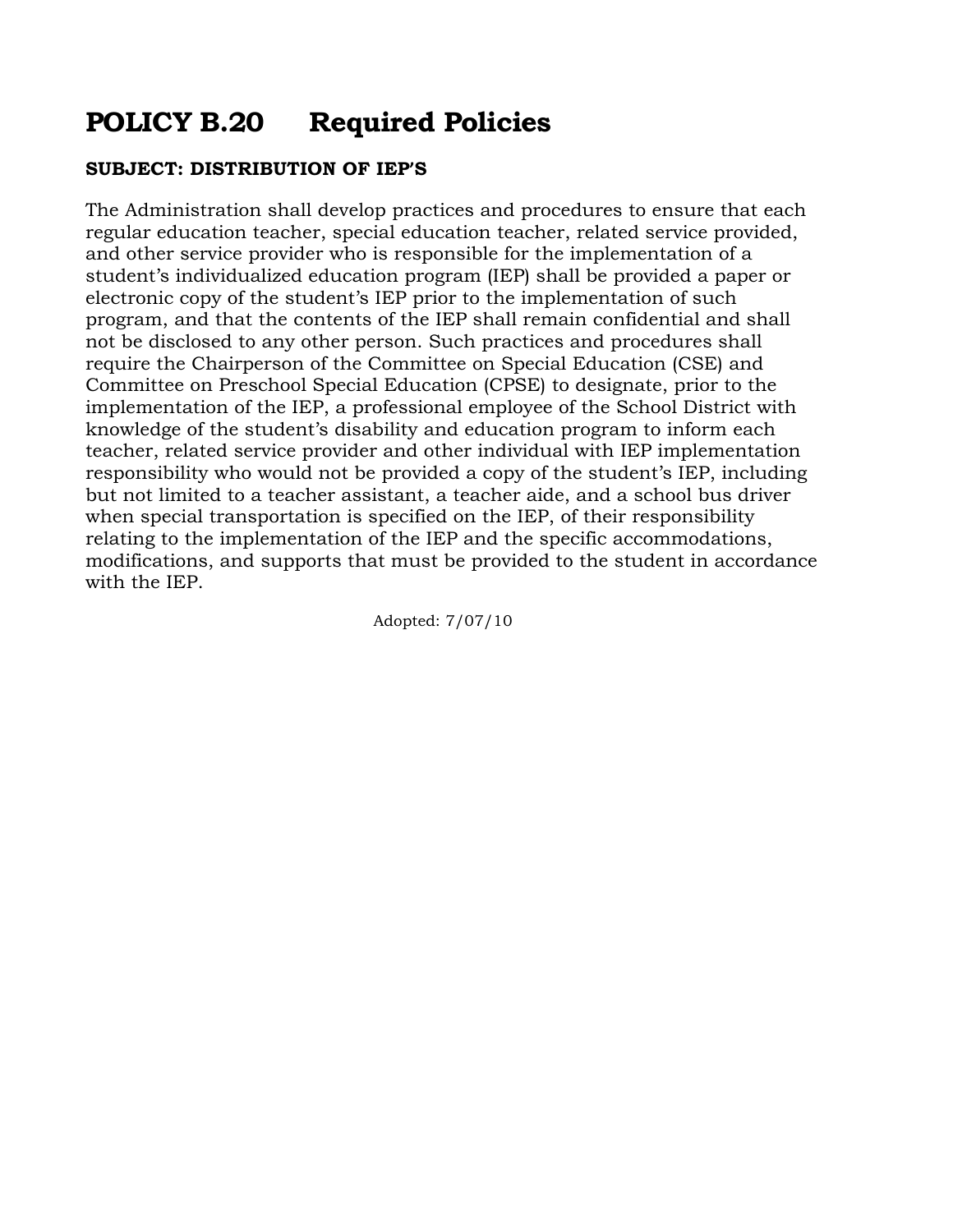# **POLICY B.21 Required Policies**

### **SUBJECT: DISTRICT-WIDE ASSESSMENT POLICY**

It is the policy of the Board of Education that students with disabilities receive appropriate accommodations necessary to measure the academic achievement and functional performance of the disabled student in the administration of District-wide assessments. To the extent feasible, the universal design principles will be utilized in developing and administering any District-wide assessment programs.

In designing and administering District-wide assessment programs, it is the responsibility of the Superintendent or his designee to:

- 1. appropriately train all staff participating in developing District- wide assessments in the principles of universal design. Those principles include, but are not limited to:
	- a. development of instructional and assessment materials that are varied and diverse.
	- b. development of tests that do more than accommodate physical, sensory, or cognitive disabilities.
	- c. development of tests that are flexible and promote alternatives.
	- d. development of tests that are inclusive.
- 2. ensure that the Committee on Special Education routinely considers each individual student with disabilities particular access issues in developing an individualized education plan.
- 3. create a classroom environment that respects and values diversity.
- 4. employ a variety of curriculum delivery methods.
- 5. make information accessible by all students so as to allow each student to fully participate in the District's curriculum.
- 6. encourage different methods of communication from students to teachers and students to students so each student may fully participate in the District's curriculum.
- 7. provide multiple ways for students to demonstrate learned knowledge by fully including disabled students in the District-wide assessment program in respect to both access and scoring.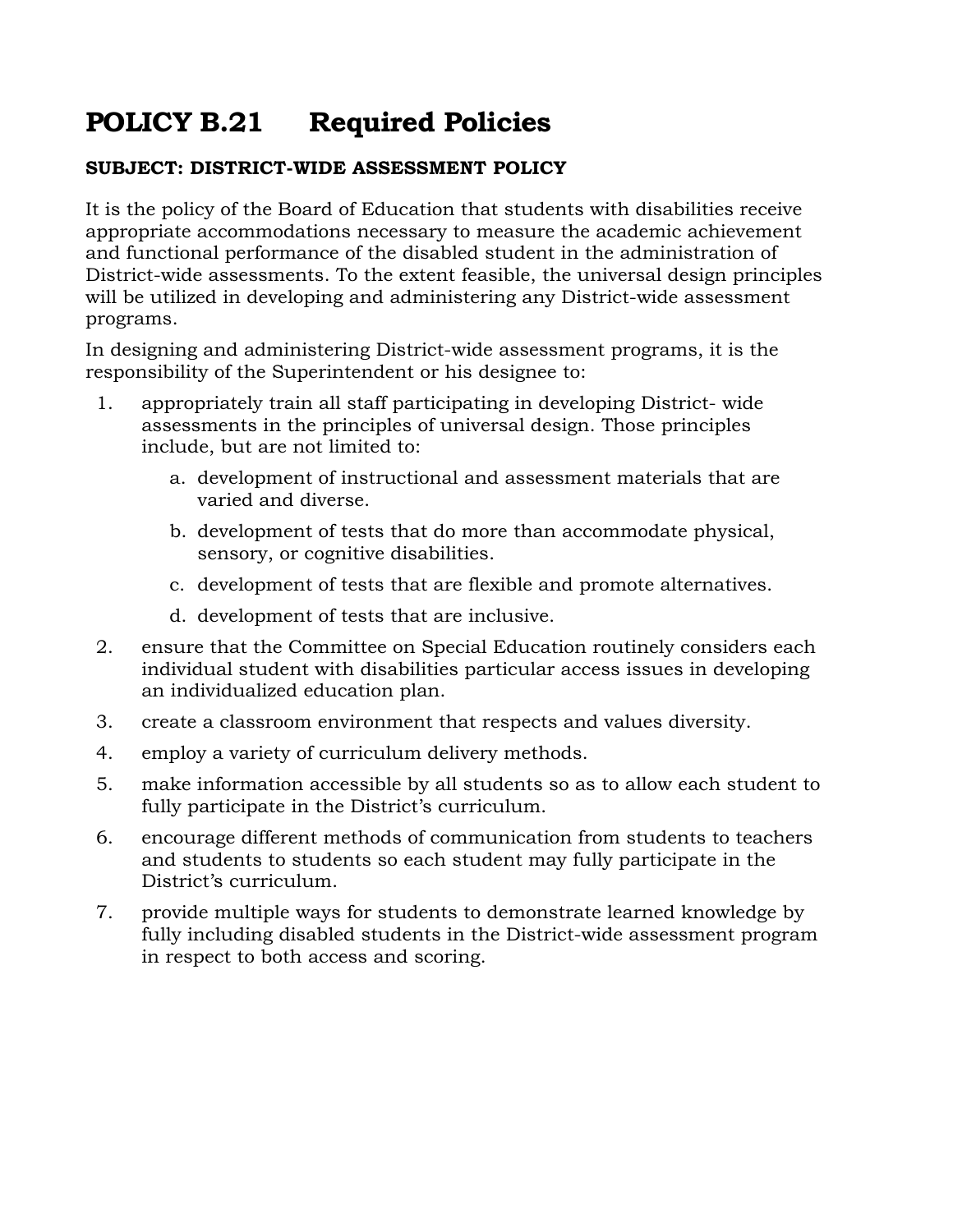The Board of Education directs the Superintendent or his designee to provide an annual report to the Board of Education regarding the success in implementing universal design principles in the District's District-wide assessment program.

> 8 NYCRR § 200.2(b)(13-14) 8 NYCRR § 200.4(d)(2)(vi-vii) New York Education Law §§ 1604 (29-a); 1709(4-a); 2503 (7-a); 2504 (7-a) 34 CRF § 300.44 20 USC § 1401(35) 20 USC § 1412 (a)(16)(E) Adopted: 7/07/10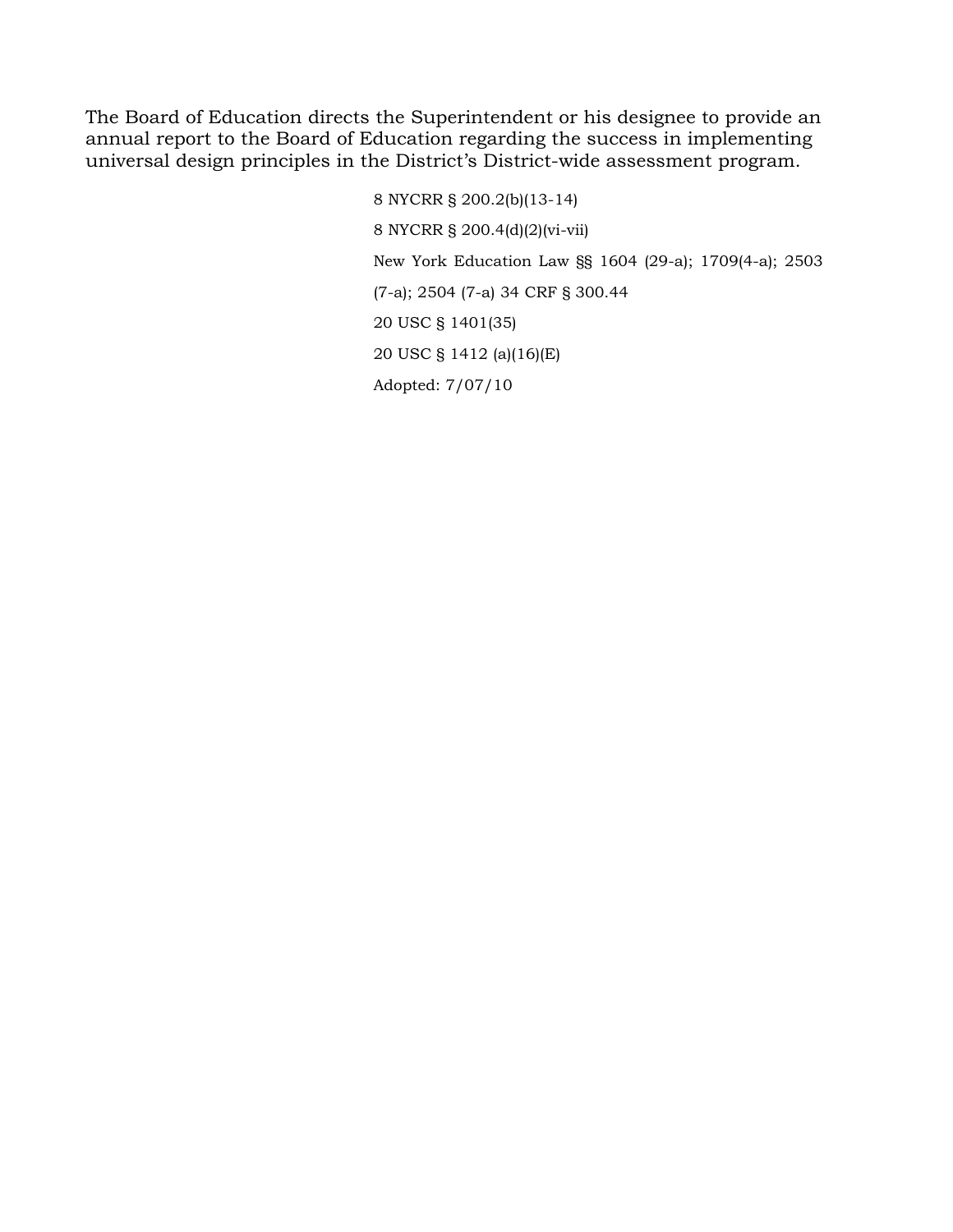# **POLICY B.22 Required Policies**

#### **SUBJECT: SECTION 504 ANNUAL NOTICE**

In accordance with the Rehabilitation Act of 1973, commonly known as Section 504, the School District hereby notifies disabled children and their parents of the School District duty under the Regulations to Section 504.

The School District shall provide a free appropriate public education to each qualified disabled child who resides in the School District regardless of the nature of severity of the disability. The School District shall educate each qualified disabled child with children who are not disabled to the maximum extent appropriate to the needs of the disabled child, and shall also ensure that disabled children participate with non-disabled children in nonacademic and extra-curricular activities to the maximum extent appropriate. A disabled child shall be afforded an equal opportunity for participation in such services and activities.

The School District shall provide disabled children an equal opportunity for participation in physical education courses, interscholastic, club or intramural athletics.

The School District shall conduct pre-placement evaluations, and shall establish standards and procedures consistent with Section 104.35 for the evaluation and placement of children who need or are believed to need special education or related services. Periodic re-evaluation shall be conducted of children who have been provided special education or related services.

Placement decisions shall draw upon information from a variety of sources and shall be made by a group of persons knowledgeable about the child, the meaning of the evaluation data, and the placement options. The School District shall establish and implement a system of procedural safeguards that include notice, an opportunity for the parent to examine relevant records, an impartial hearing with the opportunity for participation by the parent and representation by counsel, and a review procedure.

> 34 CFR 104.36-37 Adopted: 7/07/10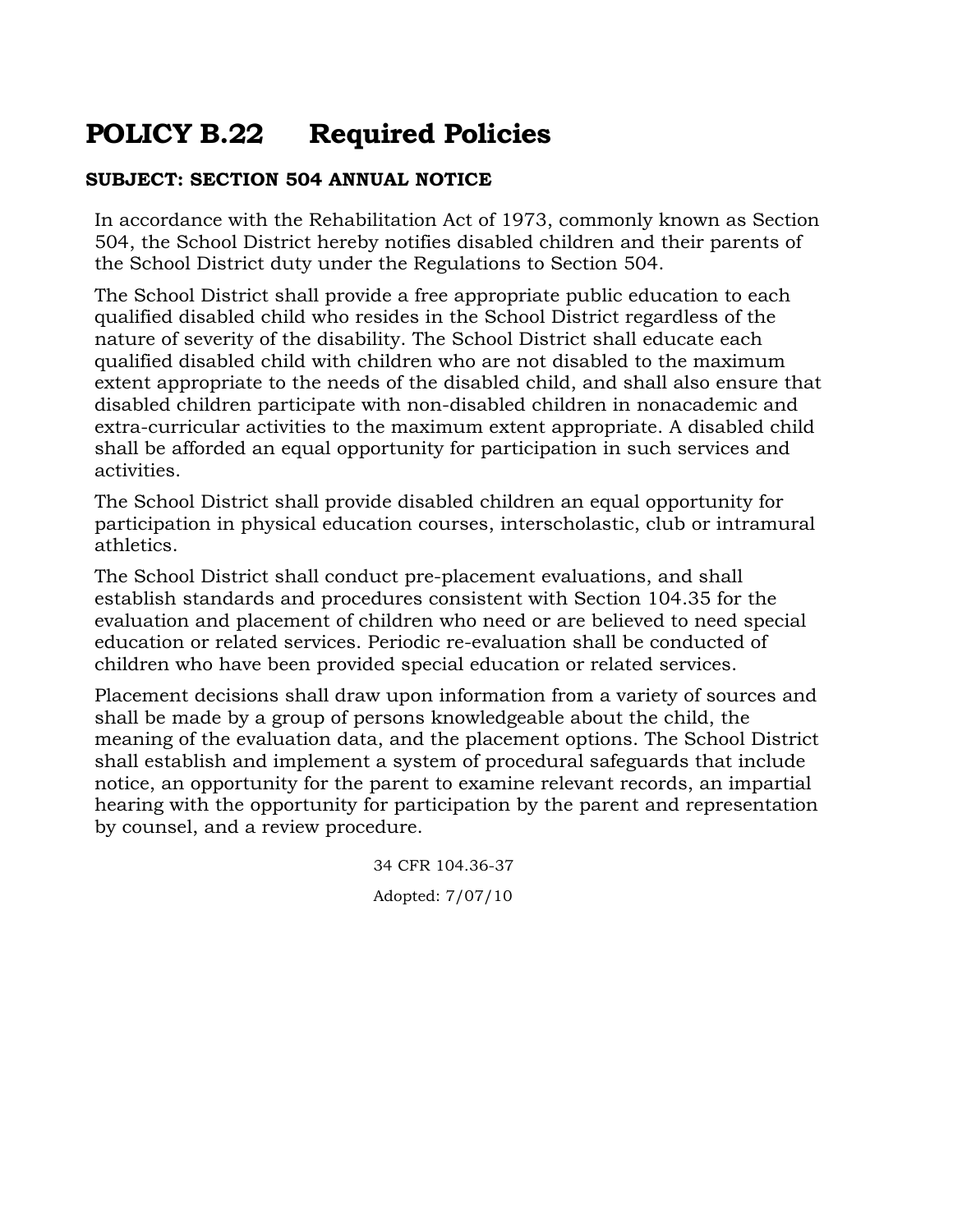# **POLICY B.23 Required Policies**

#### **SUBJECT: LIMITED ENGLISH PROFICIENCY INSTRUCTION**

The Board of Education believes that students who, by reason of foreign birth or ancestry, have limited English proficiency will be more effective learners of both the language and curriculum if they receive instruction in both their native language and English. The District will make an effort to ensure that limited English proficiency (LEP) students are provided with an appropriate program of transitional bilingual education or free-standing English as a second language program.

Pursuant to this policy and Regulations of the Commissioner of Education, the Superintendent is directed to develop appropriate administrative regulations to ensure that LEP students are:

- 1. Diagnostically screened for limited English proficiency, in accordance with Part 117 of the Commissioner's Regulations. Those students who according to their scores are identified as LEP will be annually evaluated. Included in the evaluations shall be each student's performance in content areas to measure academic progress;
- 2. Assured of access to appropriate instructional and support services, including guidance programs; and
- 3. Assured of having equal opportunities to participate in all school programs and extracurricular activities as non-LEP students.

The Superintendent shall be responsible for ensuring that the Commissioner is provided with all information required under the Commissioner's Regulations and that the District provides appropriate school-related information to the parents of LEP students in English or when necessary, in the language they understand. In addition, the Superintendent shall ensure that all teachers employed for any bilingual or ESL program are properly certified in accordance with New York State Law and Regulations.

> New York Education Law 3204 (2)(2-a) 8 NYCRR 80.9, 100.2(g), 117, 154 Adopted: 7/07/10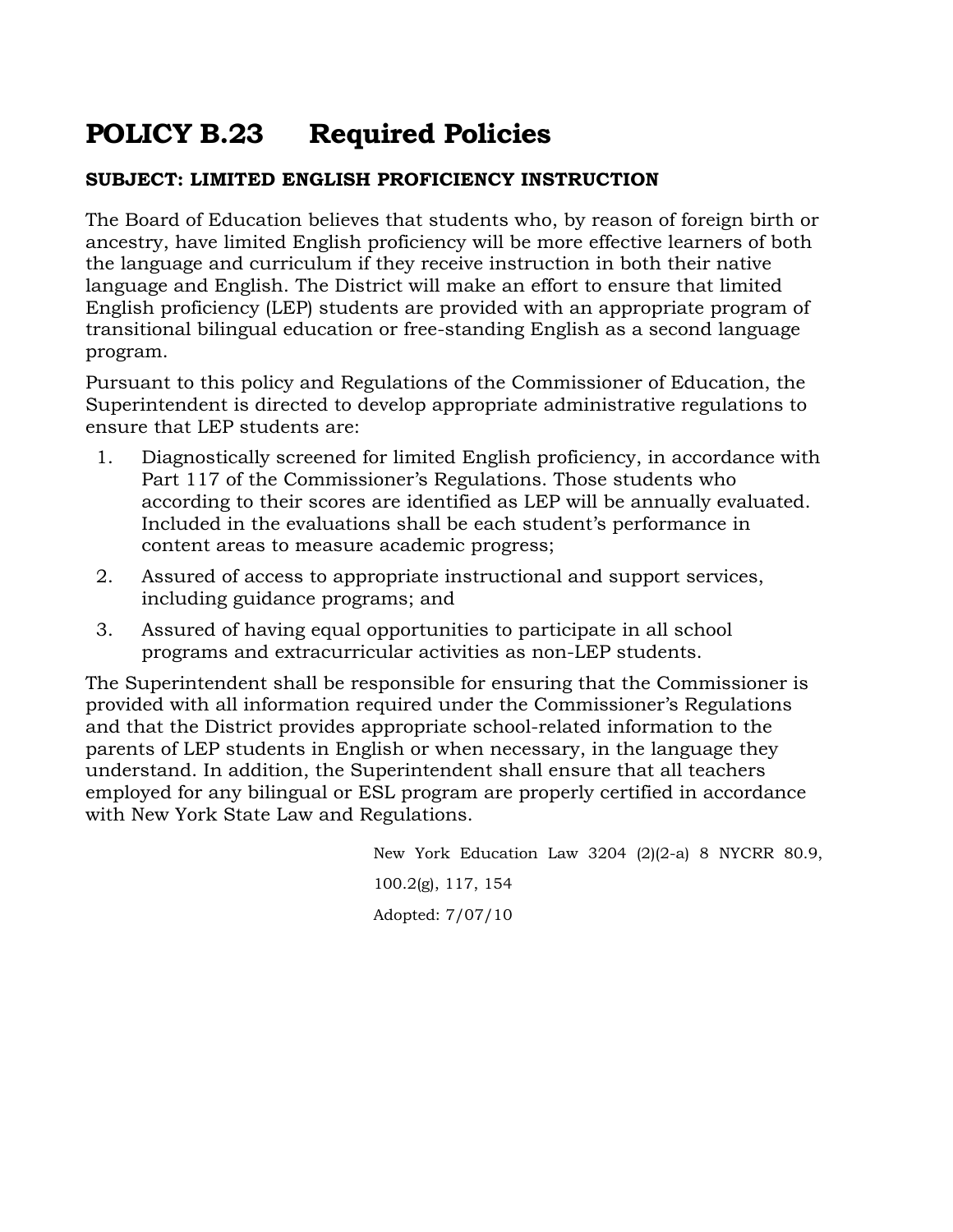# **POLICY B.24 Required Policies**

### **SUBJECT: INTERNET PROTECTION POLICY**

#### **General Information**

Internet access will be provided to students in accordance with the terms of this policy. Internet access from school computers is reserved solely for educational purposes. Use by outside groups is prohibited. Use by student clubs and organizations is limited to those times when the Internet access points are not in use for instruction, and shall be limited to educational purposes and governed by this policy. Access to the Internet will be under the direction and supervision of the staff assigned to the particular Internet access area or computer.

The School District reserves the right to monitor all Internet activity including transmission and receipt of e-mail. Use of e-mail is limited to School District purposes.

Every computer in the district having Internet access shall not be operated by a student unless Internet access from the computer is subject to filtering software. Such filtering software shall be designed and it shall operate so that images which are obscene, pornographic or harmful to minors shall not be displayed. Such filtering software shall also be designed and it shall operate so that images or language which advocate or promote violence or hatred against particular individuals or groups of individuals or promotes the superiority of one racial, ethnic or religious group over another shall not be displayed. For purposes of this policy, the phrase *harmful to minors* means any picture, image, graphic image file, or other visual depiction that, taken as a whole, and with respect to minors, appeals to prurient interest in nudity, sex or excretion; depicts, describes or represents in a patently offensive way with respect to what is suitable for minors an actual or simulated sexual act or sexual contact, actual or simulated normal or perverted sexual acts, or a lewd exhibition of the genitals and, taken as a whole, lacks serious literary, artistic, political or scientific value as to minors.

#### **PROHIBITED CONDUCT**

- 1. No student shall while using a computer or other device connected to the Internet:
- 2. Access, transmit or retransmit material which promotes violence or advocates destruction of property, including information concerning the manufacture of destructive devices, such as explosives, fireworks, smoke bombs, incendiary devices or the like;
- 3. Access, transmit or retransmit any information which is harmful to minors that phrase is defined in this policy.
- 4. Access, transmit or retransmit material which advocates or promotes violence or hatred against particular individuals or groups of individuals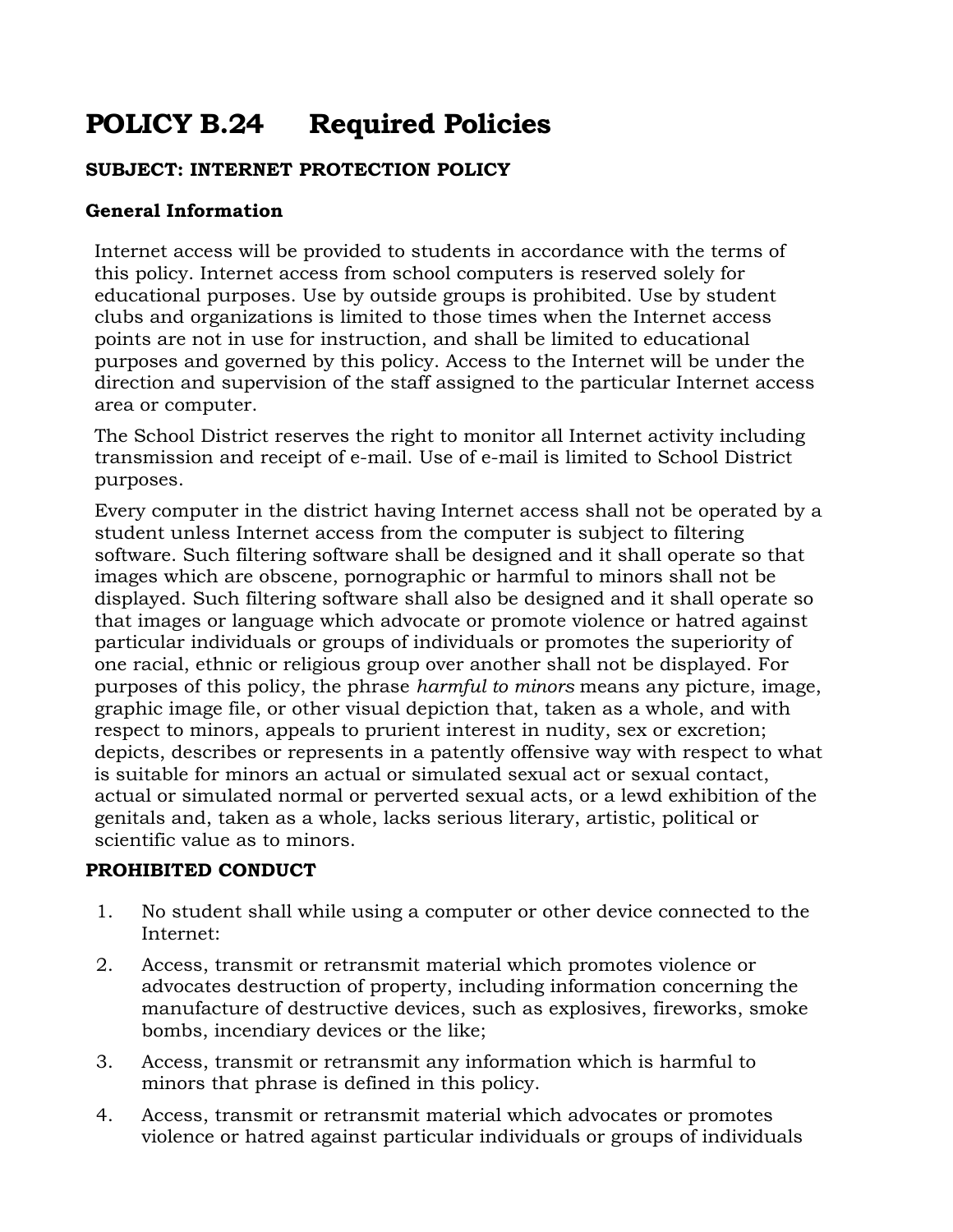or advocates or promotes the superiority of one racial, ethnic or religious group over another.

- 5. Use of possess bootleg software. Bootleg software means any software which has been downloaded or is otherwise in the user's possession without the appropriate registration of the software, including the payment of any fees owing to the owner of the software.
- 6. Use encryption software from any access point within the School District.
- 7. Transmit credit card or other personal identification information, including home addresses or telephone numbers from any School District computer.
- 8. Transmit e-mail through an anonymous remailer.
- 9. Access the Internet from a School District computer using a non-School District Internet account.
- 10. Use an instant messenger service or program, Internet Relay Chat or other forms of direct electronic communication, or enter a chat room without the express permission of the staff member supervising the computer resource.
- 11. Commit or attempt to commit any willful act involving the use of the network which disrupts the operation of the network within the School District or any network connected to the Internet, including the use or attempted use or possession of computer viruses or so-called hacking or other unlawful activities on line.
- 12. Disable or attempt to disable filtering software. However, such filtering software may be disabled for bona fide research or other lawful purposes, when the building principal of the building in which such research or other lawful activity will be conducted has given written permission to disable the filtering software.

In addition to those penalties set forth in the student discipline code, a violation of this Internet policy may also result in loss of Internet privileges.

Opinions, advice, services, and all other information expressed on line are those of the on-line authors and not of the district. The Internet contains information pertaining to a variety of subjects. Not all of this information is accurate or reliable, particularly where the advice of medical, legal, accounting or other professionals would be appropriate. Users are advised not to rely on advice found on the Internet. The School District is not responsible for such advice.

The School District does not guarantee or imply that access to the Internet will always be available when students want access or that the software provided by the district will always work as intended. The School District is not responsible for failures in the operation or technical functioning of the Internet or the computers or software used to access the Internet.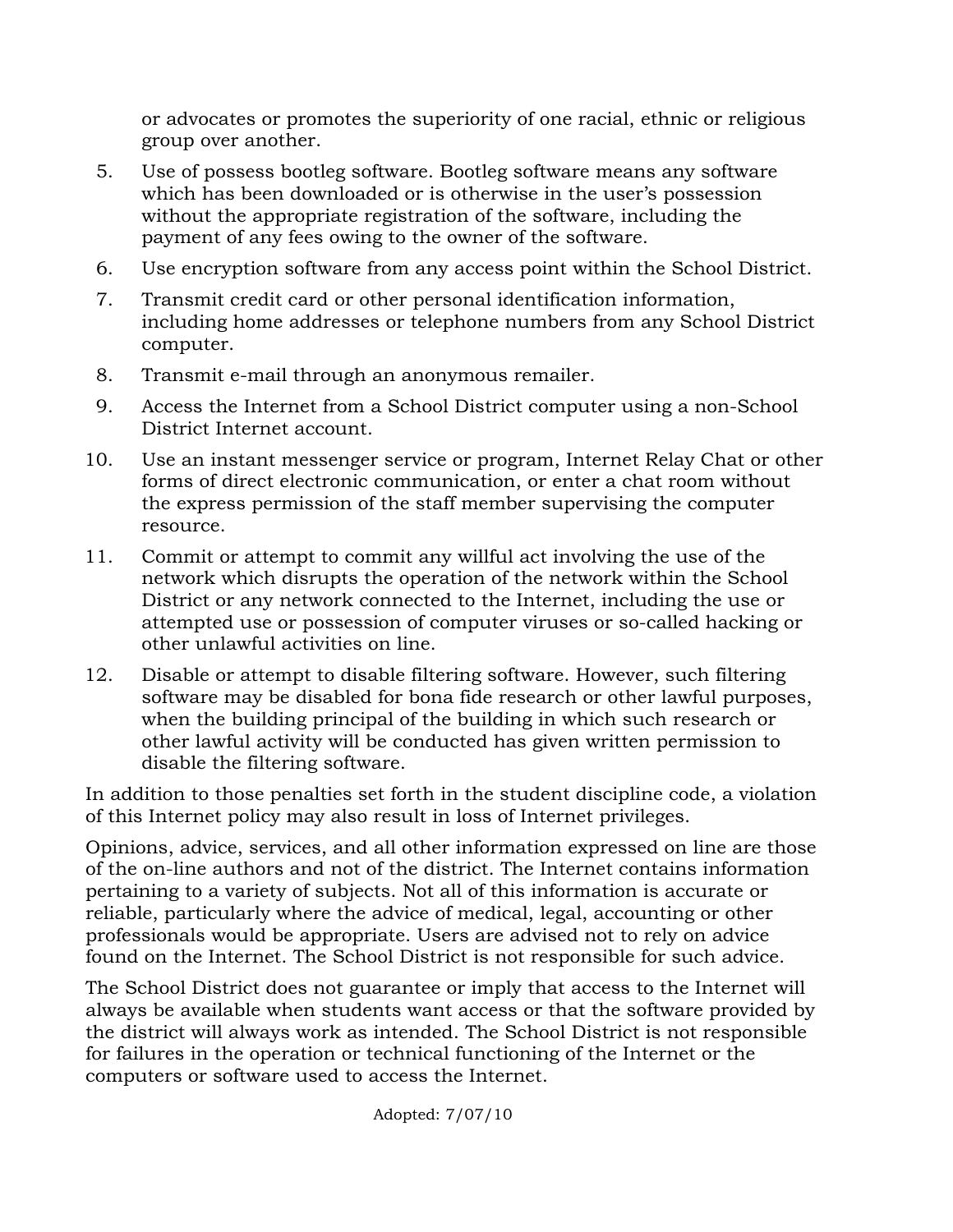# **POLICY B.25 Required Policies**

### **SUBJECT: COMPREHENSIVE ATTENDANCE POLICY**

## **A. Objectives**

The objectives of the Comprehensive Attendance Policy are:

- 1. to accurately track the attendance, absence, tardiness and early departure of students to and from the school;
- 2. to ensure sufficient pupil attendance of classes so that pupils may achieve State mandated education standards;
- 3. to track student location for safety reasons and to account to parents regarding the location of children during school hours.

### **B. Definitions**

Whenever used within the Comprehensive Attendance Policy, the following terms shall mean:

- 1. Scheduled instruction: Every period that a pupil is scheduled to attend instructional or supervised study activities during the course of a school day during the school year.
- 2. Absent: The pupil is not present for the entire period of the pupil's scheduled instruction.
- 3. Tardy: The pupil arrives later than the starting time of the pupil's scheduled instruction.
- 4. Early departure: The pupil leaves prior to the end of the pupil's scheduled instruction.
- 5. Excused: Any absence, tardiness, or early departure for which the pupil has a valid school approved excuse. Such excused nonappearance shall include: personal illness, illness or death in the family, religious observance, quarantine, required court appearances, attendance at health clinics or other medical visits, approved college visits, military obligations, absences approved in advance by the Principal, and other reasons as may be approved by the Commissioner of Education.
- 6. Unexcused: Any absence, tardiness or early departure for which the pupil has no valid school approved excuse. Such unexcused nonappearance shall include shopping trips to the local mall, family vacation, oversleeping, skipping class, and any other absence that is not excused.

## **C. Coding System**

The following coding system shall be used to indicate the nature and reason for a pupil's missing all or part of scheduled instruction:

- $E =$  excused
- $U =$ unexcused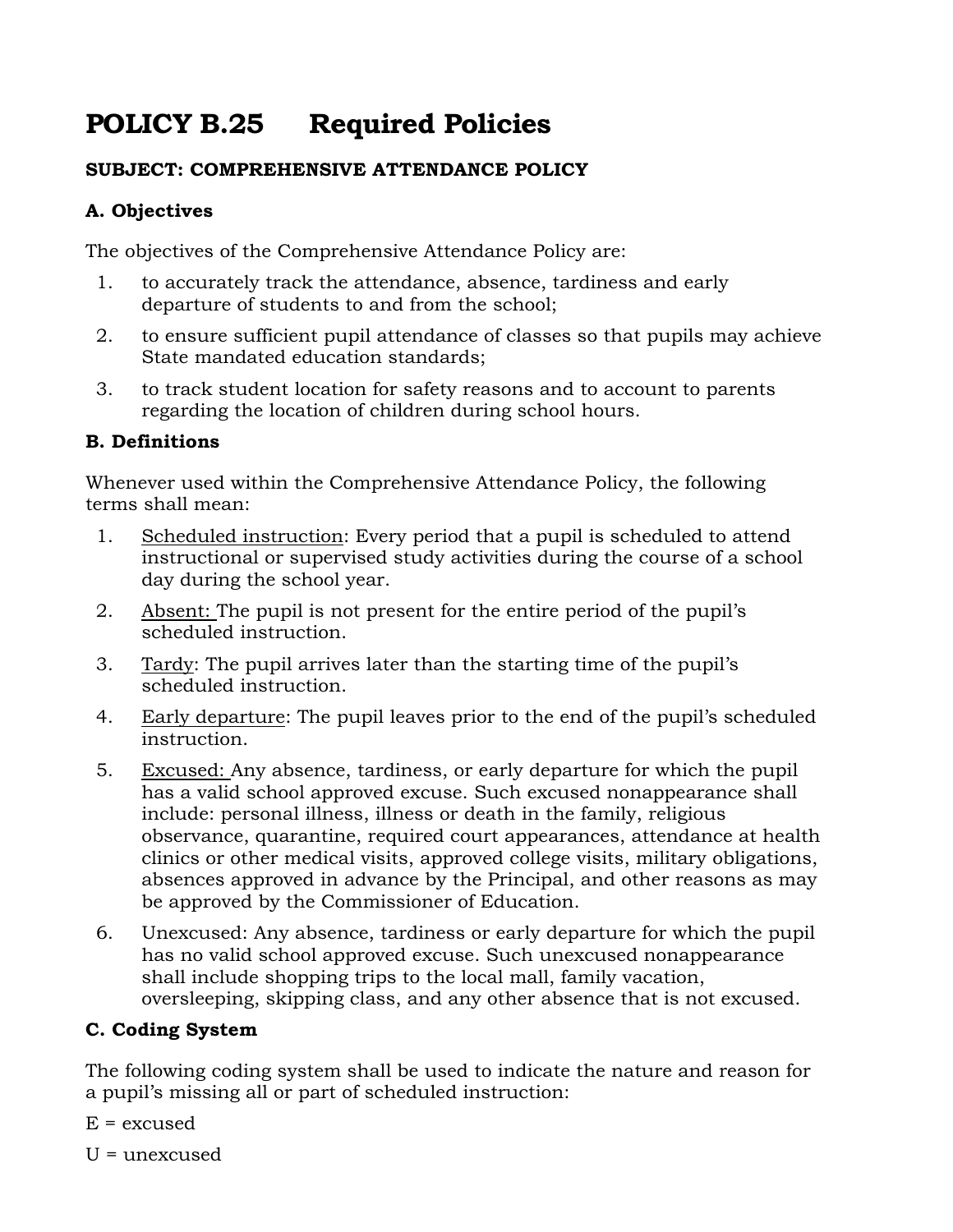$A =$ absent

- $D =$  early departure
- S = suspended
- $T = \text{tardv}$
- $I = 11ness$
- $F = \text{family}$
- M = medical appointment
- $T =$ travel
- $O =$  other

The time that the pupil arrived or departed will be recorded next to the entry code describing the nature and reason for the student missing all or part of scheduled instruction.

For example, if a student left at 11:30 a.m. for a doctor's appointment, the code would read E/D/M: 11:30 a.m.

#### **D. In order to encourage student attendance, the following strategies and incentives shall apply:**

- 1. Minimum Attendance for Course Credit
	- a. A student must be noted as present at 75% of a course's scheduled classes in order to earn credit for the course. Any excused absence, for which the student has completed assigned make-up work, will not be counted as an absence for the purposes of determining whether the student has attended sufficient classes to receive course credit under this provision.
		- i. For purposes of minimum attendance requirements, a student shall not be counted as present for a class if the student misses more than 10 minutes of class, whether through tardiness or early departure.
		- ii. Students of compulsory attendance age suspended from school instruction may not be marked as absent unless they fail to attend scheduled alternative education on that day.
		- iii. Students over the compulsory attendance age suspended from school instruction will be marked absent unless they have been assigned alternative education. If alternative education has been assigned, only failure to attend scheduled alternative education shall count as an absence.
	- b. In order to prevent loss of credit for failure to attend, the district will take the following steps:
		- i. when a student has been marked as absent for 15% of a course's classes, the district shall notify the student and his parent(s) or persons in parental relation that the student is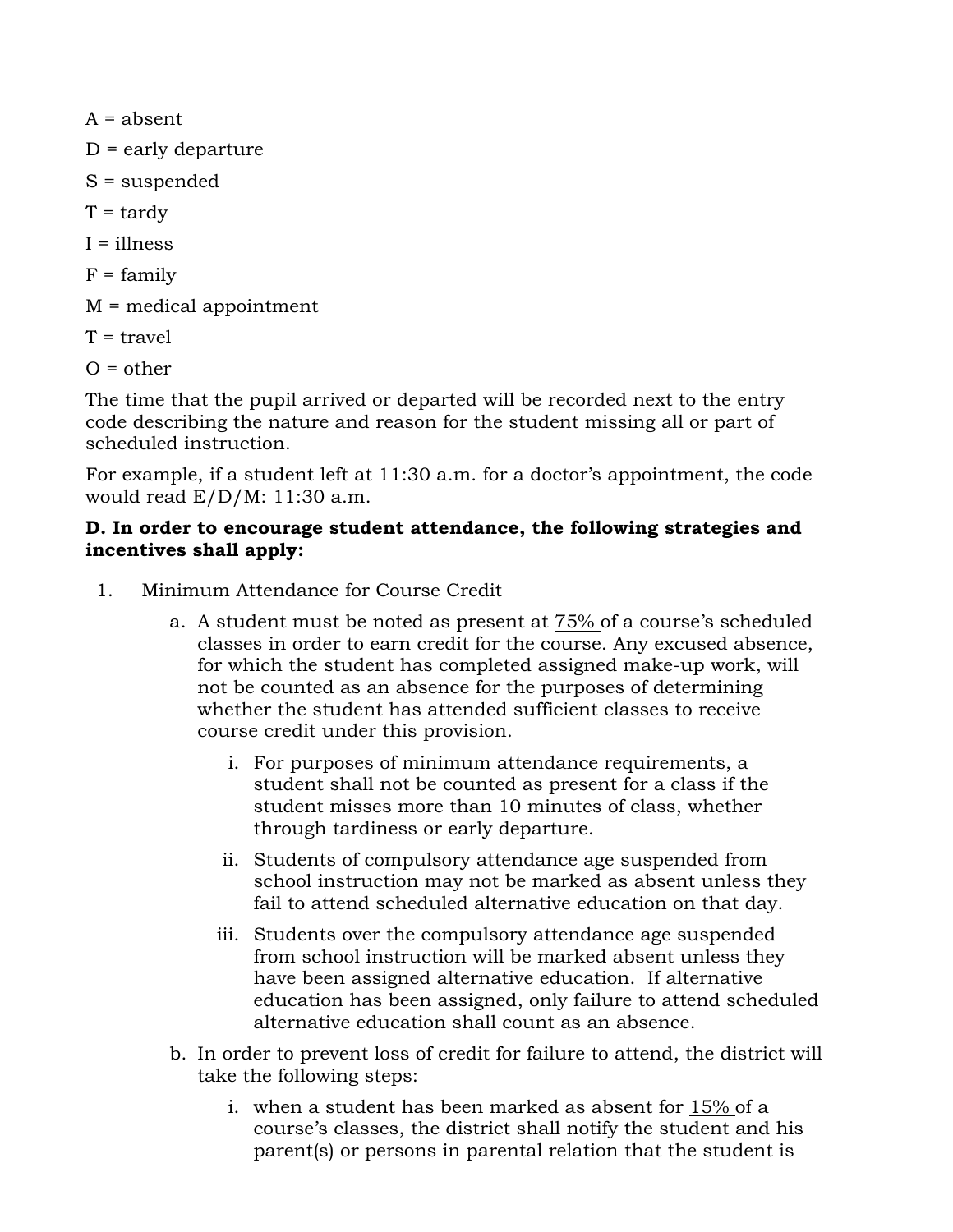approaching the limit of absences for losing course credit for failure to attend class. The notice will include the school's attendance for credit policy, the actual number of classes the student may miss before forfeiting the right to earn credit, and the actual number of classes missed to date;

- ii. a student and his parent(s) or persons in parental relation will be advised one month before the completion of the course if the student is in jeopardy of losing credit for failure to attend. The notice will include the school's attendance for credit policy, the actual number of classes the student may miss before forfeiting the right to earn credit, and the actual number of classes missed to date;
- iii. teachers will provide makeup work upon request so that students who are in jeopardy of forfeiting class credits due to excused absences have the opportunity to earn credit for the course;
- iv. where a student is in jeopardy of losing credit for excessive absences, the Building Principal shall be responsible for reviewing attendance records, determining eligibility for excused absences, and arranging student makeup opportunities with teachers, including deadlines.
- 2. Notice of Absences

The pupil's parent(s) or person in parental relation shall be notified of a pupil's unexcused absence, tardiness or early departure according to the following:

- a. where a pupil has not been marked as present for the first period of scheduled instruction and the school has not been previously notified of the absence, the district shall attempt to contact the pupil's parent(s) or person in parental relation to learn the nature of the pupil's absence and notify the parent that the pupil has not arrived at school;
- b. for every 3 unexcused absences, late arrivals, early departures, or any combination thereof, the pupil's parent(s) or persons in parental relation shall receive a notice containing the dates, times, and the nature of the pupil's unexcused non-presence.
- 3. Disciplinary Procedures

The pupil may be subject to disciplinary procedures for unexcused absence, tardiness, or early departure, including verbal and written warnings, detentions, in-school suspensions, and loss of extra-curricular privileges, as described in the Code of Conduct.

4. Incentives

District teachers shall work with the Building Principal and Attendance Supervision Officer to create and implement classroom based incentive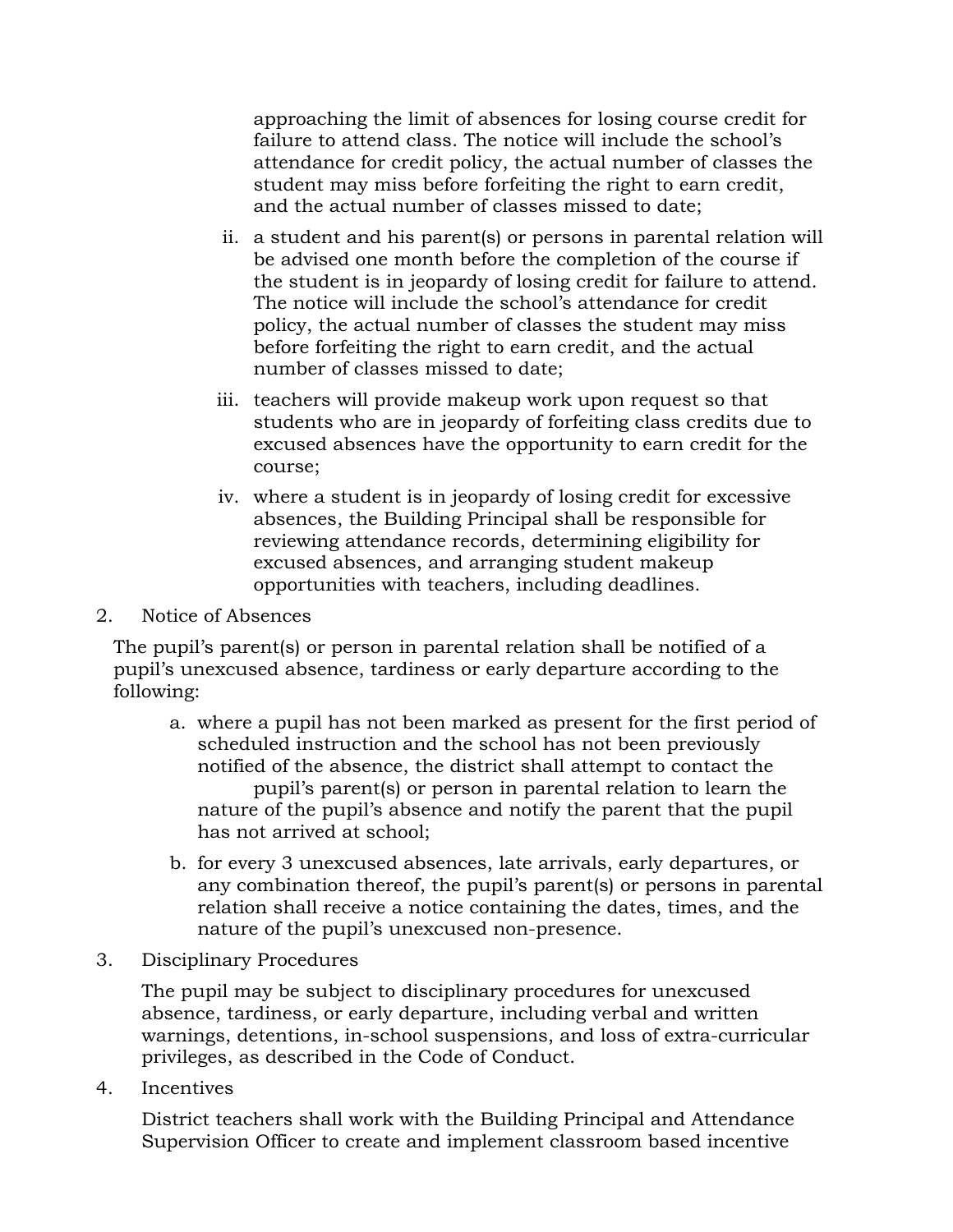programs for excellent attendance, including but not limited to extra credit and additional privileges.

5. Intervention Strategy Development

The Building Principal shall meet each marking period with the Attendance Supervision Officer and other administrators and teachers as the Principal determines necessary to review student attendance records,address identified patterns of unexcused pupil absence, tardiness and early departure, and review current intervention methods. Where the Principal determines that existing intervention policies or practices are insufficient, the Principal shall notify the Board of Education prior to its annual review of the building's attendance records, of both insufficient practices and any proposed changes needing Board approval to implement.

6. Counseling

The District shall provide consistent counseling to students with chronic attendance problems.

## **E. Attendance Supervision Officer**

The Board shall designate a person as the Attendance Supervision Officer. The Attendance Supervision Officer is responsible for reviewing pupil attendance records and initiating appropriate action to address unexcused pupil absence, tardiness and early departure consistent with the Comprehensive Attendance Policy.

## **PLAIN LANGUAGE SUMMARY OF COMPREHENSIVE ATTENDANCE POLICY**

This is a plain language summary of the actual District comprehensive attendance policy. If there are any discrepancies between the plain language summary and the comprehensive attendance policy, the actual comprehensive policy controls.

## **A. Definitions**

Whenever used in the comprehensive attendance policy, the following terms shall mean:

- 1. **Scheduled Instruction.** Every period that a pupil is scheduled to attend class or supervised study activity during the course of a school day during the school year.
- 2. **Absent.** The pupil is not in class for the entire class period.
- 3. **Tardy.** The pupil arrives after class is scheduled to start.
- 4. **Early Departure.** The pupil leaves before the end of class.
- 5. **Excused**. Any absence, tardiness or early departure for which the student has a valid school approved excuse. Excused absences include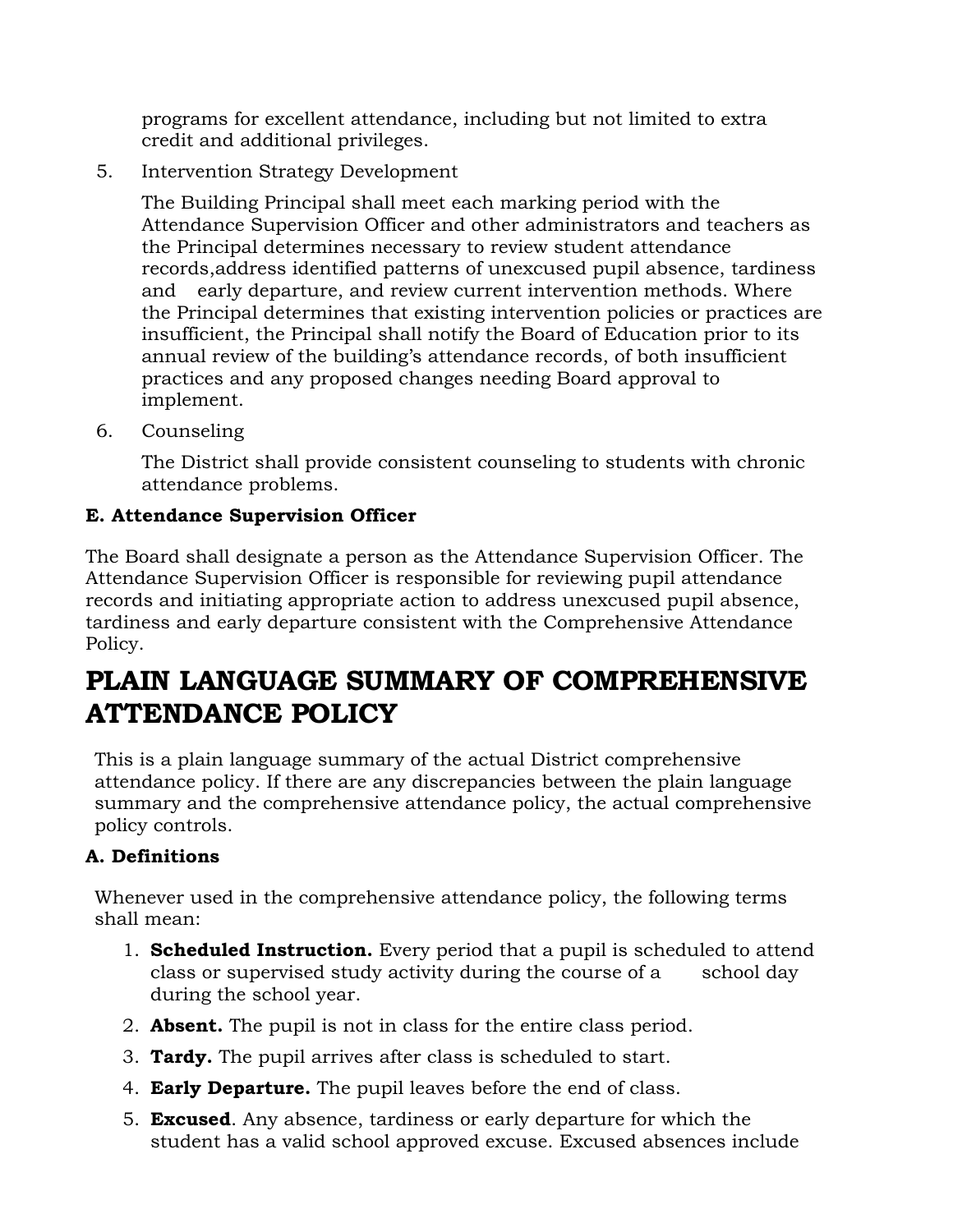the student being sick, sickness or death of a family member, attendance at church or other religious observance, quarantine, court appearances, doctor's visits, health clinic appointments, other medical visits, approved college visits, military call-up or other military obligations, absences approved in advance by the Principal and any other reasons that the Commissioner of Education may approve.

6. **Unexcused.** Any absence, tardiness or early departure for which the pupil has no valid school approved excuse. Unexcused absences include shopping trips to the mall, family vacations, oversleeping, skipping class and all other absences which are not excused.

#### **B. Coding System.**

The school will use the following system of codes to record when and why a student is not in school:

 $E =$  excused/U = unexcused

 $A =$  absent /  $D =$  early departure /  $S =$  suspended /T = tardy

I = illness / F =family  $/M =$  medical appointment / T =travel / O =other

The time that the student arrived or left class will also be recorded. For example, if a student left at 11:30 a.m. for a doctor's appointment the code would read E/D/M 11:30 a.m. *This stands for Excused, Early Departure for Medical Appointment. The student left at 11:30 a.m.*

## **C. Strategies for Attendance.**

In order to encourage students to attend and receive the benefit of instruction, the school has adopted the following rules:

#### **1. Minimum attendance for course credit.**

- a. The student must attend 75% of a course's scheduled classes in order to earn any credit for the course. If a student completes assigned make up work, excused absences will not be counted against minimum attendance requirements.
	- i. The student will not be counted as attending a class if the student misses more than 10 minutes of the class for the purposes of minimum attendance requirements.
	- ii. Suspensions. Students who have been suspended upon instruction will only be marked absent if they also miss their scheduled alternative education, if provided, such as home tutoring.
- b. The District will notify the student and persons in parental relation if the student is in danger of losing course credit for failing to attend class, when the student has missed 15% of the course's classes. The school will also notify the student and person in parental relation one month before the end of the course if the student is in danger of losing credit under the attendance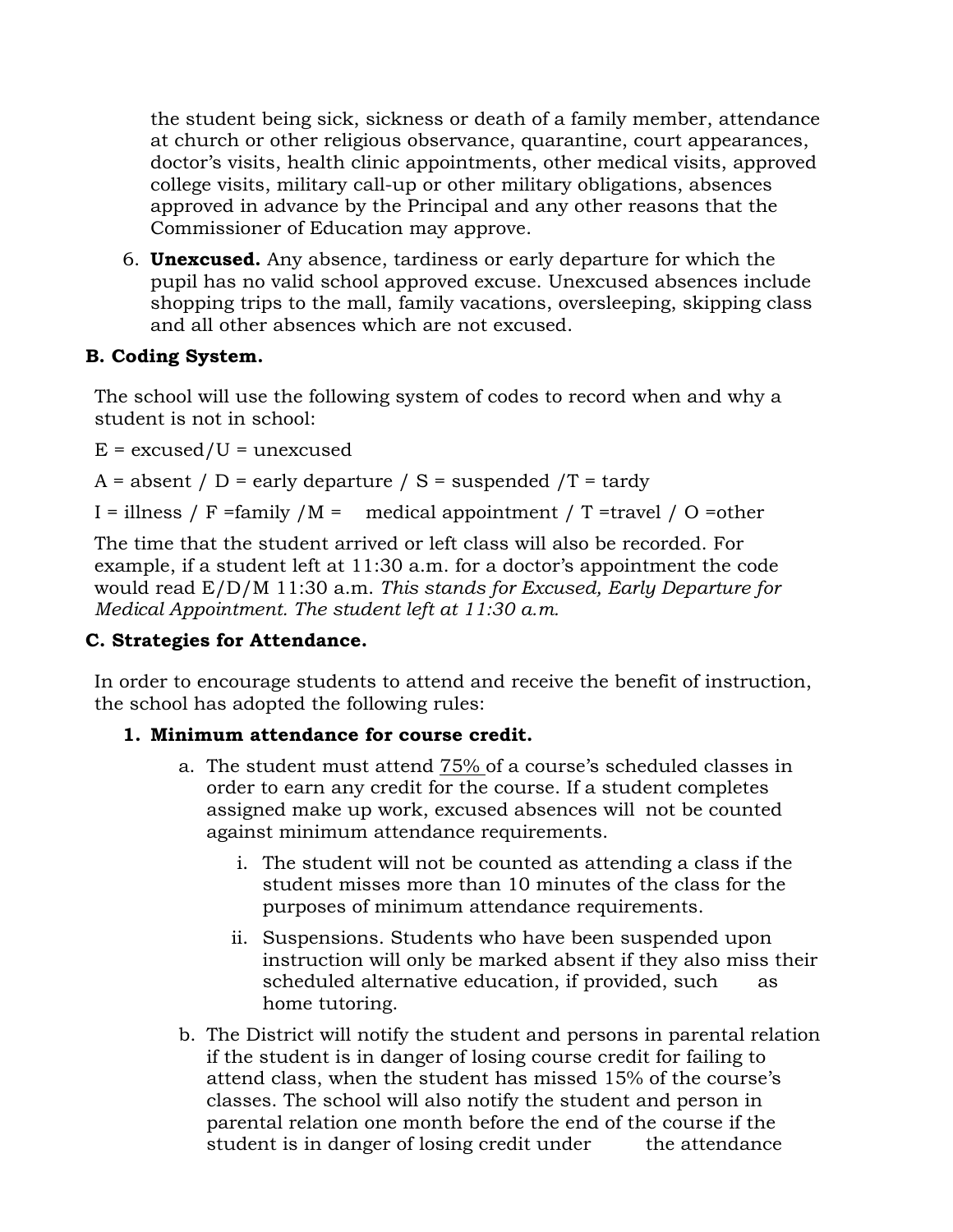policy.

- c. Teachers will provide make up work upon request for excused absences to students who are in danger of losing course credit or missing too many classes.
- d. The Principal is in charge of reviewing and organizing any matters relating to a student losing course credit for missing class under the attendance policy.

#### **2. Notice of Absences.**

- a. When a student misses the first period of a school day and the school has not been previously informed by valid means that the student will not be present, the District will attempt to contact the person in parental relation to relate that thestudent has not arrived and to learn the reason for the student's absence.
- b. For every three unexcused absences, tardies, or early departures or any combination thereof, the person in parental relation of the student shall receive a letter setting forth the dates, times, and nature of the absences, tardiness or early departures.

#### **3. Disciplinary Procedures**

The student may be disciplined for missing class without a valid excuse. Discipline in these cases includes verbal and written warnings, detention, in-school suspension and the loss of extracurricular privileges as described in the code of conduct.

#### **4. Incentives**

Not applicable at this time.

Adopted: 7/07/10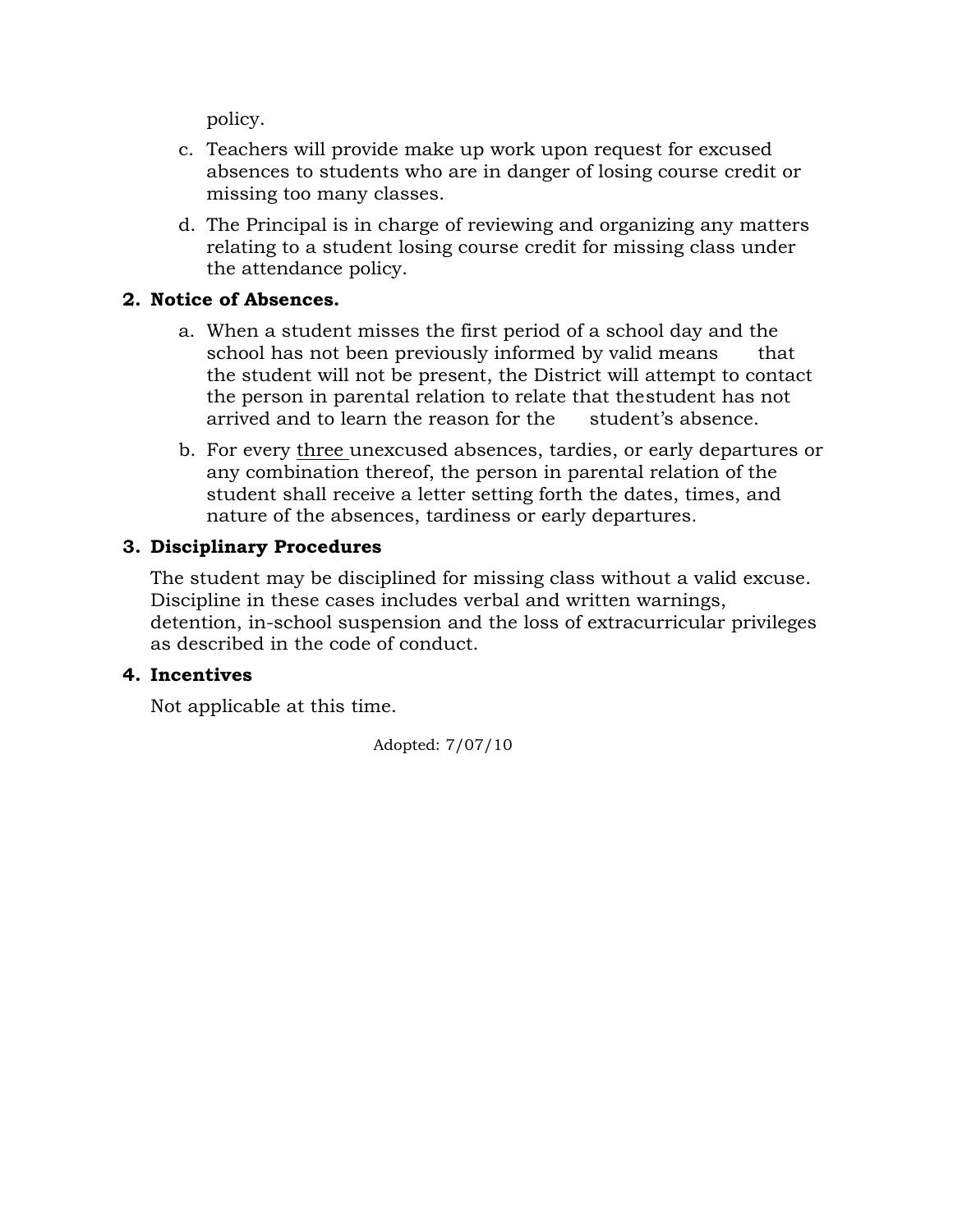# **POLICY B.26 Required Policies**

#### **SUBJECT: BYLAW PERTAINING TO STUDENT RECORDS: POLICIES AND PROCEDURES**

#### **Definitions**

For the purpose of this policy, the school district has used the following definitions of terms:

Student - Any person who attends or has attended a program of instruction sponsored by the school district.

Eligible Student - A student or former student who has reached age 18 or is attending a post-secondary school.

Parent - Either natural parent of a student unless his or her rights under the FERPA (Family Educational Rights and Privacy Act) has been removed by a court order, state statute or legally binding document relating to such matters as divorce, separation or custody that specifically revokes these rights, a guardian, or an individual acting as a parent or guardian in the absence of the student's parent or guardian.

Education Records - Any records (in handwriting, print, tape, film, microfilm, microfiche or other medium) maintained by the school district, an employee of the district or an agent of the district which is related to a student except:

- Any personal records kept by a school staff member which meet the following tests:
	- o It was made as a personal memory aid;
	- o It is in the personal possession of the individual who made it;
	- o Information contained in it has never been revealed or made available to any other person except the maker's temporary substitute.
- Employment records which are used only in relation to a student's employment by the school district. (Employment for this purpose does not include activities for which a student receives a grade or credit in a course).
- Alumni records which relate to the student after he or she no longer attends classes provided by the school district and the records do not relate to the person as a student.

Personal Identifiable Information - Any data or information that makes the subject of the records known. This includes the student's name, the student's parents' or other family member's name, the student's address, the student's social security number, a student number, a list of personal characteristics or any other information which would make the student's identity known.

#### **Annual Notification**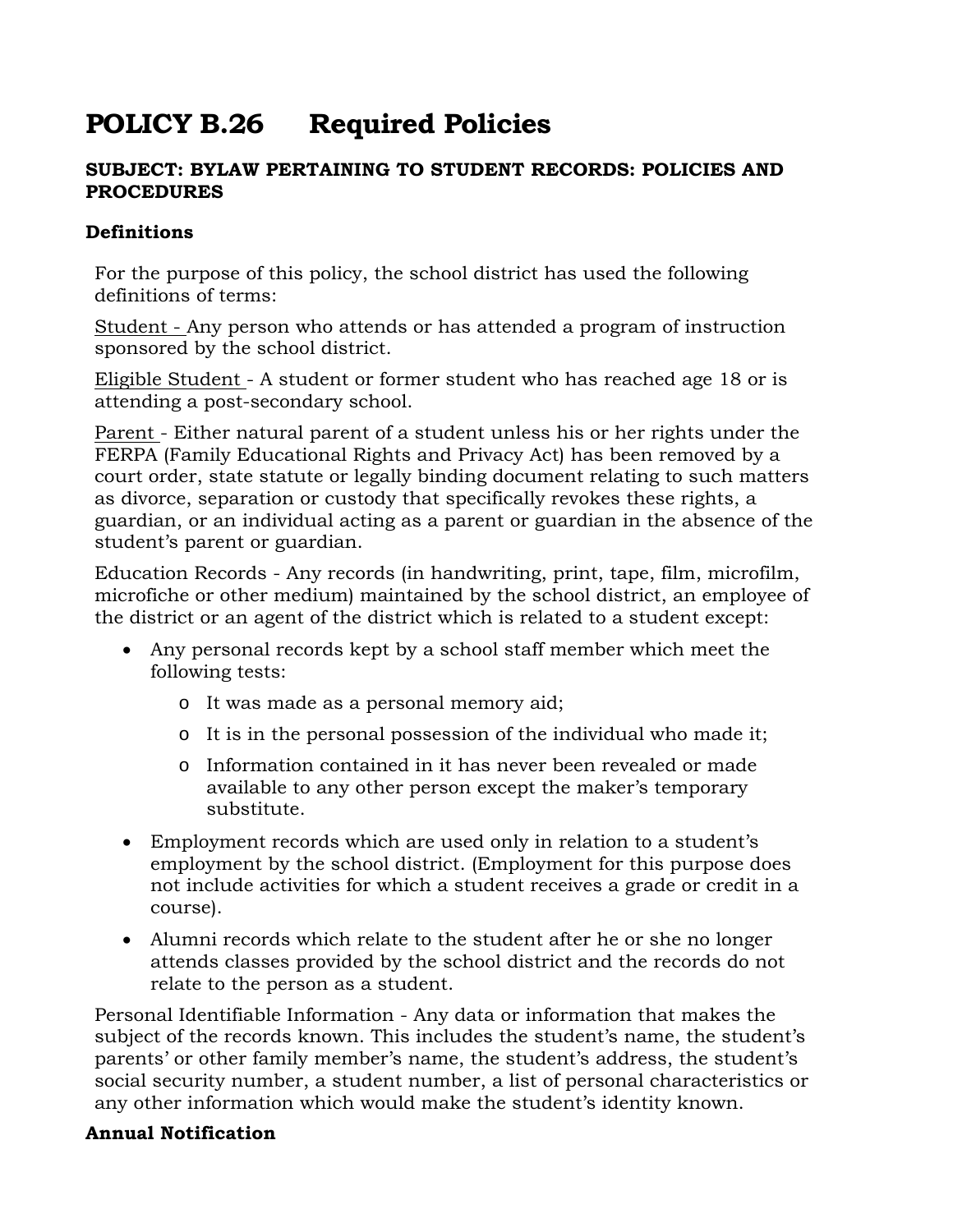Within the first three weeks of each school year, the school district will publish in the legal section of a newspaper having general circulation in the district, a notice to parents and eligible students of their rights under the FERPA and this policy. The district will also send home with each student a bulletin listing these rights. The bulletin will be included with a packet of material provided parents or an eligible student when the student enrolls during the school year.

The notice will include the following:

- 1) The right of a student's parents and an eligible student to inspect and review the student's education records.
- 2) The intent of the school district to limit the disclosure of information contained in a student's education records except: (a) by the prior written consent of the student's parent or an eligible student, (b) as directory information, or (c) under certain limited circumstances, as permitted the FERPA.
- 3) The right of a student's parents or an eligible student to seek to correct parts of the student's education records which he or she believes to be inaccurate, misleading or in violation of the student's rights. These rights include the right to a hearing to present eviidence that the records should be changed if the district decides not to alter such records according to the parent or an eligible student's request.
- 4) The right of any person to file a complaint with the Department of Education if the school district violates the FERPA.
- 5) The procedure that a student's parents or an eligible student should follow to obtain copies of this policy and the locations where copies may be obtained.

The district will arrange to provide translation of this notice to non-English speaking parents in their native language.

## **Statement of Rights**

Parents and eligible students have the following rights under the Family Educational Rights and Privacy Act and this policy:

- 1) The right to inspect and review the student's education records;
- 2) The right to exercise limited control over other people's access to the student's education records;
- 3) The right to seek to correct the student's education records in a hearing if necessary;
- 4) The right to report violations of the FERPA to the Department of Education; and
- 5) The right to be informed about FERPA rights.

All rights and protections given parents under the FERPA and this policy transfer to the student when the student reaches age 18 or enrolls in a postsecondary school. The student then becomes an eligible student.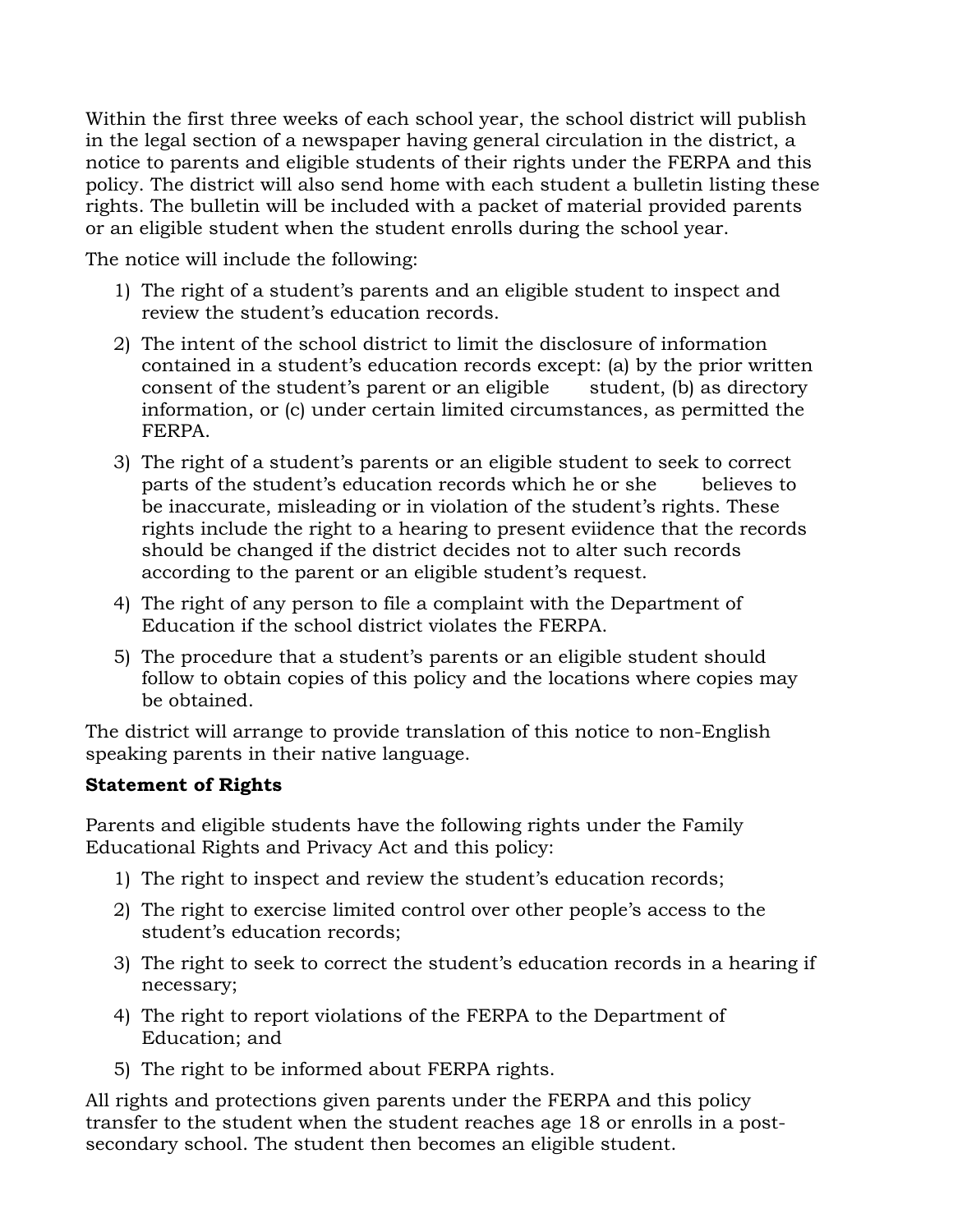Under the No Child Left Behind Act of 2001, schools receiving Title I money must release names, addresses and telephone listings to military recruiters upon request. Parents have the right to request that information not be released to military recruiters without prior written consent.

| <b>Types</b>                                      | Location                      | Custodian                                        |
|---------------------------------------------------|-------------------------------|--------------------------------------------------|
| Cumulative School<br>Records                      | Office of School<br>Principal | School Principal                                 |
| Cumulative School<br>Records (Former<br>Students) | Office of Superintendent      | Superintendent                                   |
| Health Records                                    | Office of School<br>Principal | School Principal                                 |
| Speech Therapy Records                            | Psychological Records         | Office for the Education<br>of Disabled Students |
| School Transportation<br>Records                  | School Bus Garage             | Director of Pupil<br>Transportation              |
| Special Test Records                              | Office of School<br>Principal | School Principal                                 |
| Occasional Records*                               | Student's School              | School Principal                                 |

LOCATION OF EDUCATION RECORDS

*\*Student Education Records not identified above such as those in the Superintendent's office, in the school attorney's office or in the personal possession of a teacher.*

#### **Procedure to Inspect Education Records**

Parents of students and eligible students may inspect and review the student's education records upon request. In some circumstances, it may be mutually more convenient for the record custodian to provide copies of records. See the schedule of fees for copies.

Since a student's records may be maintained in several locations, the school principals will offer to collect copies of records or the records themselves from locations other than a student's school, so that these records may be inspected at one site. However, if parents and eligible students wish to inspect records where they are maintained, school principals will accommodate their wishes.

Parents or eligible students should submit to the student's school principal a written request which identifies as precisely as possible the record or records he or she wishes to inspect.

The principal (or other custodian) will contact the parent of the student or the eligible student to discuss how access will be best arranged (copies, at the exact location, or records brought to a single site).

The principal (or other custodian) will make the needed arrangements as promptly as possible and notify a parent or an eligible student of the time and place where the records may be inspected. This procedure must be completed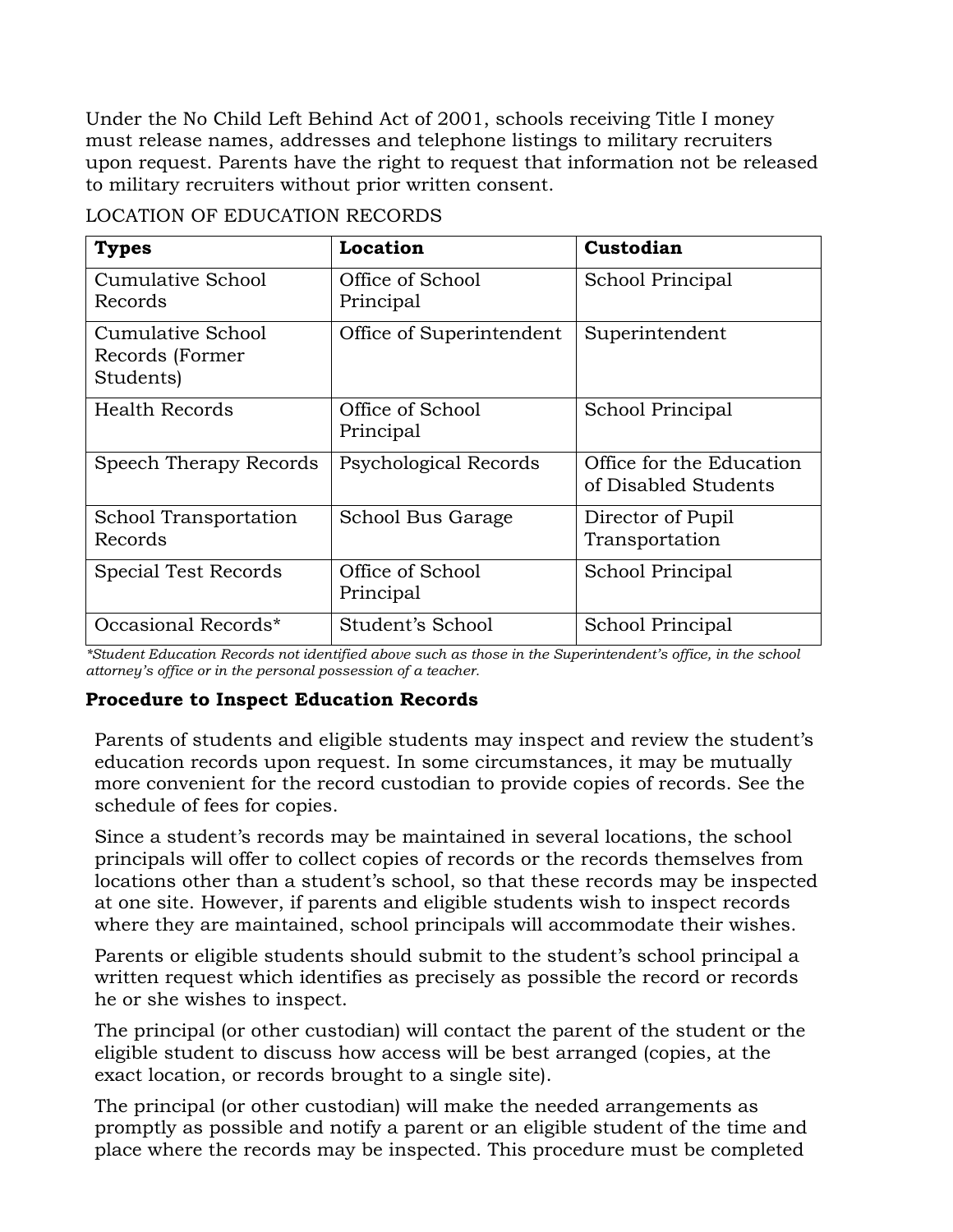in 45 days or less from the receipt of the request for access.

If, for any valid reason such as working hours, distance between records location sites or health, a parent or an eligible student cannot personally inspect and review a student's education records, the school district will arrange for a parent or an eligible student to obtain copies of the records. See below for information regarding fees for copies of records.

When the records contain information about students other than the child or the eligible student involved, a parent or an eligible student may not inspect and review the records of other students.

#### **Fees for Copies of Records**

The school district will not deny parents or eligible students any rights to copies of records because of the following published fees. Where the fee represents an unusual hardship, it may be waived in part or entirely by the record custodian. However, the district reserves the right to make a charge for copies such as transcripts it forwards to potential employers or to colleges and universities for employment or admissions purposes.

The FERPA requires a school district to provide copies of records:

- 1) When the refusal to provide copies effectively denies access to the records by a parent or an eligible student;
- 2) At the request of a parent or an eligible student when the school district has provided the records to third parties by the prior consent of the parent or an eligible student; or
- 3) At the request of a parent or an eligible student when the school district has forwarded the records to another school where the student seeks or intends to enroll.

The fee for copies provided under the FERPA may not include the costs for search and retrieval. This fee will be from no cost to 25 cents per page.

The fee for all other copies such as copies of records forwarded to third parties with prior consent or those provided to parents as a convenience will be 25 cents per page plus postage if mailing is involved.

Directory Information

The school district proposes to designate the following personally identifiable information contained in a student's education records as directory information, and it will disclose that information without prior written consent:

- 1. The student's name;
- 2. The student's address;
- 3. The student's telephone listing;
- 4. The student's date and place of birth;
- 5. The student's class designation and major field of study (e.g., first grade, tenth grade, and the like);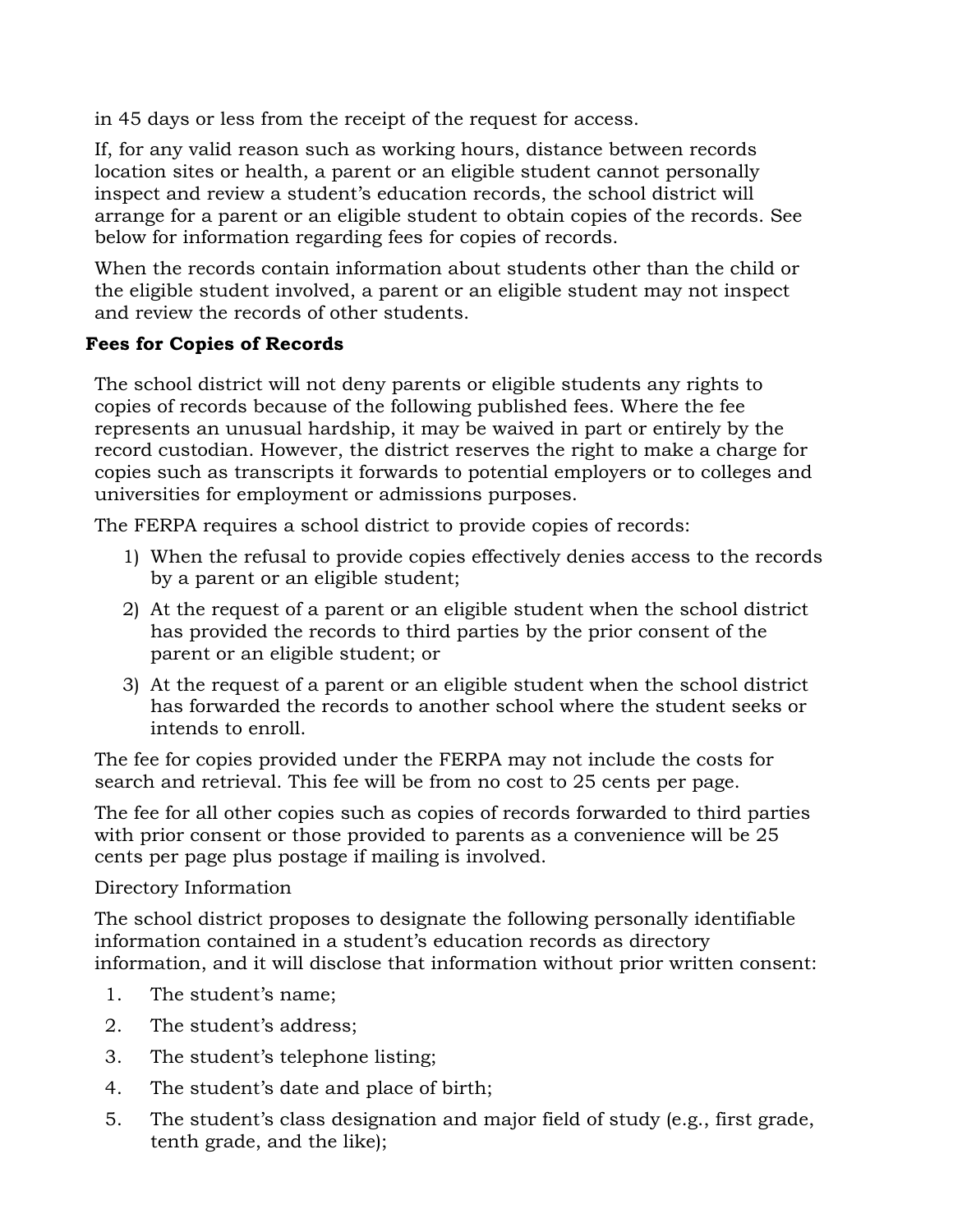- 6. The student's participation in officially recognized activities and sports;
- 7. The student's degrees, achievement awards or honors;
- 8. The student's weight and height if a member of an athletic team;
- 9. Dates of attendance;
- 10. The student's photograph;
- 11. The most recent educational institution attended before the student enrolled in the school district; and
- 12. Electronic mail address.

Within the first three weeks of each school year, the school district will publish in the legal section of a newspaper having general circulation in the district the above list, or a revised list, of the items of directory information it proposes to designate as directory information. For students enrolling after the notice is published, the list will be given to the student's parent or the eligible student at the time and place of enrollment.

After the parents or the eligible students have been notified, they will have two weeks to advise the school district in writing (a letter to the school superintendent's office) of any or all of the items they refuse to permit the district to designate as directory information about that student.

At the end of the two-week period, each student's records will be appropriately marked by the records custodians to indicate the items the district will designate as directory information about that student. This designation will remain in effect until it is modified by written direction of a student's parents or an eligible student.

The district may disclose directory information about former students without following the procedures specified in this paragraph.

## **Use of Student Education Records**

To carry out their responsibilities, school officials will have access to student education records for legitimate educational purposes. The school district will use the following criteria to determine school officials. An official is:

- 1. A person duly elected to the school Board;
- 2. A person certified by the State and appointed by the school Board to an administrative or supervisory position;
- 3. A person certified by the State and under appointment to the school Board as an instructor;
- 4. A person employed by the school Board as a temporary substitute for administrative, supervisory or instructional personnel for the period of his or her performance as a substitute; or
- 5. A person employed by or under appointment to the school Board to perform a special task such as a secretary, a clerk, the school Board attorney or auditor for the period of that person's performance as an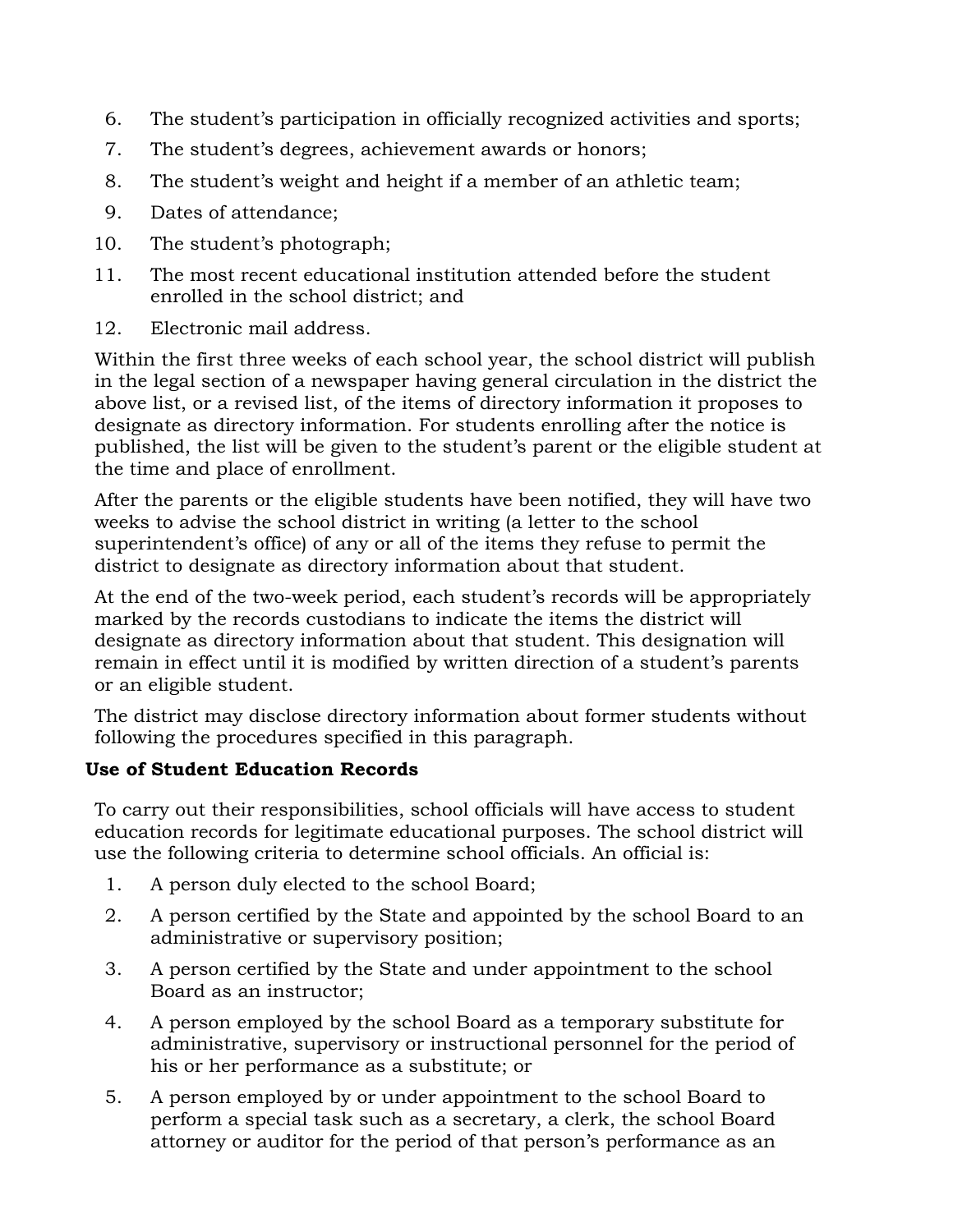employee or contractor.

School officials who meet the criteria listed above will have access to student's records if they have legitimate educational interest in doing so. A legitimate educational interest is the person's need to know in order to:

- 1. Perform an administrative task required in the school official's position description approved by the Board;
- 2. Perform a supervisory or instructional task directly related to the student's education; or
- 3. Perform a service or benefit for the student or the student's family such as health care, counseling, student job placement or student financial aid.

The school district only will release information from or permit access to student's education records with a parent or an eligible student's prior written consent except that the school superintendent or a person designated in writing by the superintendent may permit disclosure:

- 1. When a student seeks or intends to enroll in another school district or in a post-secondary school. The district will not further notify parents or eligible students prior to such a transfer of records. Parents and students have a right to obtain copies of records transferred under this provision.
- 2. When certain Federal and State officials need information in order to audit or enforce legal conditions related to federally supported education programs in the district.
- 3. To parties who provide or may provide financial aid to a student to:
	- a. Establish the student's eligibility for the aid;
	- b. Determine the amount of financial aid;
	- c. Establish the conditions for the receipt of the financial aid;
	- d. Enforce the agreement between the provider and the receiver of financial aid.
- 4. If a State law adopted before November 19, 1974 required certain specific items of information to be disclosed in personally identifiable form from student records to State or local officials.
- 5. When the school district has entered into a written agreement or contract for an organization to conduct studies on the school district's behalf to develop tests, administer student aid or improve instruction. Such study may not permit personal identifiable information of parents or students by individuals other than representatives of the organization. Such information must be destroyed when no longer needed.
- 6. To accrediting organizations to carry out their accrediting functions.
- 7. To parents of eligible students if the parents claim the student as a dependent as defined by the Internal Revenue Code.
- 8. To comply with a judicial order or lawfully issued subpoena. The district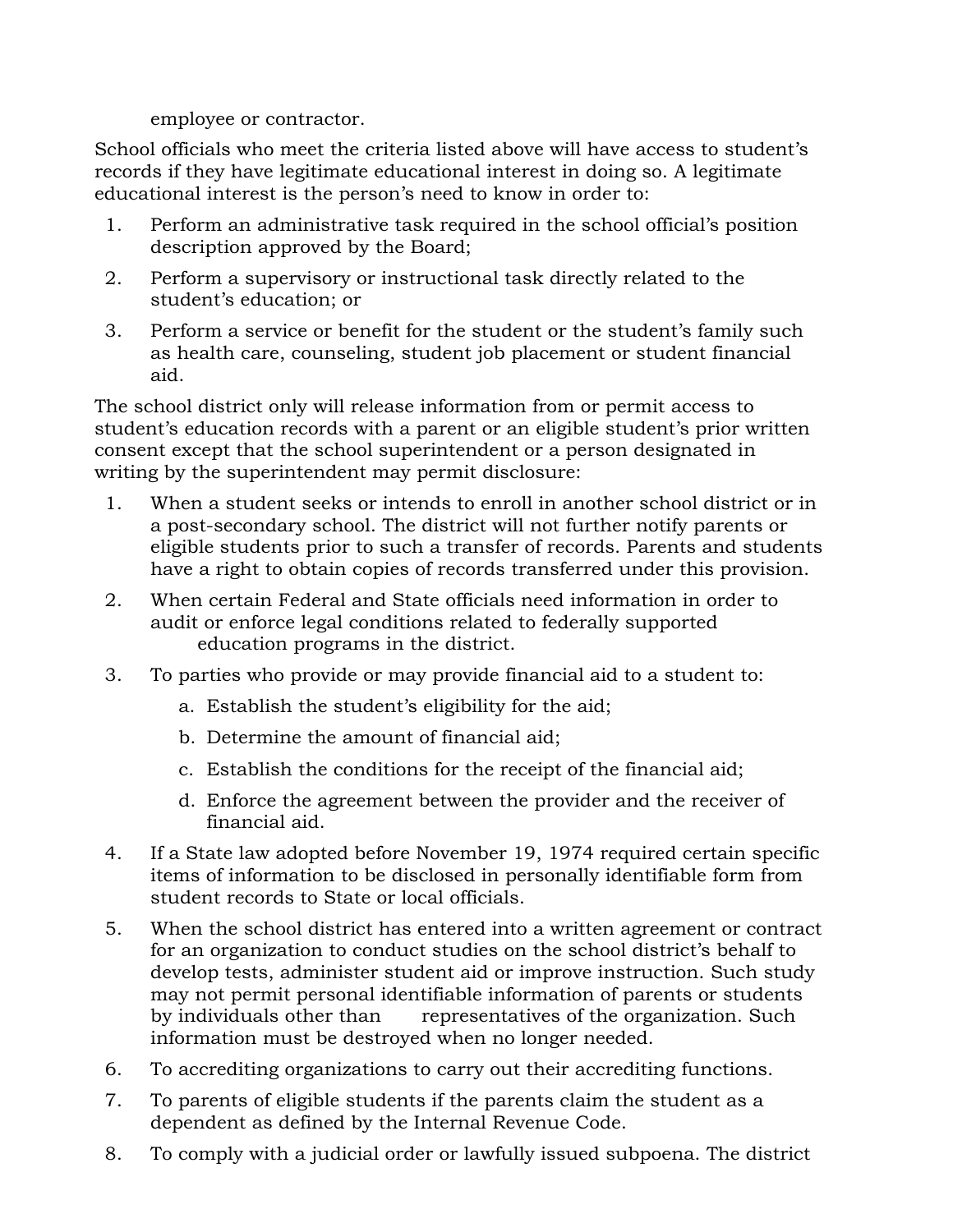will make a reasonable effort to notify the student's parents or the eligible student before making a disclosure under this provision.

- 9. In connection with a health or safety emergency under conditions described below.
- 10. If the disclosure is an item of directory information and the student's parents or an eligible student has not refused to allow the district to designate that item as directory information for that student.
- 11. Disclosure to a parent of a student who is not an eligible student or the student.

The school district will permit any of its officials to make the needed disclosure from student education records in a health or safety emergency if:

- 1. The official deems it is warranted by the seriousness of the threat to the health or safety of the student or other persons;
- 2. The information is necessary and needed to protect the health and safety of the student or other individuals;
- 3. The persons to whom the information is to be disclosed are qualified and in a position to deal with the emergency; and
- 4. Time is an important and limiting factor in dealing with the emergency. (The health or safety exception shall be strictly construed)

School district officials may release information from student's education records if the student's parents or the eligible student gives his prior written consent for the disclosure. The written consent must include at least:

- 1. A specification of the records to be released;
- 2. The reasons for disclosure;
- 3. The person or the organization or the class of persons or organizations to whom the disclosure is to be made;
- 4. A parent or an eligible student's signature; and
- 5. The date of the consent and, if appropriate, a date when the consent is to be terminated.

The student's parents or the eligible student may obtain a copy of any records disclosed under this provision.

The school district will not release information contained in student's education records, except directory information to any third parties except its own officials, unless those parties agree that the information will not be redisclosed without the parents or eligible student's prior written consent.

#### **Records of Request for Access and Disclosure Made From Education Records**

The school district will maintain an accurate record of all requests for it to disclose information from or to permit access to a student's education records and of information it discloses and access it permits with some exceptions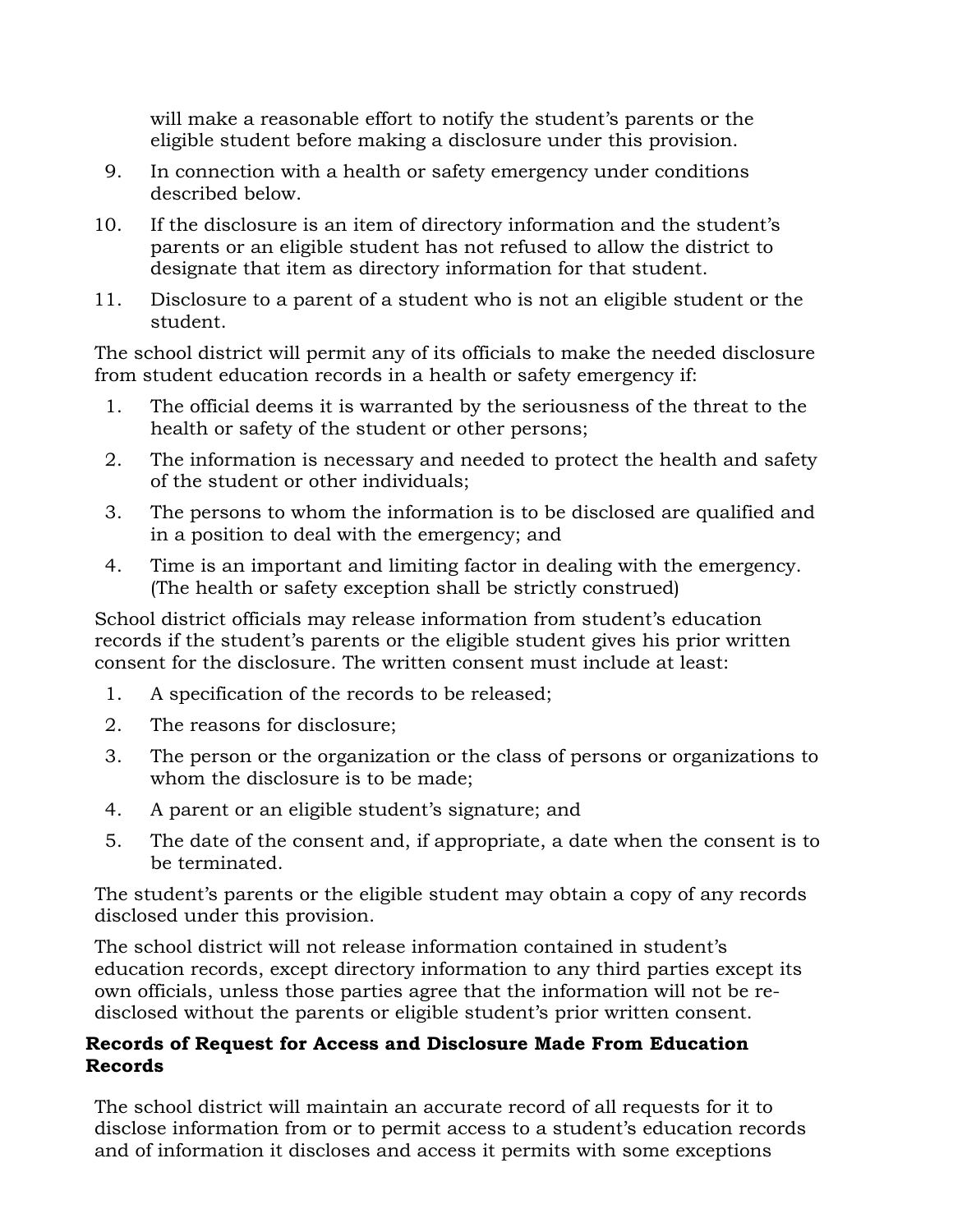listed below. These records will be kept with, but will not be a part of, each student's Cumulative School Records. It will be available only to the record custodian, the eligible student, the parents of the student or to Federal, State or local officials for the purpose of auditing or enforcing federally supported educational programs.

The records will include at least:

- 1. The name of the person or agency that made the request;
- 2. The interest of the person or agency had in the information;
- 3. The date the person or agency made the request; and
- 4. Whether the request was granted and, if it was, the date access was permitted or the disclosure was made.

The district will maintain these records as long as it maintains the student's education records. Such records may be inspected by the parent or eligible student or the school official or that person's assistant responsible for the custody of the records.

These records will not include requests for access or access granted to parents of the student or to an eligible student, requests for access or access granted to officials of the school district who have a legitimate educational interest in the student, requests for, or disclosure of, information contained in the student's education records if the request is accompanied by the prior written consent of a parent of the student or an eligible student or the disclosure is authorized by such prior consent, or for requests for, or disclosure of, directory information designated for that student.

#### **Procedures to Seek to Correct Education Records**

Parents of students and eligible students have a right to seek to change any part of the student's records they believe is inaccurate, misleading or in violation of the student's rights. (NOTE: Under the FERPA, the district may decline to consider a request to change the grade a teacher assigns for a course).

For the purpose of outlining the procedures to seek to correct education records, the term incorrect will be used to describe records that are inaccurate, misleading or in violation of the student's rights. The term correct will be used to describe records that are accurate, not misleading and not in violation of the student's rights. Also, in this section, the term requester will be used to describe a parent of a student or an eligible student who is asking the school district to correct the records.

To establish an orderly process to review and correct education records for a requester, the district may make a decision to comply with the request for change at several levels in the procedure.

First Level Decision - When a parent of a student or an eligible student finds an item in the student's education records which he or she believes is inaccurate, misleading or in violation of student rights, the parent immediately should ask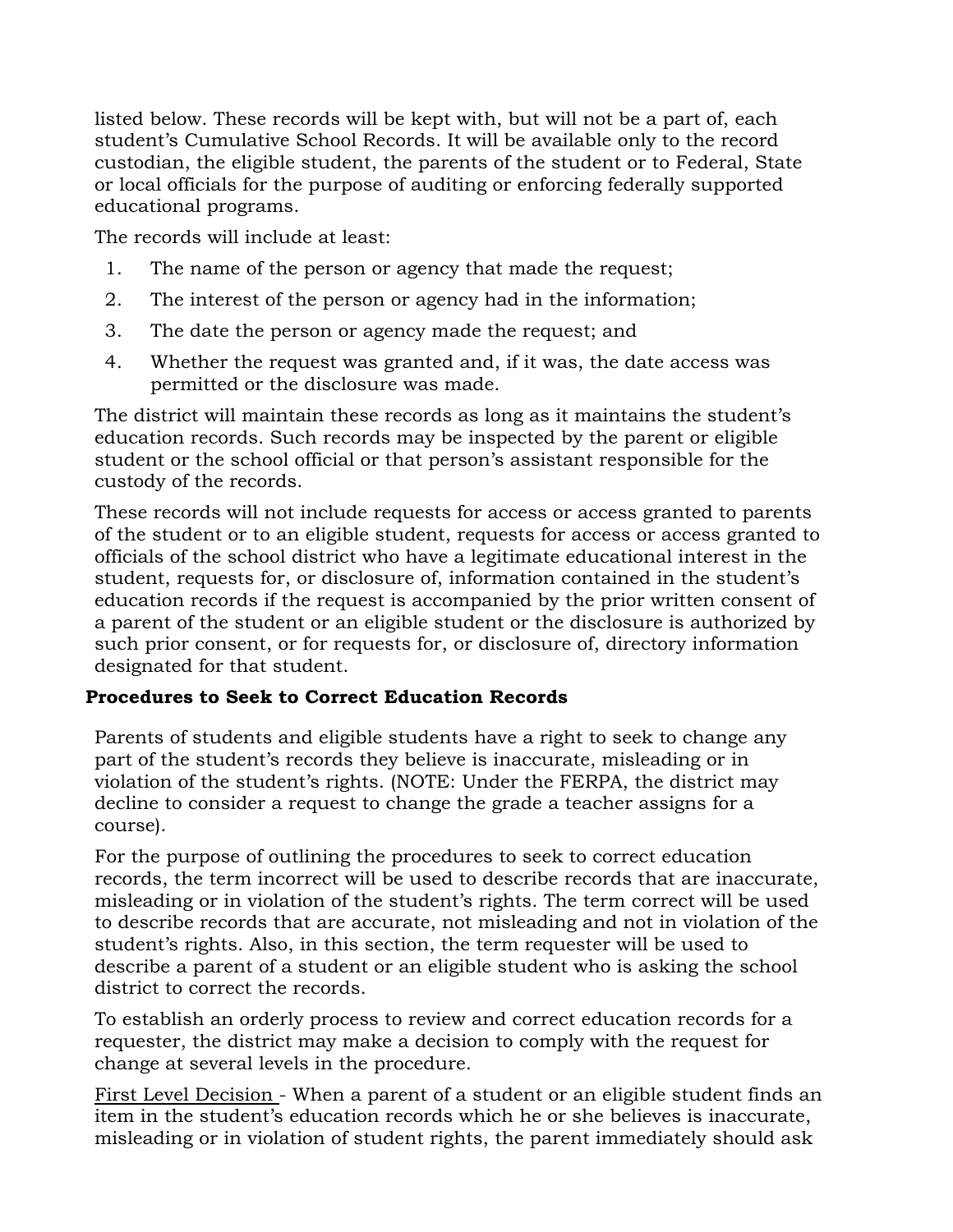the record custodian to correct it. If the records are incorrect because of an obvious error and it is a simple matter to make the record change at this level, the record custodian will make the correction. However, if the records are changed at this level, the method and result must satisfy the requester.

If the custodian cannot change the records to the requester's satisfaction or the records do not appear to be obviously incorrect, the custodian will:

- 1. Provide the requester a copy of the questioned records at no cost;
- 2. Ask the requester to initiate a written request for the change; and
- 3. Follow the procedure for a second level decision.

Second Level Decision – The written request to correct a student's education records through the procedure at this level should specify the correction the requester wishes the district to make. It should at least identify the item the requester believes is incorrect and state whether the requester believes the item:

- 1. Is inaccurate and why;
- 2. Is misleading and why; or
- 3. Violates the student's rights and why.

The request will be dated and signed by the requester.

Within two weeks after the record custodian receives a written request, the custodian will:

- 1. Study the request
- 2. Discuss it with other school officials (the person who made the records or those who may have a professional concern about the district's response to the request)
- 3. Make a decision to comply or decline to comply with the request; and
- 4. Complete the appropriate steps to notify the requester or move the request to the next level for a decision.

If, as a result of this review and discussion, the record custodian decides the records should be corrected, the custodian will effect the change and notify the requester in writing that the change has been made. Each such notice will include an invitation for the requester to inspect and review the student's education records to make certain the records are in order and the correction is satisfactory.

If the custodian decides the records are correct, the custodian will make a written summary of any discussions with other officials and of the custodian's findings in the matter. The custodian will transmit this summary and a copy of the written request to the school superintendent.

Third Level Decision – The school superintendent will review the material provided by the record custodian and, if necessary discuss the matter with other officials such as the school attorney or the school Board (in executive session). The superintendent will then make a decision concerning the request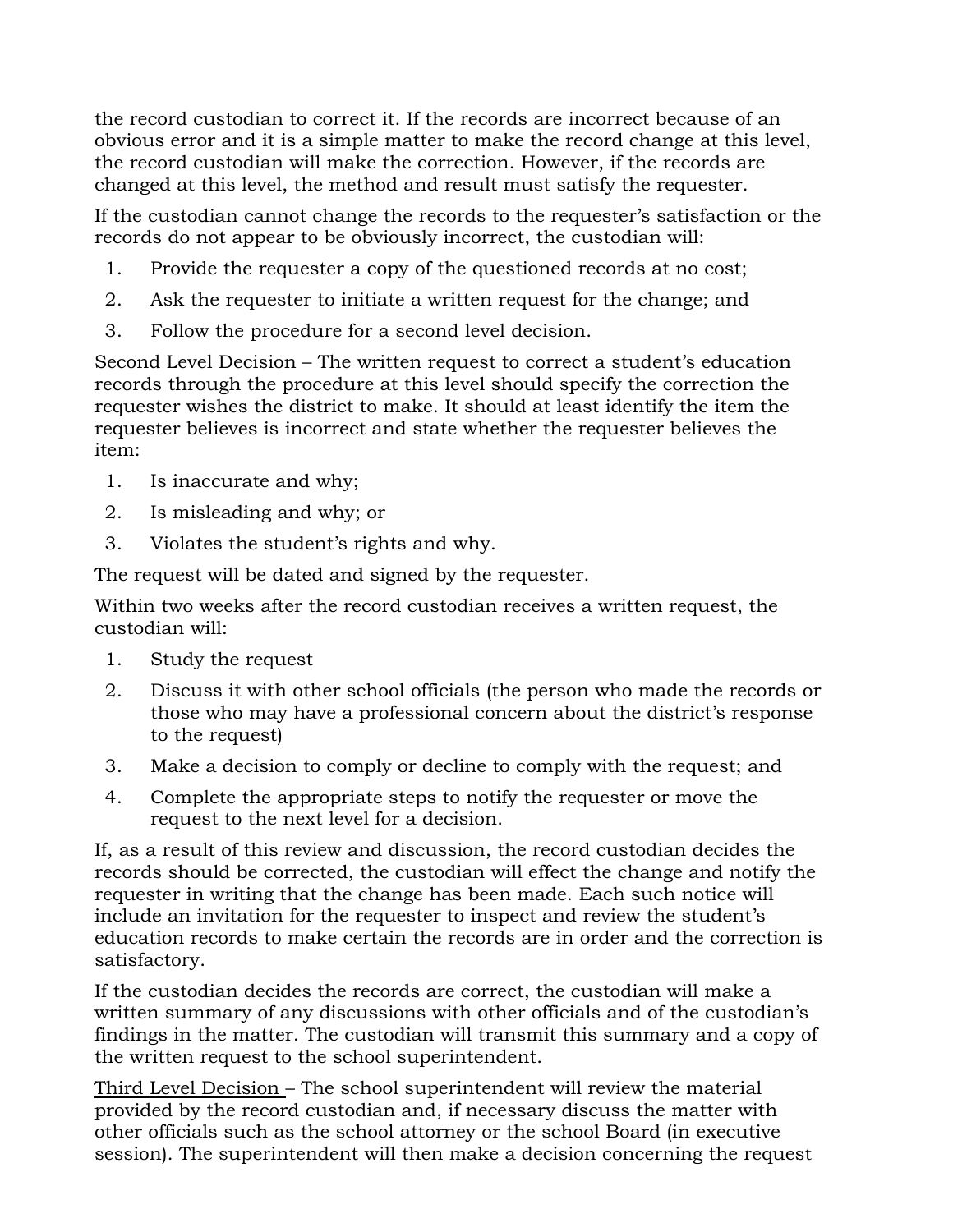and complete the steps at this decision level. Ordinarily, this level of the procedure should be completed within two weeks. If it will take longer, the superintendent will notify the requester in writing of the reasons for the delay and a date when the decision will be made.

If the superintendent decides the records are incorrect and should be changed, the superintendent will advise the record custodian to make the change. The record custodian will advise the requester of the change as the custodian would if the change had been made at the second level.

If the superintendent decides the records are correct, the superintendent will prepare a letter to the requester which will include:

- 1. The school district's decision that the records are correct and the basis for the decision.
- 2. A notice to the requester that the requestor has a right to ask for a hearing to present evidence that the records are incorrect and that the district will grant such a hearing.
- 3. Instructions for the requester to contact the superintendent, or an official designated by the superintendent, to discuss acceptable hearing officers, convenient times and a satisfactory site for the hearing. (The district will not be bound by the requester's positions on these items but will, so far as possible, arrange the hearing as the requester wishes).
- 4. That the requester may be represented or assisted in the hearing by other parties, including an attorney at the requester's expense.

Fourth Level Decision – After the requester has submitted (orally or in writing) that person's wishes concerning the hearing officer and the time and place for the hearing, the superintendent will, within a week, notify the requester when and where the district will hold the hearing and whom the superintendent has designated as the hearing officer.

At the hearing, the hearing officer will provide the requester a full and reasonable opportunity to present material evidence and testimony to demonstrate that the questioned part of the student's education records are incorrect as shown in the requester's written request for a change in the records (second level).

Within two weeks after the close of the hearing, the hearing officer will submit to the school superintendent a written summary of the evidence submitted at the hearing. Along with the summary, the hearing officer will submit recommendations, based solely on the evidence presented at the hearing, that the records should be changed or remain unchanged.

The school superintendent will prepare the district's decision within three weeks of the hearing. That decision will be based on the summary of the evidence presented at the hearing and the hearing officer's recommendation. The district's decision will be based solely on the evidence presented at the hearing. The superintendent may overrule the hearing officer if the superintendent believes the hearing officer's recommendation is not consistent with the evidence presented. As a result of the district's decision, the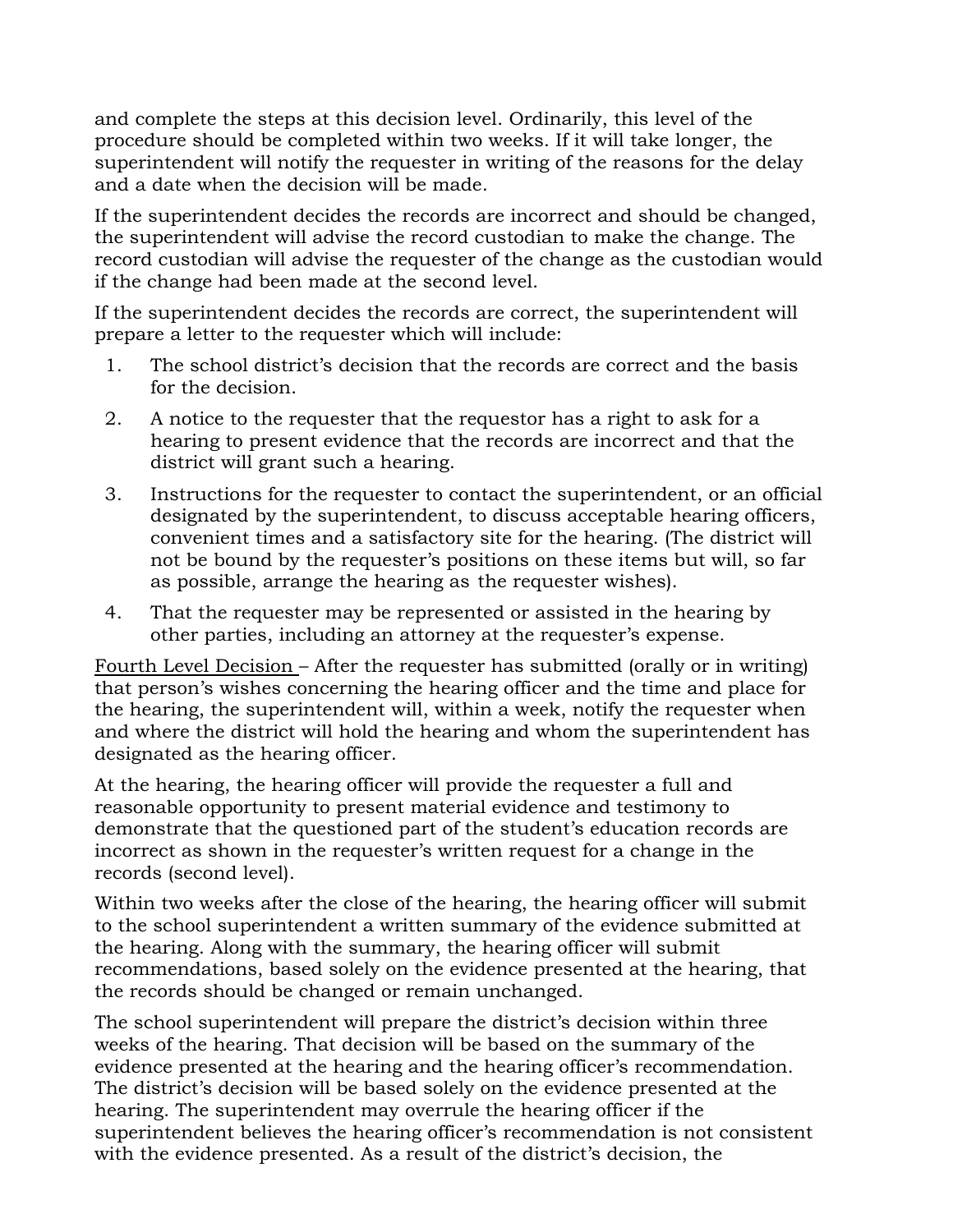superintendent will take one of the following actions:

- 1. If the decision is that the district will change the records, the superintendent will instruct the record custodian to correct the records. The record custodian will correct the records and notify the requester as at the second level decision.
- 2. If the decision is that the district will not change the records, the superintendent will prepare a written notice to the requester which will include:
	- a. The school district's decision that the records are correct and will not be changed.
	- b. A copy of the summary of the evidence presented at the hearing and a written statement of the reasons for the district's decision.
	- c. A statement advising the requester that the requestor may place an explanatory statement which states the reasons the requestor disagrees with the school district's decision or the reasons the requestor believes the records are incorrect in the student's education records.

Final Administrative Step in the Procedure – When the school district receives an explanatory statement from a requester after a hearing, it will maintain that statement as part of the student's education records as long as it maintains the questioned part of the records. The statement will be attached to the questioned part of the records and, whenever the questioned part of the records is disclosed, the explanatory statement also will be disclosed.

#### **Adoption**

The Board of Education of the school district adopted this student policy at its July 7, 2010 meeting and thereby directs and authorizes the appropriate school officials to establish and put in effect the procedures to implement the bylaw as of the date of the adoption.

Any other bylaw pertaining to this subject is hereby superseded.

Copies of this policy will be available for parents and eligible students to review on the district website or at the superintendent's office.

Adopted: 7/07/10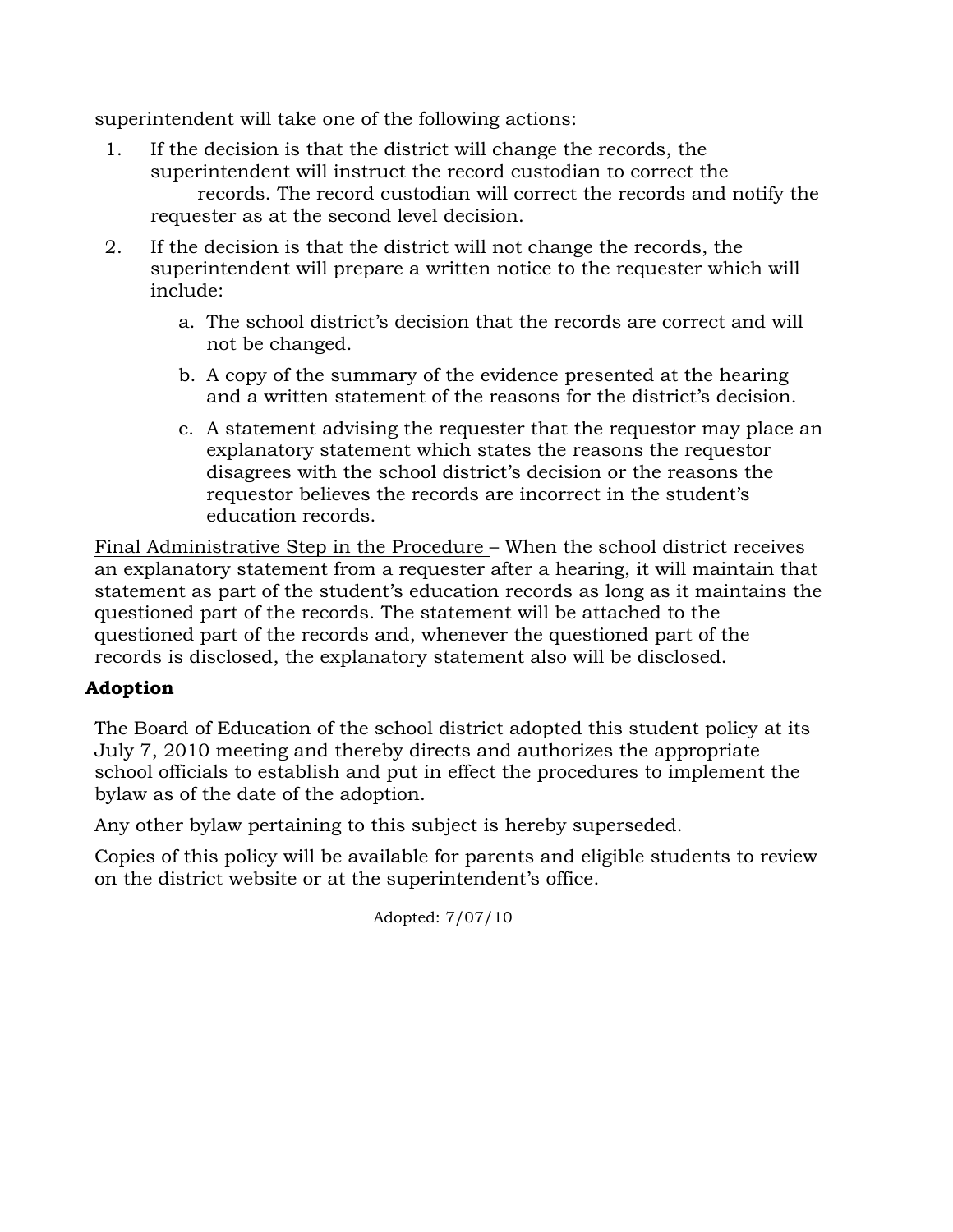# **POLICY B.27 Required Policies**

#### **SUBJECT: PROTECTION OF PUPIL RIGHTS POLICY**

The Board of Education recognizes that student surveys are a valuable tool in determining student's needs for educational services. Parents have the right to inspect all instructional materials that will be used for a survey analysis or evaluation as part of a US Department of Education – funded program. In addition, no minor student may, without parental consent, take part in a survey analysis or evaluation funded in whole or in part by the United States Department of Education that reveals information concerning:

- 1. Political affiliations or beliefs of the student or the student's parents;
- 2. Mental or psychological problems of the student or the student's family;
- 3. Sex behavior or attitudes;
- 4. Illegal, anti-social, self-incriminating or demeaning behavior;
- 5. Critical appraisals of other individuals with whom respondents have close family relationships;
- 6. Legally recognized privileged or analogous relationships, such as those of lawyers, physicians and ministers;
- 7. Religious practices, affiliations or belief of the student or the student's parents;
- 8. Income (other than that required by law to determine eligibility for participation in a program or for receiving financial assistance under such program).

Parents have the right to inspect upon their request any instructional material which is used as part of the educational curriculum. Instructional material is defined by the Board of Education as instructional content that is provided to a student regardless of format including printed or representational materials, audiovisual materials, materials in electronic or digital formats (such as materials accessible through the internet). It does not include tests or academic assessments.

A parent who wishes to inspect and review instructional material shall submit a request in writing to the building principal. Upon receipt of such request, arrangements will be made by the building principal to provide the parent access to instructional materials requested within 30 calendar days after the request has been received by the principal.

It is the policy of the Board of Education not to permit the collection, disclosure or use of personal information collected from students for the purpose of marketing or selling that information or providing it to others for that purpose. This does not apply to collection, disclosure or use of personal information collected from students for the exclusive purpose of developing, evaluating or providing educational products or services.

Parents shall also have the option upon provision of written notice to the district to opt the student out of any non-emergency, invasive physical examination or screening of their student which is required as a condition of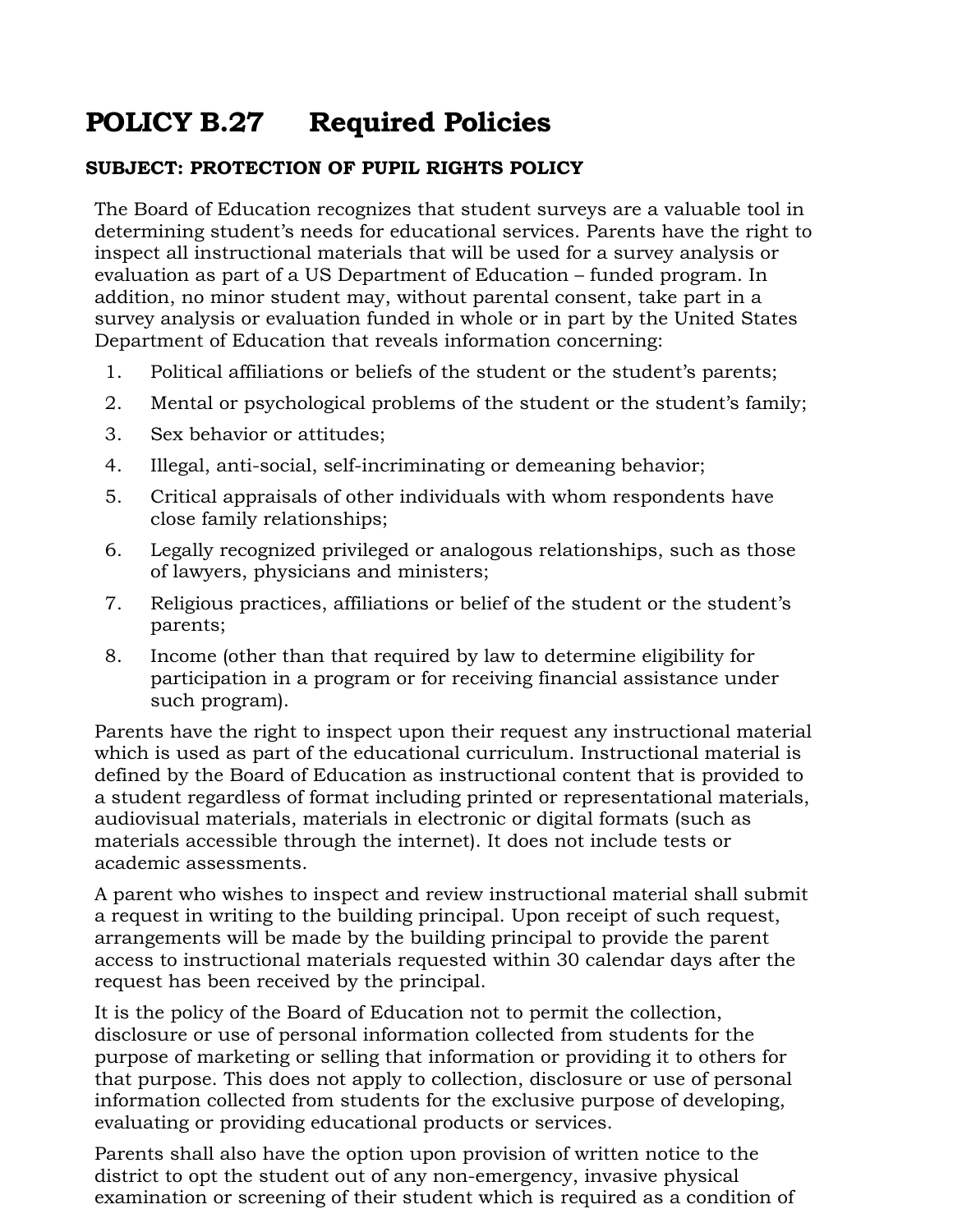attendance administered by the school or school personnel. The term invasive physical examination mean any medical examination that involves exposure of private body parts or any act during such examination that includes incision, insertion or injecting into the body but does not include a hearing, vision or scoliosis screening. Further, it does not include any examination necessary to protect the immediate health or safety of the student or other students.

Parents and eligible students shall be notified of the policy at least annually at the beginning of the school year and when enrolling students for the first time in school.

Adopted: 7/07/10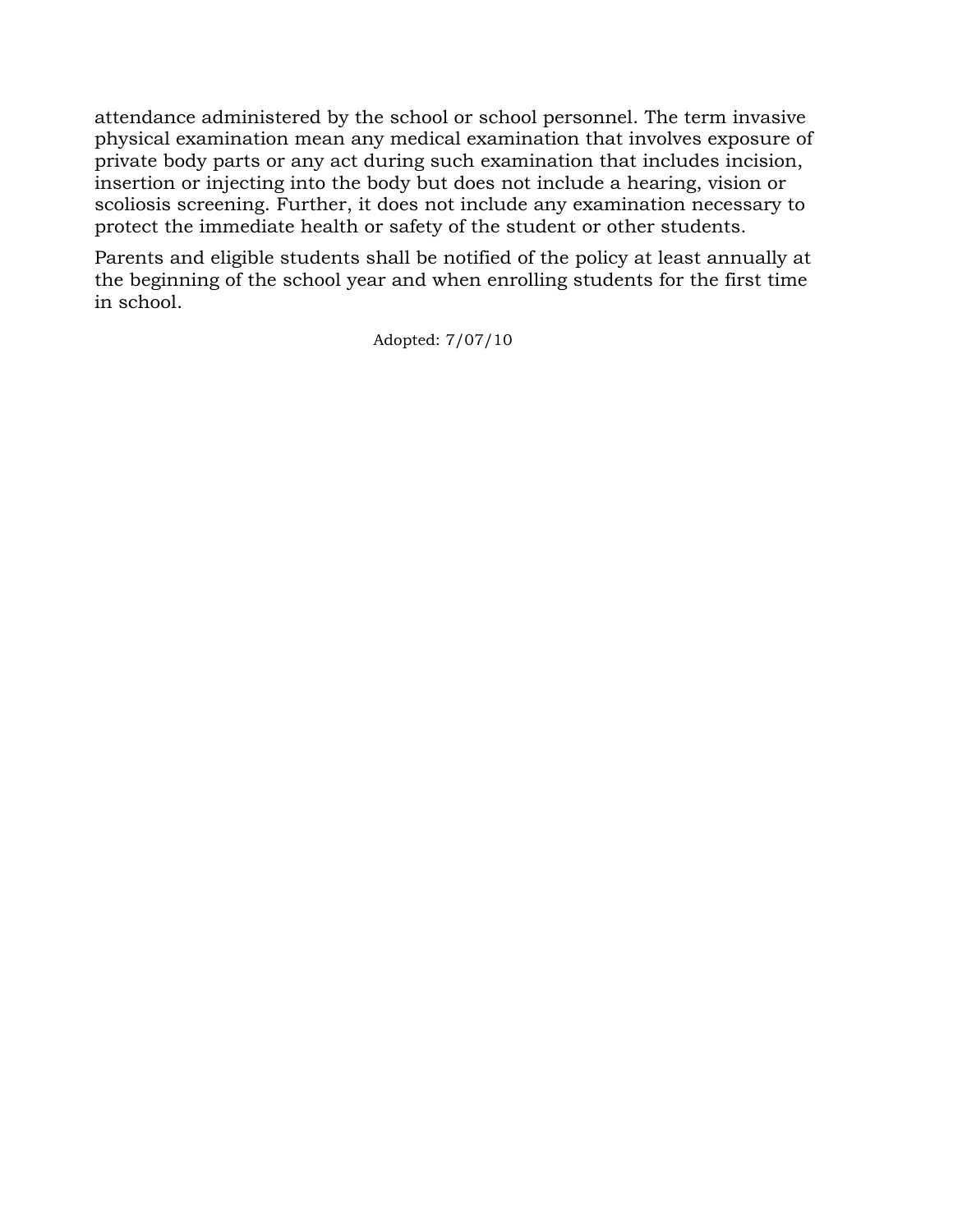# **POLICY B.28 Required Policies**

## **SUBJECT: CODE OF CONDUCT**

#### **Introduction**

The Board of Education ("board") recognizes the right of each student to a free and appropriate public education, and is therefore committed to the development of an open and accepting environment. However, providing a safe and orderly school environment where students may receive and district personnel may deliver quality educational services without disruption or interference requires a degree of conformity with basic rules. Responsible behavior by students, teachers, other district personnel, parents and other visitors is essential to achieving this goal.

The district has a long-standing set of expectations for conduct on school property and at school functions. These expectations are based on the principles of civility, mutual respect, citizenship, character, tolerance, honesty and integrity. The board recognizes the need to clearly define these expectations for acceptable conduct on school property, to identify the possible consequences of unacceptable conduct, and to ensure that discipline when necessary is administered promptly and fairly. To this end, the board adopts this code of conduct ("code").

Unless otherwise indicated, this code applies to all students, school personnel, parents and other visitors when on school property or attending a school function.

## **Definitions**

For purposes of this code, the following definitions apply. "Disruptive student" means an elementary or secondary student under the age of 21 who is substantially disruptive of the educational process or substantially interferes with the teacher's authority over the classroom. "Parent" means parent, guardian or person in parental relation to a student.

"School property" means in or within any building, structure, athletic playing field, playground, parking lot or land contained within the real property boundary line of a public elementary or secondary school, or in or on a school bus, as defined in Vehicle and Traffic Law §142.

"School function" means any school-sponsored extra curricular event or activity. "Violent student" means a student under the age of 21 who:

- 1. Commits an act of violence upon a school employee, or attempts to do so.
- 2. Commits, while on school property or at a school function, an act of violence upon another student or any other person lawfully on school property or at the school function, or attempts to do so.
- 3. Possesses, while on school property or at a school function, a weapon.
- 4. Displays, while on school property or at a school function, what appears to be a weapon.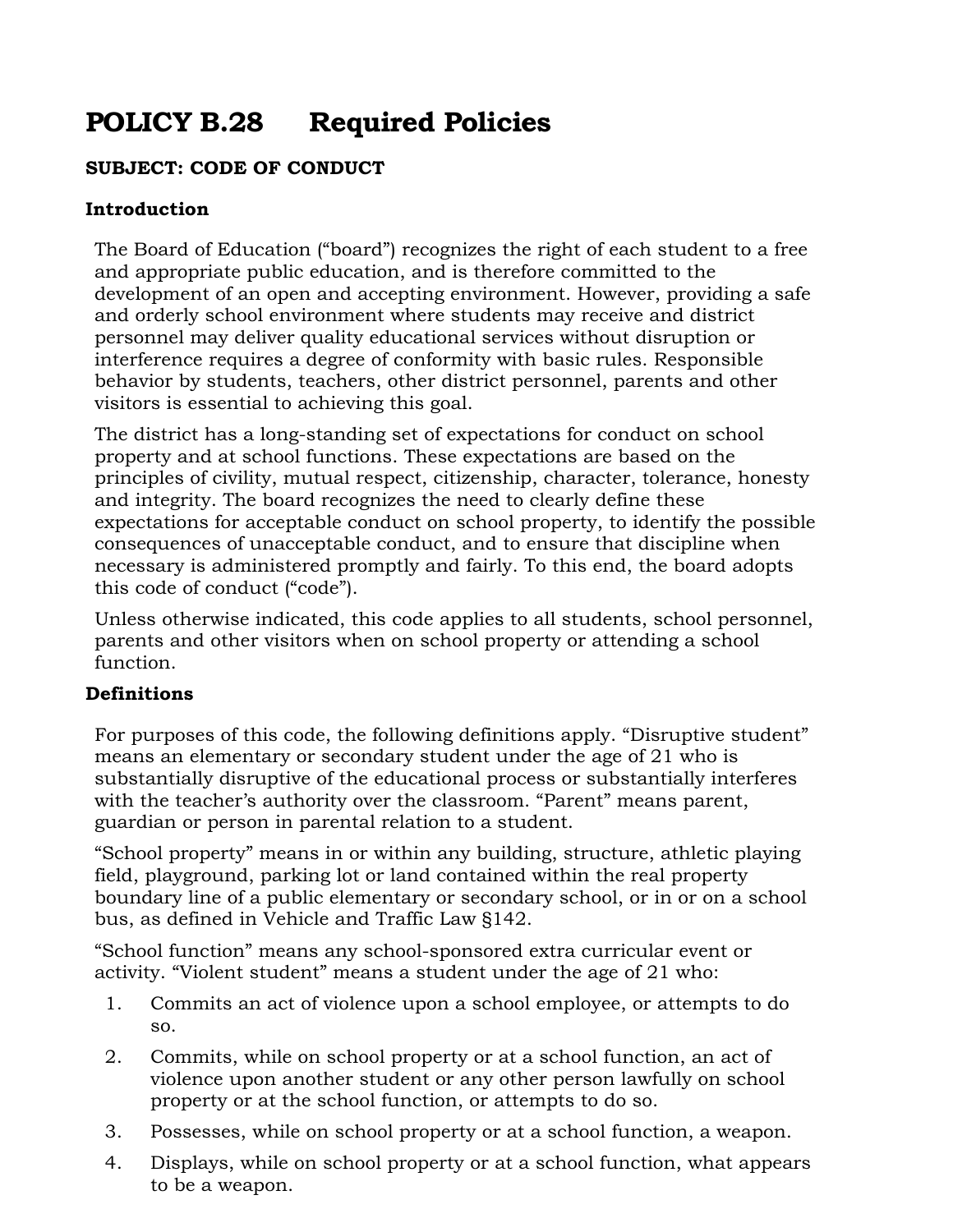- 5. Threatens, while on school property or at a school function, to use a weapon.
- 6. Knowingly and intentionally damages or destroys the personal property of any school employee or any person lawfully on school property or at a school function.
- 7. Knowingly and intentionally damages or destroys school district property.

"Weapon" means a firearm as defined in 18 USC §921 for purposes of the Gun-Free Schools Act. It also means any other gun, BB gun, pistol, revolver, shotgun, rifle, machine gun, disguised gun, dagger, dirk, razor, stiletto, switchblade knife, gravity knife, brass knuckles, sling shot, metal knuckle knife, box cutter, cane sword, electronic dart gun, Kung Fu star, electronic stun gun, pepper spray or other noxious spray, explosive or incendiary bomb, or other device, instrument, material or substance that can cause physical injury or death when used to cause physical injury or death.

"Controlled substance" means a drug or other substance identified in certain provisions of the federal Controlled Substances Act specified in both federal and state law and regulations applicable to this policy.

"Illegal drugs" means a controlled substance except for those legally possessed or used under the supervision of a licensed health-care professional or that is legally possessed or used under any other authority under the Controlled Substances Act or any other federal law.

"Repeatedly is substantially disruptive of the educational process or substantially interferes with the teacher's authority over the classroom," means a student who engages in conduct which results in the removal of the student from the classroom by teacher(s) pursuant to the provisions of Education Law 3214(3-a) and the provisions set forth in this Code of Conduct on four or more occasions during the semester.

## **Student Rights**

The district endeavors to safeguard the rights given to all students under state and federal law. In addition, to promote a safe, healthy, orderly and civil school environment, all district students have the right to:

- 1. Take part in all district activities on an equal basis regardless of race, color, creed, national origin, religion, gender or sexual orientation or disability.
- 2. Present their version of the relevant events to school personnel authorized to impose a disciplinary penalty in connection with the imposition of the penalty.
- 3. Access school rules and, when necessary, receive an explanation of those rules from school personnel.

## **Student Responsibilities**

All district students have the responsibility to: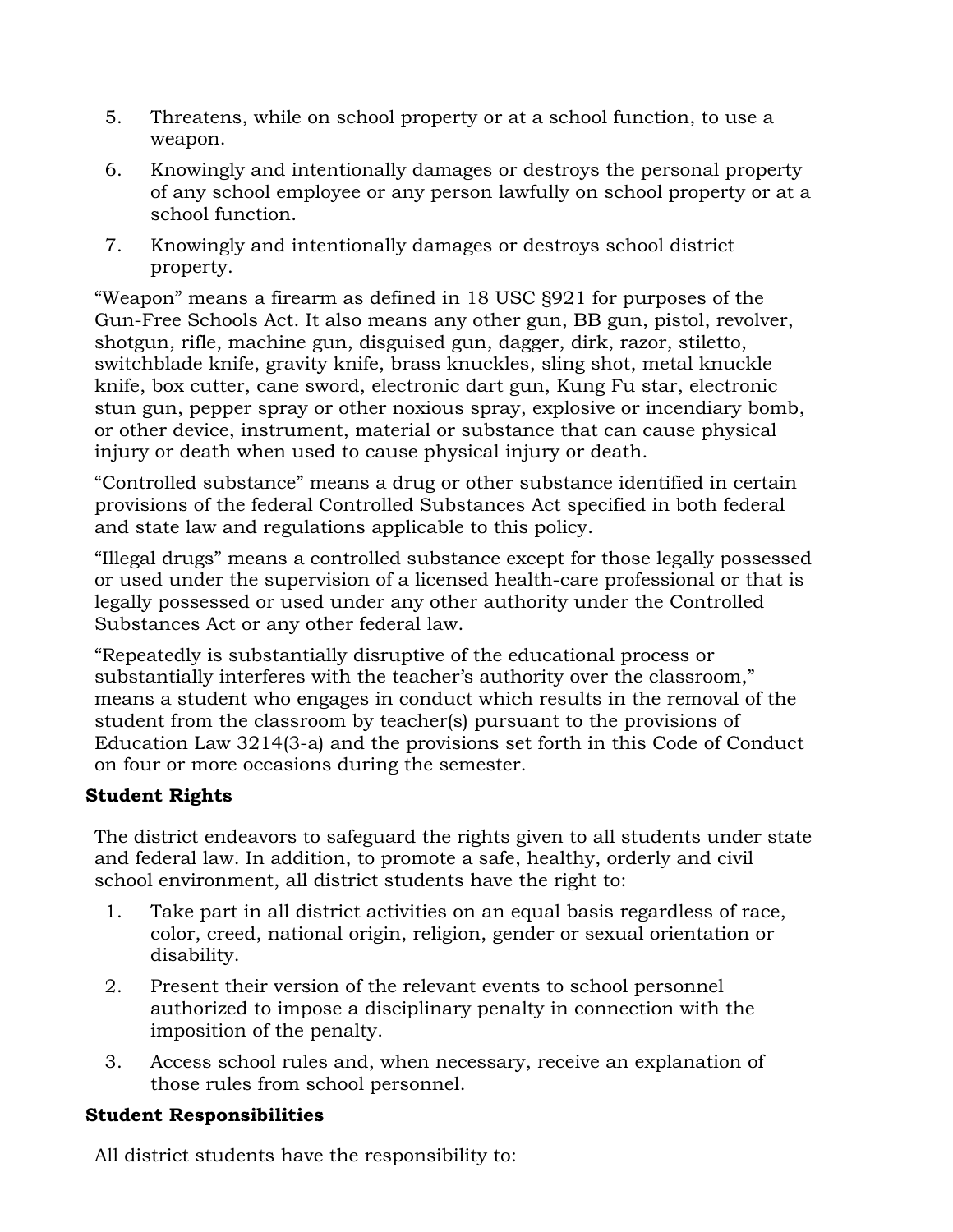- 1. Contribute to maintaining a safe and orderly school environment that is conducive to learning and to show respect to other persons and to property.
- 2. Be familiar with and abide by all district policies, rules and regulations dealing with student conduct.
- 3. Attend school every day unless they are legally excused and be in class, on time, and prepared to learn.
- 4. Work to the best of their ability in all academic and extracurricular pursuits and strive toward their highest level of achievement possible.
- 5. React to direction given by teachers, administrators and other school personnel in a respectful, positive manner.
- 6. Work to develop mechanisms to control their anger.
- 7. Ask questions when they do not understand.
- 8. Seek help in solving problems that might lead to disciplinary action.
- 9. Dress appropriately for school and school functions.
- 10. Accept responsibility for their actions.
- 11. Conduct themselves as representatives of the district when participating in or attending school-sponsored extracurricular events and to hold themselves to the highest standards of conduct, demeanor, and sportsmanship.

#### **Essential Partners**

#### *Parents*

All parents are expected to:

- 1. Recognize that the education of their child(ren) is a joint responsibility of the parents and the school community.
- 2. Send their children to school ready to participate and learn.
- 3. Ensure their children attend school regularly and on time.
- 4. Ensure absences are excused.
- 5. Insist their children be dressed and groomed in a manner consistent with the student dress code.
- 6. Help their children understand that in a democratic society appropriate rules are required to maintain a safe, orderly environment.
- 7. Know school rules and help their children understand them.
- 8. Convey to their children a supportive attitude toward education and the district.
- 9. Build good relationships with teachers.
- 10. Help their children deal effectively with peer pressure.
- 11. Inform school officials of changes in the home situation that may affect student conduct or performance.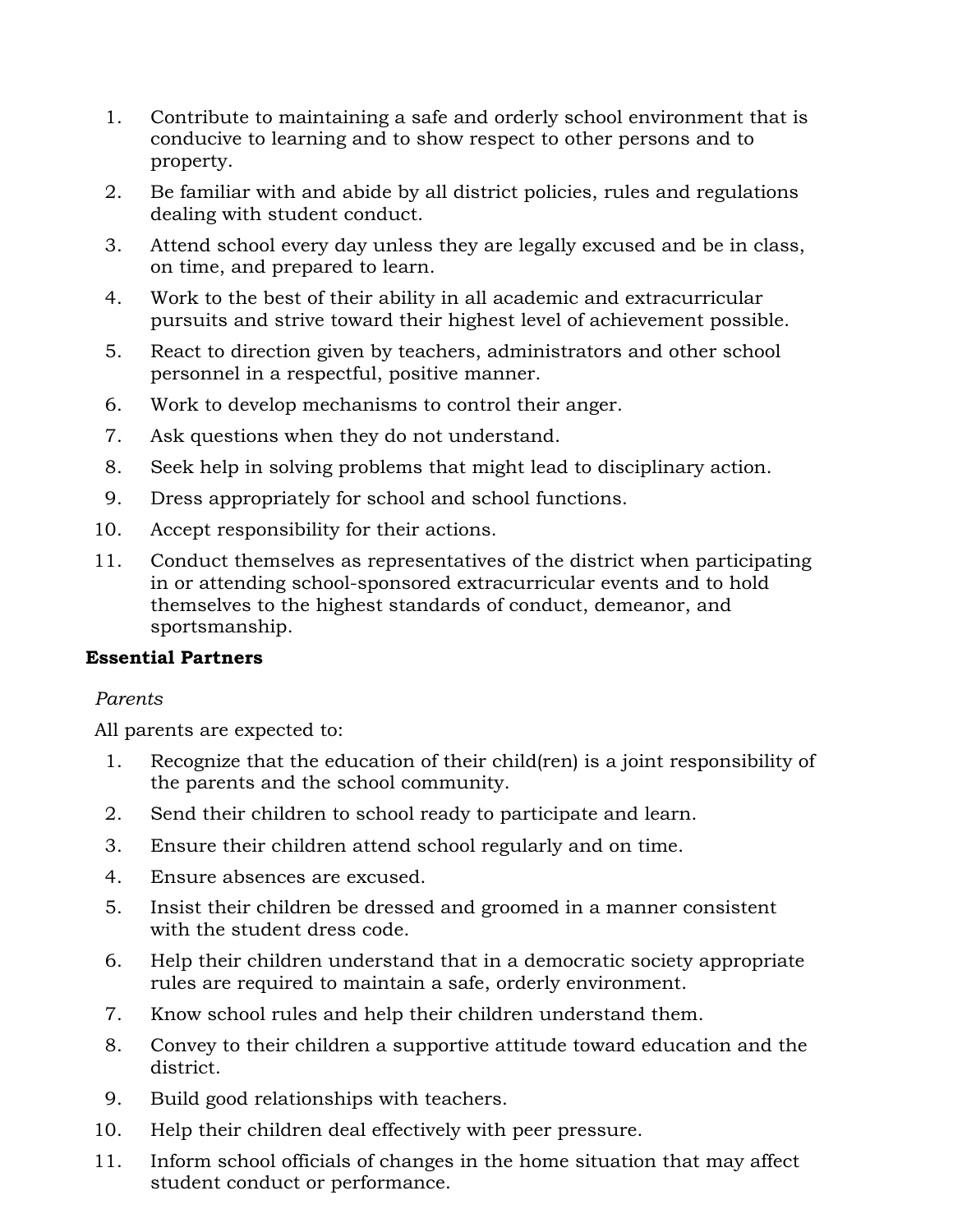12. Provide a place for study and ensure homework assignments are completed.

## *Teachers*

All district teachers are expected to:

- 1. Maintain a climate of mutual respect and dignity, which will strengthen students' self-concept and promote confidence to learn.
- 2. Be prepared to teach.
- 3. Demonstrate interest in teaching and concern for student achievement.
- 4. Know school policies and rules, and enforce them in a fair and consistent manner.
- 5. Communicate to students and parents:
- 6. Course objectives and requirements
- 7. Marking/grading procedures
- 8. Assignment deadlines
- 9. Expectations for students
- 10. Classroom discipline plan.
- 11. Communicate regularly with students, parents and other teachers concerning growth and achievement.
- 12. Teachers will work to resolve individual student problems in the classroom and school environment and keep documentation of persistent infractions.
- 13. Teachers will show respect for students and other members of the school community.

#### *Guidance Counselors*

- 1. Assist students in coping with peer pressure and emerging personal, social and emotional problems.
- 2. Initiate teacher/student/counselor conferences and parent/teacher/student/counselor conferences, as necessary, as a way to resolve problems.
- 3. Regularly review with students their educational progress and career plans.
- 4. Provide information to assist students with career planning.
- 5. Encourage students to benefit from the curriculum and extracurricular programs.

# *Principals*

- 1. Promote a safe, orderly and stimulating school environment, supporting active teaching and learning.
- 2. Ensure that students and staff have the opportunity to communicate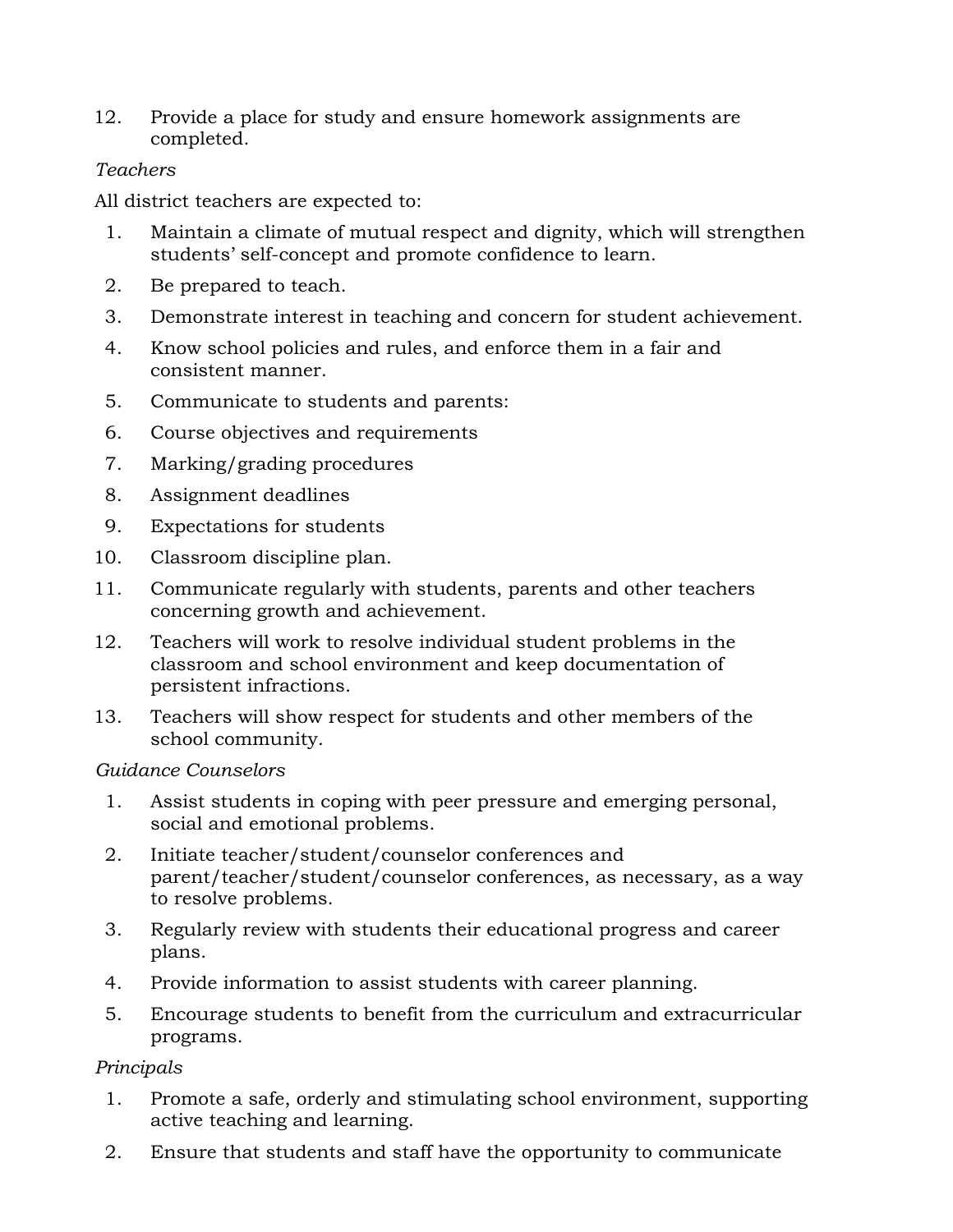regularly with the principal and approach the principal for redress of grievances.

- 3. Evaluate on a regular basis all instructional programs.
- 4. Support the development of and student participation in appropriate extracurricular activities.
- 5. Be responsible for enforcing the code of conduct and ensuring that all cases are resolved promptly and fairly.

#### *Superintendent*

- 1. Promote a safe, orderly and stimulating school environment, supporting active teaching and learning.
- 2. Review with district administrators the policies of the board of education and state and federal laws relating to school operations and management.
- 3. Inform the board about educational trends relating to student discipline.
- 4. Work to create instructional programs that minimize problems of misconduct and are sensitive to student and teacher needs.
- 5. Work with district administrators in enforcing the code of conduct and ensuring that all cases are resolved promptly and fairly.

## *Board of Education*

- 1. Collaborate with student, teacher, administrator, and parent organizations, school safety personnel and other school personnel to adopt a code of conduct that clearly defines expectations for the conduct of students, district personnel and visitors on school property and at school functions.
- 2. Adopt and review at least annually the district's code of conduct to evaluate the code's effectiveness and the fairness and consistency of its implementation.
- 3. Lead by example by conducting board meetings in a professional, respectful, courteous manner.

# **Student Dress Code**

School is a learning environment. As such, it should be as free of distractions as possible. Toward that end, no one should wear to school clothing that is offensive, distracting, or otherwise disruptive of the educational process. The administration will be the final judge of what is and is not appropriate; however, the following items are not appropriate for school:

- 5. Clothing which advertises or promotes products which are illegal for students. (e.g. tobacco, alcohol, illegal drugs)
- 6. Clothing containing sexually explicit or suggestive messages, or messages that denigrate others on account of race, color, religion, creed, national origin, gender, sexual orientation, or disability.
- 7. Halter-tops or shirts with straps thinner than two inches.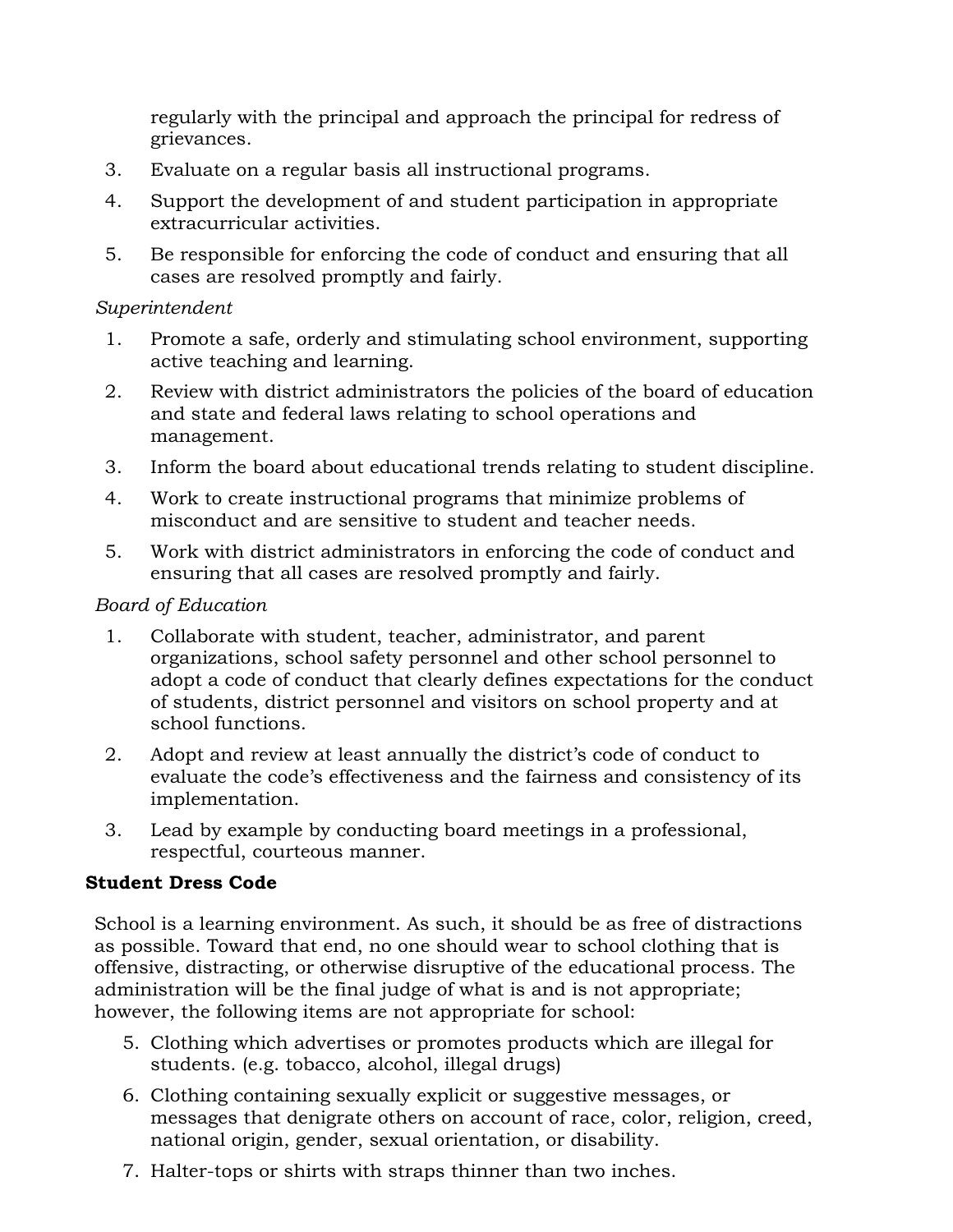- 8. Exposed midriffs.
- 9. Skirts, dresses or shorts that do not extend beyond the longest finger when the arm hangs in a relaxed fashion.
- 10. Pants or shorts worn in such a way that undergarments are exposed.
- 11. Footwear that is a safety hazard.
- 12. Hats or other head coverings except for a medical or religious purpose.

Student dress is not a disciplinary issue until and unless the student refuses to dress in a more appropriate fashion. It is the role of the teacher to advise or counsel students that they have drifted outside the bounds of the dress code. In extreme cases, students who violate the student dress code shall be required to modify their appearance by covering or removing the offending item and, if necessary or practical, replacing it with an acceptable item. Any student who refuses to do so shall be subject to discipline up to and including alternative instruction for the day. A student who repeatedly fails to comply with the dress code shall be subject to further discipline, up to and including out of school suspension.

# **Student Conduct**

The ultimate goal of the student code of conduct is the creation of a safe environment conducive to a quality educational experience and equal access to that experience for all students. The following guidelines are designed to assure that every student has the opportunity to contribute to the creation of such an environment.

# **Philosophy**

All members of the school community have the right to work and learn in an environment that is physically and psychologically safe.

Parents have the right to be fully informed of the school's procedures for encouraging responsible behavior, and they have the responsibility of supporting it.

Parents and school staff members are responsible for teaching children appropriate behavior consistent with their developmental level.

# **Prohibited Student Conduct**

Student will be subject to disciplinary action, up to and including suspension from school, when they:

- A Engage in conduct that is disorderly. Examples of disorderly conduct include:
	- 1. Running in hallways'
	- 2. Making unreasonable noise.
	- 3. Using language or gestures that are profane, lewd, vulgar, or abusive.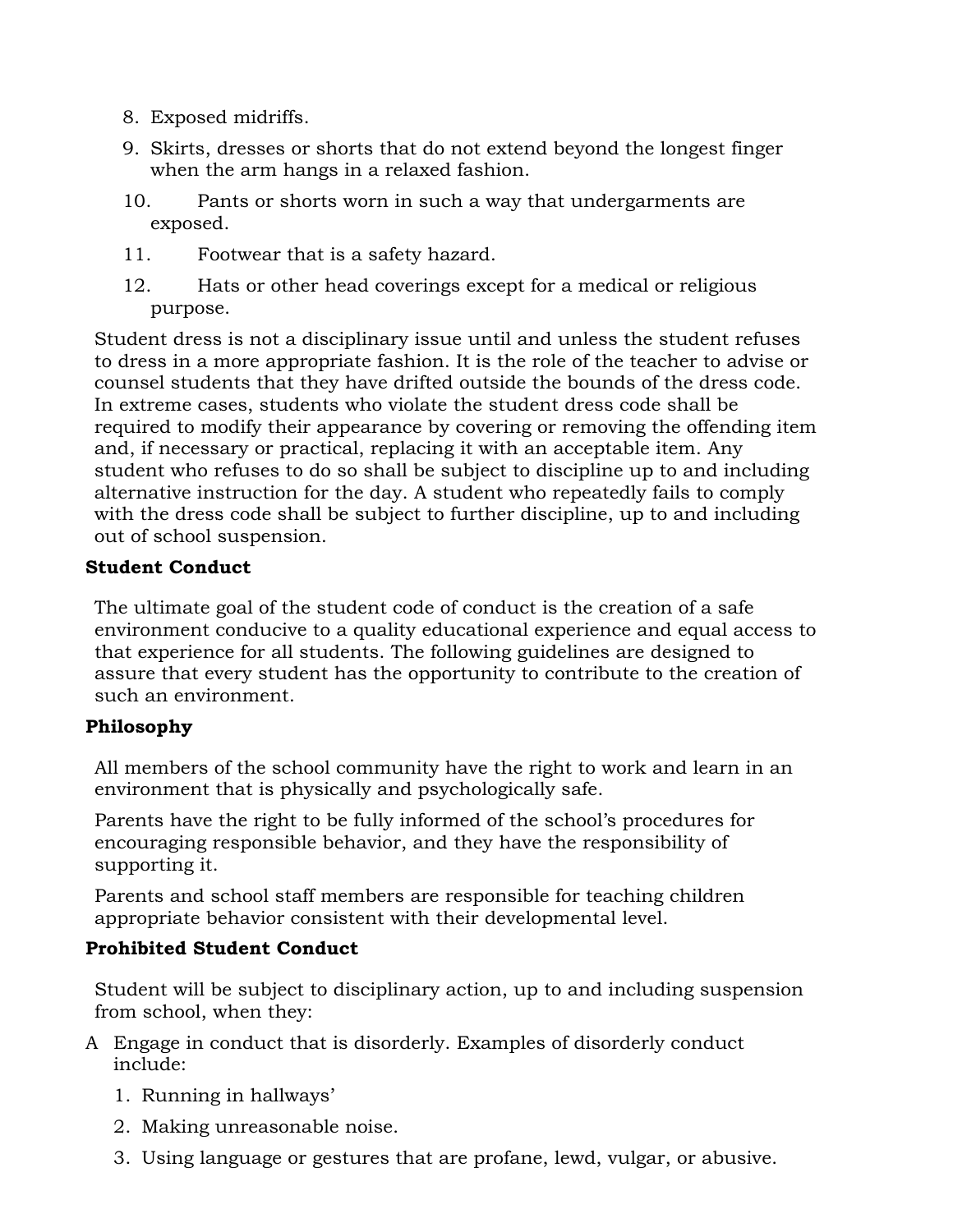- 4. Obstructing vehicular or pedestrian traffic.
- 5. Engaging in any willful act which disrupts the normal operation of the school community.
- 6. Trespassing. Students are not allowed in any school building, other than the one they normally attend, without permission from the building administrator.
- 7. Computer/electronics misuse, including any unauthorized use of computers, software, or internet/intranet account; accessing inappropriate websites; or any other violation of the district's acceptable use policy.
- B Engaging in conduct that is insubordinate. Examples of insubordinate conduct include:
	- 1. Failing to comply with the reasonable directions of teachers, school administrators, or other school employees in charge of students, or otherwise demonstrating disrespect.
	- 2. Lateness for, missing, or leaving school without permission.
	- 3. Skipping Detention.
- C Engaging in conduct that is disruptive. Examples of disruptive conduct include:
	- 1. Failing to comply with the reasonable directions of teachers, school administrators, or other school employees in charge of students.
- D Engage in conduct that is violent. Examples of violent conduct include:
	- 1. Committing and act of violence (such as hitting, kicking, punching, and scratching) upon a teacher, administrator, or other school employee, or attempting to do so.
	- 2. Committing and act of violence (such as hitting, kicking, punching, and scratching) upon another student or other person lawfully on school property, or attempting to do so.
	- 3. Possessing a weapon. Authorized law enforcement officials are the only persons permitted to have a weapon in their possession while on school property or at a school function.
	- 4. Displaying what appears to be a weapon.
	- 5. Threatening to use any weapon.
	- 6. Intentionally damaging or destroying the personal property of a student, teacher, administrator, other district employee or any person lawfully on school property, including graffiti or arson.
	- 7. Intentionally damaging or destroying school district property.
- E Engage in any conduct that endangers the safety, morals, health, or welfare of others. Examples of such conduct include:
	- 1. Lying to school personnel.
	- 2. Stealing the property of other students, school personnel, or any person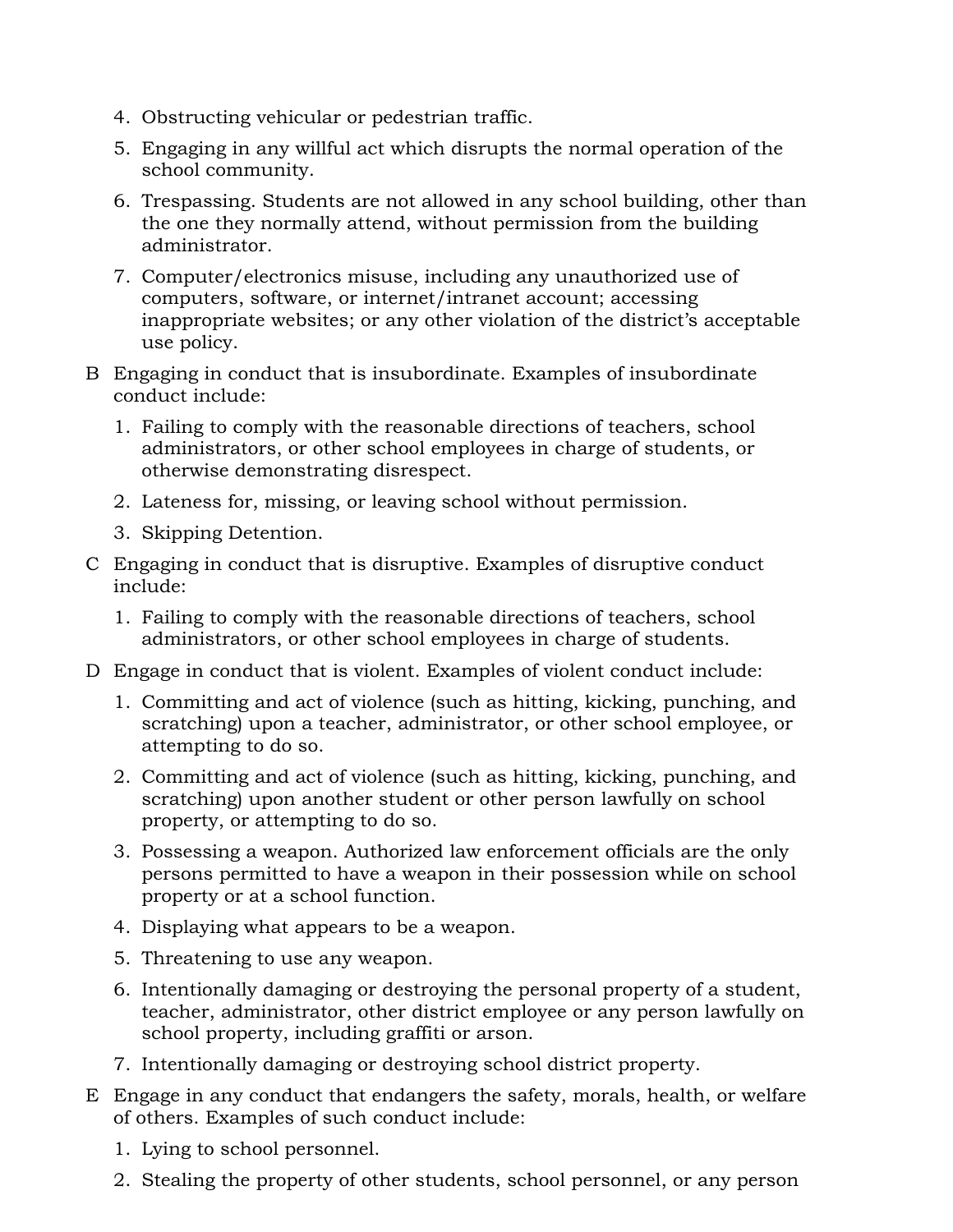lawfully on school property or attending a school function.

- 3. Defamation, which includes making false or unprivileged statements or representations about an individual or identifiable group of individuals that harm the reputation or the person or the identifiable group by demeaning them.
- 4. Discrimination, which includes the use of race, color, creed, national origin, religion, gender, sexual orientation, or disability as a basis for treating another in a negative manner.
- 5. Harassment, which includes a sufficiently severe action or a persistent, pervasive pattern of actions or statements directed at an identifiable individual or group which are intended to be or which a reasonable person would perceive as ridiculing or demeaning.
- 6. Intimidation, which includes engaging in actions or statements that put an individual in fear of bodily harm.
- 7. Hazing. See section on Hazing.
- 8. Selling, using, or possessing obscene material.
- 9. Using vulgar or abusive language, cursing or swearing.
- 10. Smoking a cigarette, cigar, pipe, or using chewing or smokeless tobacco.
- 11. Possessing, consuming, selling, distributing, or exchanging alcoholic beverages or illegal substances, or being under the influence of either.
- 12. Inappropriately using or sharing prescription and over-the-counter drugs.
- 13. Indecent exposure, that is, exposure to sight of the private parts of the body in a lewd or indecent manner.
- 14. Initiating a report warning of fire or other catastrophe without valid cause, misuse of 911, or discharge of a fire extinguisher.
- F Engage in misconduct on a school bus. It is crucial for students to behave appropriately while riding on district buses to ensure their safety and that of other passengers and to avoid distracting the bus driver. Students are required to conduct themselves on the bus in a manner consistent with established standards for classroom behavior. Excessive noise, pushing, shoving, and fighting will not be tolerated.
- G Engage in any forms of academic misconduct. Examples of academic misconduct include:
	- 1. Plagiarism.
	- 2. Cheating.
	- 3. Copying.
	- 4. Altering records.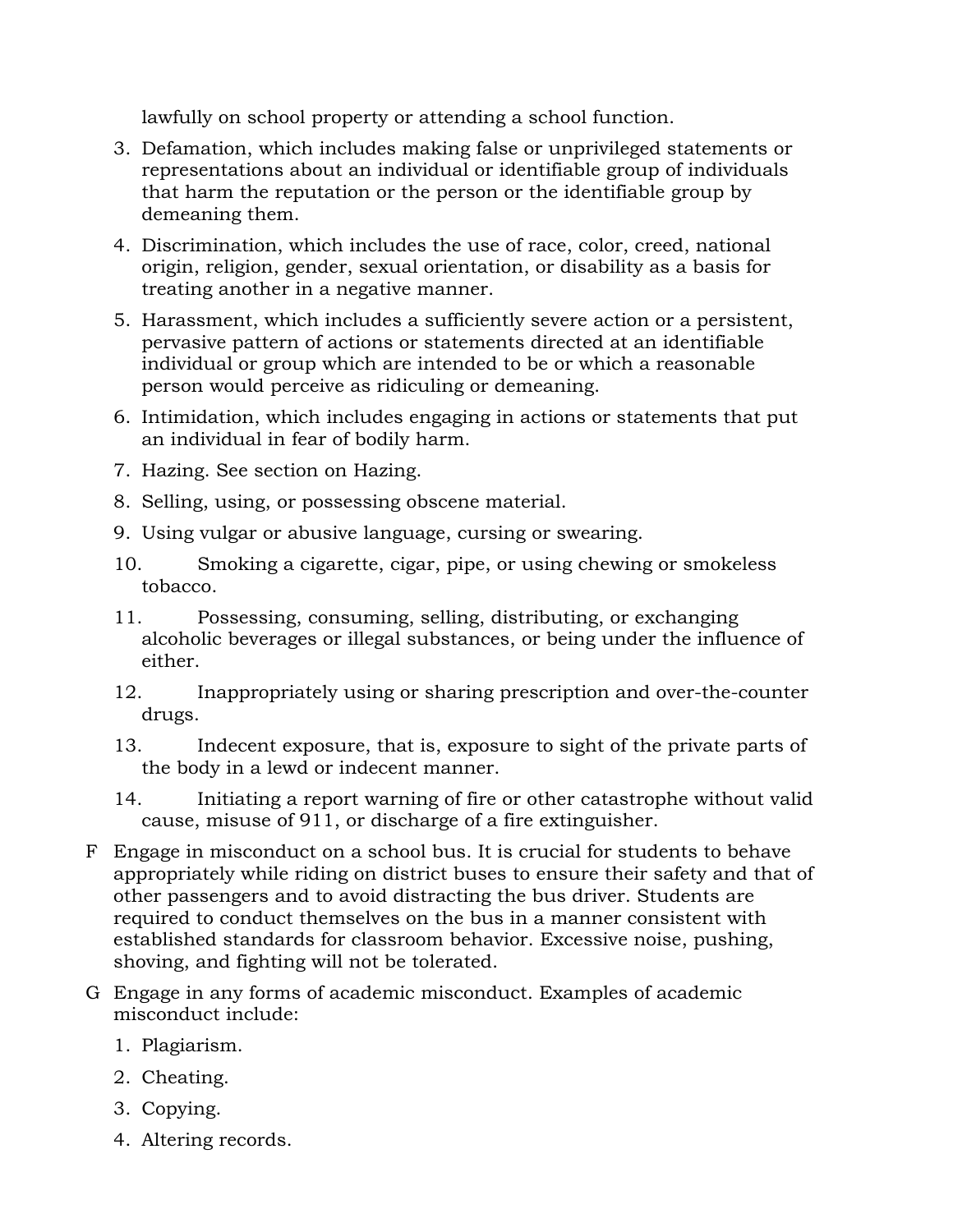5. Assisting another student in any of the above actions.

# **Bullying**

For purposes of this policy, the term "bullying" among children is defined, in general, as: "a variety of negative acts carried out repeatedly over time. It involves a real or perceived imbalance of power, with a more powerful child or group attacking those who are less powerful." Bullying can take three forms:

- a) Physical (including, but not limited to, hitting, kicking, spitting, pushing, taking personal belongings)
- b) Verbal (including, but not limited to, taunting, malicious teasing, namecalling, making threats); and
- c) Psychological (including, but not limited to, spreading rumors, manipulating social relationships, or engaging in social exclusion, extortion, or intimidation).

The District also prohibits "Internet bullying" (also referred to as "cyberbullying"), including the use of Instant Messaging, e-mail, web sites, chat rooms, and text messaging, when such use interferes with the operation of the school or infringes upon the general health, safety, and welfare of District students or employees.

However, it is important to note that a single negative act as enumerated above may also constitute "bullying" (if not more serious misconduct) based upon the particular circumstances such as the seriousness of the act and/or the intent of the actor.

Penalties for bullying will be determined by the administration based on the severity and duration, but all concerned should be aware that it is considered to be a very serious offense.

# **Hazing**

For purposes of this policy, the term "*hazing*" among students is defined as any humiliating or dangerous activity expected of a student to join a group, regardless of their willingness to participate. Hazing behaviors include, but are not limited to, the following general categories:

- a) Humiliation: socially offensive, isolating, or uncooperative behaviors
- b) Substance abuse: abuse of tobacco, alcohol, or illegal drugs
- c) Dangerous hazing: hurtful, aggressive, destructive, and disruptive behaviors.

Incorporated within this definition are various forms of physical, emotional, and/or sexual abuse which may range in severity from teasing/embarrassing activities to life threatening actions.

Even if the hazing victim participated "willingly" in the activity, or there was no "intent" by the hazer to harm or injure another individual, hazing is still hazing and is against District policy, the *District Code of Conduct*, and may be in violation of New York State Law.

However, hazing of students does not need to rise to the level of criminal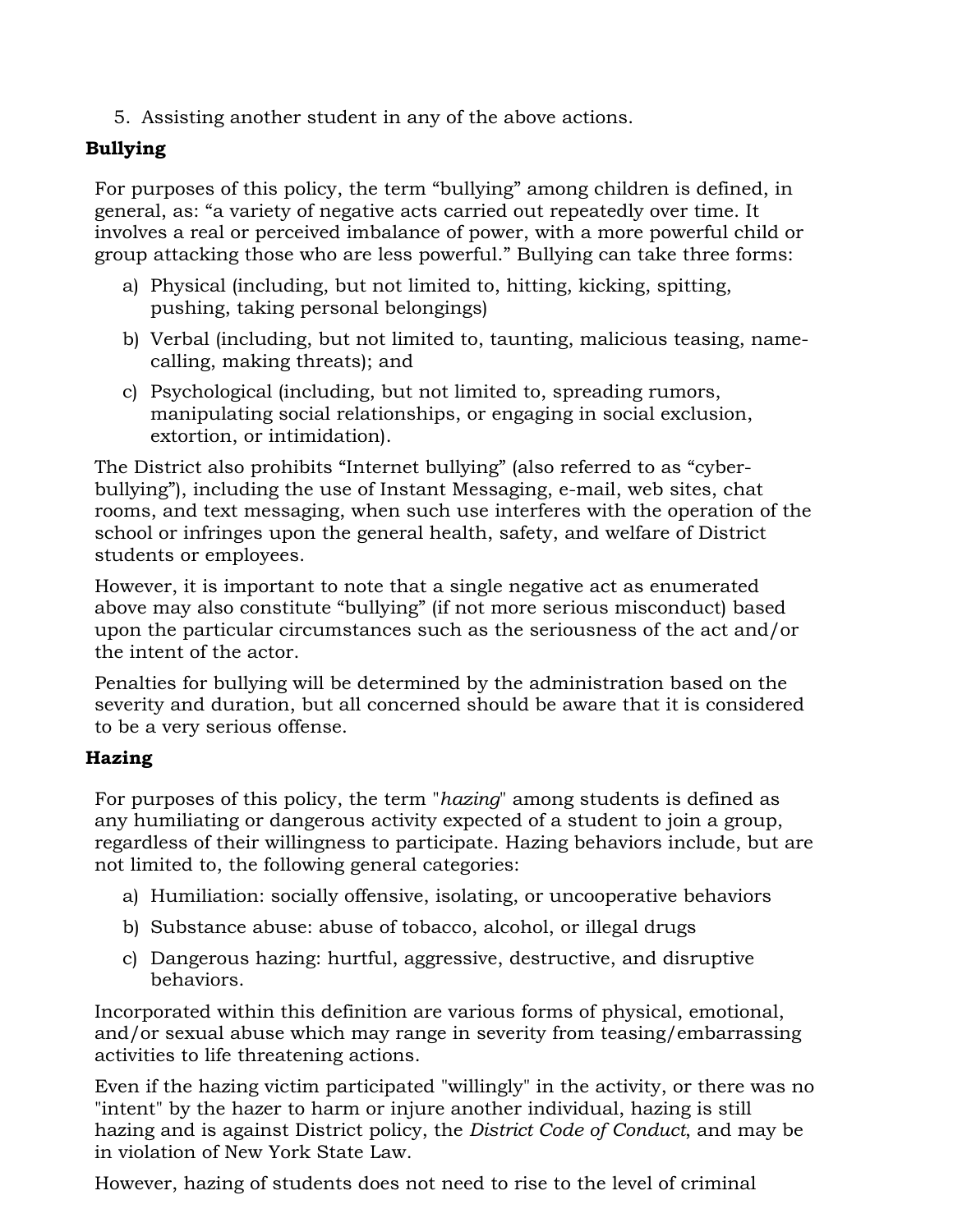activity for such conduct to be in violation of District rules and subject to appropriate disciplinary sanctions. Any hazing activity, whether by an individual or a group, shall be presumed a forced activity and in violation of Board policy, regardless of the "willingness" of the student to participate.

Penalties for hazing will be determined by the administration based on the severity and duration, but all concerned should be aware that it is considered to be a very serious offense.

#### **Electronic Devices**

Students have no need for cell-phones during the school day. If students in the middle/high school carry cell-phones, those phones are to remain locked securely in the student's hall locker throughout the day.

Music devices such as mp-3 players are also banned except for the very rare occasions that they may be used for an academic purpose specified by a teacher.

Failure to comply with the policy on electronic devices is a category I offense.

The Oneonta City School District is not responsible for lost or stolen property.

# **Reporting Violations**

All students are expected to promptly report violations of the code of conduct to a teacher, guidance counselor, the building principal or his or her designee. Any student observing

a student possessing a weapon, alcohol or illegal substance on school property or at a school function shall report this information immediately to a teacher, the building principal, the principal's designee or the superintendent.

All district staff who are authorized to impose disciplinary sanctions are expected to do so in a prompt, fair and lawful manner. District staff who are not authorized to impose disciplinary sanctions are expected to promptly report violations of the code of conduct to their supervisor, who shall in turn impose an appropriate disciplinary sanction, if so authorized, or refer the matter to a staff member who is authorized to impose an appropriate sanction.

Any weapon, alcohol or illegal substance found shall be confiscated immediately, if possible, followed by notification to the parent of the student involved and the appropriate disciplinary sanction if warranted, which may include permanent suspension and referral for prosecution.

The building principal or his or her designee must notify the appropriate local law enforcement agency of those code violations that constitute a crime and substantially affect the order or security of a school as soon as practical, but in no event later than the close of business the day the principal or his or her designee learns of the violation. The notification may be made by telephone. The notification must identify the student and explain the conduct that violated the code of conduct and constituted a crime.

# **Procedures**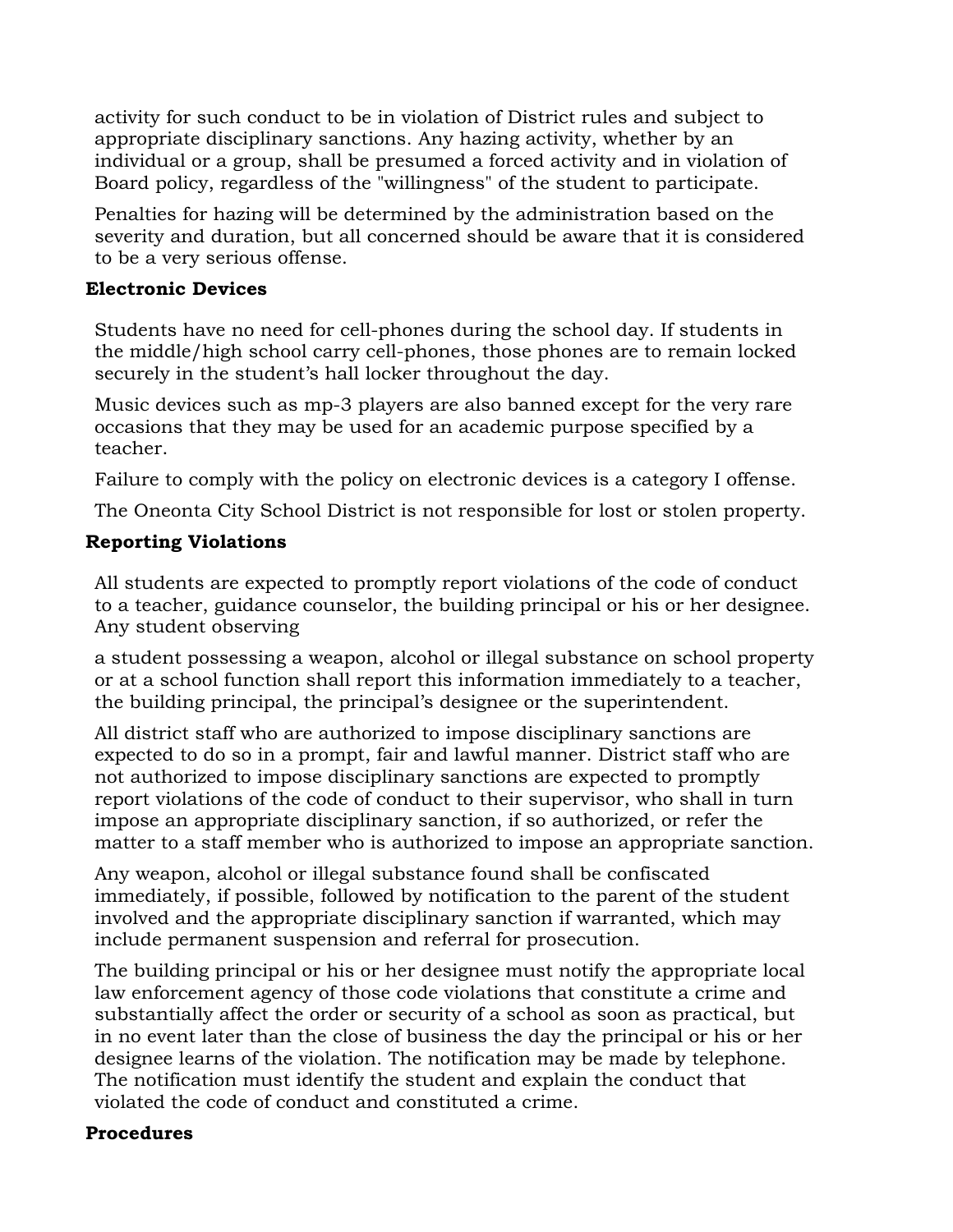Occasionally, a student's behavior is such that it infringes on the rights of other students to a free and appropriate public education. The entire school community recognizes the gravity of such situations, reacts to them in a calculated way, and follows procedure in doing so. The amount of due process to which a student is entitled before a penalty is imposed depends on the penalty being imposed. In all cases, regardless of the penalty imposed, the school personnel authorized to impose the penalty must inform the student of the alleged misconduct and must investigate, to the extent necessary, the facts surrounding the alleged misconduct. All students will have an opportunity to present their version of the facts to the school personnel imposing the disciplinary penalty in connection with the imposition of the penalty.

## **1. Suspension from Transportation**

If a student does not conduct himself/herself properly on the bus, the bus driver is expected to bring such misconduct to the attention of the building principal. Students who become a serious disciplinary problem may have their riding privileges suspended by the building principal, the superintendent or his designees. In such cases, the students' parents become responsible for seeing to it that the student gets to and from school safely. Should the suspension from transportation amount to a suspension from attendance, the district will make appropriate arrangements to provide for the student's education. A student subjected to a suspension from transportation is not entitled to a full hearing pursuant to Education Law 3214. However, the student and the student's parent will be provided with a reasonable opportunity for an informal conference with the building principal or the principal's designee to discuss the conduct and the penalty involved.

# **2. Alternative Instruction**

A student assigned to alternative instruction is not entitled to a full hearing pursuant to Education Law §3214. However, the student and the student's parent will be provided with a reasonable opportunity for an informal conference with the district official imposing the Alternative Education to discuss the conduct and the penalty involved.

# **3. Teacher disciplinary removal of disruptive students**

A student's behavior can affect a teacher's ability to teach and can make it difficult for other students in the classroom to learn. In most instances the classroom teacher can control a student's behavior and maintain or restore control over the classroom by using good classroom management techniques. These techniques may include practices that involve the teacher directing a student to briefly leave the classroom to give the student an opportunity to regain his or her composure and self-control in an alternative setting. Such practices may include, but are not limited to: (1) sending a student to the principal's office for the remainder of the class time only; or (2) sending a student to a guidance counselor or other district staff member for counseling. Time-honored classroom management techniques such as these do not constitute disciplinary removals for purposes of this code.

On occasion, a student's behavior may become disruptive. For purposes of this code of conduct, a disruptive student is a student who is substantially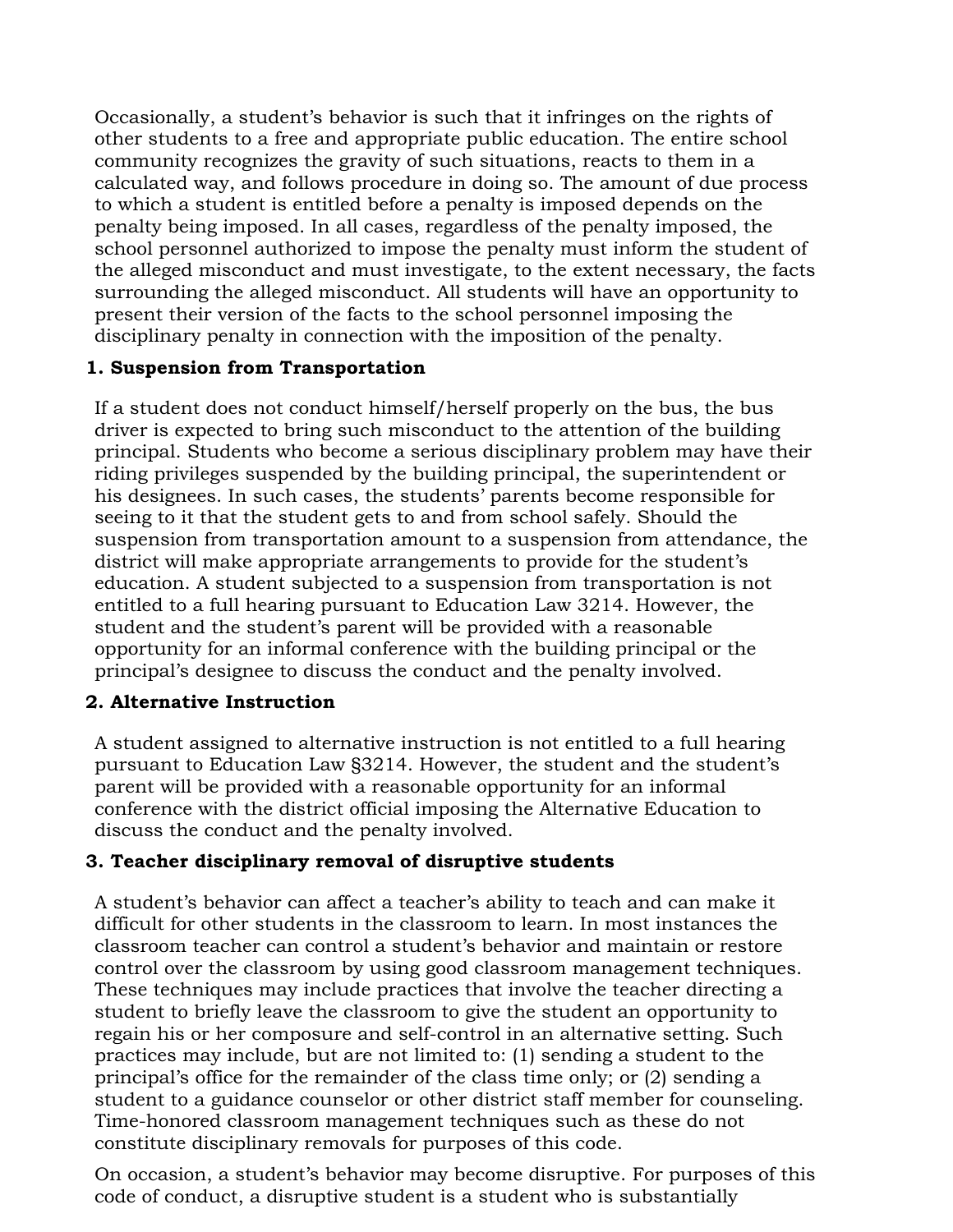disruptive of the educational process or substantially interferes with the teacher's authority over the classroom. A substantial disruption of the educational process or substantial interference with a teacher's authority occurs when a student demonstrates a persistent unwillingness to comply with the teacher's instructions or repeatedly violates the teacher's classroom behavior rules.

If the disruptive student does not pose a danger or on-going threat of disruption to the academic process, the teacher must provide the student with an explanation for why he or she is being removed and an opportunity to explain his or her version of the relevant events before the student is removed. Only after the informal discussion may a teacher remove a student from class. A classroom teacher may remove a disruptive student from class for up to three days, providing that the procedure below has been followed and failed to modify the student's behavior.

- 1. When the teacher first identifies the student as a disruptive influence, the teacher should speak to the students and remind the student of the pertinent sections of the code. At this point a detention may be assigned.
- 2. If the behavior continues, the teacher shall contact the parent to discuss the student's behavior. The teacher will also inform an administrator that such a contact has been made.
- 3. If the student continues to be a disruption in class, the teacher will consult with other of the student's teachers to learn any classroom management techniques that may be successful with that individual and implement them when appropriate.
- 4. The removal from class applies to the class in which the offenses occur only.

If the student poses a danger or ongoing threat of disruption, the teacher may order the student to be removed immediately. The teacher must, however, explain to the student why he or she was removed from the classroom and give the student a chance to present his or her version of the relevant events within 24-hours. In this situation, the teacher must present a written explanation for the removal to the principal or his or her designee as soon as possible, but no later than the end of the school day. If the principal or designee is not available by the end of the same school day, the teacher must leave the form with the secretary and meet with the principal or designee prior to the beginning of classes on the next school day.

The teacher shall mail this written explanation (in the case of a student who poses a danger or on-going threat) or documentation that the process proscribed above has been followed to the parent of the student within 24 hours. The notice must also inform the parent that he or she has the right, upon request, to meet informally with the principal or the principal's designee to discuss the reasons for the removal. In addition to the written notice, the teacher shall contact the parent by telephone.

The principal may require the teacher who ordered the removal to attend the informal conference. If at the informal meeting the student denies the charges,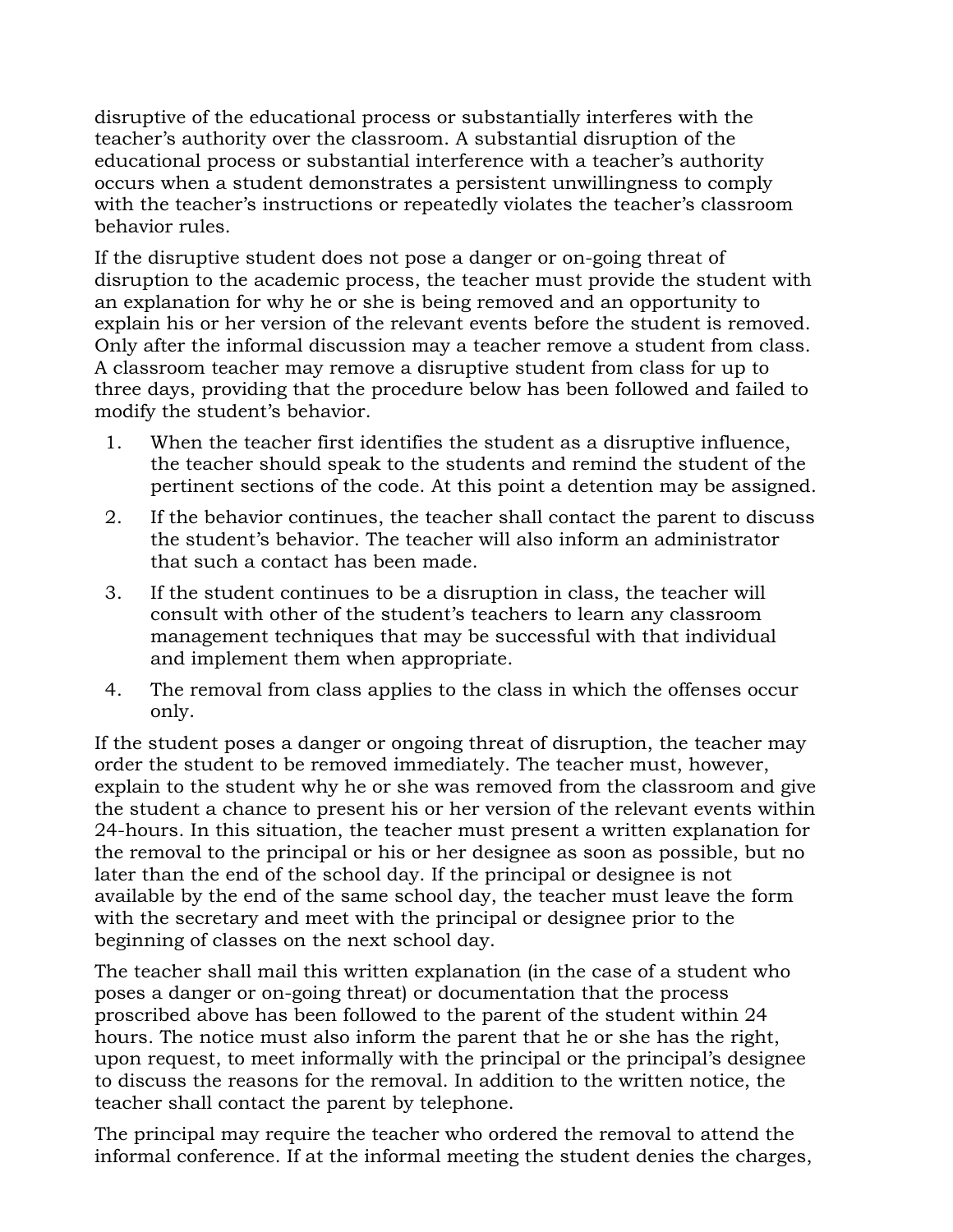the principal or the principal's designee must explain why the student was removed and give the student and the student's parents a chance to present the student's version of the relevant events. The informal meeting must be held within 48 hours of the student's removal. The timing of the informal meeting may be extended by mutual agreement of the parent and principal. The principal or the principal's designee may overturn the removal of the student from class if the principal finds any one of the following:

- 1. The charges against the student are not supported by substantial evidence.
- 2. The student's removal is otherwise in violation of law, including the district's code of conduct.
- 3. The conduct warrants suspension from school pursuant to Education Law §3214 and a suspension will be imposed.

The principal or his or her designee may overturn a removal at any point between receiving the referral form issued by the teacher and the close of business on the day following the 48-hour period for the informal conference, if a conference is requested. No student removed from the classroom by the classroom teacher will be permitted to return to the classroom until the principal makes a final determination, or the period of removal expires, whichever is less.

Any disruptive student removed from the classroom by the classroom teacher shall be assigned to the alternative instruction room during the period of that class to participate in appropriate teacher generated instruction and activities until he or she is permitted to return to the classroom. A complete log for all cases of removal of students from class shall be kept in the alternative instruction room.

Removal of a student with a disability, under certain circumstances, may constitute a change in the student's placement. Accordingly, no teacher may remove a student with a disability from his or her class until he or she has verified with the principal or the chairperson of the Committee on Special Education that the removal will not violate the student's rights under state or federal law or regulation.

# **4. Suspension from school**

Suspension from school is a severe penalty, which may be imposed only upon students who are insubordinate, disorderly, violent or disruptive, or whose conduct otherwise endangers the safety, morals, health or welfare of others.

The board retains its authority to suspend students, but places primary responsibility for the suspension of students with the superintendent and the building principals.

Any staff member may recommend to the superintendent or the principal that a student be suspended. All staff members must immediately report and refer a violent student to the principal or the superintendent for a violation of the code of conduct.

The superintendent or principal, upon receiving a recommendation or referral for suspension or when processing a case for suspension, shall gather the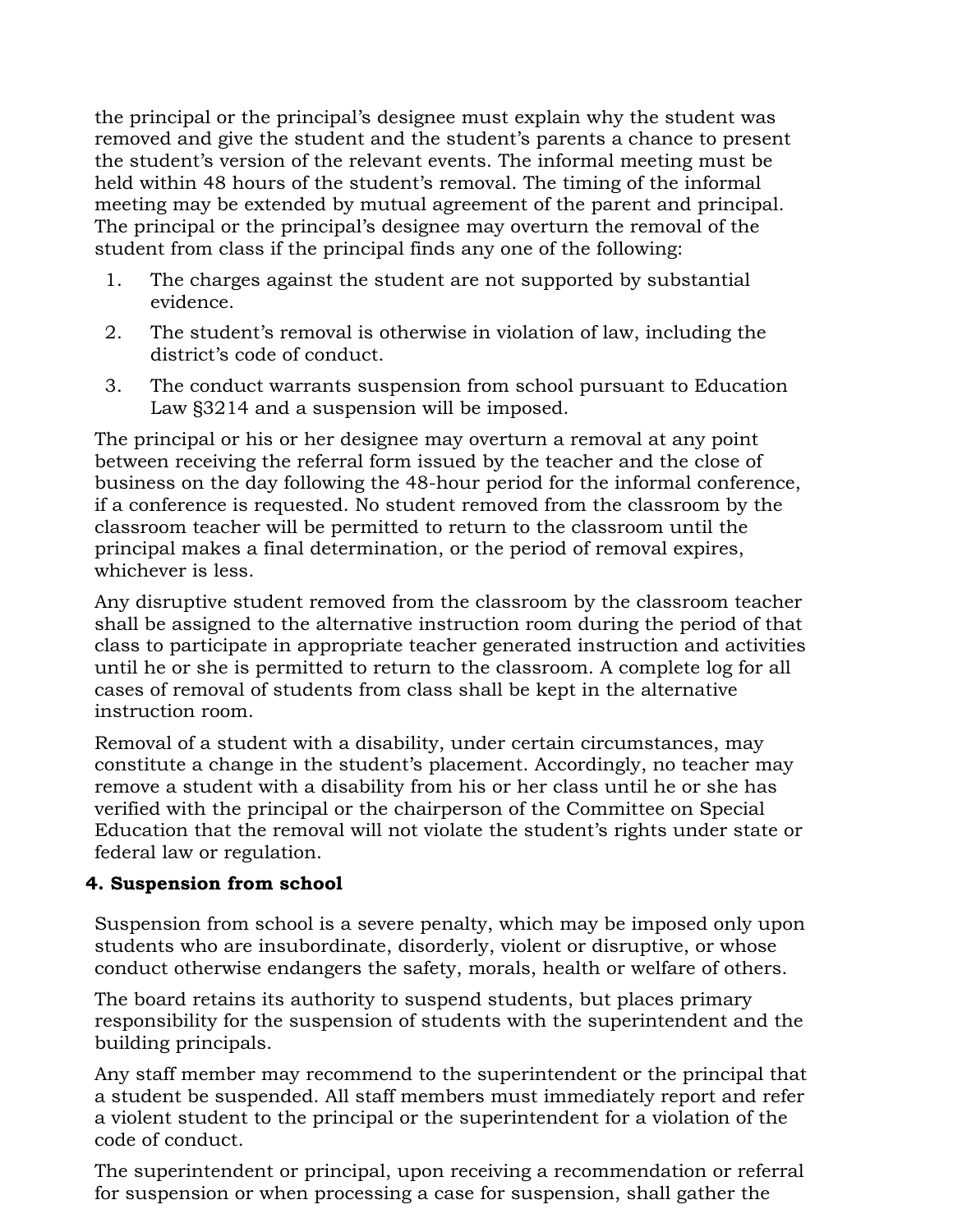facts relevant to the matter and record them for subsequent presentation, if necessary.

a) Short-term (5 days or less) suspension from school

When the superintendent or principal (referred to as the "suspending authority") proposes to suspend a student charged with misconduct for five days or less pursuant to Education Law

§3214(3), the suspending authority must immediately notify the student orally. If the student denies the misconduct, the suspending authority must provide an explanation of the basis for the proposed suspension. The suspending authority must also notify the student's parents in writing that the student may be suspended from school. The notice should also be provided by telephone.

The notice shall provide a description of the charges against the student and the incident for which suspension is proposed and shall inform the parents of the right to request an immediate informal conference with the principal. Both the notice and informal conference shall be in the dominant language or mode of communication used by the parents. At the conference, the parents shall be permitted to ask questions of complaining witnesses under such procedures as the principal may establish.

The notice and opportunity for an informal conference shall take place before the student is suspended unless the student's presence in school poses a continuing danger to persons or property or an ongoing threat of disruption to the academic process. If the student's presence does pose such a danger or threat of disruption, the notice and opportunity for an informal conference shall take place as soon after the suspension as is reasonably practicable.

After the conference, the principal shall promptly advise the parents in writing of his or her decision. The principal shall advise the parents that if they are not satisfied with the decision and wish to pursue the matter, they must file a written appeal to the superintendent within five business days, unless they can show extraordinary circumstances precluding them from doing so. The superintendent shall issue a written decision within 10 business days of receiving the appeal. If the parents are not satisfied with the superintendent's decision, they must file a written appeal to the board of education with the district's clerk within 10 business of the superintendent's decision, unless they can show extraordinary circumstances precluding them from doing so. Only final decisions of the board may be appealed to the Commissioner within 30 days of the decision.

b) Long-term (more than 5 days) suspension from school

When the superintendent or building principal determines that a suspension for more than five days may be warranted, he or she shall give reasonable notice to the student and the student's parents of their right to a fair hearing. At the hearing the student shall have the right to be represented by counsel, the right to question witnesses against him or her and the right to present witnesses and other evidence on his or her behalf.

The superintendent shall personally hear and determine the proceeding or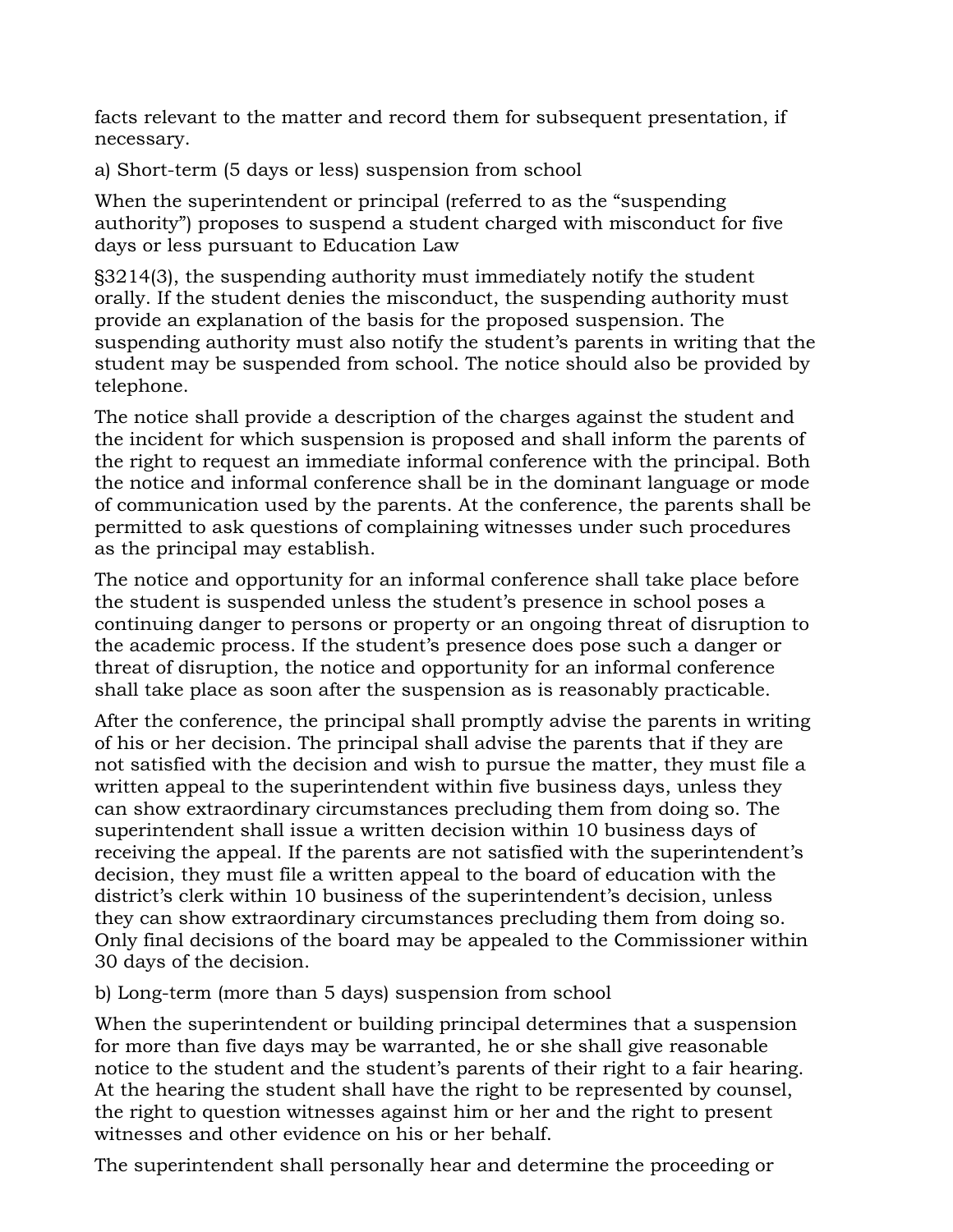may, in his or her discretion, designate a hearing officer to conduct the hearing. The hearing officer shall be authorized to administer oaths and to issue subpoenas in conjunction with the proceeding before him or her. A record of the hearing shall be maintained, but no stenographic transcript shall be required. A tape recording shall be deemed a satisfactory record. The hearing officer shall make findings of fact and recommendations as to the appropriate measure of discipline to the superintendent. The report of the hearing officer shall be advisory only, and the superintendent may accept all or any part thereof.

An appeal of the decision of the superintendent may be made to the board that will make its decision based solely upon the record before it. All appeals to the board must be in writing and submitted to the district clerk within 10 business days of the date of the superintendent's decision, unless the parents can show that extraordinary circumstances precluded them from doing so. The board may adopt in whole or in part the decision of the superintendent. Final decisions of the board may be appealed to the Commissioner within 30 days of the decision.

## **Minimum Periods of Suspension**

#### **1. Students who bring a weapon to school**

Any student, other than a student with a disability, found guilty of bringing a weapon onto school property will be subject to suspension from school for at least one calendar year. Before being suspended, the student will have an opportunity for a hearing pursuant to Education Law §3214.

The superintendent has the authority to modify the one-year suspension on a case-by-case basis. In deciding whether to modify the penalty, the superintendent may consider the following:

The student's age.

The student's grade in school.

The student's prior disciplinary record.

The superintendent's belief that other forms of discipline may be more effective.

Input from parents, teachers and/or others.

Other extenuating circumstances.

A student with a disability may be suspended only in accordance with the requirements of state and federal law.

## **2. Students who commit violent acts other than bringing a weapon to school**

Any student, other than a student with a disability, who is found to have committed a violent act, other than bringing a weapon onto school property, shall be subject to suspension from school for at least five days. If the proposed penalty is the minimum five-day suspension, the student and the student's parents will be given the same notice and opportunity for an informal conference given to all students subject to a short-term suspension. If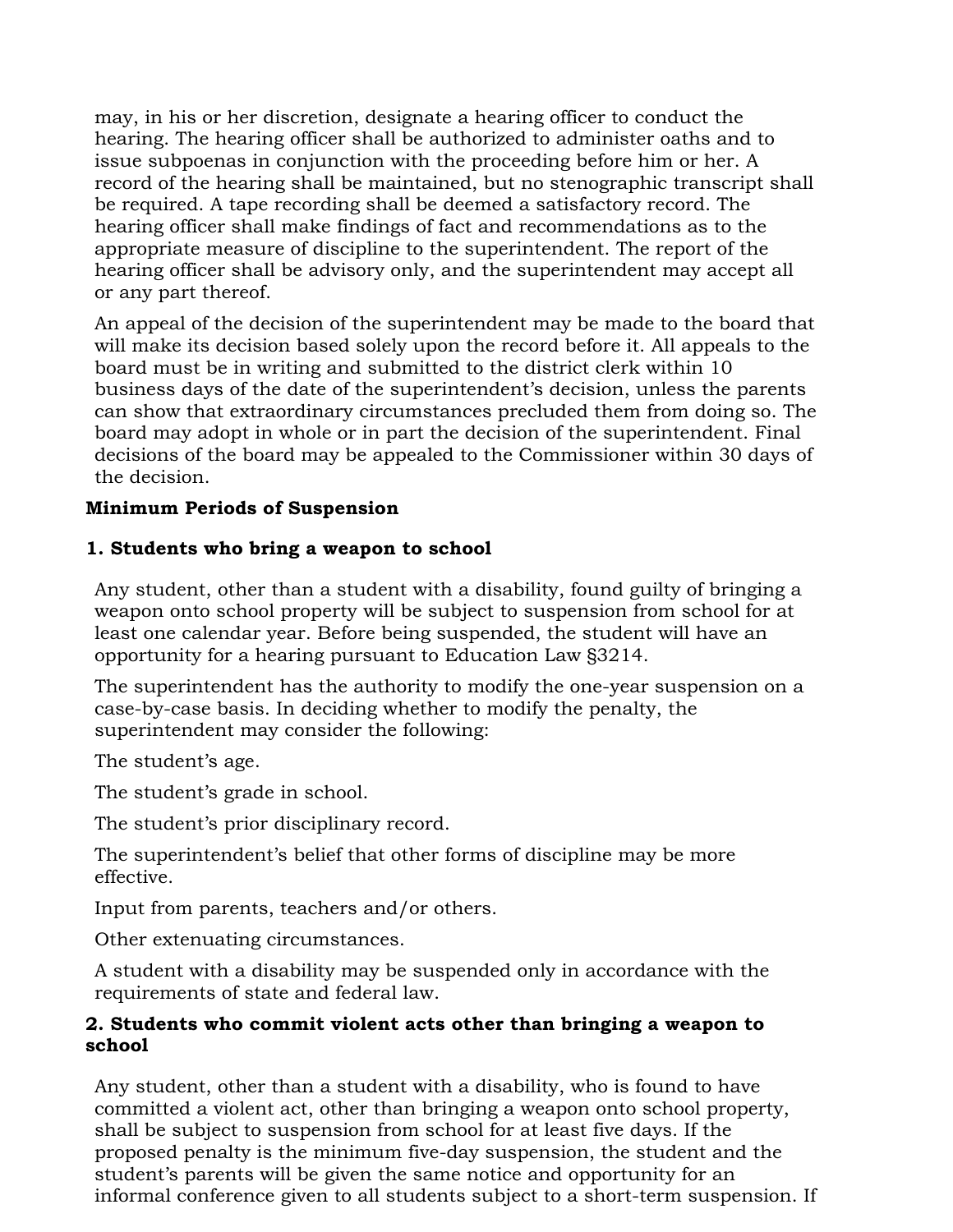the proposed penalty exceeds the minimum five-day suspension, the student and the student's parents will be given the same notice and opportunity for a hearing given to all students subject to a long-term suspension. The superintendent has the authority to modify the minimum five-day suspension on a case-by-case basis. In deciding whether to modify the penalty, the superintendent may consider the same factors considered in modifying a oneyear suspension for possessing a weapon.

# **3. Students who repeatedly are substantially disruptive of the educational process or substantially interfere with the teacher's authority over the classroom.**

Any student who repeatedly is substantially disruptive of the educational process or substantially interfere with the teacher's authority over the classroom as defined in this code, shall be subject to suspension from school for at least five days. If the proposed penalty is the minimum five-day suspension, the student and the student's parents will be given the same notice and opportunity for an informal conference given to all students subject to a short-term suspension. If the proposed penalty exceeds the minimum fiveday suspension, the student and the student's parents will be given the same notice and opportunity for a hearing given to all students subject to a longterm suspension. The superintendent has the authority to modify the minimum five-day suspension on a case-by-case basis. In deciding whether to modify the penalty, the superintendent may consider the same factors considered in modifying a one-year suspension for possessing a weapon.

# **Referrals**

- 1. Counseling
- 2. The Guidance Office shall handle all referrals of students to counseling.
- 3. PINS Petitions

The district may file a PINS (person in need of supervision) petition in Family Court on any student under the age of 18 who demonstrates that he or she requires supervision and treatment by:

- a. Being habitually truant and not attending school as required by part one of Article 65 of the Education Law.
- b. Engaging in an ongoing or continual course of conduct which makes the student ungovernable or habitually disobedient and beyond the lawful control of the school.
- c. Knowingly and unlawfully possesses marijuana in violation of Penal Law § 221.05. A single violation of § 221.05 will be a sufficient basis for filing a PINS petition.

# **3. Juvenile Delinquents and Juvenile Offenders**

The superintendent is required to refer the following students to the County Attorney for a juvenile delinquency proceeding before the Family Court:

a. Any student under the age of 16 who is found to have brought a weapon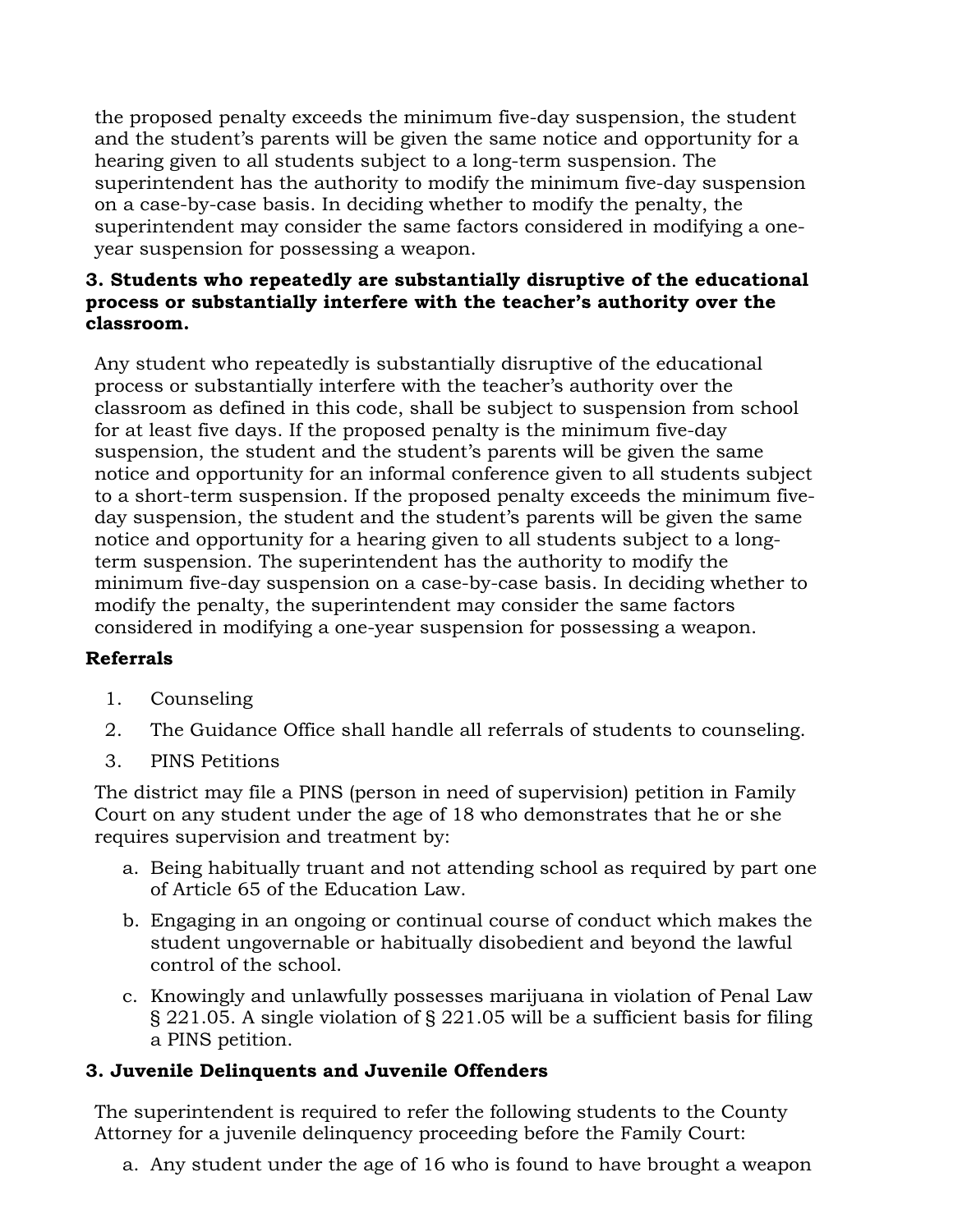to school, or

b. Any student 14 or 15 years old who qualifies for juvenile offender status under the Criminal Procedure Law §1.20 (42).

The superintendent is required to refer students age 16 and older or any student 14 or 15 years old who qualifies for juvenile offender status to the appropriate law enforcement authorities.

# **Student Interrogations and Searches**

The Board of Education endeavors to provide an atmosphere on school property and at school functions that is safe and orderly. To achieve this kind of environment, any school official authorized to impose a disciplinary penalty on a student may question a student about an alleged violation of law or the district code of conduct. Students are not entitled to any sort of "Miranda" type warning before being questioned by school officials, nor are school officials required to contact a student's parent before questioning the student. However, school officials will tell all students why they are being questioned.

In addition, the Board authorizes the Superintendent of Schools, Building Principals, school nurses and district security officials to conduct searches of students and their belongings if the authorized school official has reasonable suspicion to believe that the search will result in evidence that the student violated the law or the district code of conduct.

An authorized school administrator may conduct a search of a student's belongings that is minimally intrusive, such as touching the outside of a book bag, without reasonable suspicion, so long as the school official has a legitimate reason for the limited search.

The rules of the code regarding searches of students and their personal belongings do not apply to student lockers, desks, and other school storage places, which are school property. School property may be searched at any time by school officials, without prior notice to students and without their consent.

# **Discipline of Students with Disabilities**

The board recognizes that it may be necessary to suspend, remove or otherwise discipline students with disabilities to address disruptive or problem behavior. The board also recognizes that students with disabilities enjoy certain procedural protections whenever school authorities intend to impose discipline upon them. The board is committed to ensuring that the procedures followed for suspending, removing or otherwise disciplining students with disabilities are consistent with the procedural safeguards required by applicable laws and regulations.

This code of conduct affords students with disabilities subject to disciplinary action no greater or lesser rights than those expressly afforded by applicable federal and state law and regulations.

A. Authorized Suspensions or Removals of Students with Disabilities

1. For purposes of this section of the code of conduct, the following definitions apply.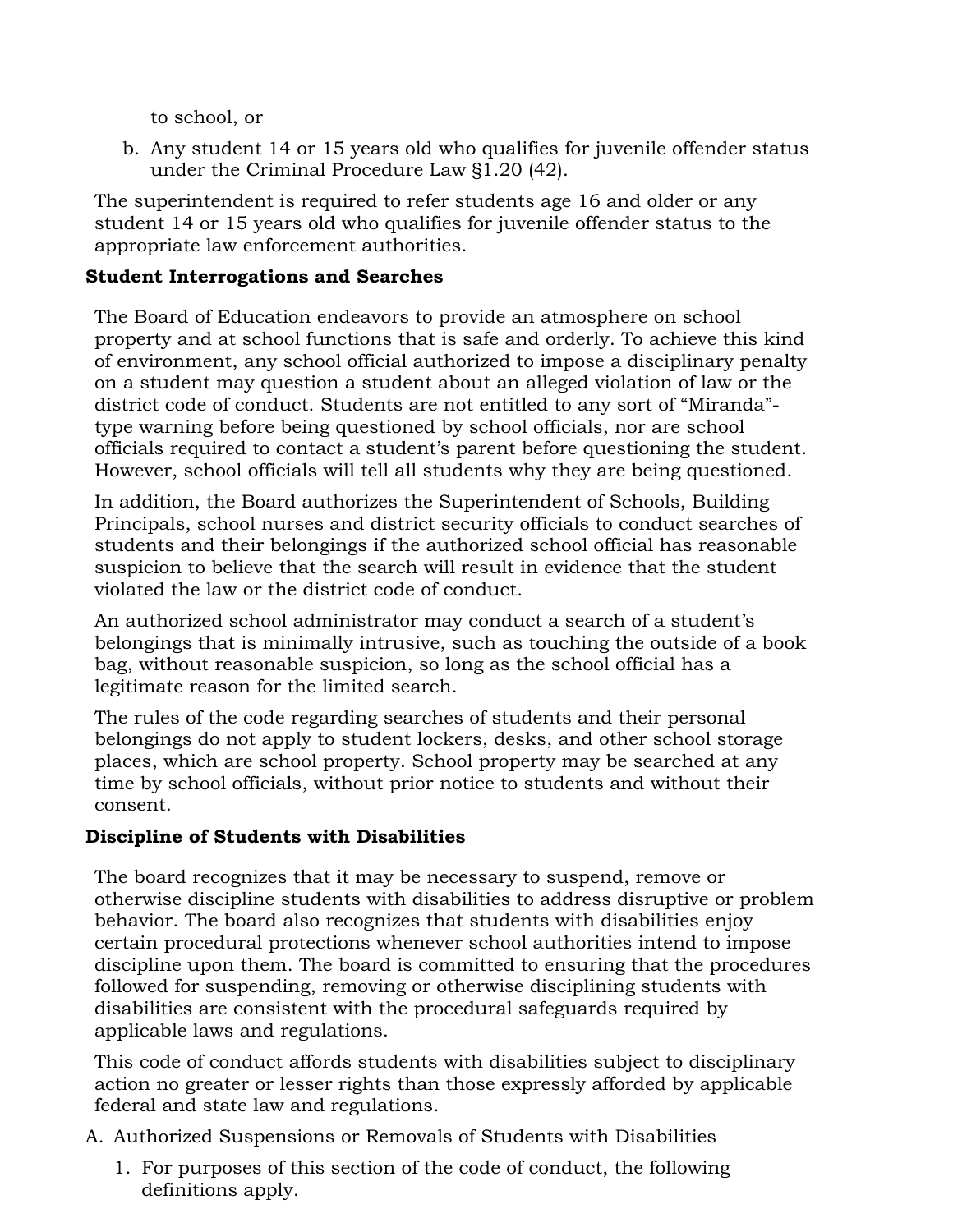A "suspension" means a suspension pursuant to Education Law § 3214. A "removal" means a removal for disciplinary reasons from the student's current educational placement other than a suspension and change in placement to an interim alternative educational setting (IAES) ordered by an impartial hearing officer because the student poses a risk of harm to himself or herself or others.

An "IAES" means a temporary educational placement for a period of up to 45 days, other than the student's current placement at the time the behavior precipitating the IAES placement occurred, that enables the student to continue to progress in the general curriculum, although in another setting, to continue to receive those services and modifications, including those described on the student's current individualized education program (IEP), that will enable the student to meet the goals set out in such IEP, and include services and modifications to address the behavior which precipitated the IAES placement that are designed to prevent the behavior from recurring.

- 2. School personnel may order the suspension or removal of a student with a disability from his or her current educational placement as follows:
	- a. The board, the district superintendent of schools or a building principal may order the placement of a student with a disability into an IAES, another setting or suspension for a period not to exceed five consecutive school days and not to exceed the amount of time a nondisabled student would be subject to suspension for the same behavior.
	- b. The superintendent may order the placement of a student with a disability into an IAES, another setting or suspension for up to 10 consecutive school days, inclusive of any period in which the student has been suspended or removed under subparagraph (a) above for the same behavior, if the superintendent determines that the student has engaged in behavior that warrants a suspension and the suspension or removal does not exceed the amount of time non-disabled students would be subject to suspension for the same behavior.
	- c. The superintendent may order additional suspensions of not more than 10 consecutive school days in the same school year for separate incidents of misconduct, as long as those removals do not constitute a change of placement.
	- d. The superintendent may order the placement of a student with a disability in an IAES to be determined by the committee on special education (CSE), for the same amount of time that a student without a disability would be subject to discipline, but not more than 45 days, if the student carries or possesses a weapon to school or to a school function, or the student knowingly possesses or uses illegal drugs or sells or solicits the sale of a controlled substance while at school or a school function.
- 3. Subject to specified conditions required by both federal and state law and regulations, an impartial hearing officer may order the placement of a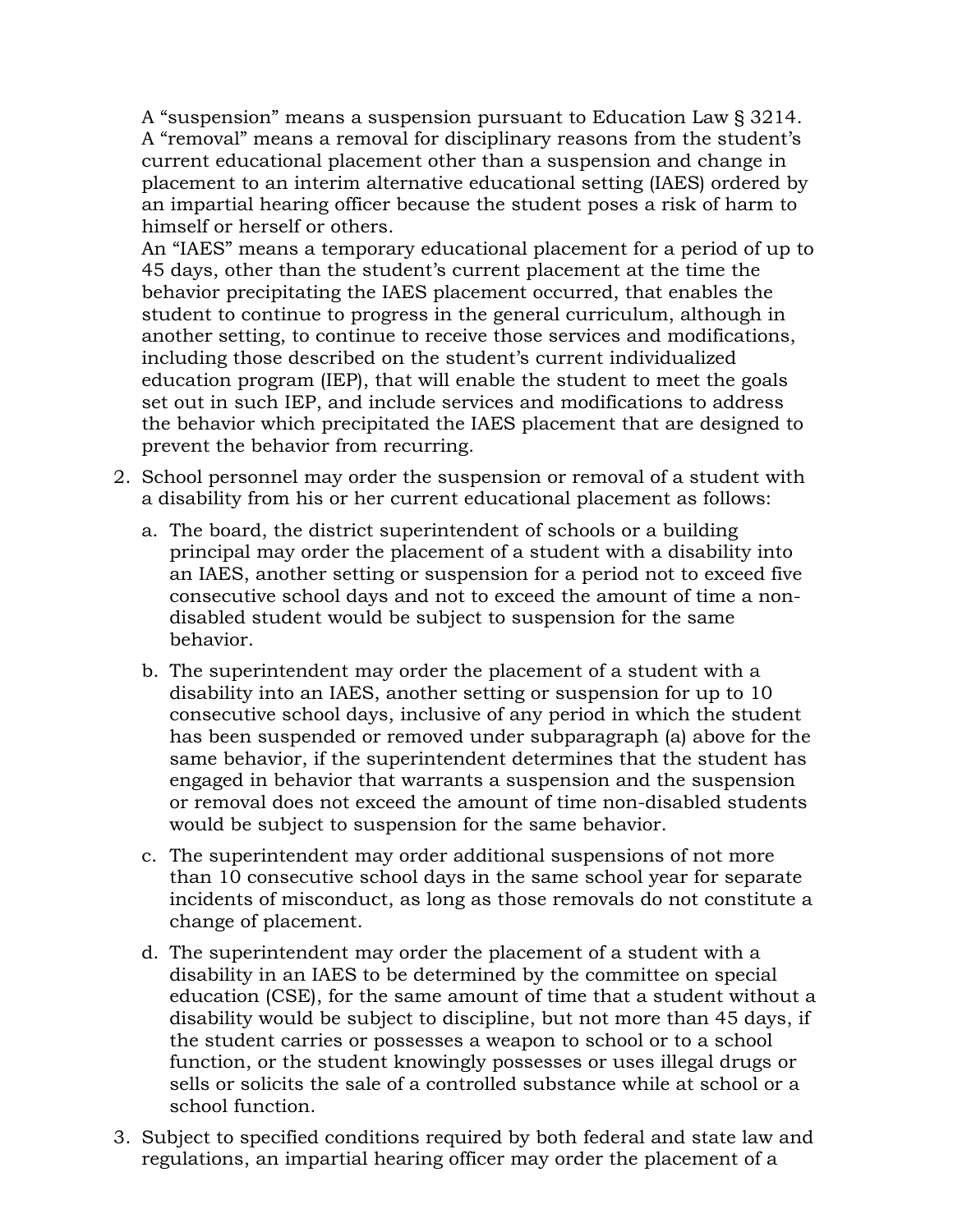student with a disability in an IAES setting for up to 45 days at a time, if maintaining the student in his or her current educational placement poses a risk of harm to the student or others.

- B. Change of Placement Rule
	- 1. A disciplinary change in placement means a suspension or removal from a student's current educational placement that is either:
		- a. for more than 10 consecutive school days; or
		- b. for a period of 10 consecutive school days or less if the student is subjected to a series of suspensions or removals that constitute a pattern because they cumulate to more than 10 school days in a school year and because of such factors as the length of each suspension or removal, the total amount of time the student is removed and the proximity of the suspensions or removals to one another.
	- 2. School personnel may not suspend or remove a student with disabilities if imposition of the suspension would result in a disciplinary change in placement based on a pattern of suspension or removal. However, the district may impose a suspension or removal, which would otherwise result in a disciplinary change in placement, based on a pattern of suspensions or removals, if the CSE has determined that the behavior was not a manifestation of the student's disability, or the student is placed in an IAES for behavior involving weapons, illegal drugs or controlled substances.
- C. Special Rules Regarding the Suspension or Removal of Students with Disabilities
	- 1. The district's Committee on Special Education shall:
		- a. Conduct functional behavioral assessments to determine why a student engages in a particular behavior, and develop or review behavioral intervention plans whenever the district is first suspending or removing a student with a disability for more than 10 school days in a school year or imposing a suspension or removal that constitutes a disciplinary change in placement, including a change in placement to an IAES for misconduct involving weapons, illegal drugs or controlled substances.

If subsequently, a student with a disability who has a behavioral intervention plan and who has been suspended or removed from his or her current educational placement for more than 10 school days in a school year is subjected to a suspension or removal that does not constitute a disciplinary change in placement, the members of the CSE shall review the behavioral intervention plan and its implementation to determine if modifications are necessary. If one or more members of the CSE believe that modifications are needed, the school district shall convene a meeting of the CSE to modify such plan and its implementation, to the extent the committee determines necessary.

b. Conduct a manifestation determination review of the relationship between the student's disability and the behavior subject to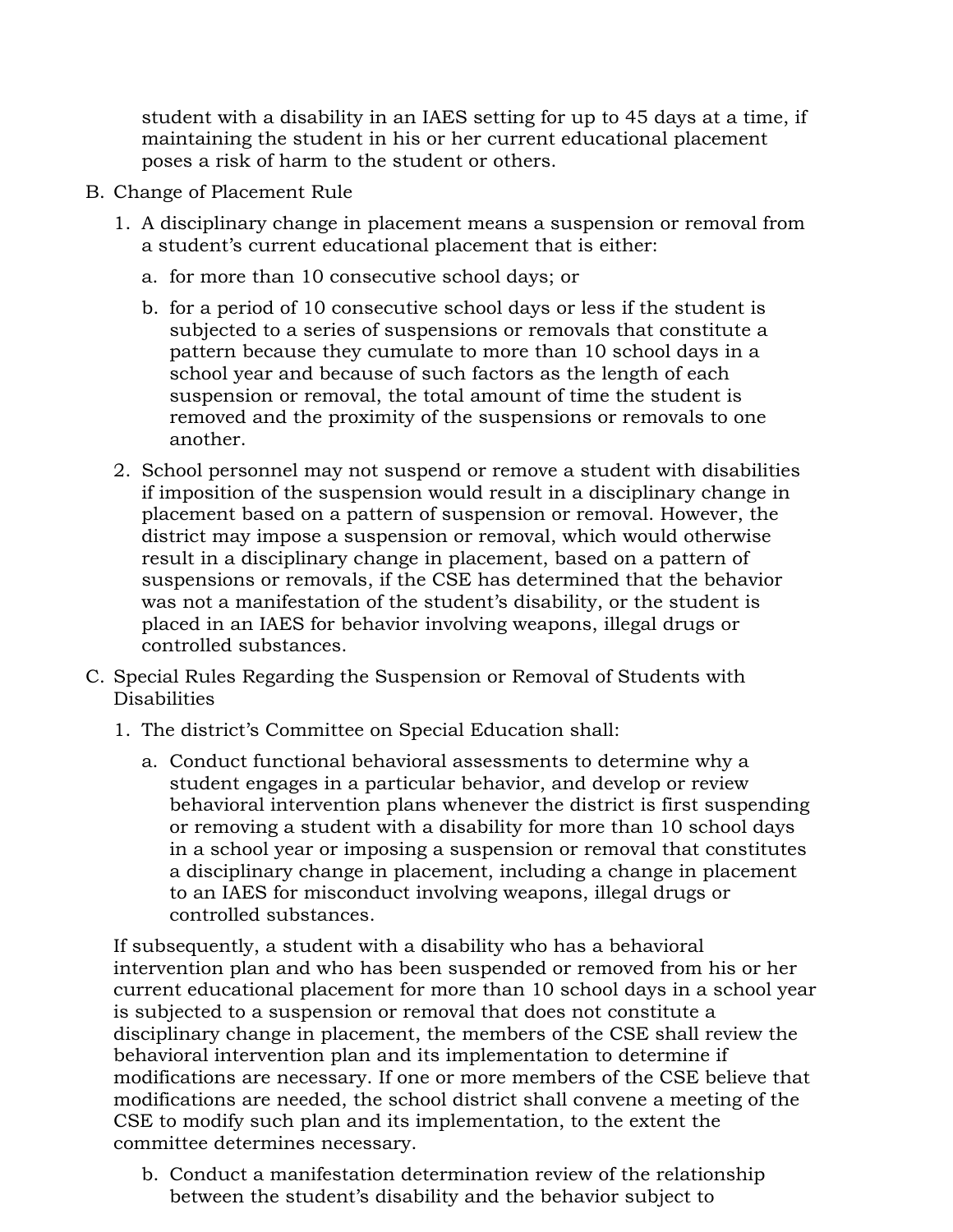disciplinary action whenever a decision is made to place a student in an IAES either for misconduct involving weapons, illegal drugs or controlled substances or because maintaining the student in his current educational setting poses a risk of harm to the student or others; or a decision is made to impose a suspension that constitutes a disciplinary change in placement.

- 2. The parents of a student who is facing disciplinary action, but who has not been determined to be eligible for services under IDEA and Article 89 at the time of misconduct, shall have the right to invoke applicable procedural safeguards set forth in federal and state law and regulations if, in accordance with federal and state statutory and regulatory criteria, the school district is deemed to have had knowledge that their child was a student with a disability before the behavior precipitating disciplinary action occurred. If the district is deemed to have had such knowledge, the student will be considered a student presumed to have a disability for discipline purposes.
	- a. The superintendent, building principal or other school official imposing a suspension or removal shall be responsible for determining whether the student is a student presumed to have a disability.
	- b. A student will not be considered a student presumed to have a disability for discipline purposes if, upon receipt of information supporting a claim that the district had knowledge the student was a student with a disability, the district either:
		- (i) conducted an individual evaluation and determined that the student is not a student with a disability, or
		- (ii) determined that an evaluation was not necessary and provided notice to the parents of such determination, in the manner required by applicable law and regulations. If there is no basis for knowledge that the student is a student with a disability prior to taking disciplinary measures against the student, the student may be subjected to the same disciplinary measures as any other nondisabled student who engaged in comparable behaviors. However, if a request for an individual evaluation is made while such nondisabled student is subjected to a disciplinary removal, an expedited evaluation shall be conducted and completed in the manner prescribed by applicable federal and state law and regulations. Until the expedited evaluation is completed, the nondisabled student who is not a student presumed to have a disability for discipline purposes shall remain in the educational placement determined by the district, which can include suspension.
- 3. The district shall provide parents with notice of disciplinary removal no later than the date on which a decision is made to change the placement of a student with a disability to an IAES for either misconduct involving weapons, illegal drugs or controlled sub-stances or because maintaining the student in his/her current educational setting poses a risk of harm to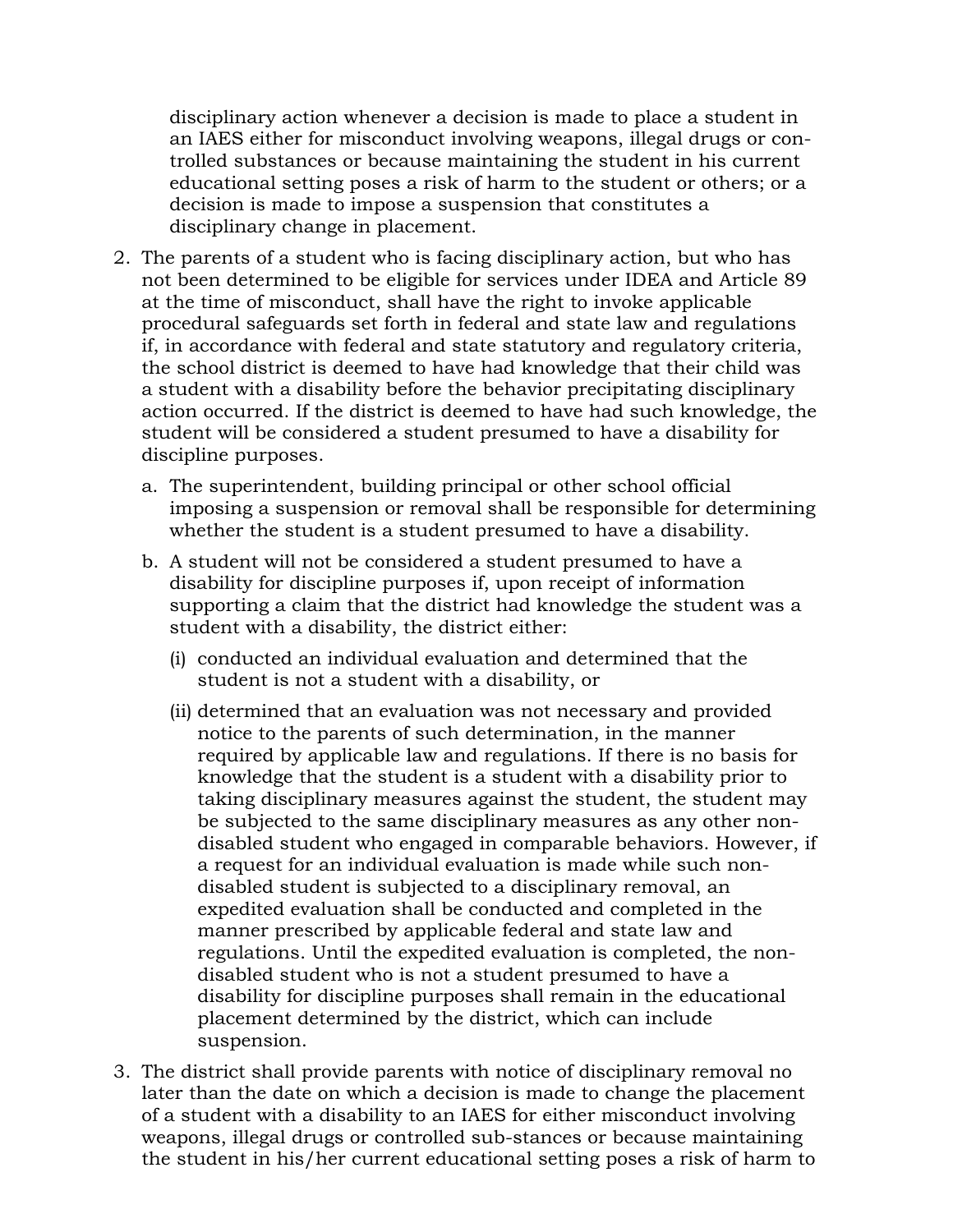the student or others; or a decision is made to impose a suspension or removal that constitutes a disciplinary change in placement. The procedural safeguards notice prescribed by the Commissioner shall accompany the notice of disciplinary removal.

- 4. The parents of a student with disabilities subject to a suspension of five consecutive school days or less shall be provided with the same opportunity for an informal conference available to parents of nondisabled students under the Education Law.
- 5. Superintendent hearings on disciplinary charges against students with disabilities subject to a suspension of more than five school days shall be bifurcated into a guilt phase and a penalty phase in accordance with the procedures set forth in the Commissioner's regulations incorporated into this code.
- 6. The removal of a student with disabilities other than a suspension or placement in an IAES shall be conducted in accordance with the due process procedures applicable to such removals of non-disabled students, except that school personnel may not impose such removal for more than 10 consecutive days or for a period that would result in a disciplinary change in placement, unless the CSE has determined that the behavior is not a manifestation of the student's disability.
- 7. During any period of suspension or removal, including placement in an IAES, students with disabilities shall be provided services as required by the Commissioner's regulations incorporated into this code.
- D. Expedited Due Process Hearings
	- 1. An expedited due process hearing shall be conducted in the manner specified by the Commissioner's regulations incorporated into this code, if:
		- a. The district requests such a hearing to obtain an order of an impartial hearing officer placing a student with a disability in an IAES where school personnel maintain that it is dangerous for the student to be in his or her current educational placement, or during the pendency of due process hearings where school personnel maintain that it is dangerous for the student to be in his or her current educational placement during such proceedings.
		- b. The parent requests such a hearing from a determination that the student's behavior was not a manifestation of the student's disability, or relating to any decision regarding placement, including but not limited to any decision to place the student in an IAES.
			- (i) During the pendency of an expedited due process hearing or appeal regarding the placement of a student in an IAES for behavior involving weapons, illegal drugs or controlled substances, or on grounds of dangerousness, or regarding a determination that the behavior is not a manifestation of the student's disability for a student who has been placed in an IAES, the student shall remain in the IAES pending the decision of the impartial hearing officer or until expiration of the IAES placement, whichever occurs first,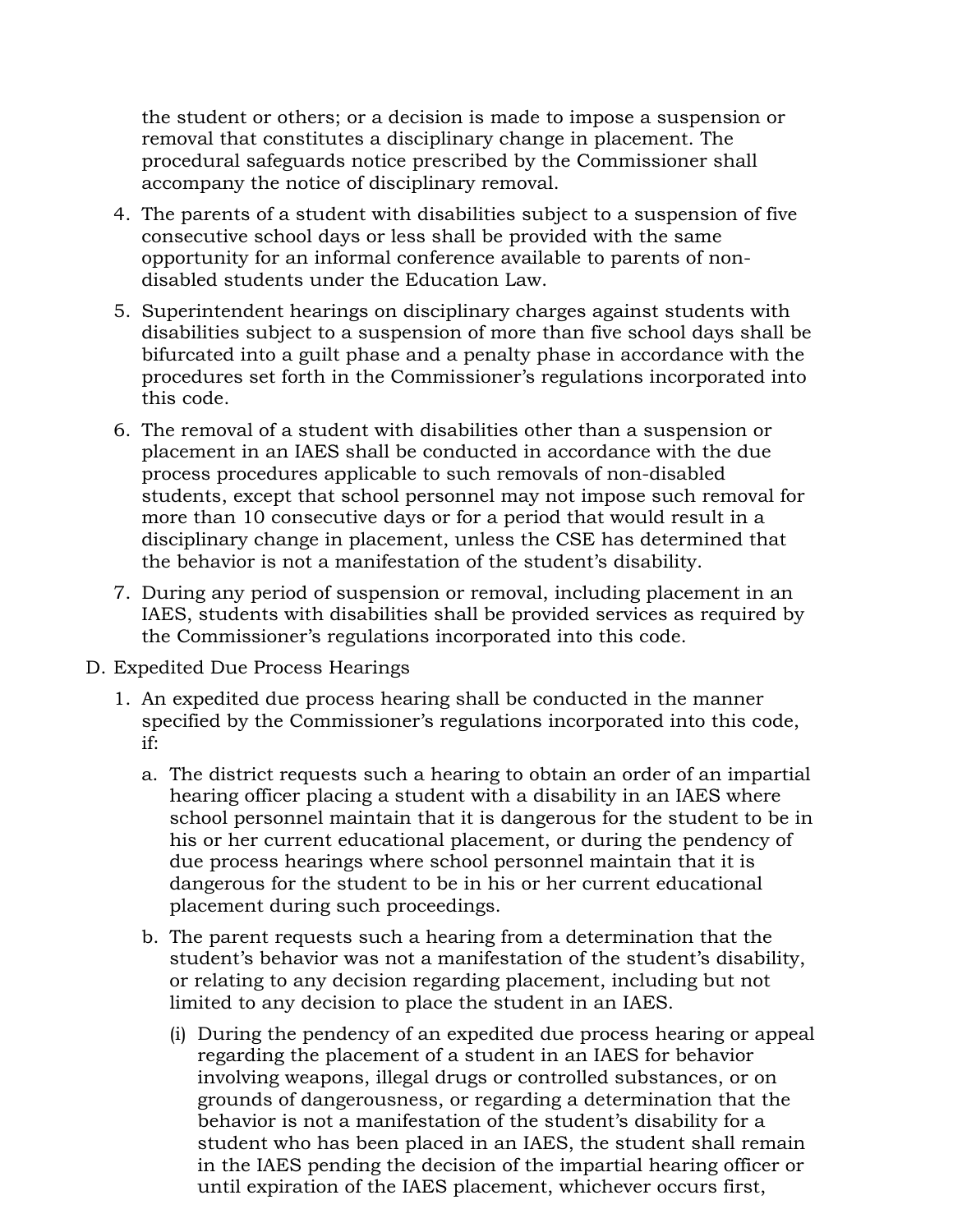unless the parents and the district agree otherwise.

- (ii) If school personnel propose to change the student's placement after expiration of an IAES placement, during the pendency of any proceeding to challenge the proposed change in placement, the student shall remain in the placement prior to removal to the IAES, except where the student is again placed in an IAES.
- 2. An expedited due process hearing shall be completed within 15 business days of receipt of the request for a hearing. Although the impartial hearing officer may grant specific extensions of such time period, he or she must mail a written decision to the district and the parents within five business days after the last hearing date, and in no event later than 45 calendar days after receipt of the request for a hearing, without exceptions or extensions.
- E. Referral to law enforcement and judicial authorities

In accordance with the provisions of IDEA and its implementing regulations:

- 1. The district may report a crime committed by a child with a disability to appropriate authorities, and such action will not constitute a change of the student's placement.
- 2. The superintendent shall ensure that copies of the special education and disciplinary records of a student with disabilities are transmitted for consideration to the appropriate authorities to whom a crime is reported.

# **Public Conduct on School Property**

The district is committed to providing an orderly, respectful environment that is conducive to learning. To create and maintain this kind of an environment, it is necessary to regulate public conduct on school property and at school functions. For purposes of this section of the code, "public" shall mean all persons when on school property or attending a school function including students, teachers and district personnel.

The restrictions on public conduct on school property and at school functions contained in this code are not intended to limit freedom of speech or peaceful assembly. The district recognizes that free inquiry and free expression are indispensable to the objectives of the district. The purpose of this code is to maintain public order and prevent abuse of the rights of others.

All persons on school property or attending a school function shall conduct themselves in a respectful and orderly manner. In addition, all persons on school property or attending a school function are expected to be properly attired for the purpose they are on school property.

A. Prohibited Conduct

No person, either alone or with others, shall:

- 1. Intentionally injure any person or threaten to do so.
- 2. Intentionally damage or destroy school district property or the personal property of a teacher, administrator, other district employee or any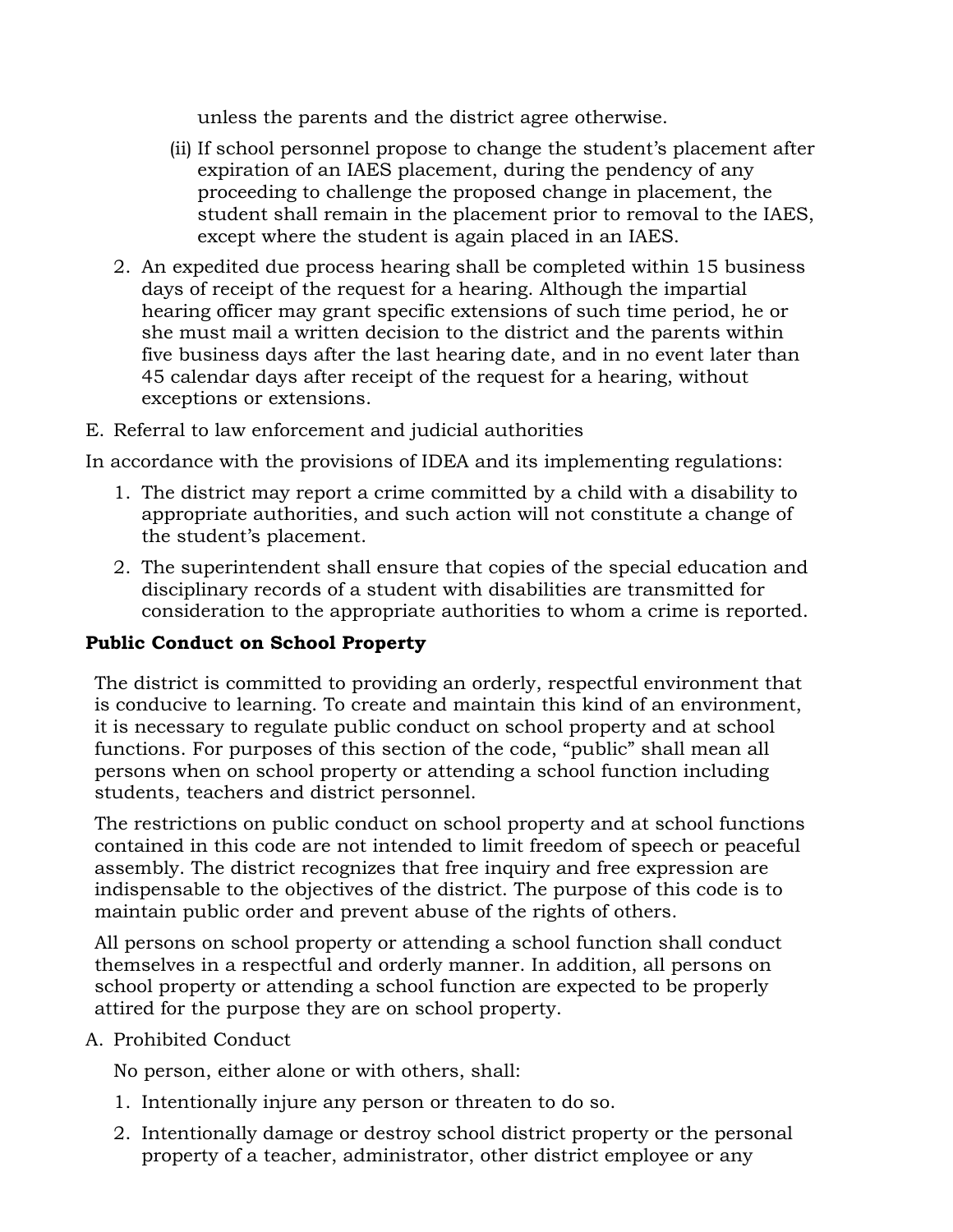person lawfully on school property, including graffiti or arson.

- 3. Disrupt the orderly conduct of classes, school programs or other school activities.
- 4. Distribute or wear materials on school grounds or at school functions that are obscene, advocate illegal action, appear libelous, obstruct the rights of others, or are disruptive to the school program.
- 5. Intimidate, harass or discriminate against any person on the basis of race, color, creed, national origin, religion, age, gender, sexual orientation or disability.
- 6. Enter any portion of the school premises without authorization or remain in any building or facility after it is normally closed.
- 7. Obstruct the free movement of any person in any place to which this code applies.
- 8. Violate the traffic laws, parking regulations or other restrictions on vehicles;
- 9. Possess, consume, sell, distribute or exchange alcoholic beverages, controlled substances, or be under the influence of either on school property or at a school function.
- 10. Possess or use weapons in or on school property or at a school function, except in the case of law enforcement officers or except as specifically authorized by the school district.
- 11. Loiter on or about school property.
- 12. Refuse to comply with any reasonable order of identifiable school district officials performing their duties.
- 13. Willfully incite others to commit any of the acts prohibited by this code.
- 14. Violate any federal or state statute, local ordinance or board policy while on school property or while at a school function.
- B. Penalties

Persons who violate this code shall be subject to the following penalties:

- 1. Visitors. Their authorization, if any, to remain on school grounds or at the school function shall be withdrawn and they shall be directed to leave the premises. If they refuse to leave, they shall be subject to ejection.
- 2. Students. They shall be subject to disciplinary action as the facts may warrant, in accordance with the due process requirements.
- 3. Tenured faculty members. They shall be subject to disciplinary action as the facts may warrant in accordance with Education Law §3020-a or any other legal rights that they may have.
- 4. Staff members in the classified service of the civil service entitled to the protection of Civil Service Law §75. They shall be subject to immediate ejection and to disciplinary action as the facts may warrant in accordance with Civil Service Law §75 or any other legal rights that they may have.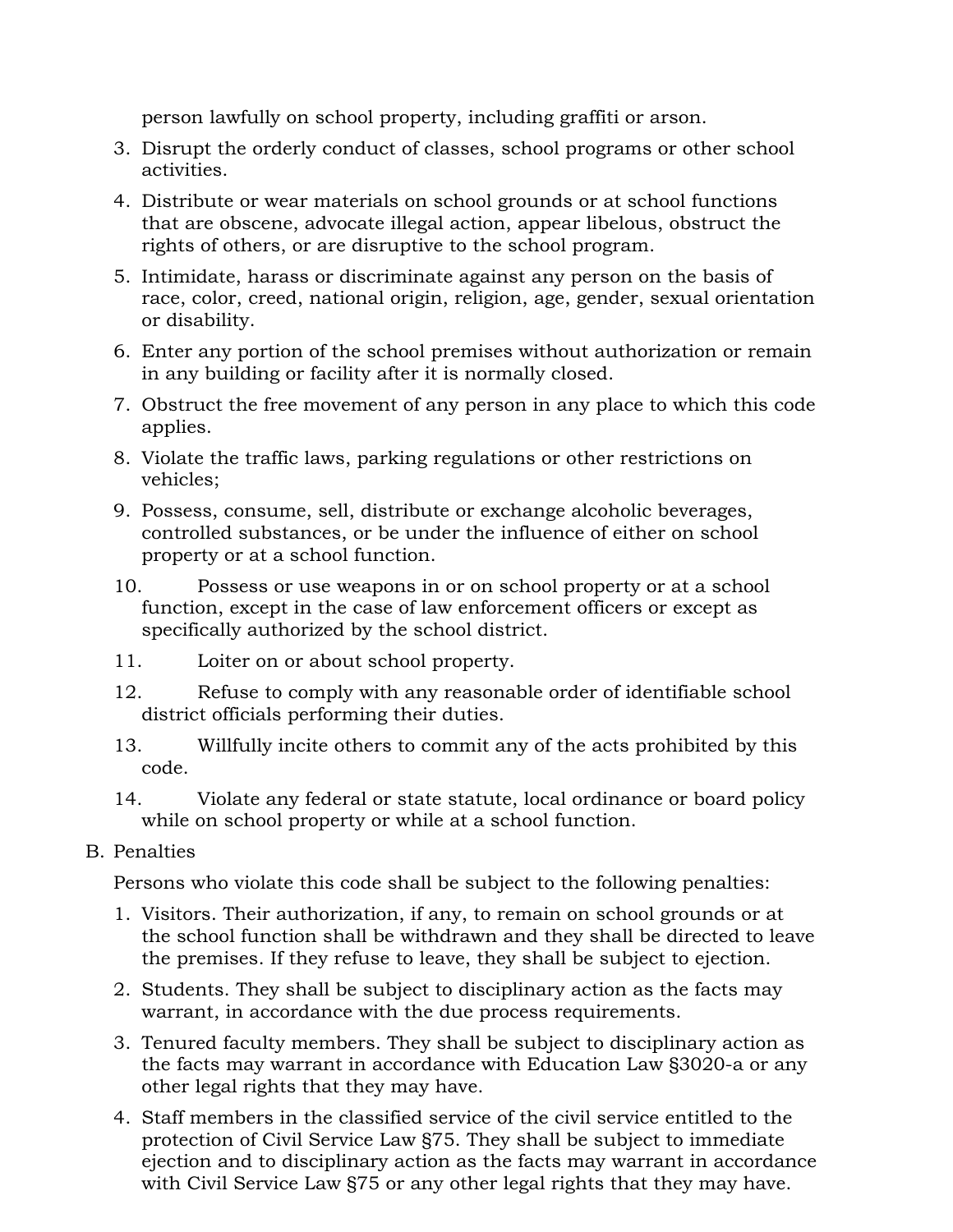- 5. Staff members other than those described in subdivisions 4 and 5. They shall be subject to warning, reprimand, suspension or dismissal as the facts may warrant in accordance with any legal rights they may have.
- C. Enforcement

The building principal or his or her designee shall be responsible for enforcing the conduct required by this code. When the building principal or his or her designee sees an individual engaged in prohibited conduct, which in his or her judgment does not pose any immediate threat of injury to persons or property, the principal or his or her designee shall tell the individual that the conduct is prohibited and attempt to persuade the individual to stop. The principal or his or her designee shall also warn the individual of the consequences for failing to stop. If the person refuses to stop engaging in the prohibited conduct, or if the person's conduct poses an immediate threat of injury to persons or property, the principal or his or her designee shall have the individual removed immediately from school property or the school function. If necessary, local law enforcement authorities will be contacted to assist in removing the person. The district shall initiate disciplinary action against any student or staff member, as appropriate, with the "Penalties" section above. In addition, the district reserves its right to pursue a civil or criminal legal action against any person violating the code.

## **Visitors to the Schools**

The board encourages parents and other district citizens to visit the district's schools and classrooms to observe the work of students, teachers and other staff. Since schools are a place of work and learning, however, certain limits must be set for such visits. The building principal or his or her designee is responsible for all persons in the building and on the grounds. For these reasons, the following rules apply to visitors to the schools:

- 1. Anyone who is not a regular staff member or student of the school will be considered a visitor.
- 2. All visitors to the school must report to the office of the principal upon arrival at the school. There they will be required to sign the visitor's register and will be issued a visitor's identification badge, which must be worn at all times while in the school or on school grounds.
- 3. Visitors attending school functions that are open to the public, such as parent-teacher organization meetings or public gatherings, are not required to register.
- 4. Parents or citizens who wish to observe a classroom while school is in session are required to arrange such visits in advance with the classroom teacher(s), so that class disruption is kept to a minimum.
- 5. Teachers are expected not to take class time to discuss individual matters with visitors.
- 6. Any unauthorized person on school property will be reported to the principal or his or her designee. Unauthorized persons will be asked to leave. The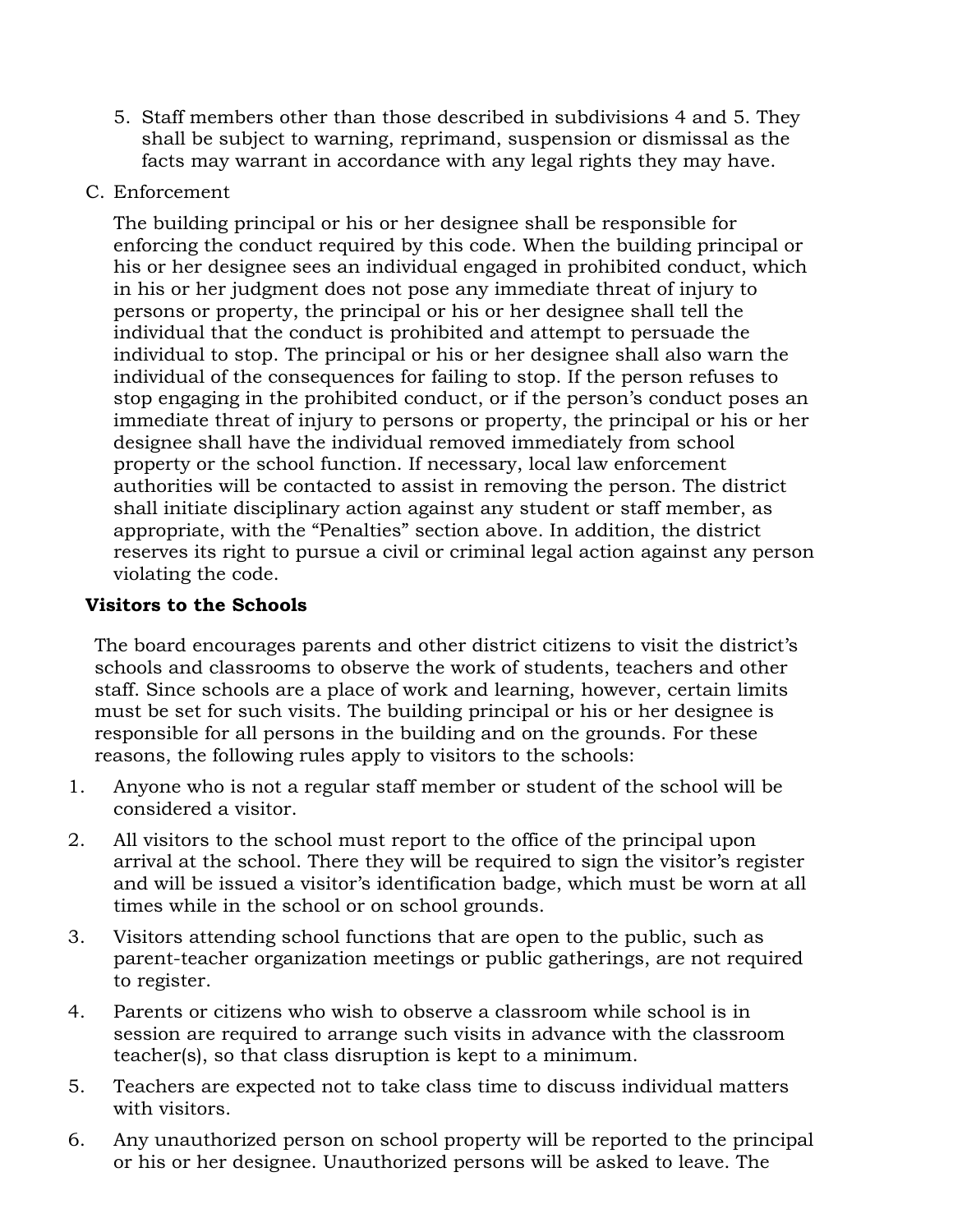police may be called if the situation warrants.

7. All visitors are expected to abide by the rules for public conduct on school property contained in this code of conduct.

# **Acceptable Computer Usage Policy**

# *Purpose of Policy*

The Oneonta City School District is pleased to offer students and employees access to district computing resources (computers, network resources, Internet, electronic mail, etc). The District believes that student learning benefits from access to the Internet to explore thousands of libraries and databases while exchanging information with other Internet users around the world.

In accordance with the requirements of the Children's Internet Protection Act (CIPA), E-Rate and Title II-D funding, this policy addresses:

- A. Access by minors to inappropriate matter on the Internet,
- B. Safety and security of minors when using electronic mail, chat rooms and other forms of direct electronic communications,
- C. Unauthorized access including "hacking" and other unlawful activities by minors online,
- D. Unauthorized disclosure, use and dissemination of personal information regarding minors, and
- E. Restricting minor's access to materials harmful to minors.

While meeting the above requirements, this policy defines the acceptable use of Oneonta City School District computing services with a view of ensuring the reliability, security, and integrity of the system. The technology policies contained here have been formulated with student safety and achievement and data security as priorities.

- I. Instructor Responsibility
	- a. The District expects that teachers will blend thoughtful use of the Internet throughout the curriculum and will provide guidance and instruction to students in its use. As much as possible, access from school to Internet resources should be structured in ways which point students to those which have been evaluated prior to use. While students may be able to move beyond those resources to others that have not been previewed by staff, they shall be provided with guidelines and lists of resources particularly suited to learning objectives.
	- b. When using the Internet for class activities, teachers will:
		- i. Select material that is age-appropriate and relevant to the course objectives.
		- ii. Preview the materials and sites students are required to access regarding appropriateness of material.
		- iii. Provide guidelines and lists of resources to assist students in channeling their research activities effectively and properly.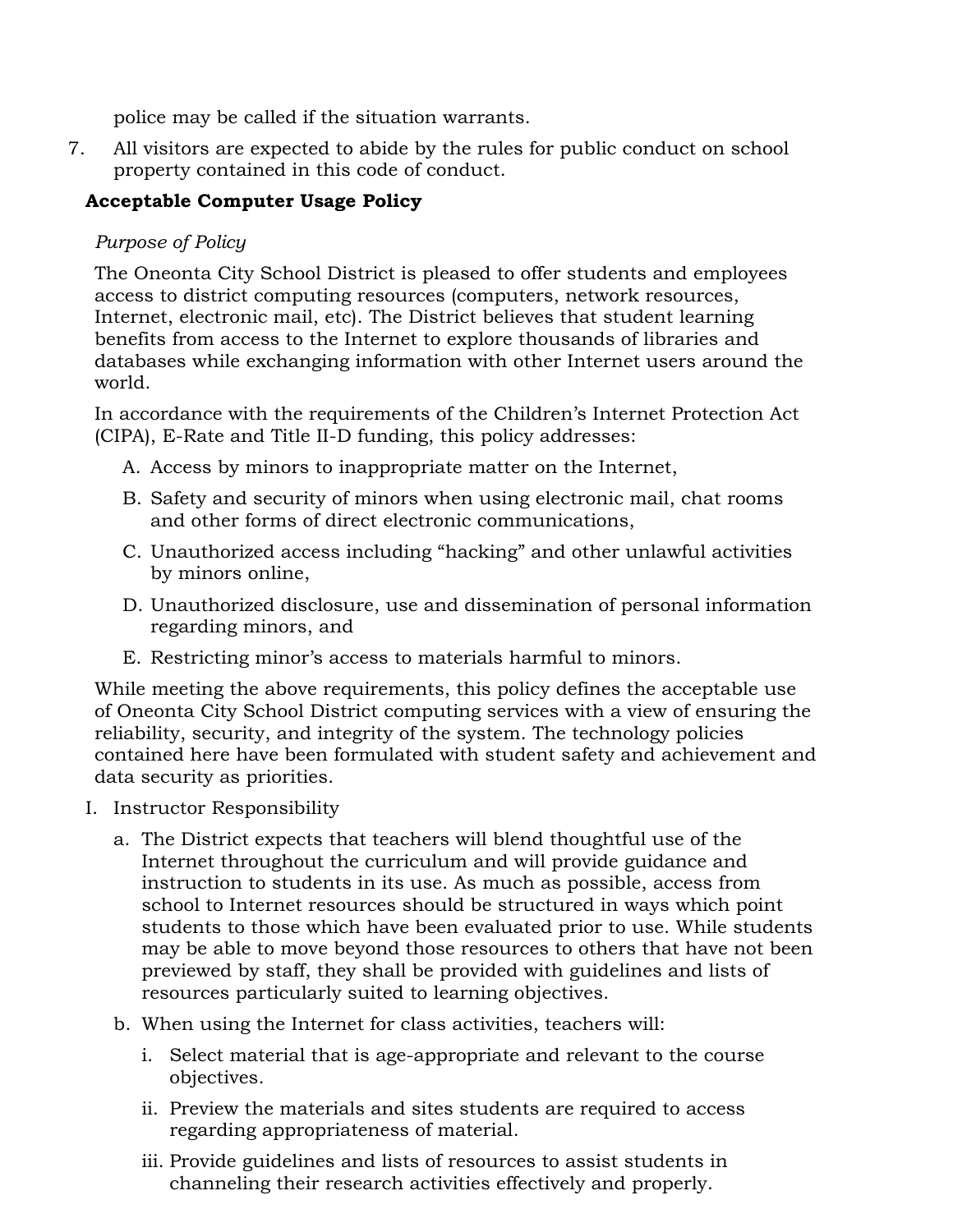- iv. Assist students in developing the skills to ascertain truthfulness of information, distinguish fact from opinion, and engage in discussions about controversial issues while demonstrating tolerance and respect for those who hold divergent views.
- c. Instructors are responsible for his/her actions and activities involving school district computers, networks, and Internet services, and his/her computer files, passwords and accounts.
- II. Student Responsibility
	- a. The District expects that students will use computing resources when appropriate to meet educational needs.
	- b. Students will use District computing resources ONLY for educational purposes.
	- c. Students will use only those user ID's and passwords which are assigned to them for access to District computing resources.
	- d. Students will protect their personal user ID's and passwords to maintain the integrity and prevent unauthorized use of District computing resources.
	- e. Students are responsible for his/her actions and activities involving school district computers, networks, and Internet services, and his/her computer files, passwords and accounts.
	- f. Students are responsible for protecting their identity and will not reveal personal information (name, address, telephone) online.

III.Parental Responsibility

- a. Parents can expect that their children will use the Internet at school for reasonable, educational research and learning. Students will have an appropriate degree of supervision according to their grade level and ability.
- b. Parents are responsible for setting and conveying the standards that their children should follow when using media and information resources.
- c. Parents will have the right to investigate contents of their child's electronic files.

# IV.Privacy

- a. System users have no expectation of privacy in the contents of their personal files and records of their online activity while on the District system.
- b. Routine maintenance and monitoring of the system may lead to discovery that the user has or is violating the Acceptable Computer Use Policy, student disciplinary code, Board of Education policy, or law.
- c. District system users should be aware that their personal files/email might be discoverable, according to the state public records laws.
- V. Due Process and Violation Consequences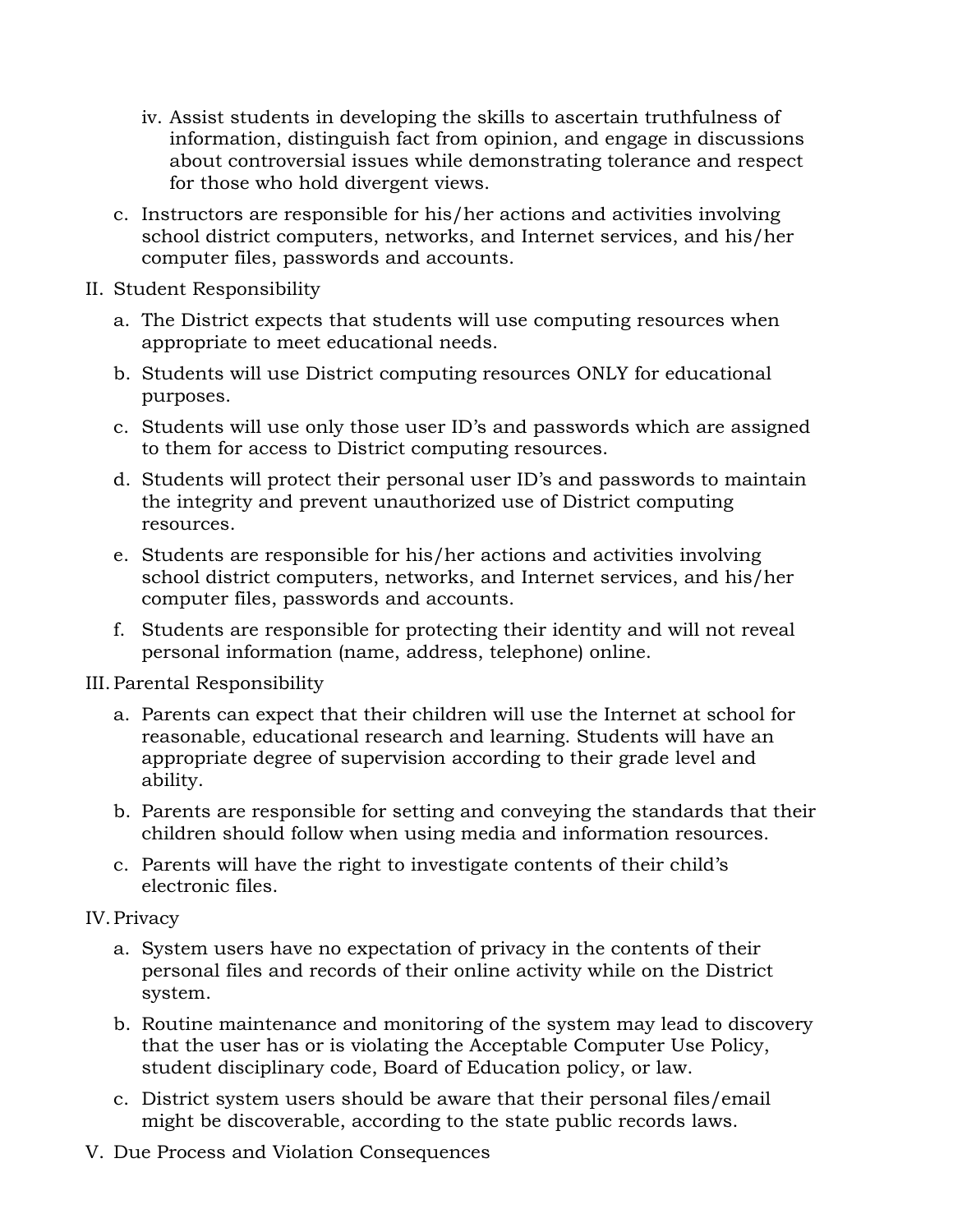- a. The District will cooperate fully with local, state, or federal officials in any investigation regarding illegal activities conducted through the Internet or the District email system.
- b. If an allegation is made that a student has violated the Acceptable Computer Use Policy, the student will be provided with a notice and opportunity to be heard in the manner set forth in the student disciplinary code.
- c. Disciplinary actions should be related to the violation and may include loss of account.
- d. Employee violations of the Acceptable Computer Use Policy will be handled in accordance with district policy.
- VI.Email
	- a. Staff Email
		- i. Full time certified employees will receive an email account. Classified and/or part time employees may receive an account if approved by the building administrator.
		- ii. Email / Computer passwords are an important safeguard of our systems and must not be shared.
		- iii. Employees should understand and practice responsibility regarding email use and the risk of opening unexpected email attachments.
	- b. Student Email accounts
		- i. Limited student email accounts may be provided for educational purposes.
		- ii. Student email accounts will be monitored for inappropriate content.
- VII. Netiquette
	- a. Courtesy, decorum, respect and appropriate language is expected in electronic communications.
	- b. Users should be sparing in their use of shared bandwidth.
- VIII. Acceptable Use of Technologies
	- a. The level of access that users have to school district computers, networks and Internet services is based upon specific user requirements and needs.
	- b. User access to the school district's computers, networks and Internet services is provided for administrative, educational, communications and research purposes consistent with the school district's educational mission, curriculum and instructional goals. General rules and expectations for professional behavior and communication apply to use of the school district's computers, networks and Internet services.
- IX.Unacceptable Use of Technologies

General examples of unacceptable uses which are expressly prohibited include, but are not limited to, the following: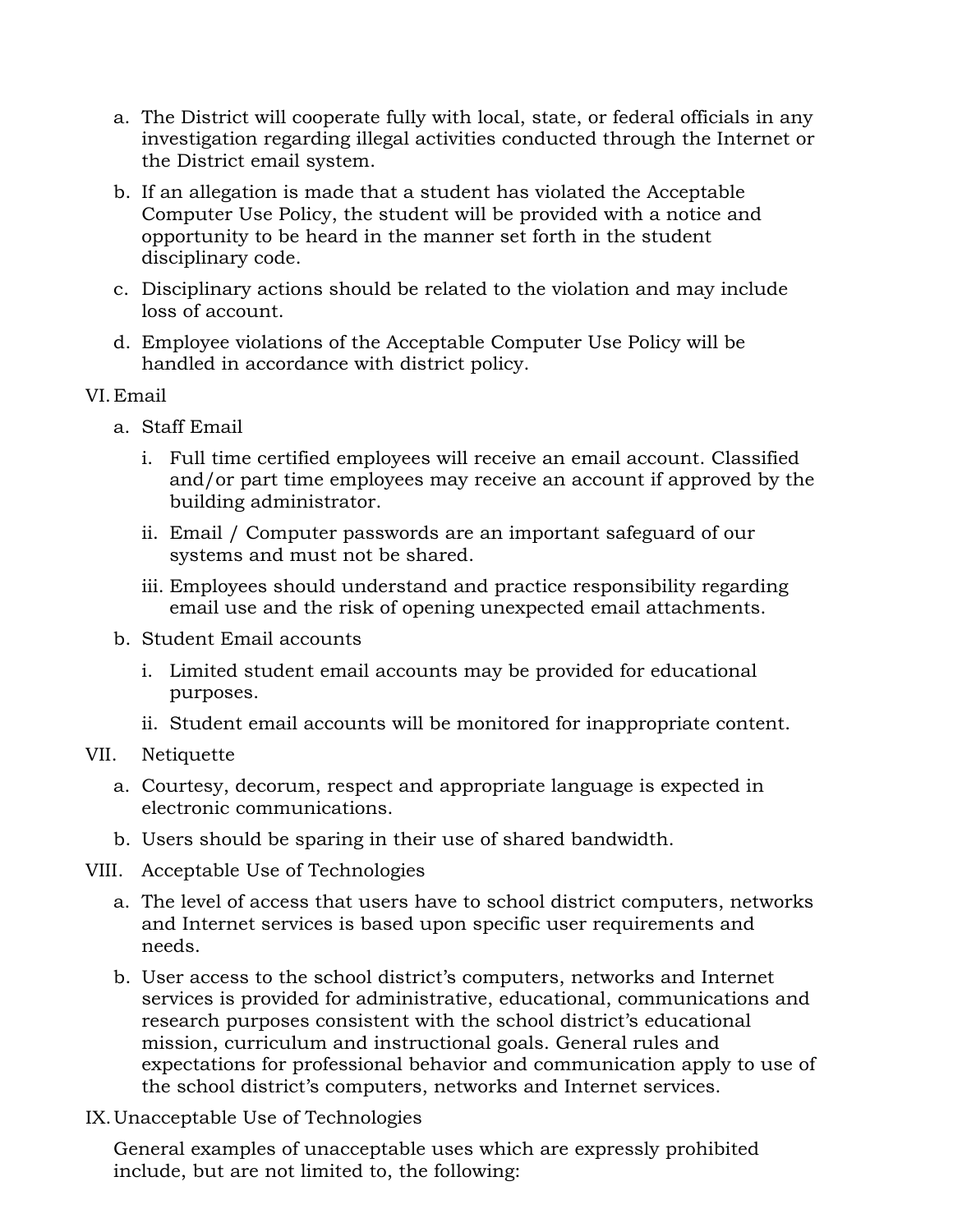- a. Intentionally introducing viruses or any code which disrupts or damages the system.
- b. Attempting to circumvent the system's protective measures
- c. Installing software or hardware without explicit permission of system administrators.
- d. Using communications technology to harass or threaten others.
- e. Any inappropriate communications. The term inappropriate or unacceptable will be defined by district administrators in each situation.
- f. Purposely accessing inappropriate sites.
- g. Using a username/user ID and/or password that is not your own to access any district computer system.
- h. Any use as a forum for communicating by email or any other medium with other school users or outside parties to solicit, proselytize, advocate or communicate the views of an individual or non-school sponsored organization; to solicit membership in or support of any non-school sponsored organization; or to raise funds for any non-school sponsored purpose, whether profit or non-for-profit. No user shall knowingly provide school email address to outside parties whose intent is to communicate with school employees, students and/or their families for non- school purposes. Users who are uncertain as to whether particular activities are acceptable should seek further guidance from the building principal or other appropriate administrator.
- X. Content Filtering
	- a. Internet content filtering is mandated by law (Children's Internet Protection Act) and is implemented at Oneonta City School District at the user level. All student and public accounts (such as those used at library public access computers) are affected by the filtering mechanism.
	- b. Internet filtering should strive for the proper balance of safety and access to information.
	- c. Email content is checked for virus type code both incoming and outgoing. Certain types of file attachments that are commonly used to transmit viruses are blocked. Email is not screened for inappropriate content.

# XI.Liability

XII. The district makes no warranties either expressed or implied that the computer and/or network services provided through the district system will be error free. The district will not be responsible for any interruption of service or errors experienced by loss of or damage to data. The district will not be responsible for accuracy or quality of information obtained neither through the system nor for any financial obligations arising through the unauthorized use of the system. Users shall indemnify and hold the district harmless from any losses sustained as the result of intentional misuse of the system by the user.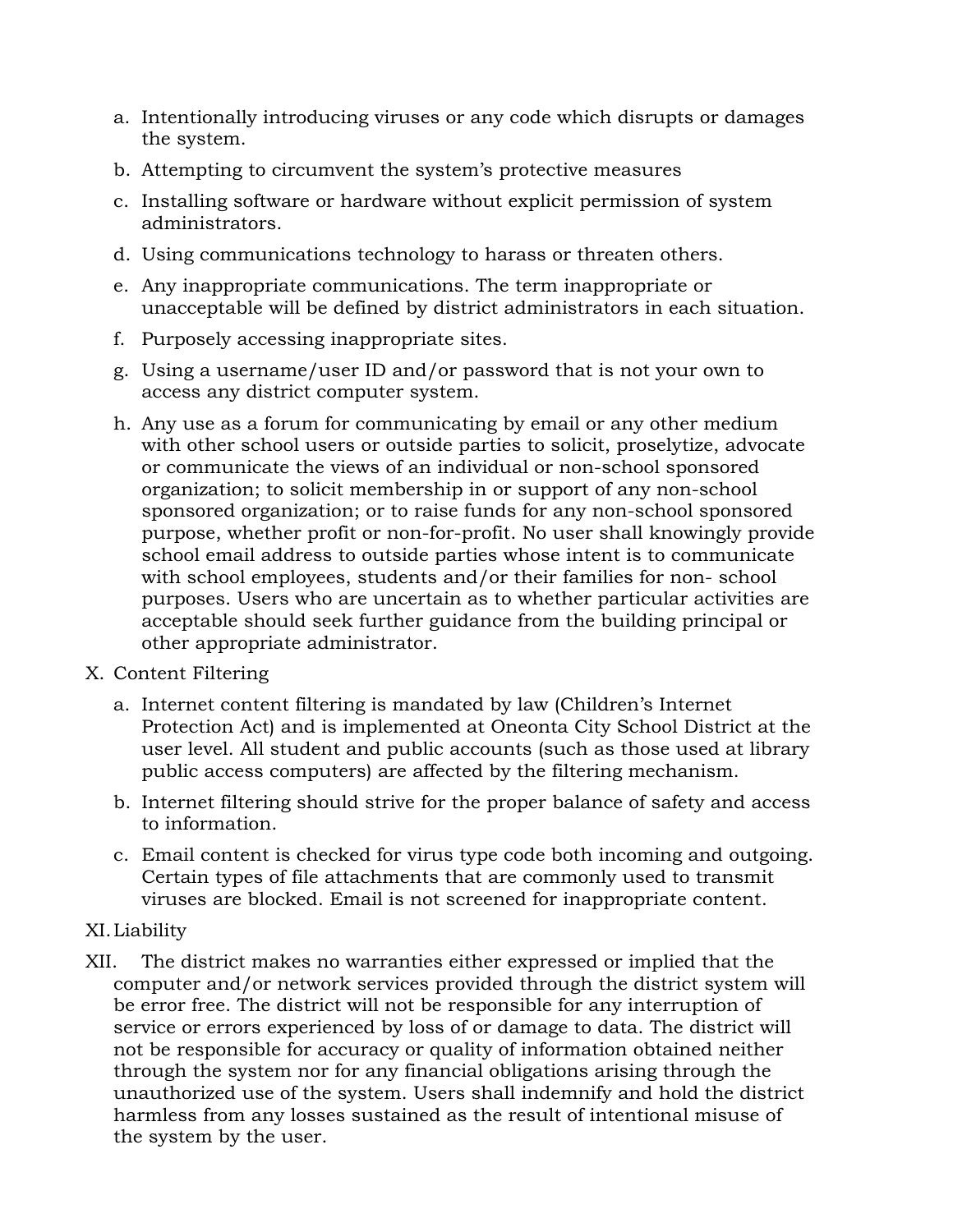## XIII. Audits

The administration may conduct periodic audits of software installed on district computers.

XIV. Acceptable Software

To safeguard the system, restrictions are necessary regarding installation of non- supported software.

- XV. Web Sites
	- a. Student / Organizational Web Sites
		- i. Must be sponsored and have continuing oversight of an adult staff member including the adult's contact information.
		- ii. Students will be taught not to reveal personal information (name, address, telephone or credit card number) online.
		- iii. All Web pages created by students and student organizations on the district's computer system will be subject to treatment as district sponsored publications. Accordingly, the district reserves the right to exercise editorial control over such publications.
	- b. District Web Sites
		- i. School web sites
			- 1. School websites should be kept current and updated at least quarterly.
			- 2. Web site design should follow district standards for quality and accessibility.
			- 3. School web sites must provide a link to the Oneonta City School District home page.
			- 4. Links should be thoroughly screened for appropriateness.
			- 5. Consent for use of copyrighted materials must be obtained or permitted by software licenses. The Fair Use Exemption should not be assumed.
	- c. Acceptable Use / Copyrights (also see article XV)
		- i. Use of copyrighted materials requires consent of the copyright owner.
	- d. Including student works
		- i. Including good examples of student works is strongly encouraged.
		- ii. Use of the student name must follow district policy appropriate for the age of the student. In all cases student or parent wishes in the matter must be honored.
	- e. Interactivity
		- i. Where appropriate, interactive content (discussions, forums, email communications) is encouraged. Online discussions and forums submissions must be screened for appropriateness before being posted.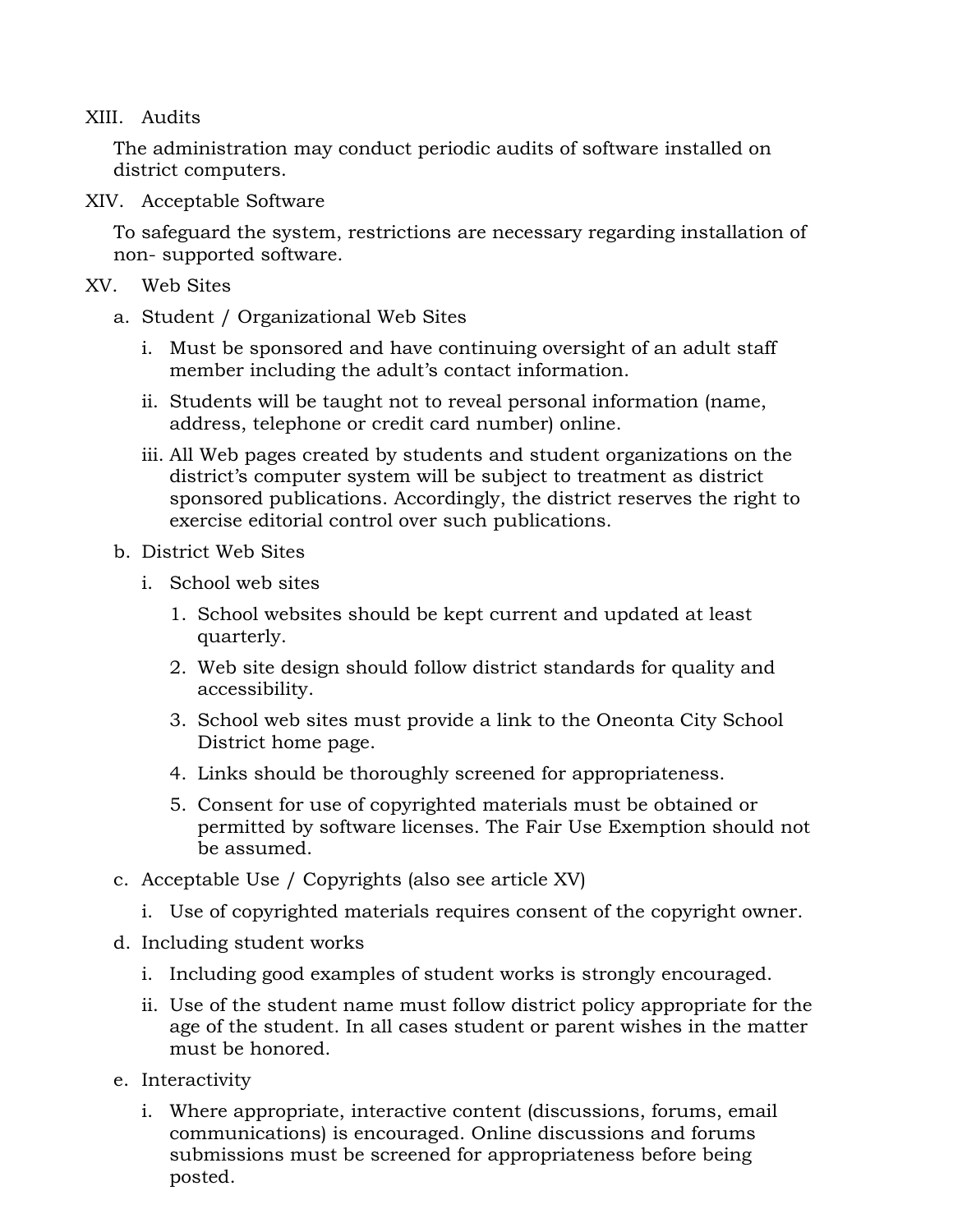- ii. All interactive websites must adhere to the Children's Online Privacy Protection Act (COPPA) regulations. See: <http://www.ftc.gov/bcp/conline/pubs/buspubs/coppa.htm>
- f. Student Photographs / Names (Individual )
	- i. No addresses, student email addresses or student ID numbers may be published on web pages.
	- ii. Student home addresses and/or phone numbers may not be published on public district web sites.
	- iii. Photographs of individual students should not be displayed on a school building Web site or district wide Web site unless prior, explicit permission has been obtained from a parent or guardian.
		- 1. Grades K 5: Unless written consent is obtained, publication of photos of this age group on district web sites must be of groups of three or more individuals. No names may be associated with the photographs unless written parental consent is obtained. Photos from a distance are encouraged.
		- 2. Grades 6-8: Unless written consent is obtained, photos of this age group on district web sites must be of groups of three or more individuals. First names may be associated with the photographs. Full names may be used only with parental consent.
		- 3. Grades 9-12: Web publication of photos of individual students is permitted. First and last names published in association with the photograph are permitted only with parental/student consent. An exception to this policy is allowed for photography of extracurricular events and teams, though individual parental/student preferences must still be followed.
	- iv. Unauthorized use of a student's likeness or other identifiable information could constitute a violation of the Family Educational Rights and Privacy Act (FERPA).

# XVI. Copyrighted Materials

- a. Use of Copyrighted materials: The Board of Education of the Oneonta City School District hereby affirms that respect for personal property, whether tangible or intangible, is vital to maintaining a stable learning and work environment. Students and employees of the school district are expected to follow copyright law and the copyright procedures established by the Superintendent. Any willful infringement will be punished in accordance with the student disciplinary code and employee disciplinary procedure. Students and staff members who willfully infringe the copyrights of others will be reported to the appropriate authorities and may be subject to criminal or civil penalties. The Board of Education hereby directs the Superintendent of Schools to implement regulations consistent with this policy.
- b. Ownership of Products: Unless there is a specific agreement to the contrary, products created within the scope of employment relationship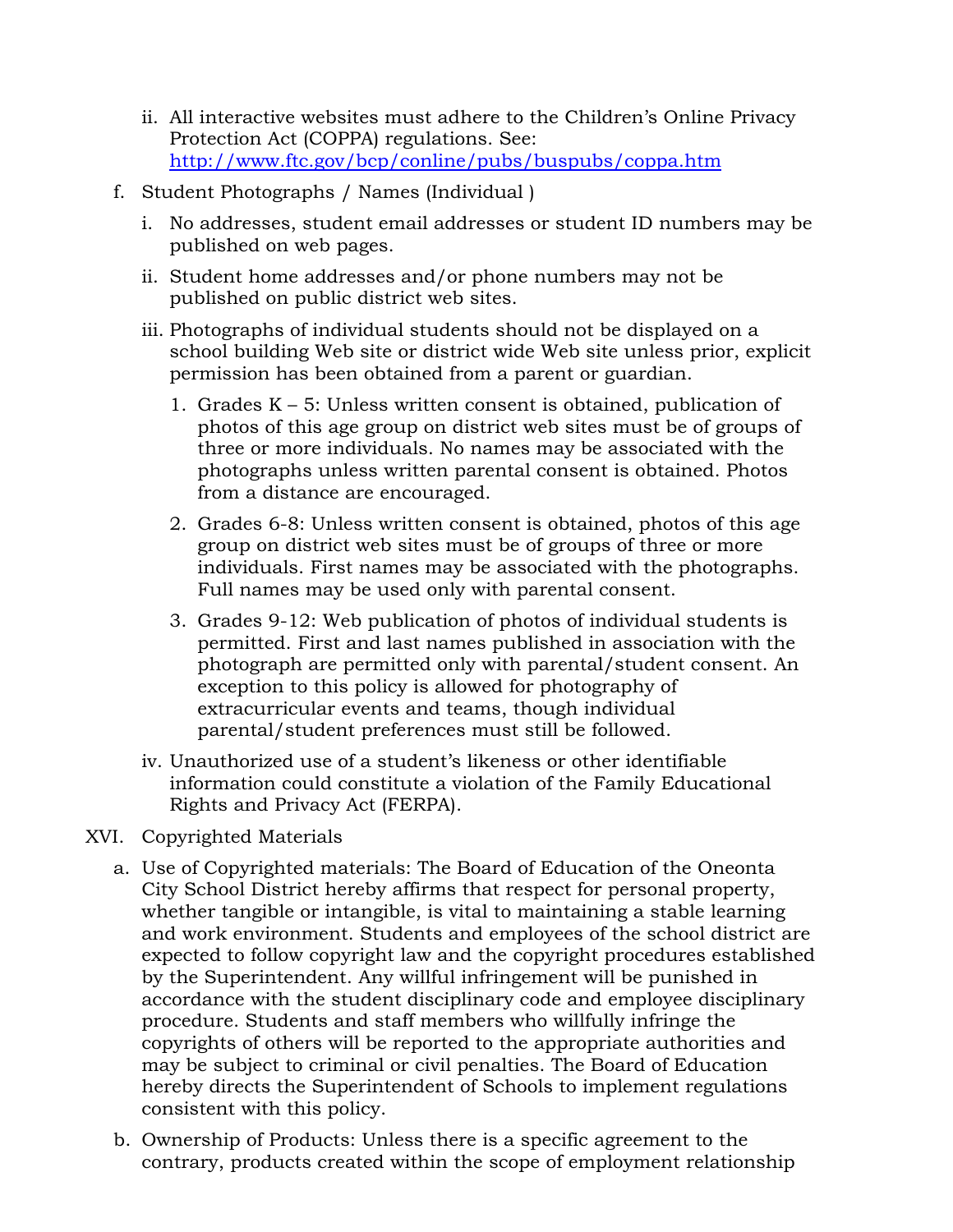shall be the property of the Board of Education. K-12 student work, unless created while the student is working for the school district, are the property of the individual student. Unless a student gives specific direction to the contrary, the school district may display notable student work created during the same school term or school year in education contexts (e.g., posting on school bulletin board or at a school show). In the opinion of the Board of Education, such limited educational posting constitutes fair use.

#### **Dissemination and Review**

A Dissemination of Code of Conduct

The board will work to ensure that the community is aware of this code of conduct by:

- 1. Providing copies of a summary of the code to all students at a general assembly held at the beginning of each school year.
- 2. Making copies of the code available to all parents at the beginning of the school year.
- 3. Mailing a summary of the code of conduct written in plain language to all parents of district students before the beginning of the school year and making this summary available later upon request.
- 4. Providing all current teachers and other staff members with a copy of the code and a copy of any amendments to the code as soon as practicable after adoption.
- 5. Providing all new employees with a copy of the current code of conduct when they are first hired.
- 6. Making copies of the code available for review by students, parents and other community members.

The board will sponsor an in-service education program for all district staff members to ensure the effective implementation of the code of conduct. The superintendent may solicit the recommendations of the district staff, particularly teachers and administrators, regarding in service programs pertaining to the management and discipline of students. The board of education will review this code of conduct every year and update it as necessary. In conducting the re-view, the board will consider how effective the code's provisions have been and whether the code has been applied fairly and consistently.

The board may appoint an advisory committee to assist in reviewing the code and the district's response to code of conduct violations. The committee will be made up of representatives of student, teacher, administrator, and parent organizations, school safety personnel and other school personnel. Before adopting any revisions to the code, the board will hold at least one public hearing at which school personnel, parents, students and any other interested party may participate. The code of conduct and any amendments to it will be filed with the Commissioner no later than 30 days after adoption.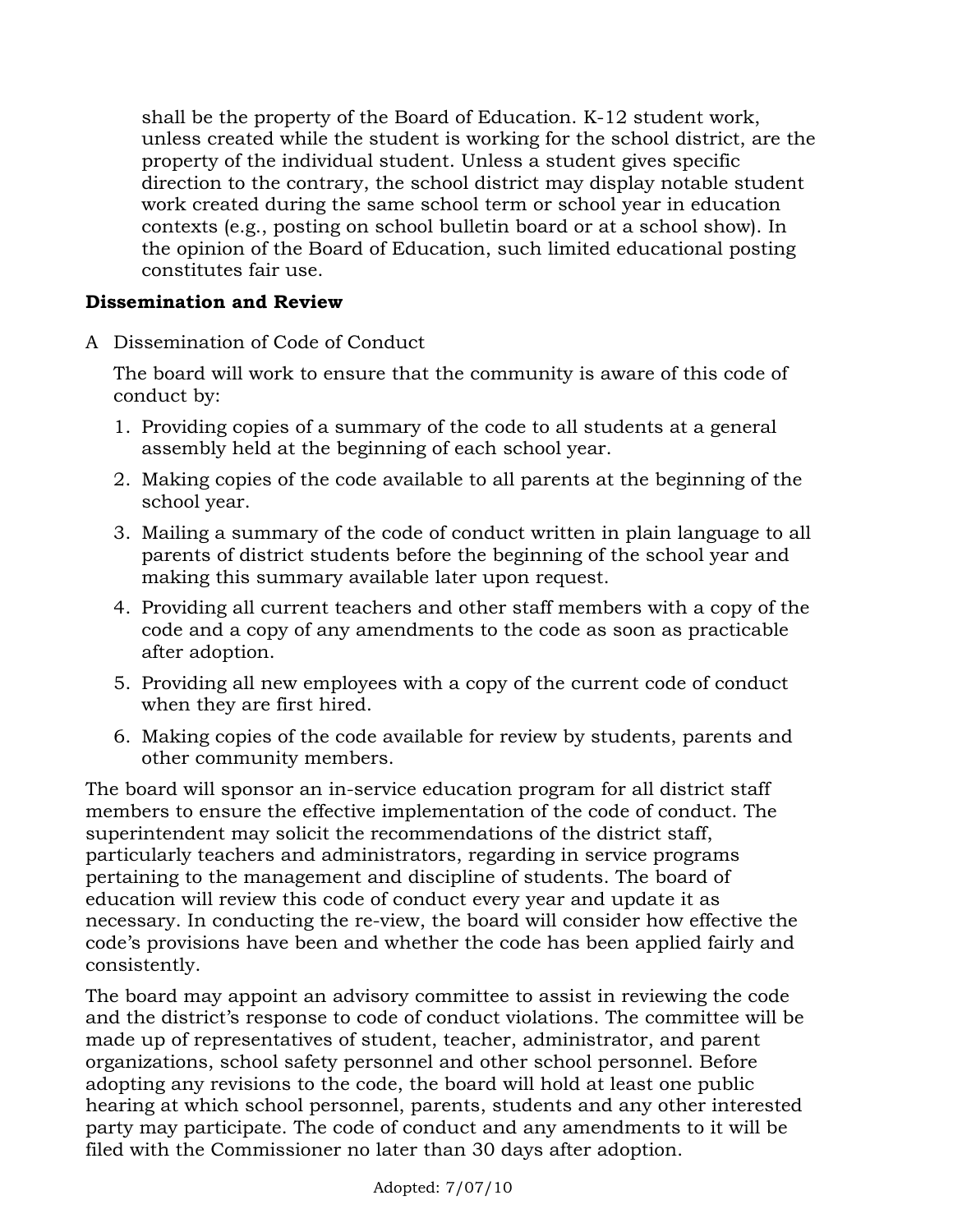# **POLICY B.29 Required Policies**

## **SUBJECT: CHILD ABUSE**

In accordance with Education Law 3209-a. the Board of Education directs the Superintendent to develop a set of procedures detailing the District's responsibilities pursuant to Article Six of the Social Services Law pertaining to abused and maltreated children. Those procedures shall specify the procedures to be followed regarding:

- 1. Mandatory reporting requirements of suspected child abuse or neglect;
- 2. Procedures for reporting child abuse and neglect including which District personnel are required to report;
- 3. Provisions for taking a child into protective custody;
- 4. Mandatory reporting of deaths;
- 5. Immunity from liability and penalties for failure to report; and
- 6. Obligations for provision of services and procedures necessary to safeguard the life of a child.

The District shall establish and implement a training program for all District personnel regarding the policies and procedures for reporting child abuse and neglect.

Adopted: 7/07/10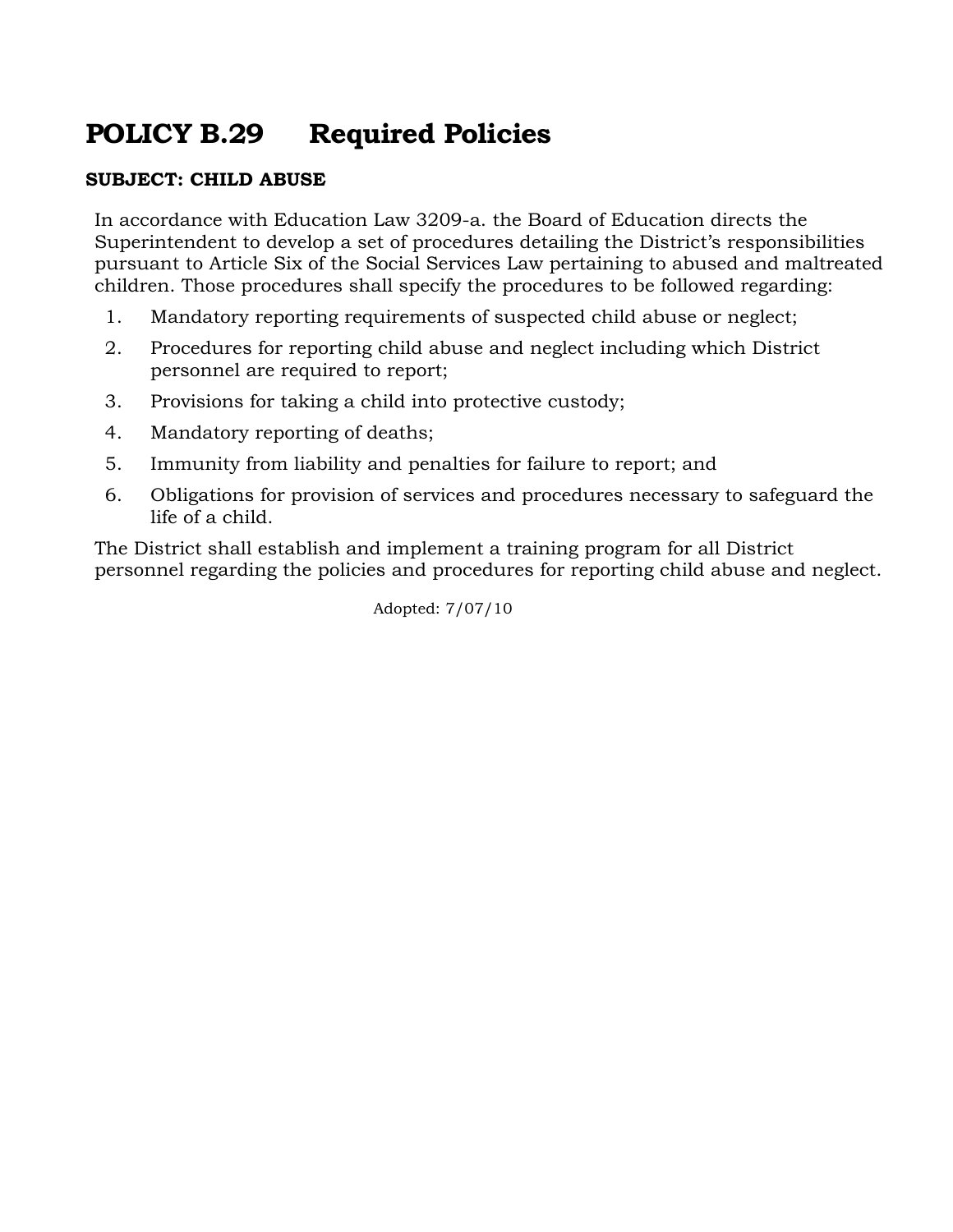# **POLICY B.30 Required Policies**

# **SUBJECT: FIELD TRIP POLICY**

When the District has provided transportation to students to a school sponsored field trip, extracurricular activity or other similar event involving the use of School District transportation services, the School District shall return all students to the point of departure unless the parent or legal guardian of the student has provided the District with written notice authorizing an alternative form of return transportation of such student. If intervening circumstances make School District transportation of any one student impractical, then a chaperone shall remain with the student until the parent(s) or legal guardian has been contacted and informed of the intervening circumstances which make such transportation impractical and such student and the parent(s) or legal guardian are together in the same location.

I have read this field trip or extracurricular activity transportation policy. I agree to abide by the policy and I understand that I may be asked to remain with the student if return transportation for the student is impractical.

Dated:

Chaperone's signature:

Please note that the second paragraph of the policy is in the policy in order to provide chaperones with notice that they may be called upon to remain behind. Accordingly, the document should be signed and dated by chaperones before the commencement of the trip. We suggest the following as a sign-out form:

# **Extracurricular or Field Trip Transportation Release**

I hereby authorize my son or daughter to be transported from the District sponsored extracurricular activity or field trip in the manner described below:

Date of Activity:

Name of Student

Alternate Transportation\* *(please indicate the name of the individual transporting the student) \**

Parent or Legal Guardian signature:

Adopted: 7/07/10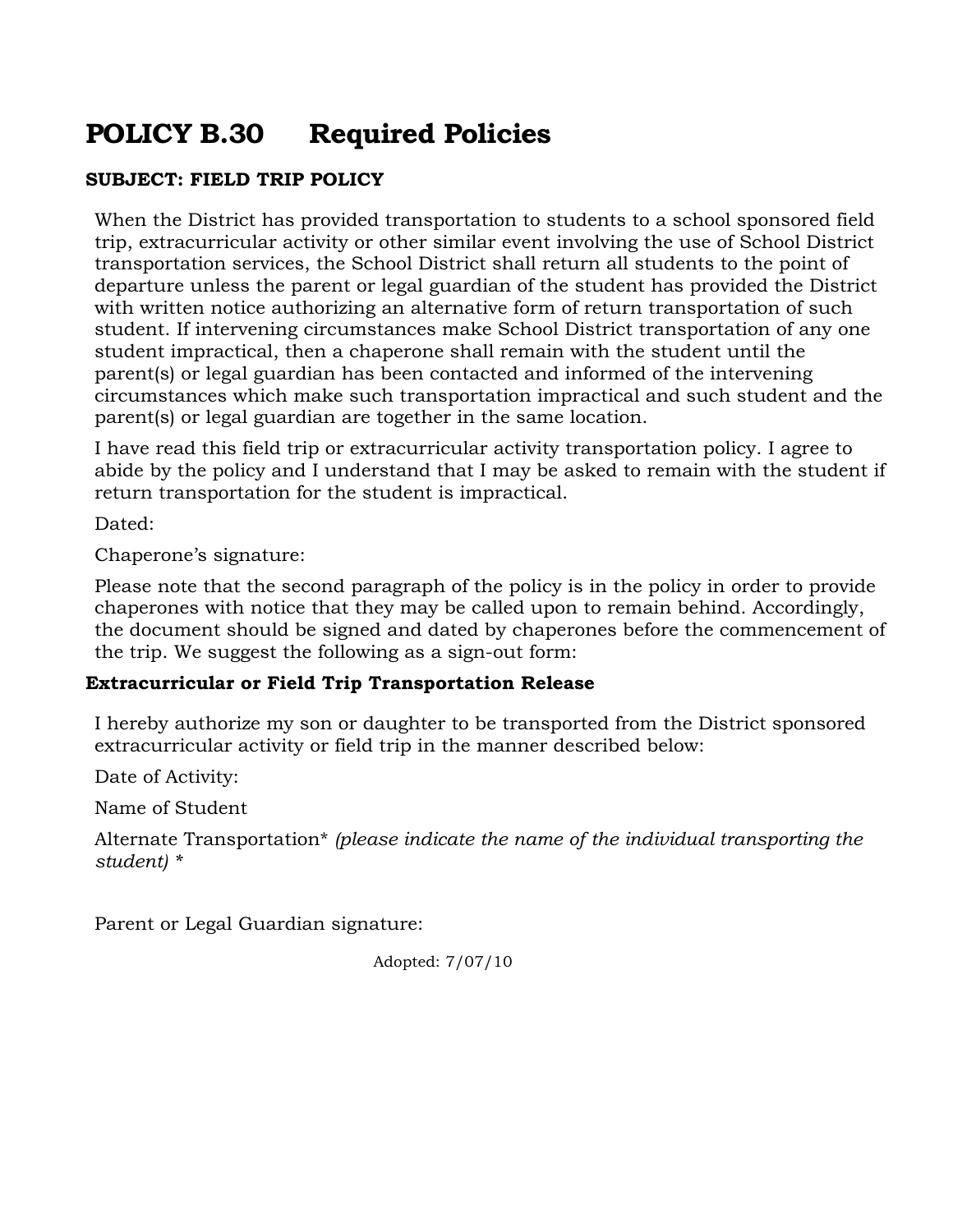# **POLICY B.31 Required Policies**

# **SUBJECT: INVESTMENT POLICY**

## **1. Scope**

This investment policy applies to all moneys and other financial resources available for investment on its own behalf of any other entity or individual.

# **2. OBJECTIVES**

The primary objectives of the School District's investment activities are, in priority order,

- to conform with all applicable federal, state and other legal requirements (legal);
- to adequately safeguard principal (safety);
- to provide sufficient liquidity to meet all operating requirements (liquidity); and
- to obtain a reasonable rate of return (yield).

# **3. DELEGATION OF AUTHORITY**

The governing board's responsibility for administration of the investment program is delegated to the treasurer who shall establish written procedures for the operation of the investment program consistent with these investment guidelines. Such procedures shall include an adequate internal control structure to provide a satisfactory level of accountability based on a data base or records incorporating description and amounts of investments, transaction dates, and other relevant information and regulate the activities of subordinate employees.

# **4. PRUDENCE**

All participants in the investment process shall seek to act responsibly as custodians of the public trust and shall avoid any transaction that might impair public confidence in the School District to govern effectively.

Investments shall be made with judgment and care, under circumstances then prevailing, which persons of prudence, discretion and intelligence exercise in the management of their own affairs, not for speculation, but for investment, considering the safety of the principal as well as the probably income to be derived.

All participants involved in the investment process shall refrain from personal business activity that could conflict with proper execution of the investment program, or which could impair their ability to make impartial investment decisions.

# **5. DIVERSIFICATION**

It is the policy of the School District to diversify its deposits and investments by financial institution, by investment instrument, and by maturing scheduling.

# **6. INTERNAL CONTROLS**

It is the policy of the School District for all moneys collected by any officer or employee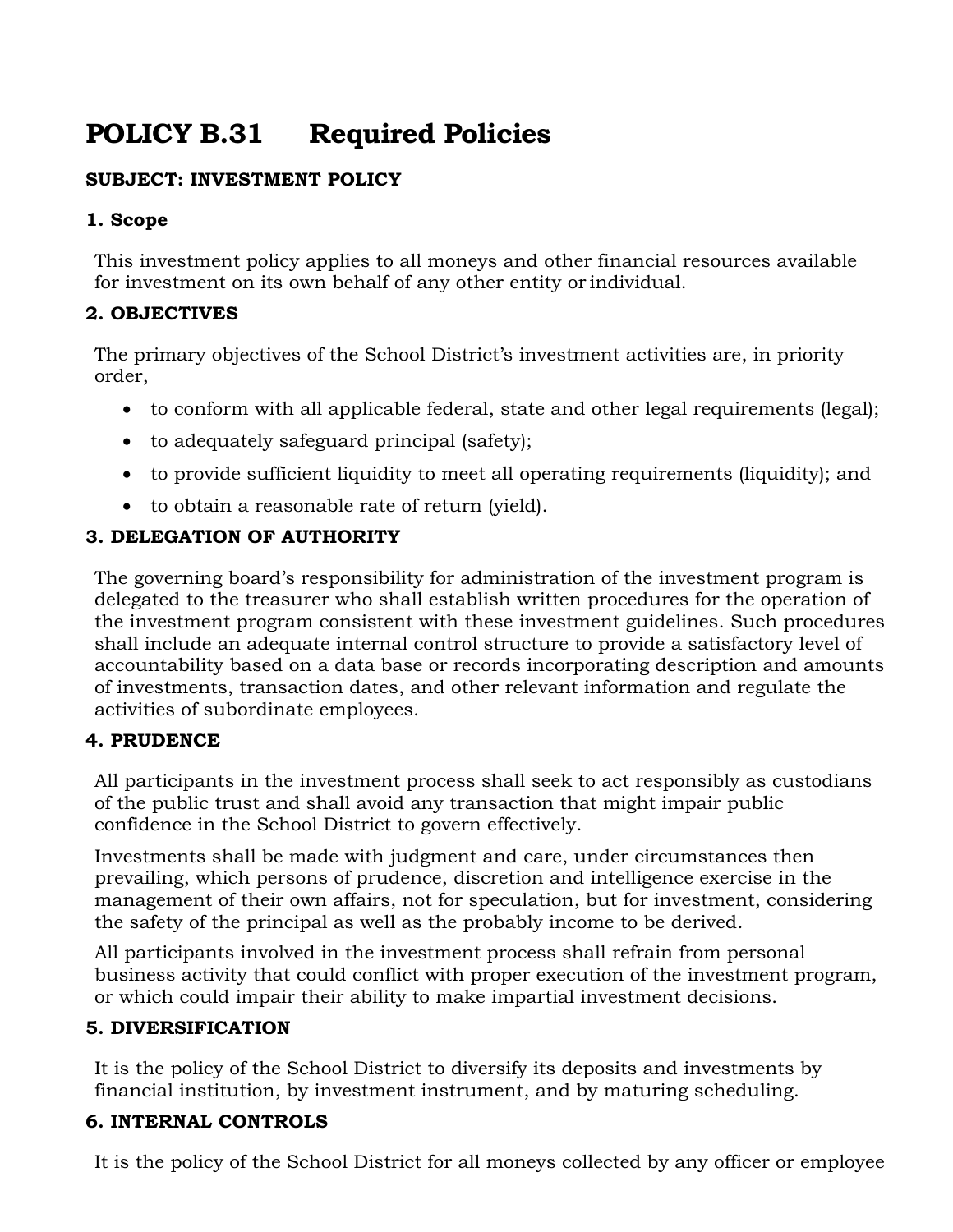of the government to transfer those funds to the treasurer within five business days of deposit, or within the time period specified in law, whichever is shorter.

The treasurer is responsible for establishing and maintaining an internal control structure to provide reasonable, but not absolute, assurance that deposits and investments are safeguarded against loss from unauthorized use or disposition, that transactions are executed in accordance with management's authorization and recorded properly, and are managed in compliance with applicable laws and regulations.

## **7. DESIGNATION OF DEPOSITARIES**

The bank and trust companies authorized for the deposit of monies up to the maximum amounts are:

(List depository name, maximum amount and officer)

# **8. COLLATERILIZING OF DEPOSITS**

In accordance with the provisions of General Municipal Law § 10, all deposits of School District, including certificates of deposit and special time deposits, in excess of the amount insured under the provisions of the Federal Deposit Insurance Act shall be secured:

- a. By a pledge of "eligible securities" with an aggregate "market value" as provided by GML § 10, equal to the aggregate amount of deposits from the categories designated in Appendix A to the policy.
- b. By an eligible "irrevocable letter of credit" issued by a qualified bank other than the bank with the deposits in favor of the government for a term not to exceed 90 days with an aggregate value equal to 140% of the aggregate amount of deposits and the agreed upon interest, if any. A qualified bank is one whose commercial paper and other unsecured short-term debt obligations are rated in one of the three highest rating categories by at least one nationally recognized statistical rating organization or by a bank that is in compliance with applicable federal minimum risk-based capital requirements.
- c. By an eligible surety bond payable to the government for an amount at least equal to 100% of the aggregate amount of deposits and the agreed upon interest, if any, executed by an insurance company authorized to do business in New York State, whose claims-paying ability is rated in the highest rating category by at least two nationally recognized statistical rating organizations.

#### **9. SAFEKEEPING AND COLLATERALIZATION**

Eligible securities used for collateralizing deposits shall be held by depositary or a third party bank or trust company subject to security and custodial agreements as determined by the treasurer.

The security agreement shall provide that eligible securities are being pledged to secure the School District deposits together with agreed upon interest, if any, and any costs or expenses arising out of the collection of such deposits upon default. It shall also provide the conditions under which the securities may be sold, presented for payment, substituted or released and the events which will enable the School District to exercise its rights against the pledged securities. In the event that the securities are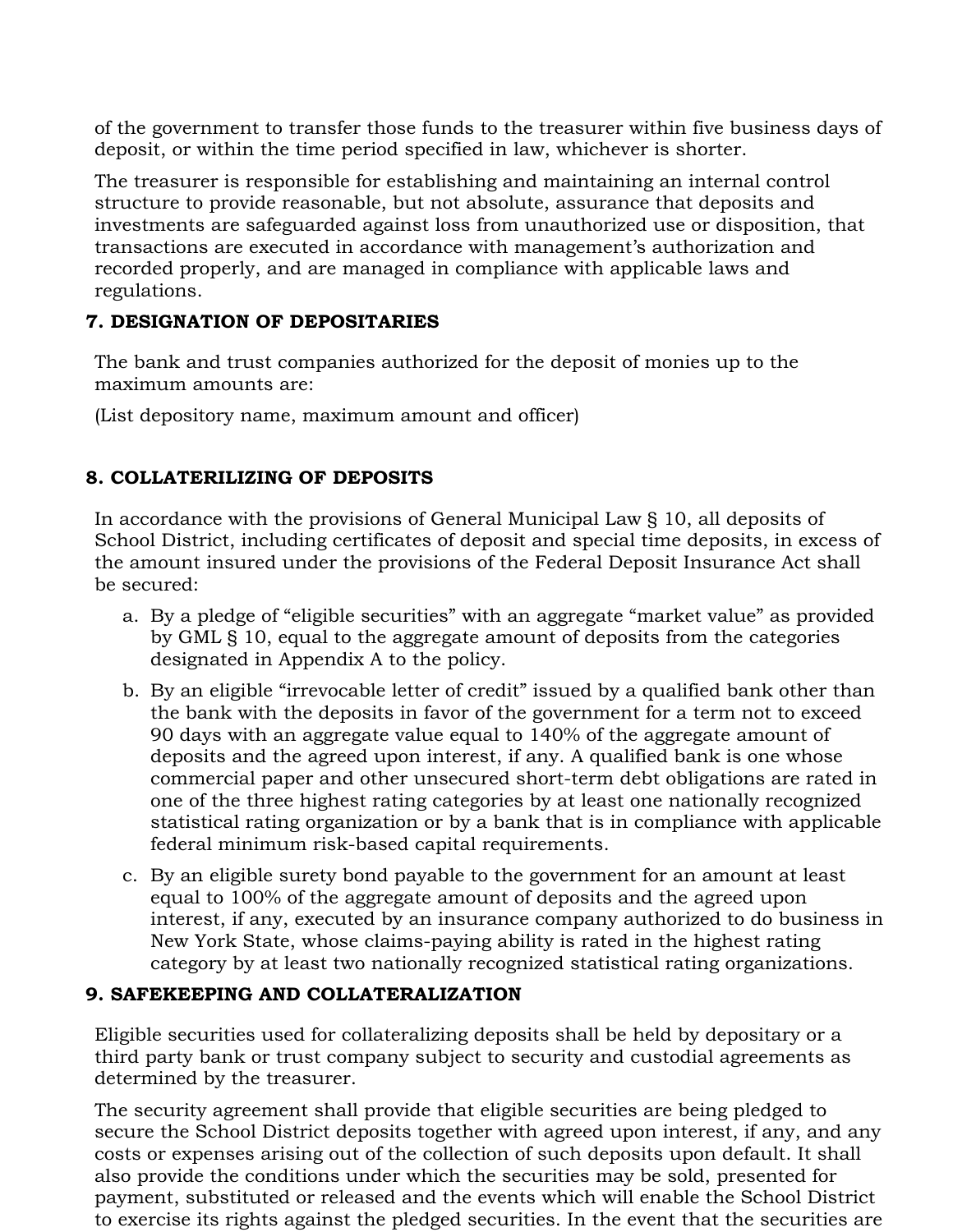not registered or inscribed in the name of the School District, such securities shall be delivered in a form suitable for transfer or with an assignment in blank to the School District or its custodial bank.

The custodial agreement shall provide that securities held by the bank or, trust company, or agent of and custodian for, the School District, will be kept separate and apart from the general assets of the custodial bank or trust company and will not, in any circumstances, be commingled with or become part of the backing for any other deposit or other liabilities. The agreement should also describe that the custodian shall confirm the receipt, substitution or release of the securities. The agreement shall provide for the frequency of revaluation of eligible securities and for the substitution of securities when a change in the rating of a security may cause ineligibility. Such agreement shall include all provisions necessary to provide the School District a perfected interest in the securities.

## **10. PERMITTED INVESTMENTS**

As authorized by General Municipal Law § 11, the School District authorizes the treasurer to invest moneys not required for immediate expenditure for terms not to exceed its projected cash flow needs in the following types of investments:

- Special time deposit accounts
- Certificates of deposit
- Obligations of the United States of America;
- Obligations guaranteed by agencies of the United States of America where the payment of principal and interest are guaranteed by the United States of America;
- Obligations of the State of New York;
- Obligations issued pursuant to LFL § 24.00 (with approval of the State Comptroller) by any municipality, school district or district corporation other than the School District.
- Obligations of public authorities, public housing authorities, urban renewal agencies and industrial development agencies where the general State statutes governing such entities or whose specific enabling legislation authorizes such investments.
- Certificates of Participation (COPs) issued pursuant to GML 109-b. Obligations of this School District, but only with any moneys in a reserve fund.
- Obligations of this School District, but only with any moneys in a reserve fund established pursuant to GML  $\S$   $\S$  6-c, 6-d, 6-e, 6-g, 6-h, 6-j, 6-k, 6-m, or 6-n.

All investment obligations shall be payable or redeemable at the option of the School District within such times as the proceeds will be needed to meet expenditures for purposes for which the moneys were provided and, in the case of obligations purchased with the proceeds of bonds or notes, shall be payable or redeemable at the option of the School District within two years of the date of purchase.

# **11. AUTHORIZED FINANCIAL INSTITUTIONS AND DEALERS**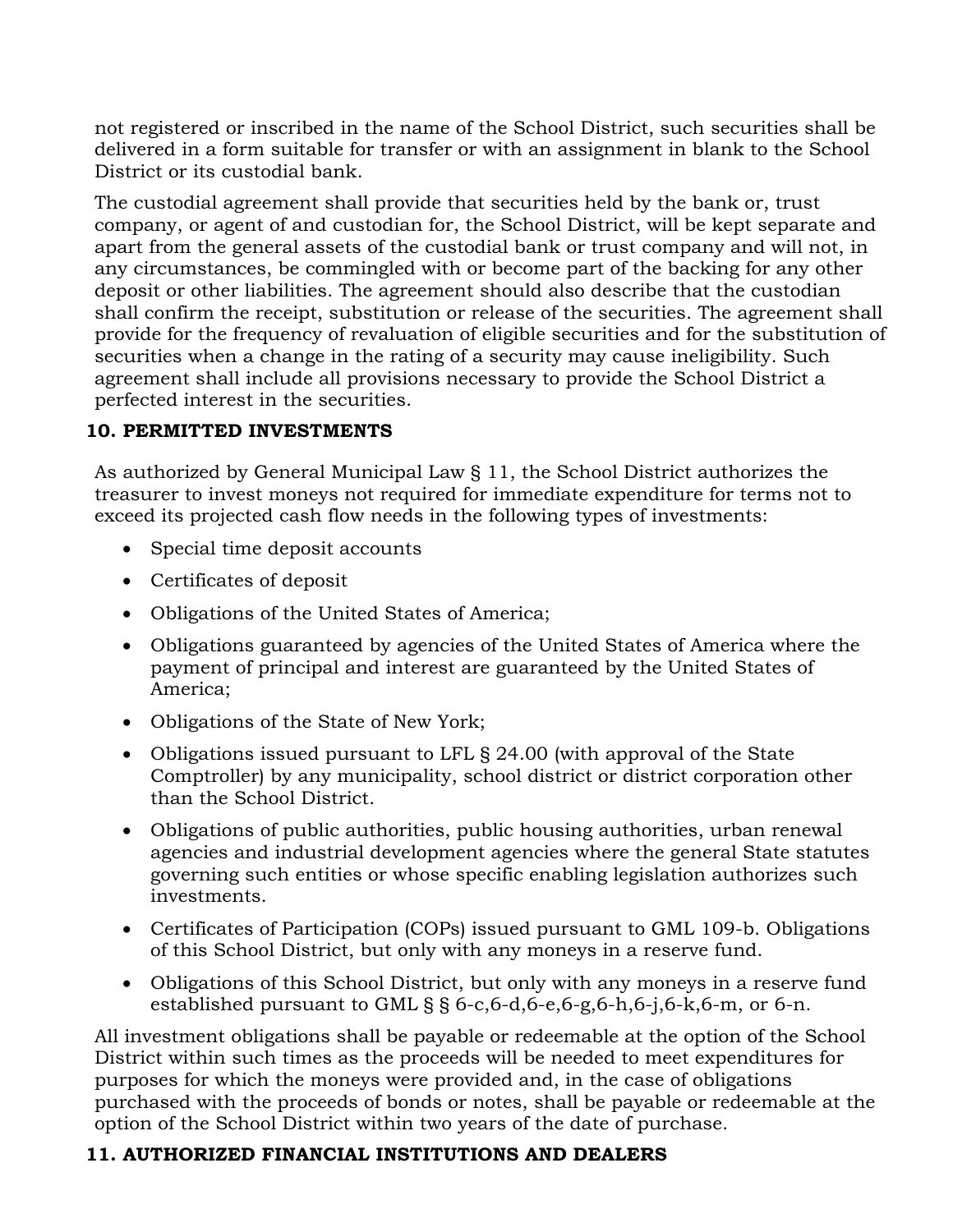The School District shall maintain a list of financial institutions and dealers approved for investment purposes and establish appropriate limits to the amount of investments which can be made with each financial institution or dealer. All financial institutions with which the School District conducts business must be credit worthy. Banks shall provide their most recent Consolidated Report of Condition (Call Report) at the request of the School District. Security dealers not affiliated with a bank shall be required to be classified as reporting dealers affiliated with the New York Federal Reserve Bank, as primary dealers. The treasurer is responsible for evaluating the financial position and maintaining a listing of proposed depositaries, trading partners and custodians. Such listing shall be evaluated at least annually.

# **12. PURCHASE OF INVESTMENTS**

The Treasurer is authorized to contract for the purchase of investments:

- a. Directly, including through a repurchase agreement, from an authorized trading partner.
- b. By participation in a cooperative investment program with another authorized governmental entity pursuant to Article 5G of the General Municipal Law where such program meets all the requirements set forth in the Office of the State Comptroller Opinion No. 88-46, and the specific program has been authorized by the governing board.
- c. By utilizing an ongoing investment program with an authorized trading partner pursuant to a contract authorized by the governing board.

All purchased obligations, unless registered or inscribed in the name of the School District, shall be purchased through, delivered to and held in the custody of a bank or trust company. Such obligations shall be purchased, sold or presented for redemption or payment by such bank or trust company only in accordance with prior written authorization from the officer authorized to make the investment. All such transactions shall be confirmed in writing to the School District by the bank or trust company. Any obligation held in the custody of a bank or trust company shall be held pursuant to a written custodial agreement as described in General Municipal Law, § 10.

The custodial agreement shall provide that securities held by the bank or trust company, as agent of and custodian for, the School District, will be kept separate and apart from the general assets of the custodial bank or trust company and will not, in any circumstances, be commingled with or become part of the backing for any other deposit or other liabilities. The agreement shall describe how the custodian shall confirm the receipt and release of the securities. Such agreement shall include all provisions necessary to provide the School District a perfected interest in the securities.

# **13. REPURCHASE AGREEMENTS**

Repurchase agreements are authorized subject to the following restrictions:

- All repurchase agreements must be entered into subject to a Master Repurchase Agreement.
- Trading partners are limited to banks or trust companies authorized to do business in New York State and primary reporting dealers.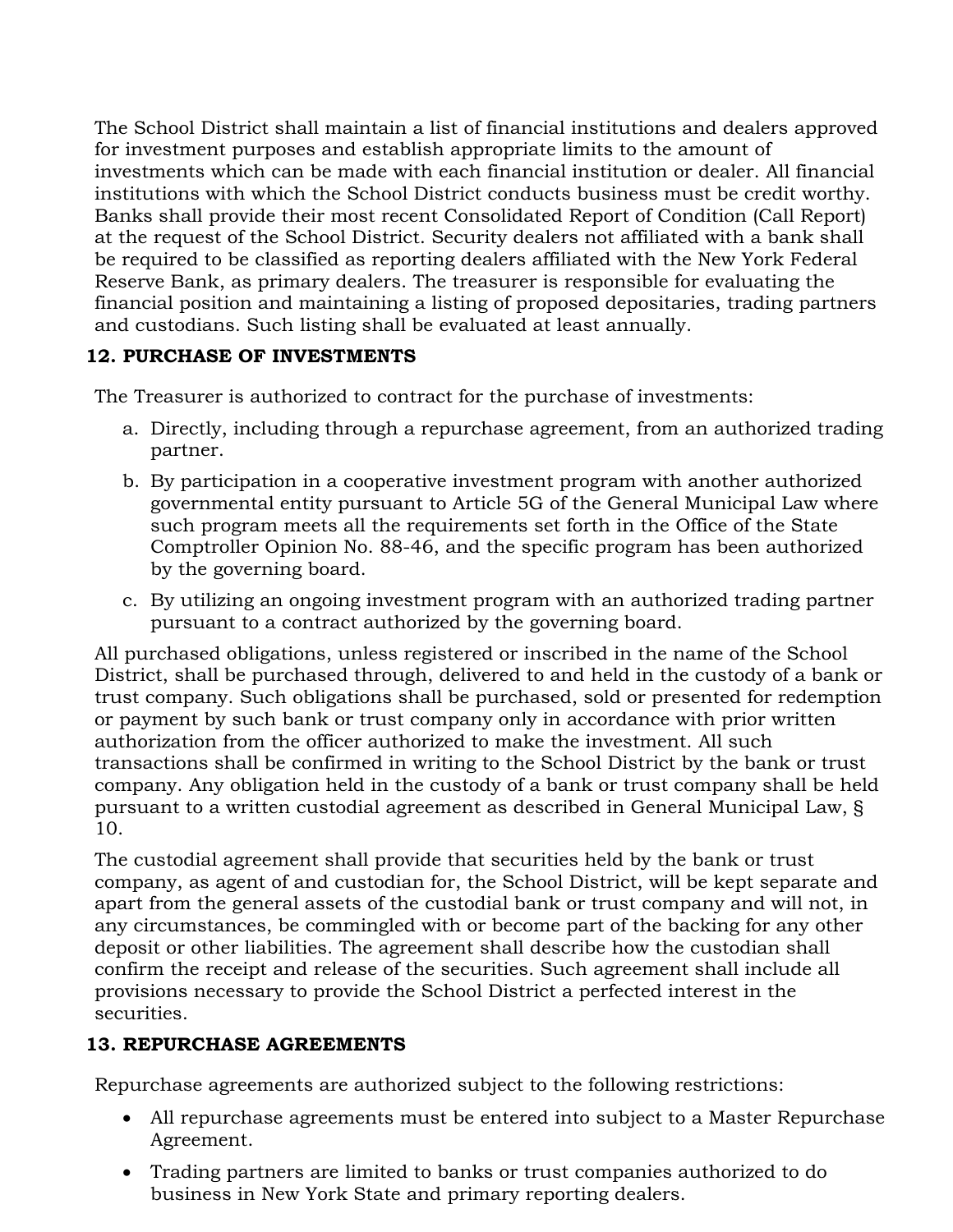- Obligations shall be limited to obligations of the United States of America and obligations guaranteed by agencies of the United States of America.
- No substitution of securities will be allowed.
- The custodian shall be a party other than the trading partner.

## **APPENDIX A**

*Schedule of Eligible Securities*

- (i) Obligations issued, or fully insured or guaranteed as to the payment of principal and interest, by the United States of America, an agency thereof or a United States government sponsored corporation.
	- (ii) Obligations issued or full guaranteed by the International Bank for Reconstruction and Development, the Inter-American Development Bank, the Asian Development Bank, and the African Development Bank.
	- (iii) Obligations partially insured or guaranteed by any agency of the United States of America, at a proportion of the Market Value of the obligation that represents the amount of the insurance or guaranty.
	- (iv) Obligations issued or fully insured or guaranteed by the State of New York, obligations issued by a municipal corporation, school district or district corporation of such State or obligations of any public benefit corporation which under a specific State statute may be accepted as security for deposit of public moneys.
	- (v) Obligations issued by states (other than the State of New York) of the United States rated in one of the three highest rating categories by at least one nationally recognized statistical rating organization.
	- (vi) Obligations of Puerto Rico rated in one of the three highest rating categories by at least one nationally recognized statistical rating organization.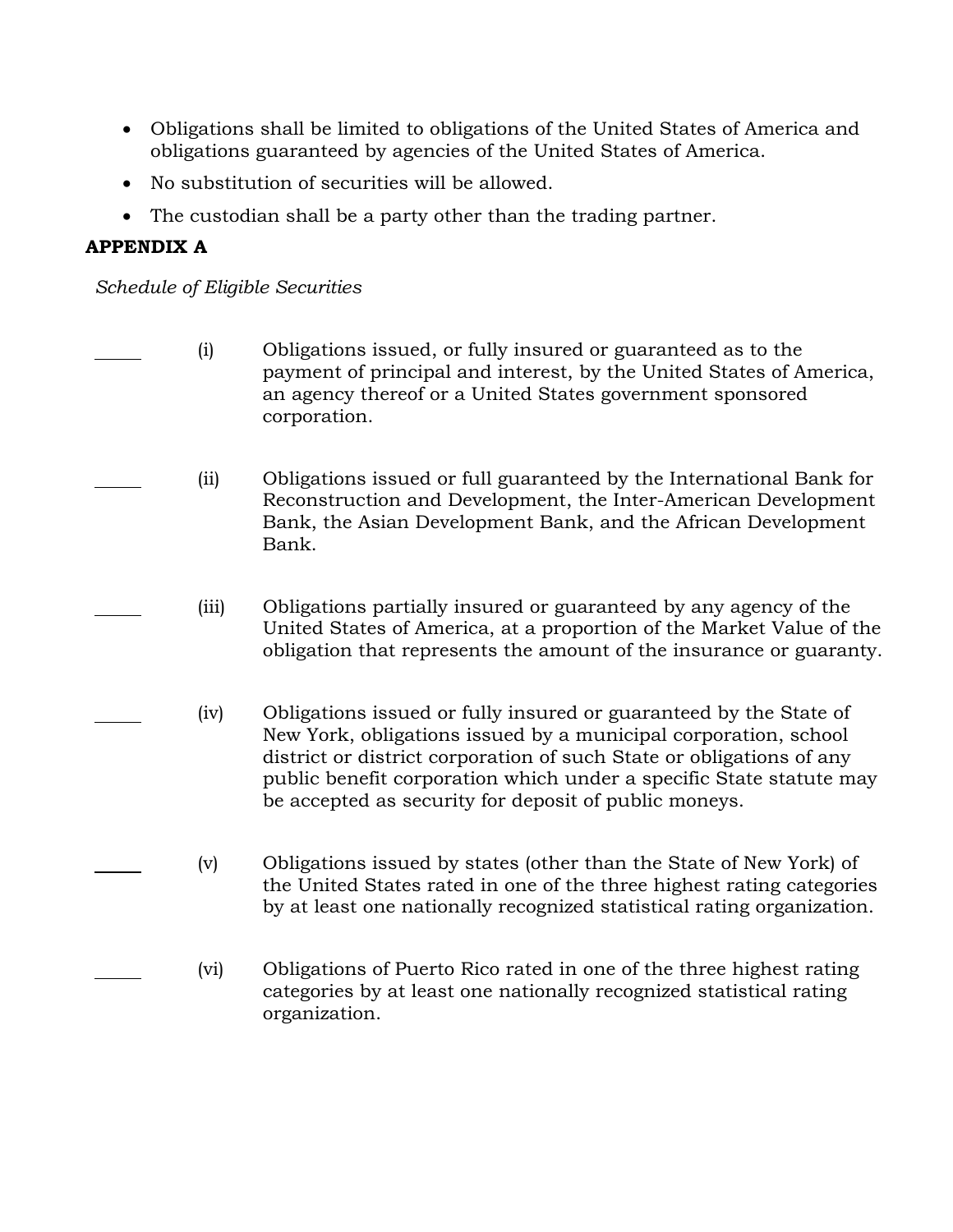- (vii) Obligations of counties, cities and other governmental entities of a state other than the State of New York having the power to levy taxes that are backed by the full faith and credit of such governmental entity and rated in one of the three highest rating categories by at least one nationally recognized statistical rating organization.
- (viii) Obligations of domestic corporations rated in one of the two highest rating categories by at least one nationally recognized statistical rating organization.
- (ix) Any mortgage related securities, as defined in the Securities Exchange Act of 1934, as amended, which may be purchased by banks under the limitations established by bank regulatory agencies.
- (x) Commercial paper and bankers' acceptances issued by a bank, other than the Bank, rated in the highest short term category by at least one nationally recognized statistical rating organization and having maturities of not longer than 60 days from the date they are pledged.
	- (xi) Zero coupon obligations of the United States government marketed as "Treasury strips".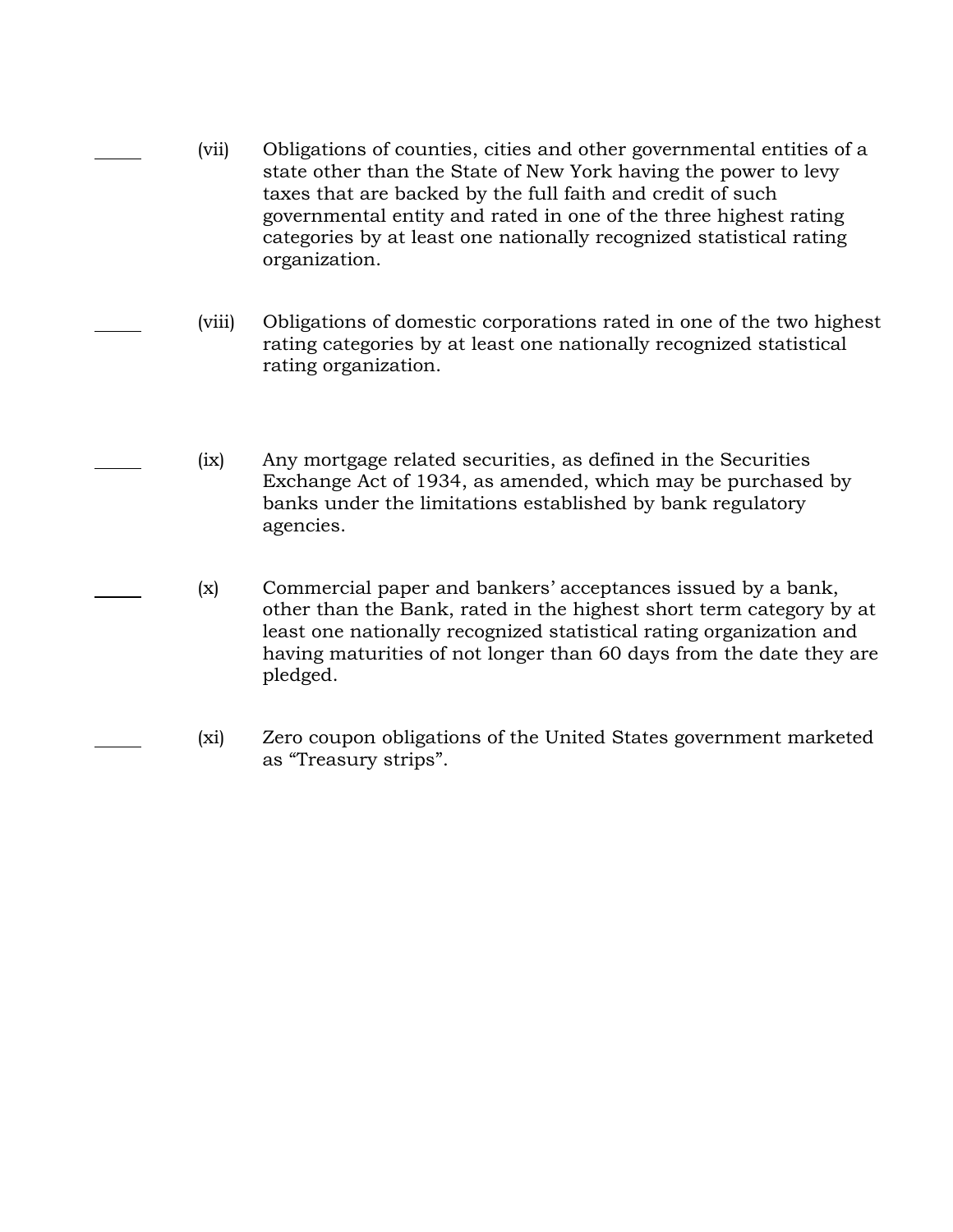#### **THIRD PARTY CUSTODIAL**

THIS AGREEMENT, made and executed this day of , 20, between

Lacktrian (School District"), Located in the County of Lacktrian , State of New York, ("School District"), having offices at \_\_\_\_\_\_\_\_\_\_\_\_\_, New York ("Bank") and \_\_\_\_\_\_\_\_\_\_having offices  $\overline{at}$  , New York ("Custodian").

#### **WITNESSETH**

WHEREAS, the School District desires to maintain or continue to maintain public deposits with the Bank;

WHEREAS, the Bank desires to obtain such deposits and to provide security therefor as required by the General Municipal Law, Banking Law and other applicable statutes;

WHEREAS, the Custodian agrees to provide safekeeping services and to hold any securities pledged by the Bank in a custodial account established for the benefit of the School District as secured party pursuant to this Agreement;

NOW, THEREFORE, in consideration of the mutual promises set forth hereafter, the parties hereby agree as follows:

#### **1. Schedule of Deposits and Required Security**

Attached as Exhibit A hereto is a schedule of the maximum amount of the Deposits anticipated by the School District and the Bank during each school year and the Collateral Requirement to be provided by the Bank during each such school year. The obligation of the Bank to provide Eligible Collateral pursuant to this Agreement shall not be less than the Collateral Requirement shown in Exhibit "A" unless the School District and, at any time during the term of this agreement, agree to amend Exhibit "A". Any such amendments to either increase or decrease the Collateral Requirement shown in Exhibit "A" shall be confirmed in writing by either party at least ten Business Days before the new Collateral Requirement becomes effective. A copy of any amendments made pursuant to this section shall be furnished to the Custodian.

#### **2. Security Requirements**

- a. The Bank, to secure the timely payment of Uninsured Deposits heretofore or hereafter made by the School District, including any interest due thereon, shall provide the School District with Eligible Collateral having an Adjusted Market Value equal to the Collateral Requirement. Whenever Eligible Securities are provided pursuant to this paragraph, the Bank hereby grants to the School District a pledge and security interest in and to such Eligible Securities and shall deliver such Eligible Securities to the Custodian in the manner prescribed in Section 3 of this Agreement.
- b. The Custodian will monthly determine the Adjusted Market Value of the Eligible Collateral provided pursuant to this Agreement. If the Adjusted Market Value of such Eligible Collateral is less than the Collateral Requirement, the Custodian will so notify the Bank and the Bank shall, upon such notice, be required to provide additional Eligible Collateral having an Adjusted Market Value equal to or greater than such deficiency no later than one Business Day after receipt of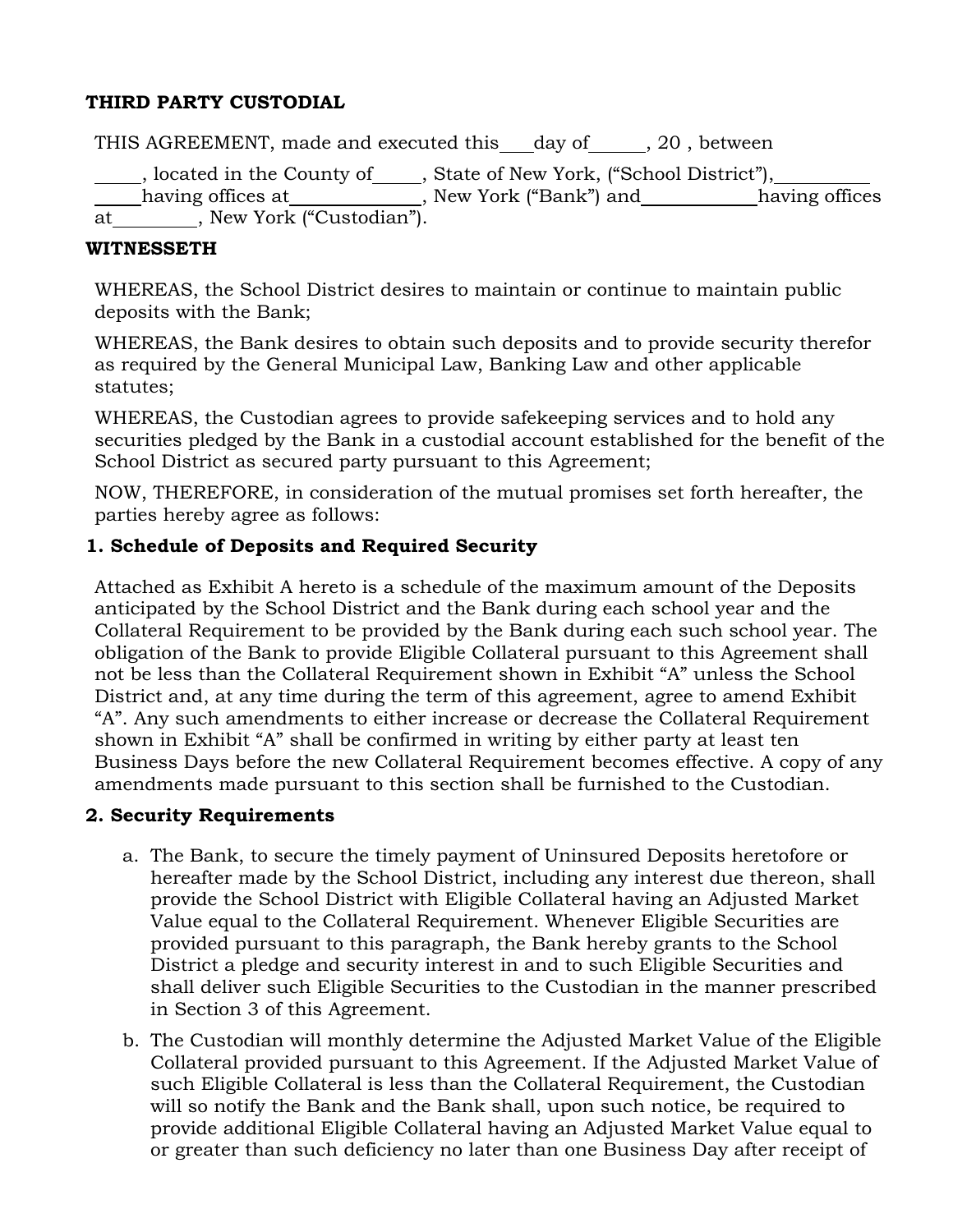such notice. If the Adjusted Market Value of the Eligible Collateral provided pursuant to this Agreement exceeds the Collateral Requirement, the Custodian, at the direction of the Bank, shall transfer securities from the Account, or in the case of other Eligible Collateral, cause or consent to a reduction in the amount thereof, to the extent of such excess.

- c. The Bank may substitute Eligible Collateral ("Substitute Collateral") for any Eligible Collateral previously provided pursuant to this Agreement so long as the Substitute Collateral has an Adjusted Market Value equal to or greater than the Eligible Collateral which it will replace. The Bank shall give Written or Oral Notice thereof to the Custodian of any proposed substitution. In the event that the Custodian determines that the Substitute Collateral described in such notice consists exclusively of Eligible Securities having sufficient Adjusted Market Value, the Custodian, at the direction of the Bank, shall transfer the Eligible Securities out of the Account against delivery to the Account on the same Business Day of the Substitute Collateral. In the event the Substitute Collateral described in such notice consists of an Eligible Letter of Credit or Eligible Surety Bond, the prior consent of the School District shall be required before the Bank or Custodian may complete the substitution described in such notice unless the School District has, in writing, previously approved and consented to the form and issuer of the Eligible Letter of Credit or Eligible Surety Bond to be provided as Substitute Collateral.
- d. The Custodian, to the extent not contained in the confirmation required by paragraph c. of Section 3 of this Agreement, shall provide the School District with a written confirmation setting forth: (1.) a complete description of Eligible Collateral provided, reduced or transferred to or from the Account pursuant to this section; and, (2.) the Market Value and Adjusted Market Value of such Eligible Collateral as of the date of such transaction.

#### **3. Custody of Eligible Securities**

- a. The Bank and School District hereby appoint the Custodian as custodian of all Eligible Securities at any time delivered to the Custodian pursuant to this Agreement. The Custodian hereby accepts appointment as such Custodian and agrees to establish and maintain the Account and appropriate records identifying the Eligible Securities as pledged by the Bank to the School District. The Account shall be kept separate and apart from the general assets of the Custodian and will not, in any circumstances, be commingled with or become part of the backing for any other deposit or liability of the Custodian. The Custodian, in performing its duties and responsibilities pursuant to this Agreement, shall act as Custodian for, and agent of, the School District.
- b. The Bank and School District agree that Eligible Securities delivered to the Custodian for deposit in the Account may be in the form of credits to the accounts of the Custodian at the Book Entry System or a Depository or by delivery to the Custodian of physical certificates in a form suitable for transfer or with an assignment in blank to the School District or Custodian. The Bank and School District hereby authorize the Custodian on a continuous and ongoing basis to deposit in the Book Entry System or the Depositories all Eligible Securities that may be deposited therein and to utilize the Book Entry System or Depositories and the receipt and delivery of physical securities or any combination thereof in connection with its performance hereunder. Eligible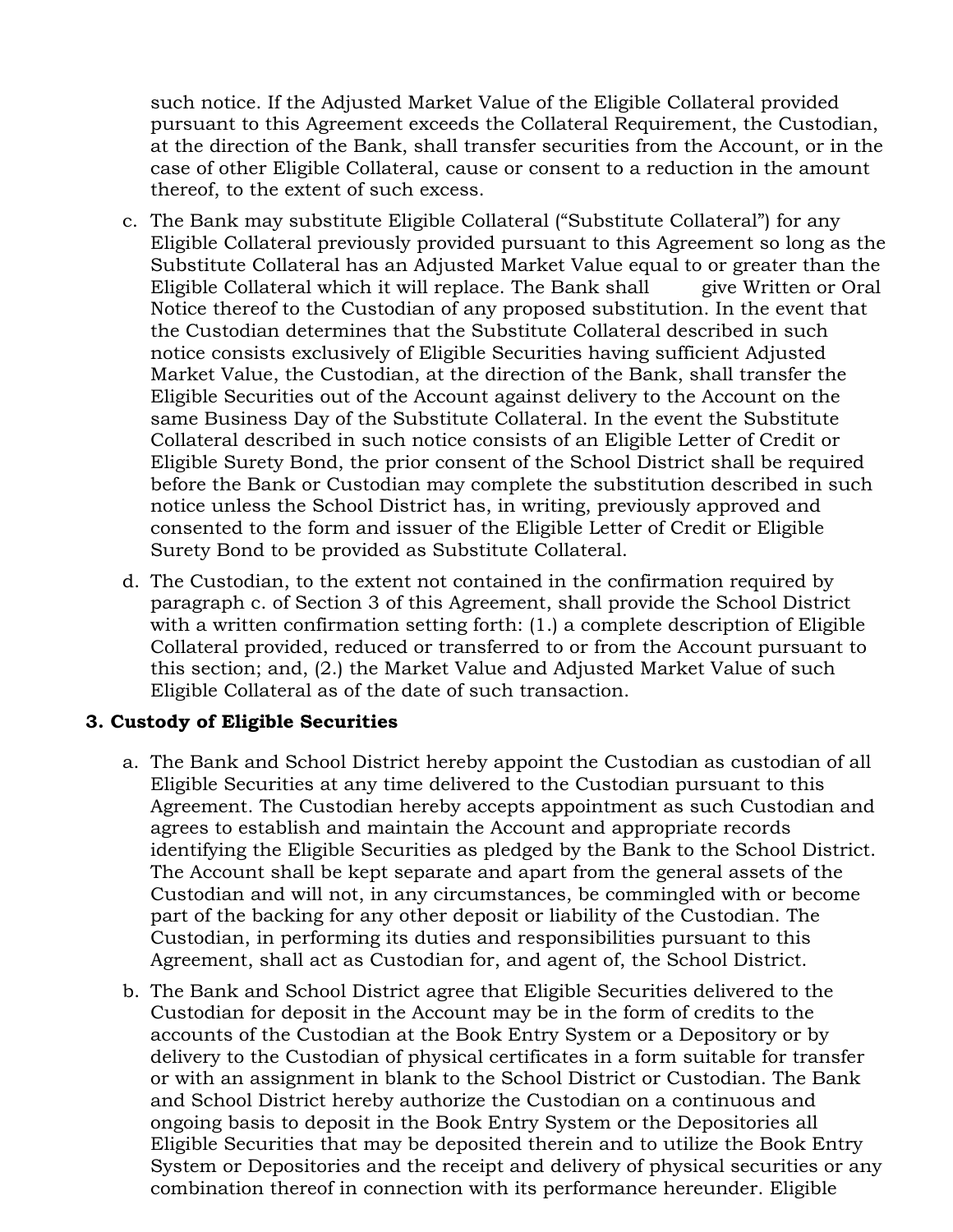Securities credited to the Account and deposited in the Book Entry System or Depositories or other financial intermediaries will be represented in accounts of the Custodian that include only assets held by the Custodian for customers, including but not limited to accounts in which the Custodian acts in a fiduciary, agency or representative capacity. Eligible Securities that are not held in the Book Entry System, Depositories or through another financial intermediary will be held in the Custodian's vault and physically segregated from securities and other non-cash property belonging to the Custodian.

- c. The Custodian shall provide the School District and Bank with a written confirmation on each Business Day on which Eligible Securities are transferred to and from the Account. Such confirmation shall identify the specific securities which are the subject to the confirmation and state both the Market Value and Adjusted Market Value thereof. The Custodian shall also provide the School District and the Bank each month with a statement identifying all Eligible Securities in the Account, the Market Value and Adjusted Market Value thereof as of the date of such statement.
- d. The Account shall not be subject to any security interest, lien or any right of set-off by or against the Custodian.
- e. With respect to all Eligible Securities held in the Account, the Custodian by itself, or through the use of the Book Entry System or the appropriate Depository, shall, unless otherwise instructed to the contrary by the Bank: (i) collect all income and other payments reflecting interest and principal on the Eligible Securities in the Account and credit such amounts to the account of the Bank; (ii) forward to the Bank copies of all information or documents that it may receive from an issuer of Eligible Securities which, in the opinion of the Custodian, are intended for the beneficial owner of the Eligible Securities including, without limitation all proxies and other authorizations properly executed and all proxy statements, notices and reports; (iii) execute, as Custodian, any certificates of ownership, affidavits, declarations or other certificates under any tax laws now or hereafter in effect in connection with the collection of bond and note coupons; (iv) hold directly, or through the Book Entry System or Depositary, all rights issued with respect to any Eligible Securities held by the Custodian hereunder; and (v) upon receipt of written instruction from the Bank, the Custodian will exchange Eligible Securities held hereunder for other securities or cash in connection with any conversion privilege, reorganization, recapitalization, redemption in kind, consolidation, tender offer or exchange offer, or (b) any exercise, subscription, purchase or other similar rights.

#### **4. Events of Default**

In the event the Bank shall fail to pay the School District any amount of the Deposits by the School District covered by this Agreement in accordance with the terms of such Deposit, or should the Bank fail or suspend active operations, the Deposits in such Bank shall become due and payable immediately and the School District shall have the right to unilaterally demand delivery of all Eligible Securities in the Account by notice to the Custodian and to sell such securities at public or private sale. In the event of such sale, the School District, after deducting all legal expenses and other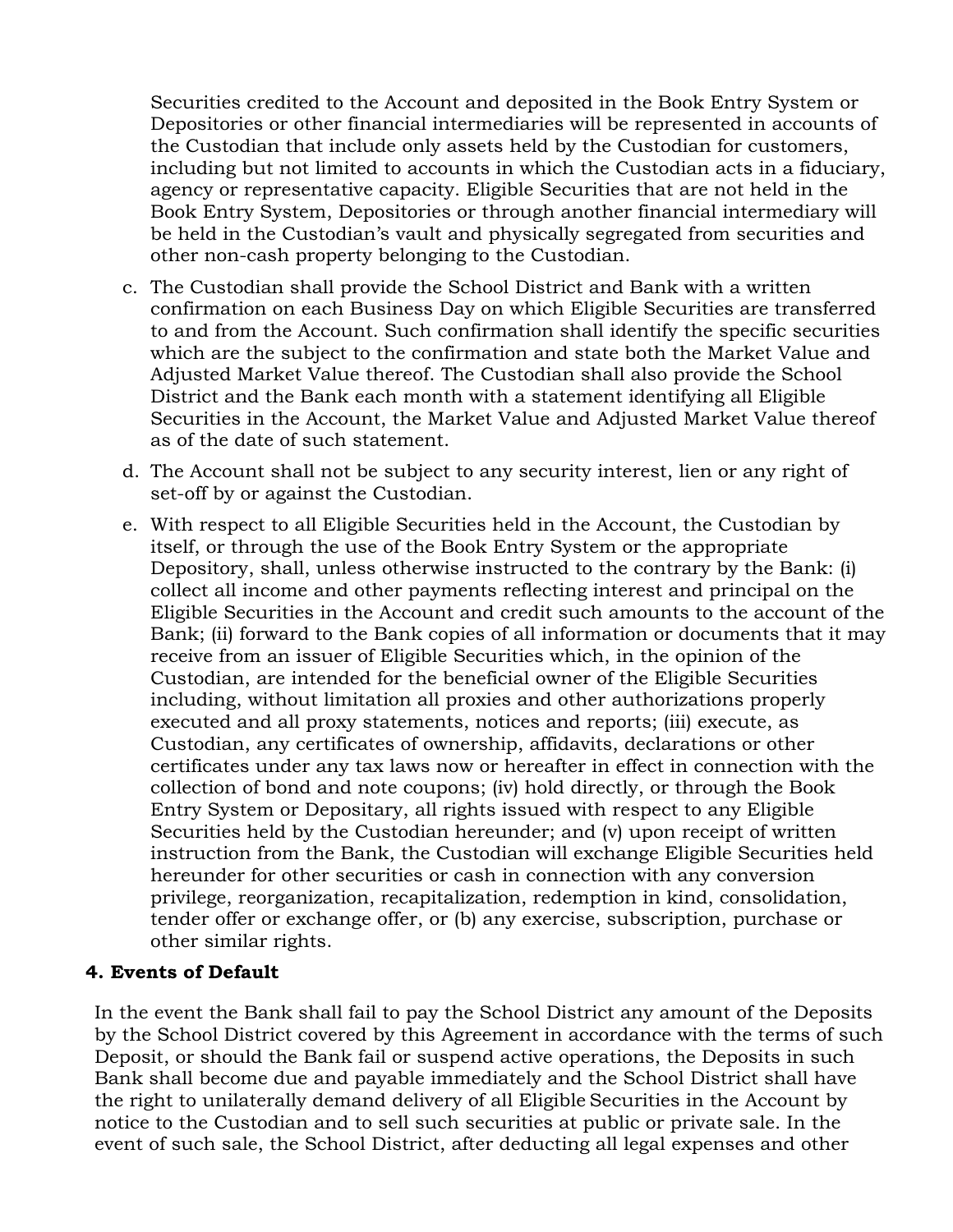costs, including reasonable attorneys fees, from the proceeds of such sale, shall apply the remainder towards any one or more of the liabilities of the Bank to the School District and shall return the surplus, if any, to the Bank.

#### **5. Representation and Warranties**

- a. Representations of the Bank. The Bank represents and warrants that:
	- 1) it is the legal and actual owner, free and clear of all liens and claims, of all Eligible Securities pledged pursuant to this Agreement.
	- 2) the form of this Agreement was approved by its board of directors;
	- 3) this Agreement was executed by an officer of the Bank who was authorized by the Bank's board of directors to do so and will at all times be maintained as an official record of the Bank;
	- 4) all securities pledged pursuant to this Agreement are Eligible Securities and that all letters of credit and surety bonds obtained by the Bank in satisfaction of its obligations hereunder and of which the School District is the beneficiary are Eligible Collateral;
	- 5) the Bank is a bank or trust company located and authorized to do business in the State of New York;
	- 6) all acts, conditions and things required to exist, happen or to be performed on its part precedent to and in the execution and delivery of this Agreement exist or have happened or have been performed.
- b. Representations of the School District. The School District hereby represents and warrants that:
	- 1) this Agreement has been legally and validly entered into, does not and will not violate any statute or regulation applicable to it and is enforceable against the School District in accordance with its terms;
	- 2) the appointment of the Custodian has been duly authorized and no other action by the School District is required and this Agreement was executed by an officer of the School District authorized to do so;
	- 3) it will not transfer, assign its interests in or the rights with respect thereto any Eligible Securities pledged pursuant to this Agreement except as authorized pursuant Section 4 of the Agreement.
	- 4) all acts, conditions and things required to exist, happen or to be performed on its part precedent to and in the execution and delivery of this Agreement exist or have happened or have been performed.

#### **6. Concerning the Custodian**

a. The Custodian shall not be liable for any loss or damage, including counsel fees, resulting from its action or omission to act or otherwise, except for any loss, damage, claim or expense arising out of its own negligence or willful misconduct, and shall have no obligation hereunder for any loss or damage, including counsel fees, which are sustained or incurred by reason of any action or inaction by the Book Entry System or Depository. The Custodian may, with respect to questions of law, apply for and obtain the advice and opinion of competent counsel and shall be fully protected with respect to anything done or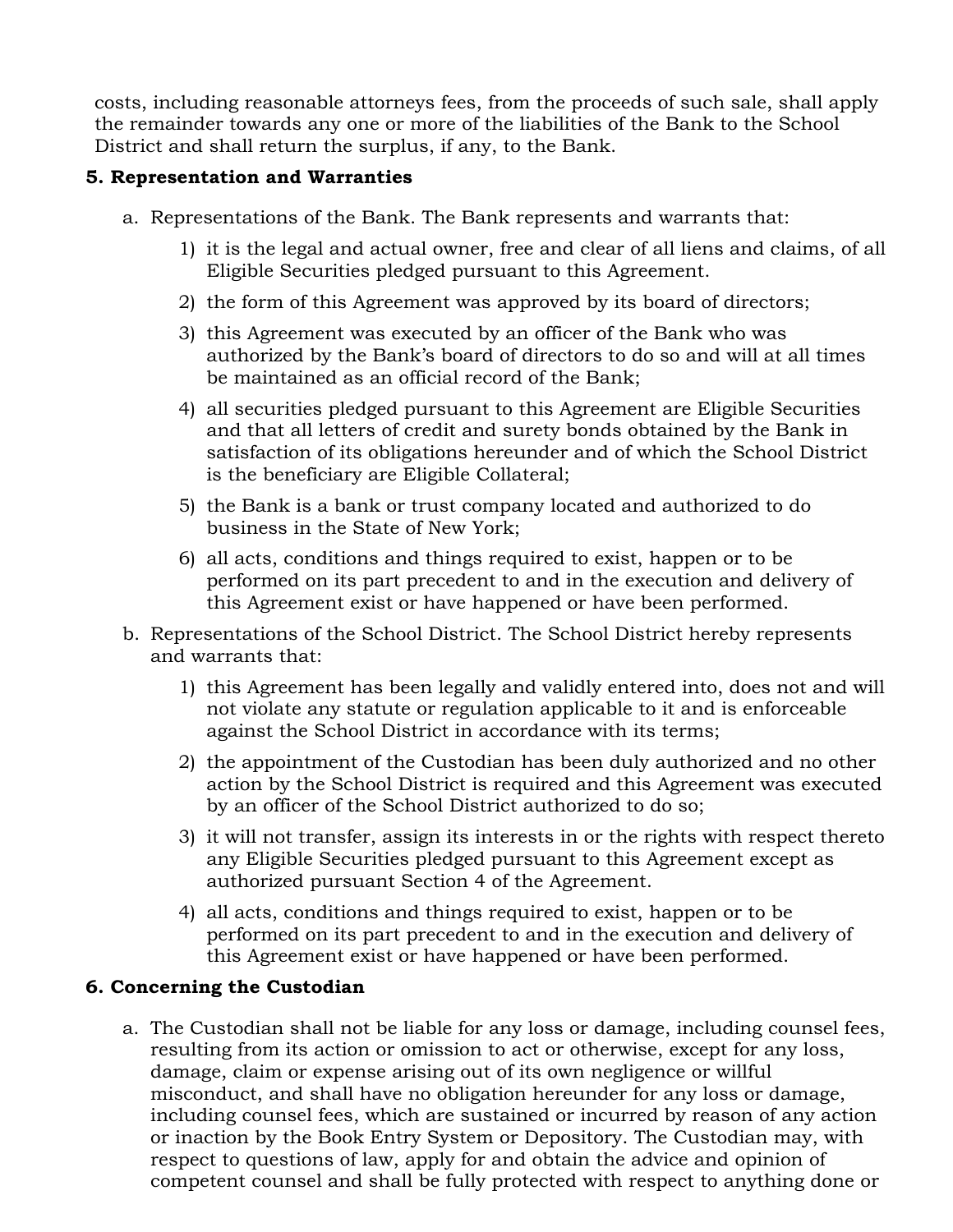omitted by it in good faith and conformity with such advice or opinion. The School District and Bank agree, jointly and severally, to indemnify the Custodian and to hold it harmless against any and all costs, expenses, damages, liabilities or claims, including reasonable fees and expenses of counsel, which the Custodian may sustain or incur or which may be asserted against the Custodian by reason of or as a result of any action taken or omitted by the Custodian in connection with operating under this Agreement, except those costs, expenses, damages, liabilities or claims arising out of the negligence or willful misconduct of the Custodian or any of its employees or duly appointed agencies. This indemnity shall be a continuing obligation of the School District and Bank notwithstanding the termination of this Agreement.

- b. The Custodian shall not be responsible for, or considered to be the Custodian of, any security received by it for deposit in the Account until the Custodian actually receives and collects such security directly or by the final crediting of the Custodian's account on the books of the Book Entry System or the appropriate Depository. The Custodian will be entitled to reverse any credits made on the School District's behalf where such credits have been previously made and the Eligible Securities are not finally collected.
- c. The Bank shall pay to the Custodian such fees as may be agreed upon from time to time.
- d. The Custodian shall have no duties or responsibilities whatsoever except such duties and responsibilities as are specifically set forth in this Agreement and no covenant or obligation shall be implied against the Custodian in connection with this Agreement.
- e. The School District's authorized officer, upon reasonable notice, shall have access to the Custodian's books and records maintained with respect to the School District's interest in the Account during the Custodian's normal business hours. Upon the reasonable request of the School District, copies of any such books and records shall be provided by the Custodian to the School District or the School District's authorized officer at the School District's expense.

#### **7. Termination**

Any of the parties hereto may terminate this agreement by giving to the other party a notice in writing specifying the date of such termination, which shall be the earlier of (i) not less than 90 days after the date of giving such notice on which the Deposits are repaid in full. Such notice shall not affect or terminate the School District's security interest in the Eligible Securities in the Account. Upon termination hereof, the Bank shall pay to the Custodian such compensation as may be due to the Custodian as of the date of such termination and the Custodian shall follow such reasonable Written instructions of the Bank and the School District, the Custodian shall act pursuant to the School District's Written Instructions. Upon the date set forth in the termination notice, this Agreement shall terminate except as otherwise provided herein and all obligations of the parties to each other hereunder shall cease.

#### **8. Miscellaneous**

a. The School District and Bank each agrees to furnish to the Custodian a new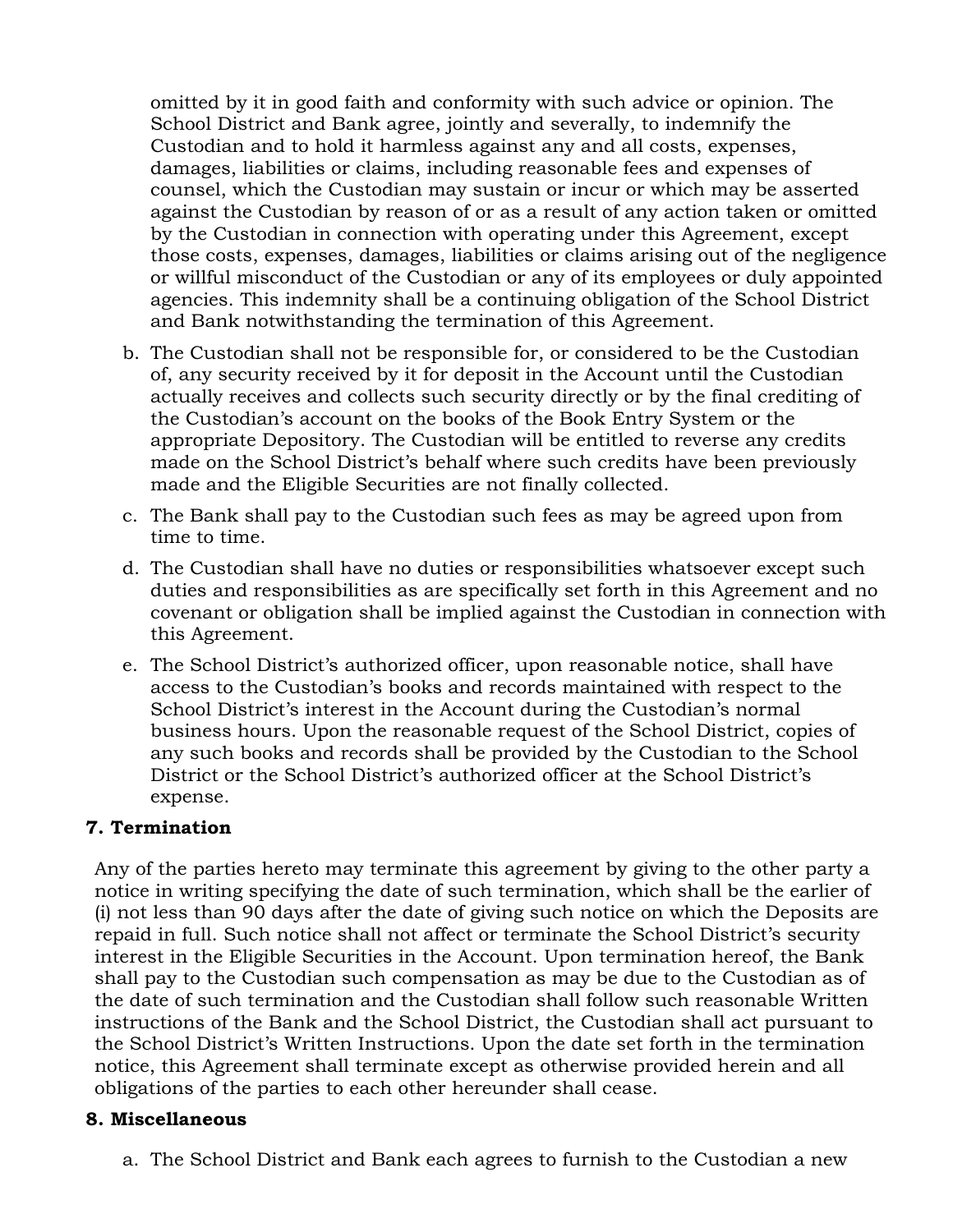Certificate (Exhibit C) in the event that any present Authorized Person ceases to be an Authorized Person or in the event that any other Authorized Persons are appointed and authorized. Until such new Certificate is received, the Custodian shall be fully protected in acting upon Oral or Written Instructions or signatures of the present Authorized Persons.

- b. Any Written Instructions or other instrument in writing authorized or required by this Agreement shall be given to the Custodian and shall be sufficiently given if sent to the Custodian by regular mail to its Offices set forth on page one or at such other place as the Custodian may from time to time designate in writing.
- c. Any notice or other instrument in writing, authorized or required by this Agreement to be given to the School District shall be sufficiently given if sent to the Bank by regular mail to it Offices set forth on page one or at such other place as the Bank may from time to time designate in writing.
- d. Any notice or other instrument in writing, authorized or required by this Agreement to be given to the School District shall be sufficiently given if sent to the School District by regular mail to it Offices set forth on page one or at such other place as the School District may from time to time designate in writing.
- e. In case any provision in or obligation under this Agreement shall be invalid, illegal or unenforceable in any jurisdiction, the validity, legality and unenforceability of the remaining provisions or obligations shall not in any way be affected or impaired thereby and if any provision is inapplicable to any person or circumstances, it shall nevertheless remain applicable to all other persons and circumstances.
- f. This Agreement may not be amended or modified in any manner except by written agreement executed by all of the parties hereto.
- g. This Agreement shall extend to and be binding upon the parties hereto, and their respective successors and assigns; provided, however, that this Agreement shall not be assignable by any party without the written consent of the other parties.
- h. This Agreement shall be construed in accordance with the laws of the state of New York without regard to conflict of law principles thereof.

#### **9. Definitions**

Whenever used in this Agreement the following terms have the following meanings:

- a. "Account" shall mean the custodial account established with the Custodian for the benefit of the School District as secured party in accordance with this Agreement.
- b. "Adjusted Market Value" shall be one hundred percent of Market Value except that: (1.) in the case of Eligible Securities enumerated in subparagraphs (v), (vi) and (vii) of Exhibit B, the Adjusted Market Value shall be an amount equal to its Market Value divided by 0.9 if such Eligible Security is not rated in the highest rating category by at least one nationally recognized statistical rating agency, but is so rated in the second highest rating category, and an amount equal to its Market Value divided by 0.8 if such Eligible Security is not so rated in one of the two highest categories, but is so rated in the third highest rated category; (2.) in the case of Eligible Securities enumerated in subparagraphs (viii), (x) and (xi) of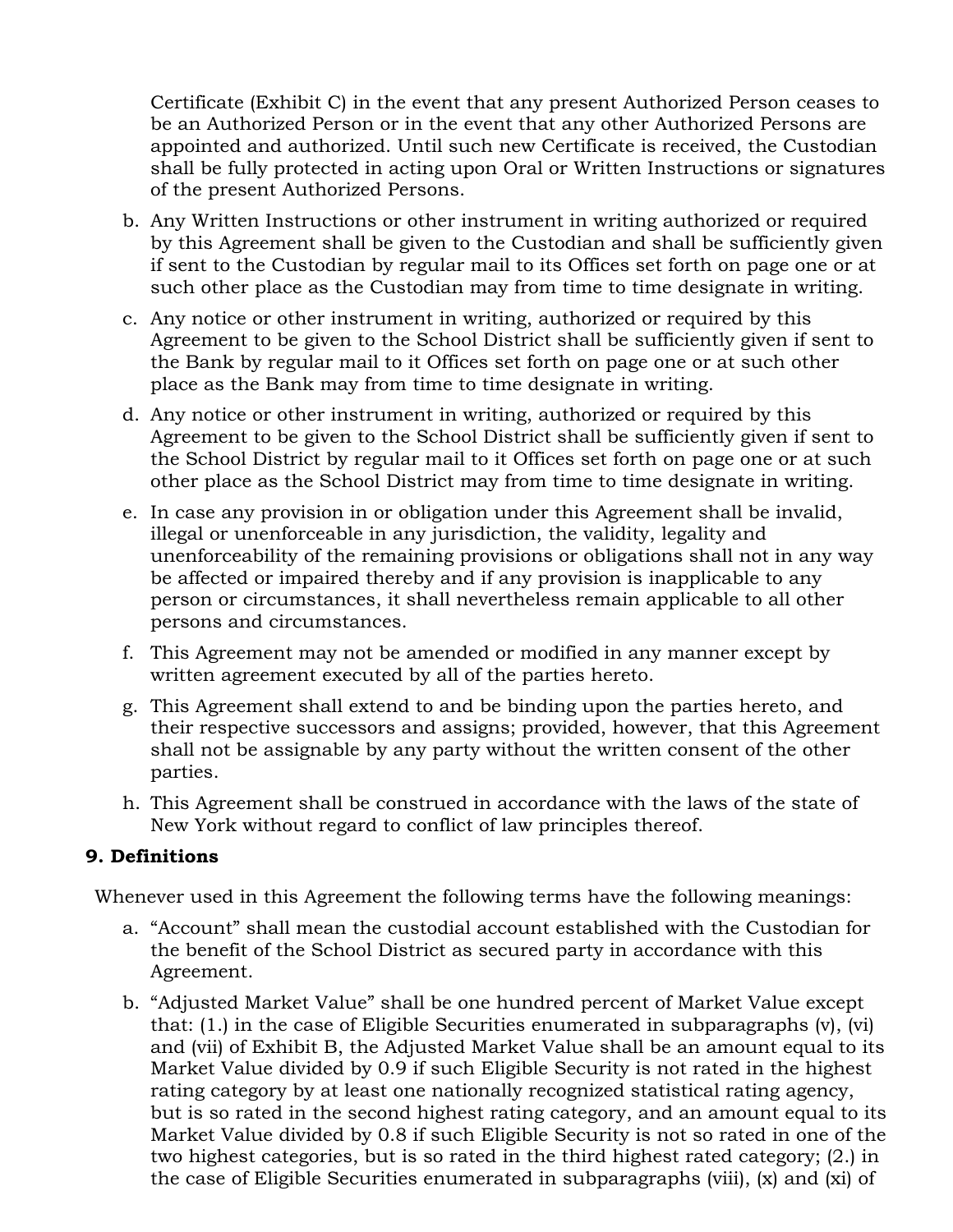Exhibit B, the Adjusted Market Value shall be an amount equal to its Market Value divided by 0.8; and (3.) in the case of Eligible Letters of Credit, the Adjusted Market Value shall be one hundred and forty percent Market Value.

- c. "Authorized Person" shall be an officer of the School District or Bank, as the case may be, duly authorized to give Oral instructions or Written Instructions on behalf of School District or Bank, such persons to be designated in a Certificate substantially in the form of Exhibit "C" attached hereto, as such Exhibit may be amended from time to time.
- d. "Bank" shall mean any bank as defined by the banking law of the State of New York or a national bailing association located an authorized to do business in New York.
- e. "Book Entry System" shall mean the Federal Reserve/Treasury Book Entry System for receiving and delivering government securities.
- f. "Business Day" shall mean any day on which the Custodian and the Bank are open for business and on which the Book Entry System or the Depositories are open for business.
- g. "Certificate" shall mean the Certificate attached hereto as Exhibit "C".
- h. "Collateral Requirement" shall mean the amounts required in Exhibit "A" unless the Bank and School District agree to a different amount in accordance with this Agreement.
- i. "Depository" shall include the Depository Trust Company, the Participants Trust Company and other securities depositaries and clearing agencies (and their successors and nominees) registered with the Securities and Exchange Commission or otherwise regulated by appropriate federal or state agencies as a securities depository or clearing agency.
- j. "Deposits" shall mean all deposits by the School District in the Bank that are available for all uses generally permitted by the Bank to the School District for actually and finally collected funds under the Bank's account agreement or policies.
- k. "Eligible Collateral" shall mean Eligible Securities, Eligible Letters of Credit and Eligible Security Bonds.
- l. "Eligible Letter of Credit" shall mean an irrevocable letter of credit issued in favor of the School District for a term not to exceed ninety days by either: (1.) a bank (other than the Bank) whose commercial paper and other unsecured short-term debt obligations (or, in the case of a bank which is the principal subsidiary of a holding company, whose holding company's commercial paper and other unsecured short-term debt obligations) are rated in one of the three highest rating categories based on the credit of such bank or holding company by at least one nationally recognized statistical rating organization; or, (2.) by a bank (other than the Bank) which is in compliance with applicable Federal minimum risk- based capital requirements.
- m. "Eligible Securities" shall mean any securities of the types enumerated in the Schedule of Eligible Securities attached hereto as Exhibit "B", as such Schedule may be amended by the parties in writing from time to time. Such Schedule may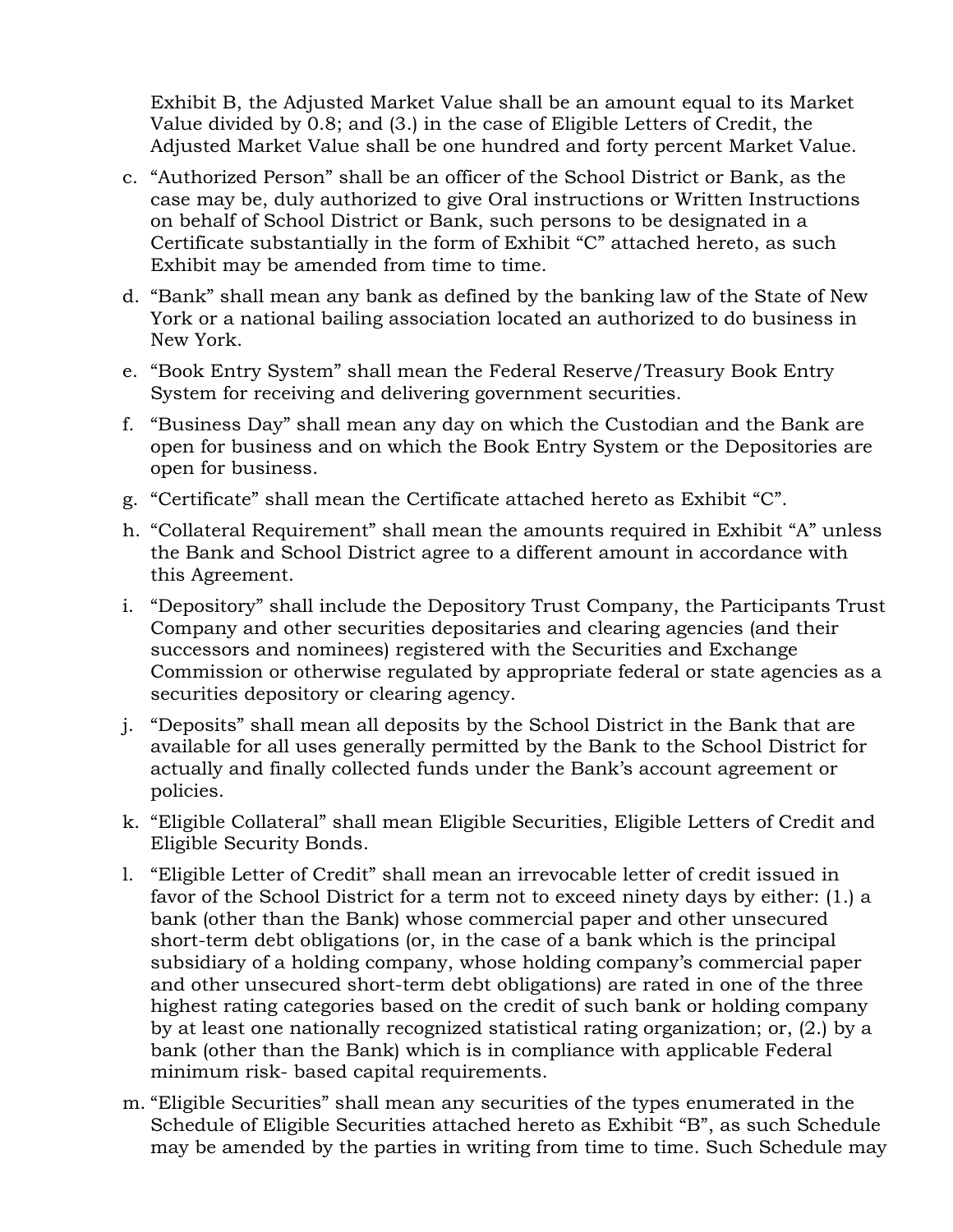establish limitations pertaining to the types or amounts of Eligible Securities which may be provided pursuant to this Agreement.

- n. "Eligible Security Bond" shall mean a bond executed by an insurance company authorized to do business in the State of New York, the claims paying ability of which is rated in the highest rating category by at least two nationally recognized statistical rating organizations.
- o. "Market Value" shall mean, with respect to any Eligible Security held in the Account, the market value of such Eligible Security as made available to the Custodian by a generally recognized source selected by the Custodian or by the Bank or the most recently available closing bid quotation from such source plus, if not reflected in the market value, any accrued interest thereon, or, if such source does not make available a market value or a closing bid price for a particular security, the market value shall be as determined by the Custodian in its sole discretion based on information furnished to the Custodian by one or more brokers or dealers or based on information otherwise reasonably acceptable to the School District; provided however that, if agreed in writing by the parties hereto, the Bank may provide the Custodian with such Market Values. The Market Value of Eligible Letters of Credit and Eligible Surety. Bonds shall be the face amount thereof.
- p. "Margin Percentage" shall equal 10%.
- q. "Nationally Recognized Statistical Rating Organization" shall mean Moody's Standard and Poors, Fitch, Duff and Phelps, BankWatch and IBCA and in the case of Eligible Surety Bonds, shall also include Bests.
- r. "Oral Instructions" shall mean verbal instructions actually received by the Custodian from an Authorized Person or from a person reasonably believed by the Custodian to be an Authorized Person.
- s. "Substitute Collateral" shall have meaning set forth in paragraph C. of Section 2. of this Agreement.
- t. "Uninsured Deposits" shall mean that portion of the School District's Deposits with the Bank which exceeds the insurance coverage available from the Federal Deposit Insurance Corporation.
- u. "Written Instructions" shall mean written communications actually received by the Bank or the Custodian from an Authorized Person or from a person reasonably believed by the Bank or the Custodian to be an Authorized Person by a computer, telex, telecopier or any other system whereby the receiver of such communications is able to verify by codes or otherwise with a reasonable degree of certainty the identity of the sender of such communication.

IN WITNESS WHEREOF, the parties hereto have caused this Agreement to be executed by their respective officers thereunto duly authorized and their respective seals to be hereunto affixed, as of the day and year first above written.

By:

President

By: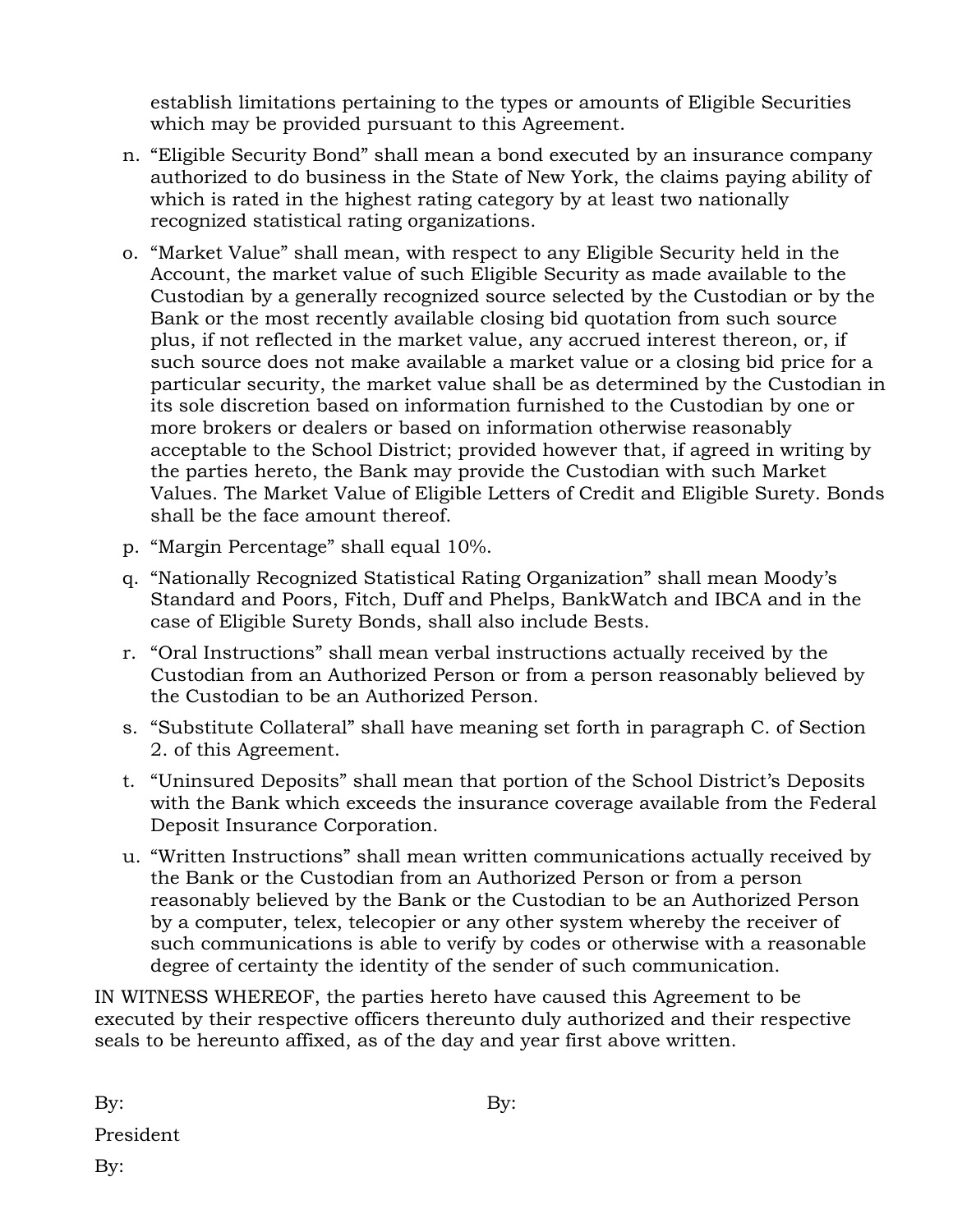### **EXHIBIT A**

#### **OPTION A.**

#### **SCHEDULE OF ANTICIPATED DEPOSIT and COLLATERAL REQUIREMENTS**

| Month     | Maximum Amount of<br>Anticipated Uninsured | Amount of Collateral<br><b>Required Deposits</b> |  |
|-----------|--------------------------------------------|--------------------------------------------------|--|
| January   | \$                                         | \$                                               |  |
| February  | \$                                         | \$                                               |  |
| March     | \$                                         | \$                                               |  |
| April     | \$                                         | \$                                               |  |
| May       | \$                                         | \$                                               |  |
| June      | \$                                         | \$                                               |  |
| July      | \$                                         | \$                                               |  |
| August    | \$                                         | \$                                               |  |
| September | \$                                         | \$                                               |  |
| October   | \$                                         | \$                                               |  |
| November  | \$                                         | \$                                               |  |
| December  | \$                                         | \$                                               |  |

#### **OPTION B.**

#### **Collateral Requirement**

On any Business Day that the School District has Uninsured Deposits in the Bank, the Bank, in accordance with Paragraph B. of Section 2. of this Agreement, agrees to deliver or cause to be delivered to the Custodian for deposit in the Account Eligible Collateral having an Adjusted Market Value equal to the Collateral Requirement. For purposes of this Agreement, Collateral Requirement shall mean the amount of such Uninsured Deposits times the Margin Percentage, if any.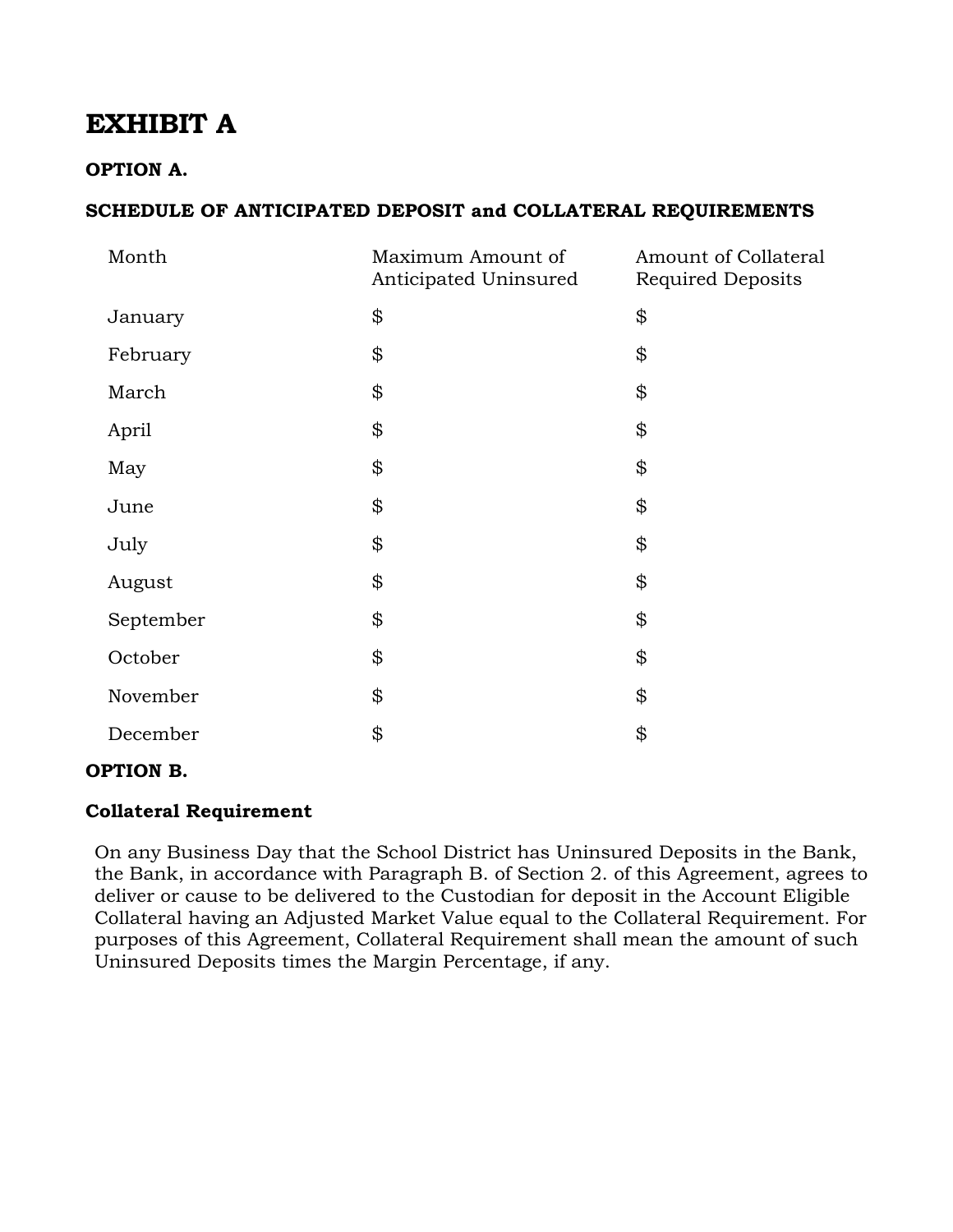### **EXHIBIT B - Schedule of Eligible Securities**

(i) Obligations issued or fully insured or guaranteed as to the payment of principal and interest, by the United States of America, an agency thereof or a United States government sponsored corporation. (ii) Obligations issued or fully guaranteed by the International Bank for Reconstruction and Development, the Inter-American Development Bank, the Asian Development Bank, and the African Development Bank. (iii) Obligations partially insured or guaranteed by any agency of the United States of America, at a proportion of the Market Value of the obligation that represents the amount of the insurance or guaranty. (iv) Obligations issued or fully insured or guaranteed by the State of New York obligation issued by a municipal corporation, school district or district corporation of such State or obligations of any public benefit corporation which under a specific State statute may be accepted as security for deposit of public moneys. (v) Obligations issued by state (other than the State of New York) of the United States rated in one of the three highest rating categories by at least one nationally recognized statistical rating organization. (vi) Obligations of Puerto Rico rated in one of the three highest rating categories by at least one nationally recognized statistical rating organization. (vii) Obligations of counties, cities and other governmental entities of a state other than the State of New York having the power to levy taxes that are balanced by the full faith and credit of such governmental entity and rated in one of the three highest rating categories by at least one nationally recognized statistical rating organization. (viii) Obligations of domestic corporations rated in one of the two highest rating categories by at least one nationally recognized statistical rating organization. (ix) Any mortgage related securities, as defined in the Securities Exchange Act of 1934, as amended, which may be purchased by banks under the limitations established by bank regulatory agencies. (x) Commercial paper and banker's acceptances issued by a bank other than the Bank rated in the highest short term category by at least one nationally recognized statistical rating organization and having maturities of not longer than 60 days from the date they are pledged. (xi) Zero coupon obligations of the United States government marketed as "Treasury Strips".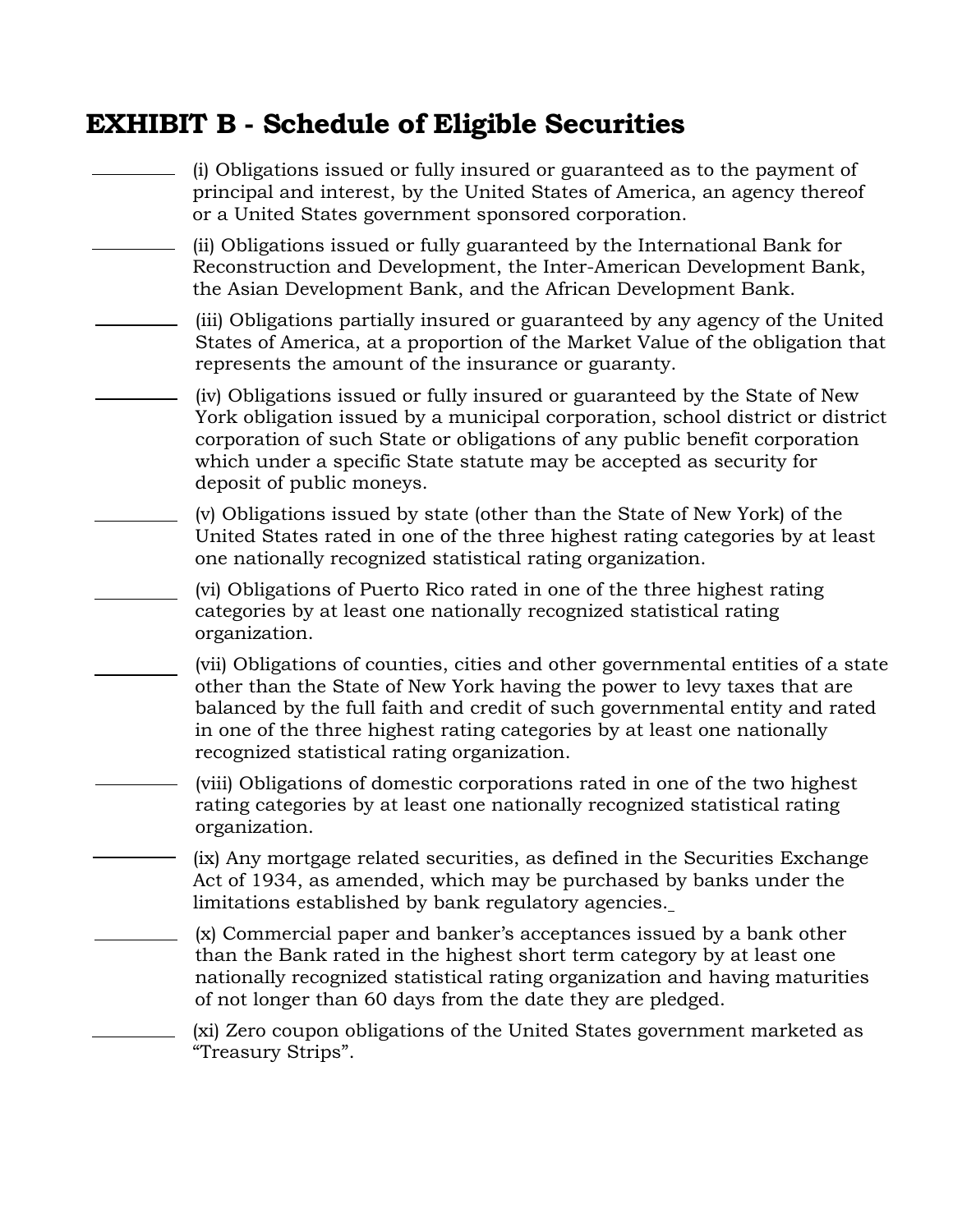# **EXHIBIT C**

**Certificate of Authorized Persons**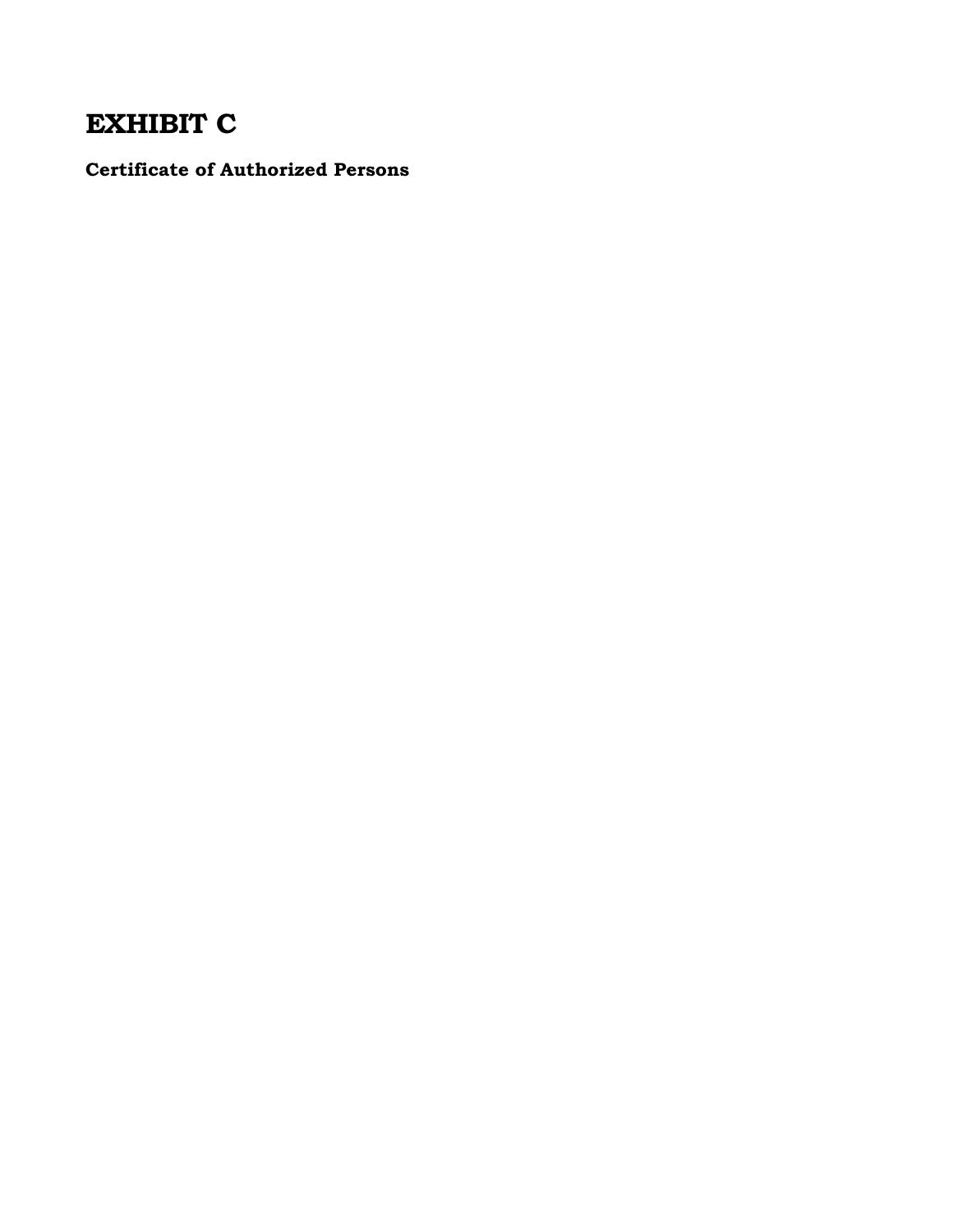# **POLICY B.32 Required Policies**

#### **SUBJECT: UNSAFE SCHOOL CHOICE PROCEDURES**

(for use by a school where transfer to a safe school is within the district)

Only for Use in a School with Multiple Buildings

#### **1. Student Victim of a Violent Criminal Offence Committee on Campus.**

A Definition: Violent Criminal Offense shall mean a crime that involves:

- i. infliction of serious physical injury upon another as defined in the Penal Law;
- ii. a sex offense that involves forcible compulsion; or
- iii. any other offense defined in the Penal Law that involves the use or threatened use of a deadly weapon.
- B Any school employee in charge of investigating an incident suspected of being a violent criminal offense shall report the matter to the Superintendent as soon as practically possible.
- C The Superintendent shall determine whether a student has been the victim of a violent criminal offense as defined above. In reaching a determination, the Superintendent shall:
	- i. communicate with the School Administrator in charge of investigating the event;
- ii. consult with local law enforcement agencies investigating the matter, if any, and consider any reports or records provided by the agency. A criminal conviction is not necessary to find that a student has been the victim of a violent criminal offense under this procedure;
- iii. review the list created by the State (attached as Appendix A) of enumerated offenses considered to be violent criminal offenses;
- iv. contact the District's legal counsel if necessary;
- v. make the determination within nine school days of the incident and notify the person in parental relation to the alleged victim within 24 hours of the Superintendent's determination.

Where the Superintendent determines that:

- a. the student is not the victim of a violent criminal offense, use Form 1-A.
- a. a student is a victim of a violent criminal offense, use Form 1-B.
- D The Superintendent's determination in this matter has no affect on the outcome of any disciplinary proceeding regarding the same incident.
- E If the Superintendent determines that the student was a victim of a violent criminal offense and the student makes a written transfer request, the transfer will take place as soon as it is practically possible but no later than 30 school days from receipt of the request unless circumstances make it impossible to act within such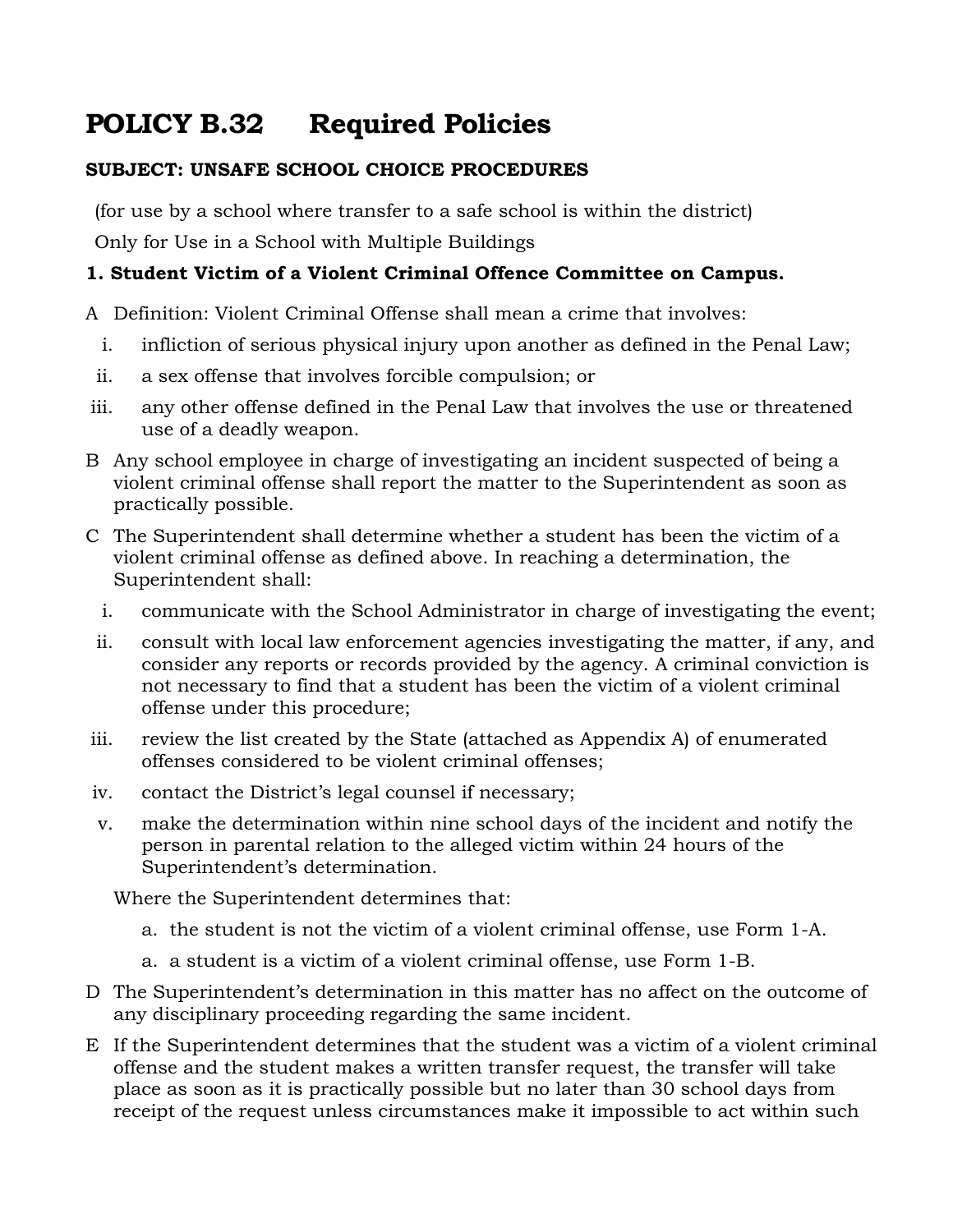time period.

#### **2. Persistently Dangerous Schools Determination**

- A. Should the Commissioner of Education designate any of the schools within the District a persistently dangerous school, the District will notify the persons in parental relation to each student attending the school or schools that have been designated persistently dangerous. (Use Form 1-C attached).
- B. The District will give such notification within ten school days of learning of the Commissioner's designation.
- C. Upon receiving written notice from the person in parental relation of a student that qualifies for a transfer, the District will transfer the student within 30 days of receipt of the written request for transfer unless circumstances make it impossible.

#### **3. Safe School Designation**

Where the Superintendent has determined that a transfer may occur under the Unsafe School Choice Procedure, the Superintendent shall notify the Board. The Board shall, if practical, designate a safe public school to which affected students may transfer.

Adopted: 7/07/10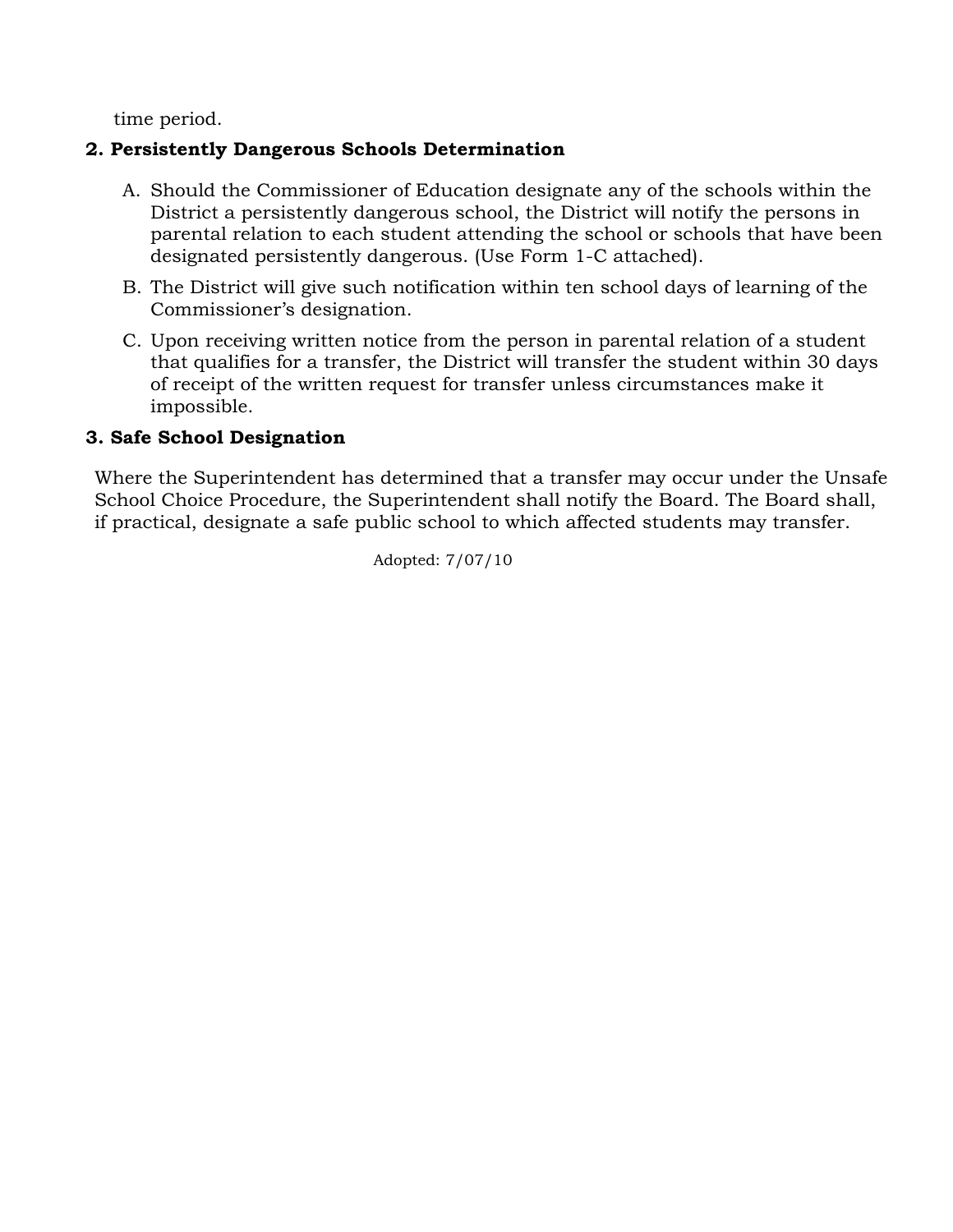### **FORM 1-A**

#### **Superintendent's Determination that Student is NOT a Victim of a Violent Criminal Offense**

#### **Oneonta City School District Oneonta, New York 13820**

#### **(Person in Parental Relationship to Alleged Victim)**

**(Address)**

#### **Re: (Name of Student)**

The Superintendent has determined that the above named student has not been the victim of a violent criminal offense regarding the incident of (insert date of alleged incident). The person in parental relationship to the student has the right to appeal the Superintendent's decision that the student has the right to appeal the Superintendent's decision that the student has not been a victim of a violent criminal offense in this matter to the Board of Education by requesting an appeal in writing within 30 days of the date of this notice.

Superintendent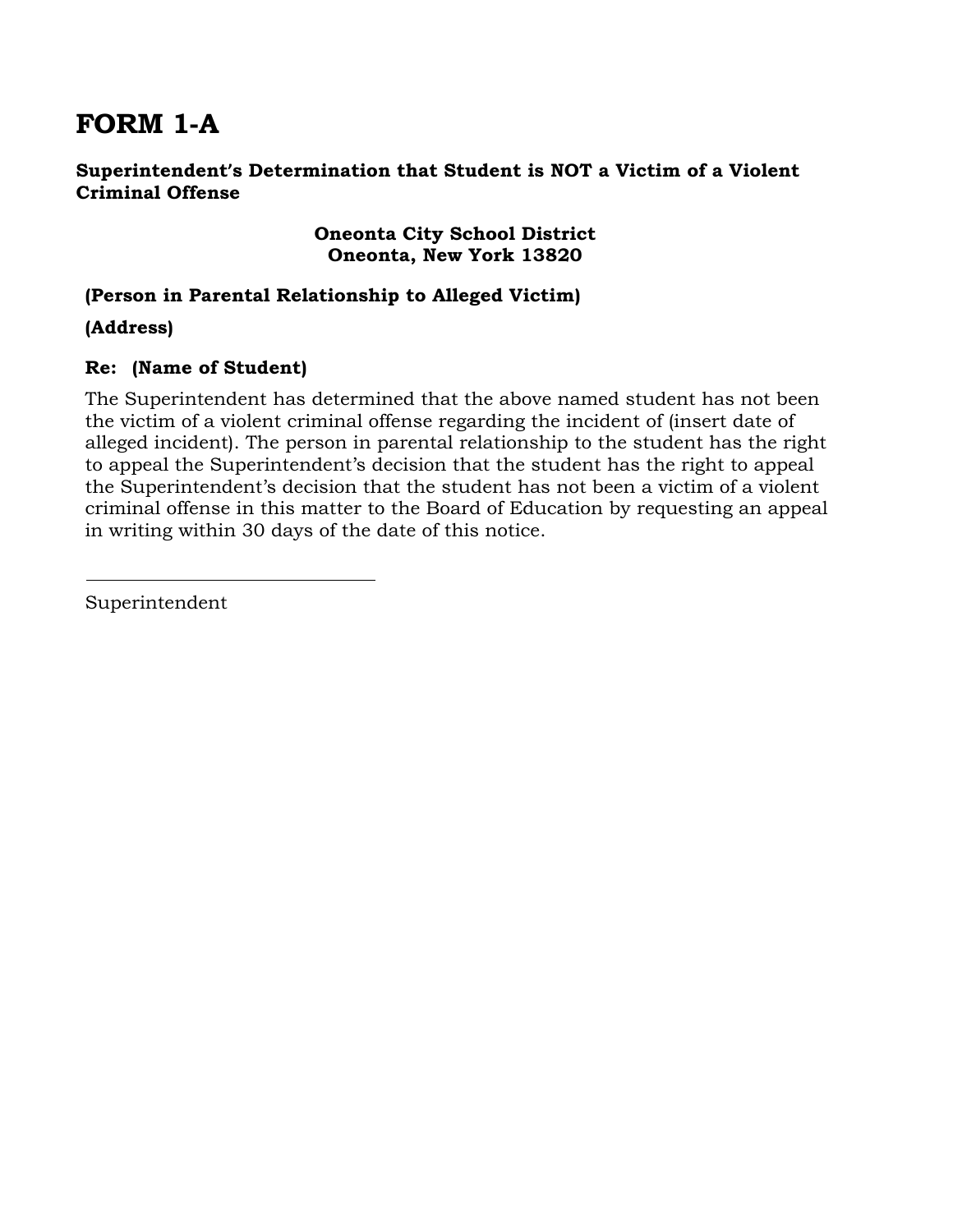### **FORM 1-B**

#### **Superintendent's Determination that Student IS a Victim of a Violent Criminal Offense**

**Oneonta City School District Oneonta, New York 13820**

#### **(Person in Parental Relationship to Alleged Victim)**

**(Address)**

#### **Re: (Name of Student)**

The Superintendent has determined that the above named student has been the victim of a violent criminal offense regarding the incident of (insert date of alleged incident).

The student has the right to transfer to another school building within the District. All requests to transfer the student must be made in writing within 30 days of the date of this notice. This right to transfer only exists if the District is operating a second school building at the same grade level and if the transfer is reasonably practical. The Superintendent makes this decision on a case-by-case basis.

The person in parental relation to the student may request that the student be transferred back to the original school at any time. If a retransfer is requested, the District reserves the right to make the transfer back to the original school effective at the start of classes of the following academic year.

Superintendent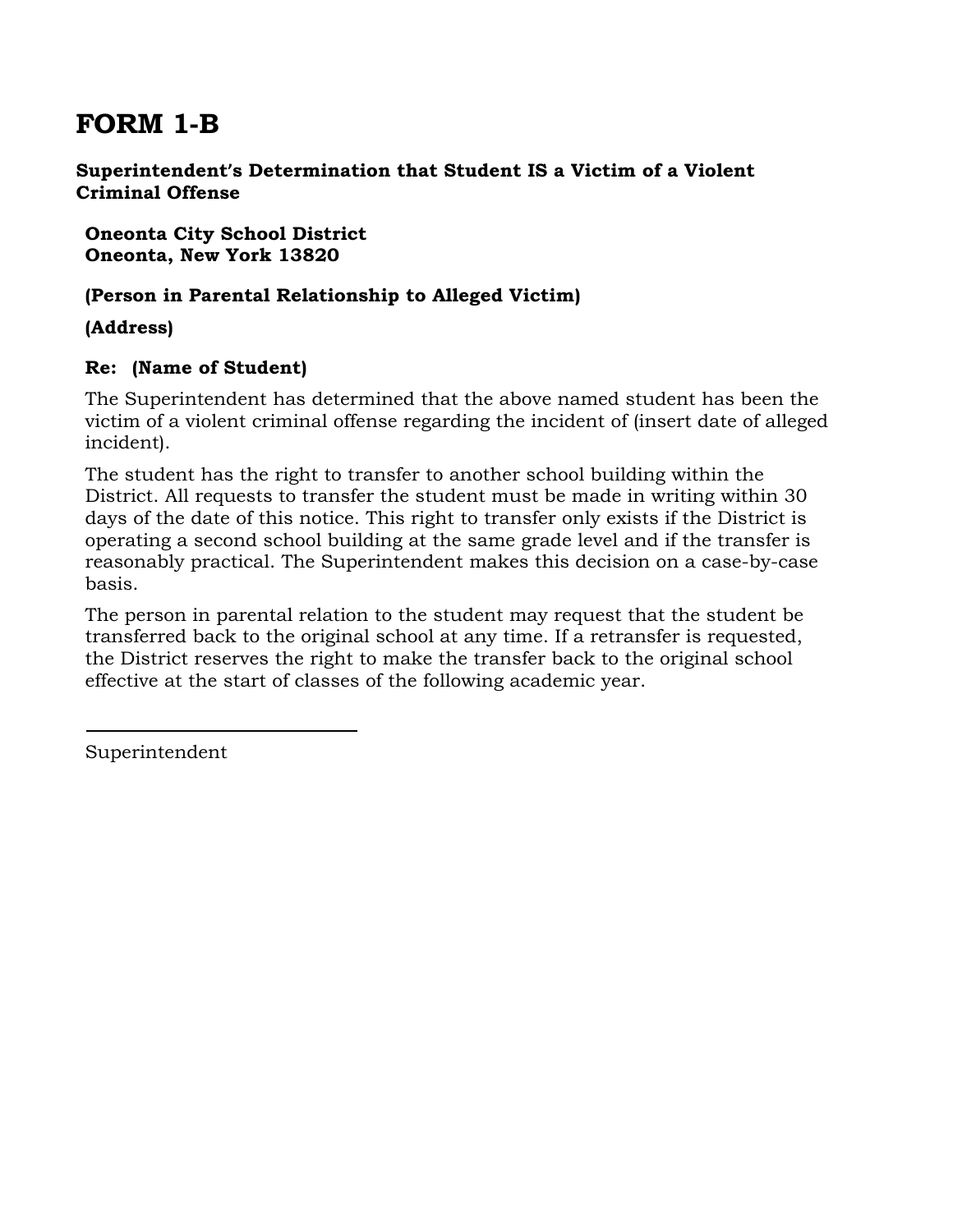# **FORM 1-C**

#### **Commissioner's Determination that School is Persistently Dangerous**

The Commissioner of Education has determined that (insert the name of school) is a persistently dangerous school within the definition of the No Child Left Behind Act. Under the law, all students attending the above named school have the right to request a transfer to another school.

This right to transfer only exists if the District is operating a second school building at the same grade level and if the transfer is reasonably practical. The Superintendent makes this decision on a case-by-case basis. All requests to transfer students must be made in writing within 30 days of the date of this notice. The person in parental relation to a student may request that the student be transferred back to the original school at any time. If a retransfer is requested, the District reserves the right to make the transfer back to the original school effective at the start of classes of the following academic year.

Adopted: 7/07/10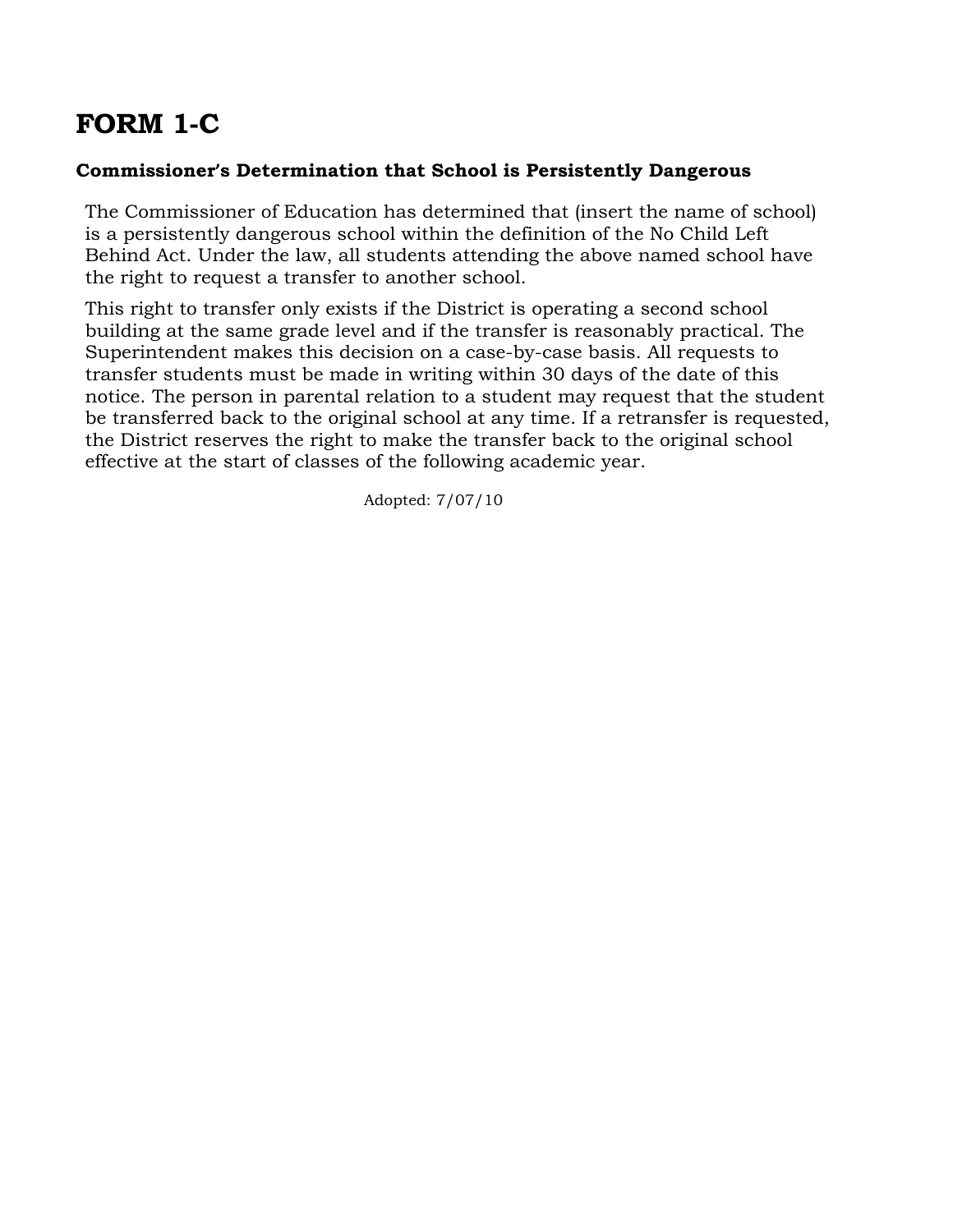### **POLICY B.33 Required Policies**

#### **SUBJECT: DRUG-FREE WORKPLACE POLICY**

It is the policy of the Oneonta City School District to maintain a drug-free workplace for all programs that receive federal funds. Employees of the District are prohibited from engaging in the unlawful manufacture, distribution, dispensation, possession or use of a controlled substance on school property. Controlled substance means a controlled substance in Schedules 1. through 5. of Federal Regulations as defined in 21CFR § 1308.11 through 1303.15.

The Board of Education directs the administration to develop regulations to comply with this policy, and further supports such action and activities of the administration as shall be required to maintain a drug-free workplace. 41 USC § 701 etc.

Adopted: 7/07/10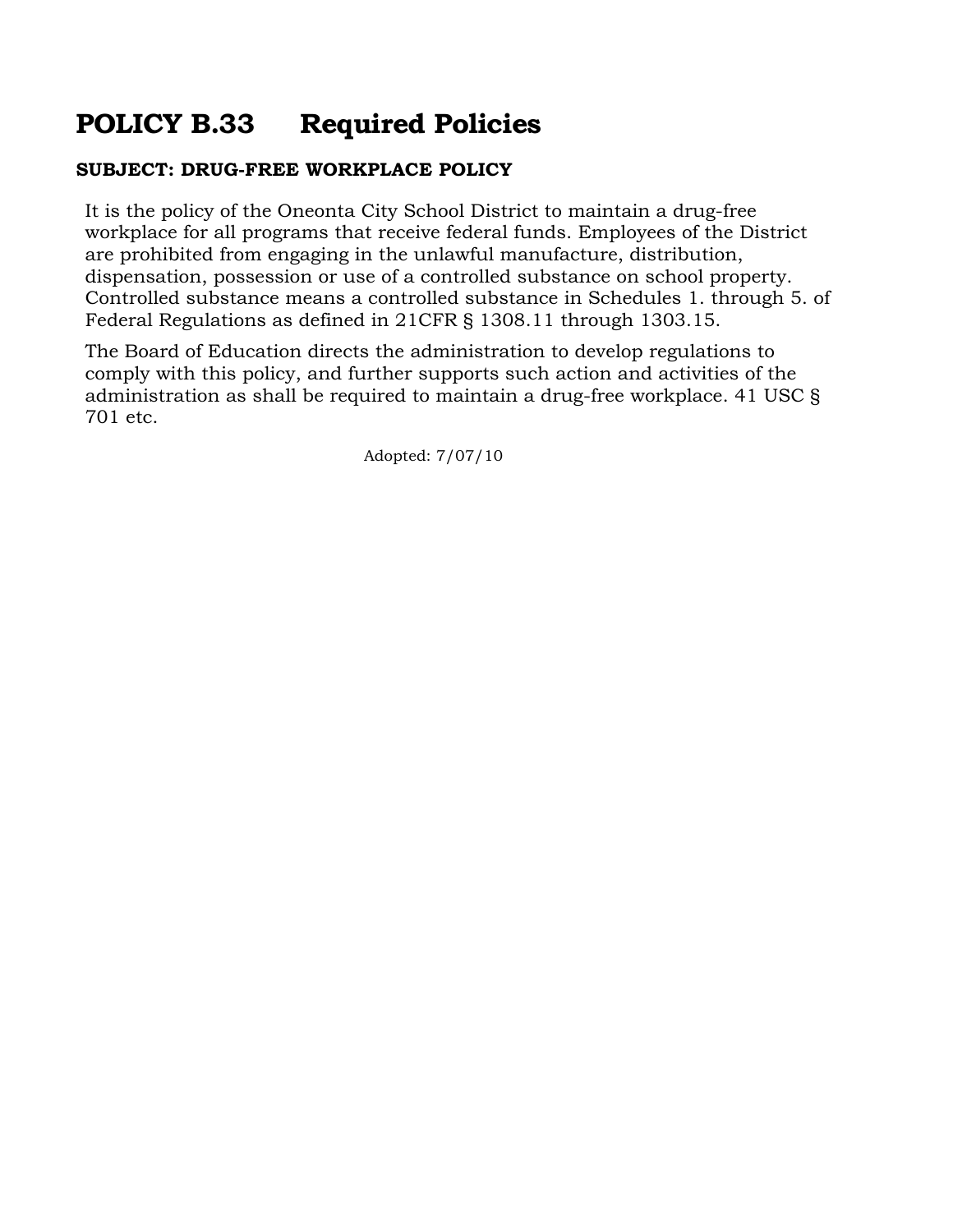# **POLICY B.34 Required Policies**

#### **SUBJECT: PURCHASING**

The District's purchasing activities will be part of the responsibilities of the Business Office, under the general supervision of the Purchasing Agent designated by the Board of Education. The purchasing process should enhance school operations and educational programs through the procurement of goods and services deemed necessary to meet District needs.

#### **Competitive Bids and Quotations**

As required by law, the Superintendent will follow normal bidding procedures in all cases where needed quantities of like items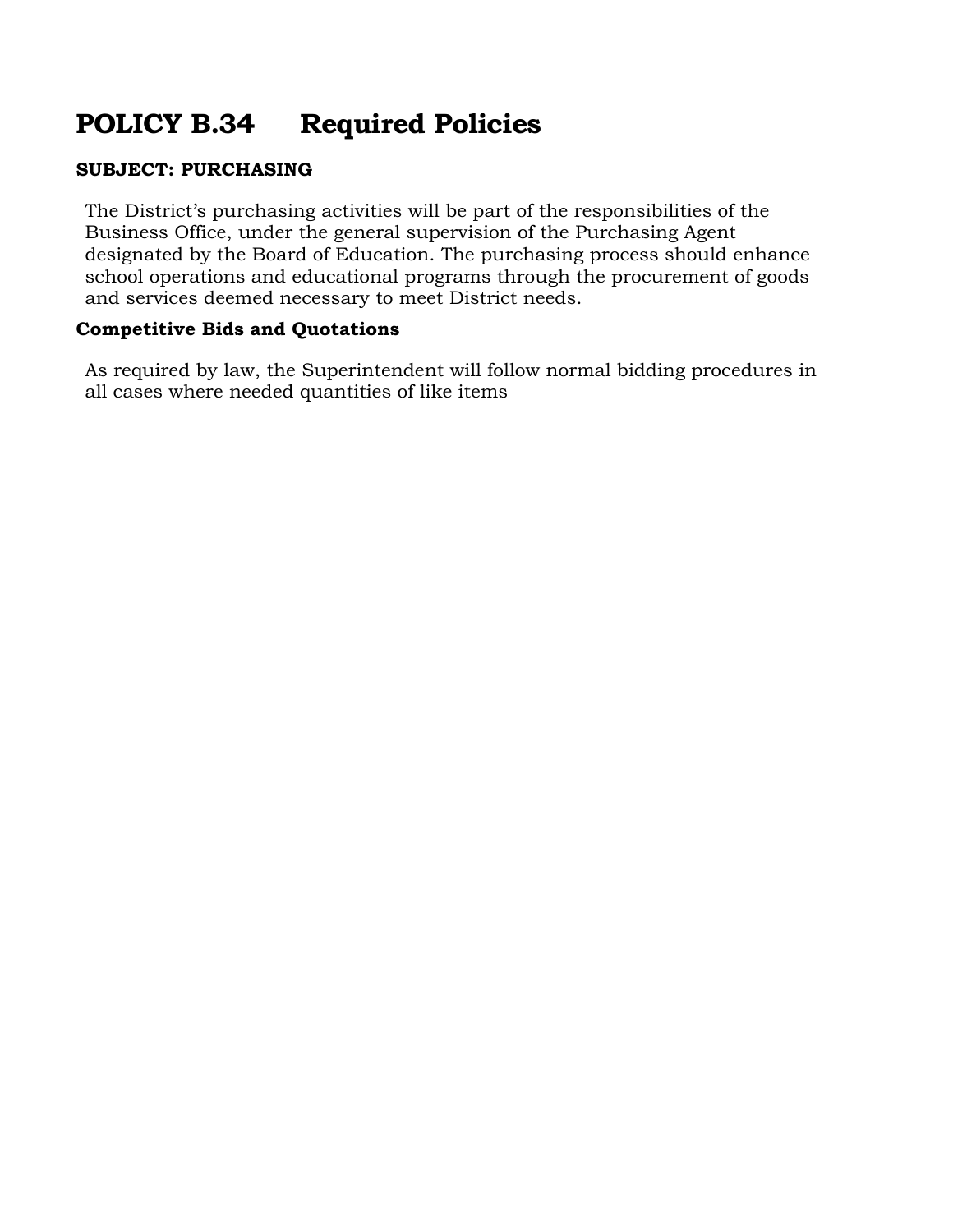# **POLICY B.35 Required Policies**

#### **SUBJECT: ONLINE BANKING SERVICES POLICY**

The Board of Education of the Oneonta City School District insists on clear, complete and detailed accounting of all financial transactions for which the Board is held accountable. The transferring of funds via online banking services between the various accounts and transfer of funds from District accounts to non-district accounts for various purposes are financial transactions to be properly monitored and controlled.

The following are online banking activities the District engages in:

- 1. viewing bank account information
- 2. Interfund transfers
- 3. the remittance of employee payroll tax withholdings and other Deductions
- 4. the paying of the District's debt obligations
- 5. the remittance of employee payroll direct deposits
- 6. transfer of district funds into investments
- 7. receipt of funds from other institutions, State and Federal governments

The district Business Manager, with a separate established user name and password, will have the authority to administer the level of transaction permissions. The district Treasurer, with a separate established user name and password, will have the authority to process online banking transactions. The district Deputy Treasurer with separate established user name and passwords will have the authority to process online banking transactions upon review and approval of the Business Manager or Treasurer.

To verify the accuracy and legitimacy of online banking requests, the District will establish an approval process. Prior to online banking transactions the request for the transactions will be reviewed by the Business Manager who will supply authorized personnel with a signed approval to make transfers of funds via a book entry. The Business Manager shall by separate established user name and password review wire transfer request for approval or the Business Manager or Deputy Treasurer will confirm with the bank any transfer request for which they did not initiate.

The District Treasurer shall report monthly to the Board of Education transfers of funds via book entry or wire transfers. The monthly report shall be part of monthly bank statement reconciliations presented to the Board of Education.

Online banking transactions will only be done on designated district computers.

Adopted: 05/18/11

### **POLICY B. 36 REQUIRED POLICIES**

**Concussion Management Policy**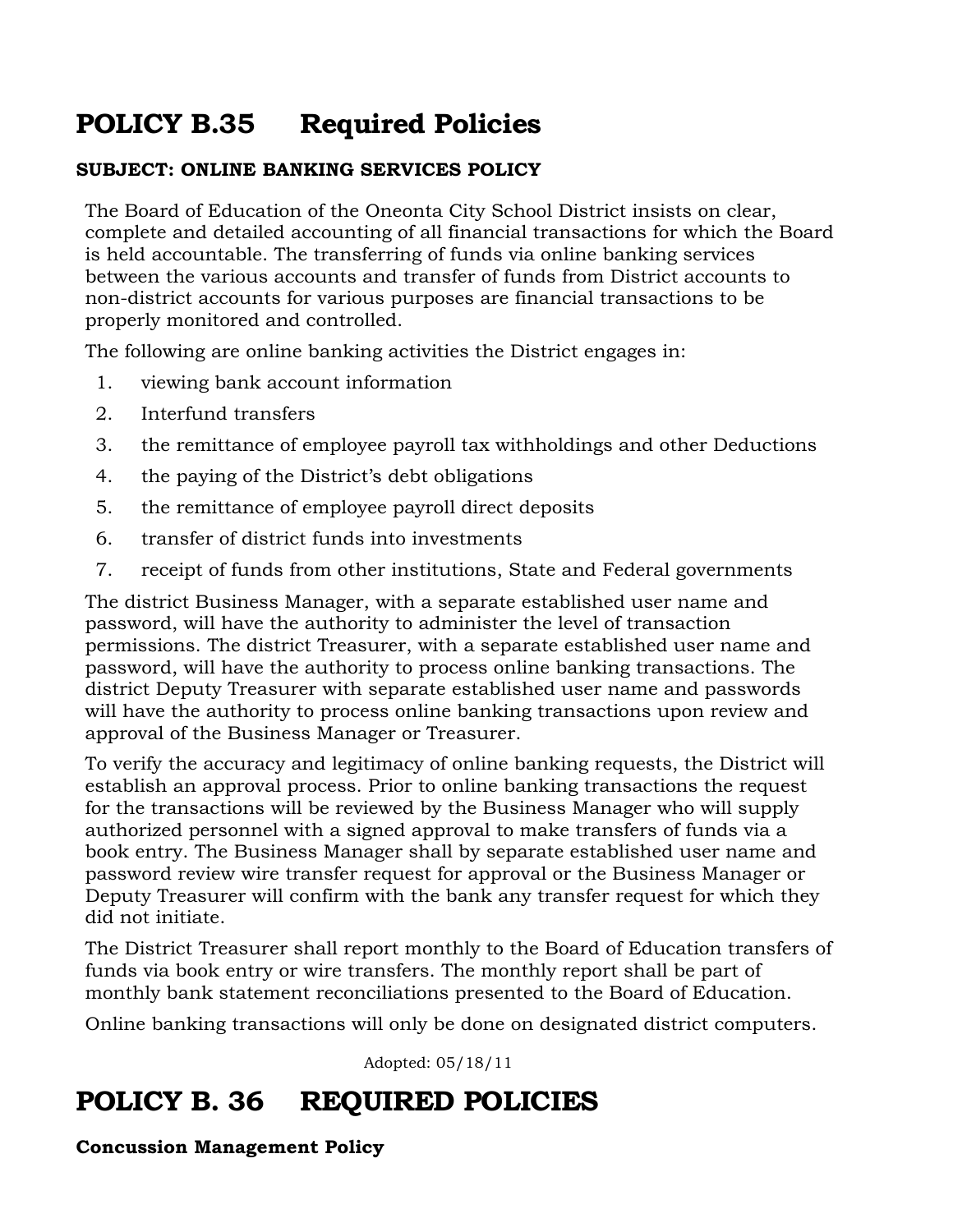The Board of Education of the Oneonta City School District recognizes that concussions and head injuries are commonly reported injuries in children and adolescents who participate in sports and recreational activity and can have serious consequences if not managed carefully. Therefore, the District adopts the following policy to support the proper evaluation and management of head injuries. The policy is developed in accordance with New York State Law.

A concussion is a mild traumatic brain injury. A concussion occurs when normal brain functioning is disrupted by a blow or jolt to the head or body resulting in rapid acceleration/deceleration of the brain. Recovery from concussion will vary. Avoiding re-injury and over-exertion until fully recovered are the cornerstones of proper concussion management. While district staff will exercise reasonable care to protect students, head injuries may occur.

Physical education teachers, coaches, nurses and other appropriate staff will receive training to recognize and/or notification of the signs, symptoms and behaviors consistent with a concussion. Any student exhibiting those signs, symptoms and or behaviors while participating in a school sponsored class, extracurricular activity or interscholastic athletic activity shall be removed from the game or activity immediately. The student will not be permitted to return to activity until authorized by a physician. Once a student is evaluated by a physician it is required that the results and any diagnosis be shared with the school.

If a student sustains a concussion at a time other than when engaged in a school-sponsored activity, the District expects the parent/legal guardian to report the condition to the school nurse so that district personnel can support the appropriate management of the condition.

Information regarding concussion management is available on the District website and will be provided to each student athlete with the parental participation permission slip.

We recommend that students participating in contact sports complete baseline testing where appropriate to be used as part of the return to play procedure.

The following protocol has been adapted from the National Federation of State High School Associations and the International Conference on Concussion in Sport, Prague 2004. It details our concussion protocol and return to play procedure.

When a student shows *any* signs of a concussion:

- 1. Immediately remove the student from all games or practice activities for the remainder of the day. If the student has lost consciousness, call EMS.
- 2. Do not leave the student alone. Regularly monitor the athlete for deterioration. If deterioration occurs, call EMS.
- 3. Make direct contact with a parent or guardian and inform them of the suspected injury. Discuss with the parent/guardian the symptoms, treatment, and return to play procedure.
- 4. The student must be medically evaluated following the injury.
- 5. If a concussion is confirmed by a doctor, the student will be referred to their personal physician for treatment and clearance. The student must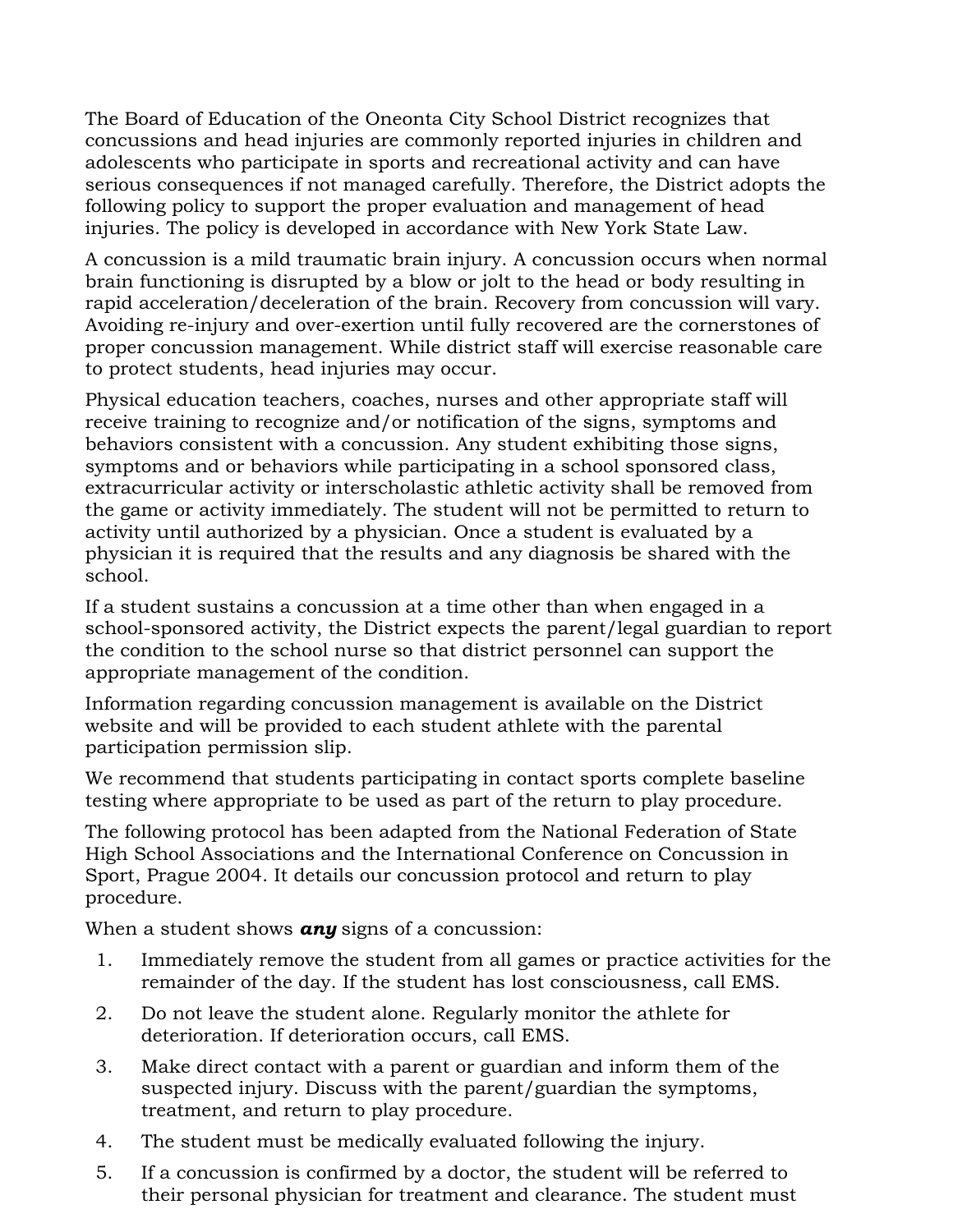then be cleared by the school doctor before beginning the Return to Play procedure. The school nurse will notify academic teachers of the student's condition with possible modifications.

6. The Return to Play procedure must follow a medically supervised stepwise process described below.

Possible concussion symptoms include, but are not limited to the following:

- Dizziness/Vacant Stare/Glassy Eyed Seizure
- Headache/ "Don't Feel Right"/ Blurred Vision
- Ringing in Ears/Loss of Orientation/Drowsy, Sleepy Nausea/Vomiting/Poor Balance and/or Coordination
- Feeling "Dazed"/Fatigue/Low Energy/Sensitivity to Light or Noise

The cornerstone of proper concussion management is rest until all symptoms resolve and then begin a program of gradual exertion before returning to a sport. The Return to Play procedure is broken down into six steps in which only one step is covered per day. The six steps involve the following:

- 1. No exerting activity until asymptomatic for 24 hours.
- 2. Light aerobic activities such as walking or stationary bike. No resistance training.
- 3. Sport specific exercises such as skating and running. Progressive addition of resistance training may begin.
- 4. Non-contact training skills/drills. When appropriate athlete will perform Impact Test.
- 5. Full contact training in practice setting.
- 6. Return to competition.

If any concussion symptoms recur, the student should see his/her primary care physician.

> Education Law Sections 207; 305(42), and 2854 8 NYCRR 135.4 and 136.5 Guidelines for Concussion Management in the School Setting, SED Guidance Document, June 2012 Adopted: 11/07/12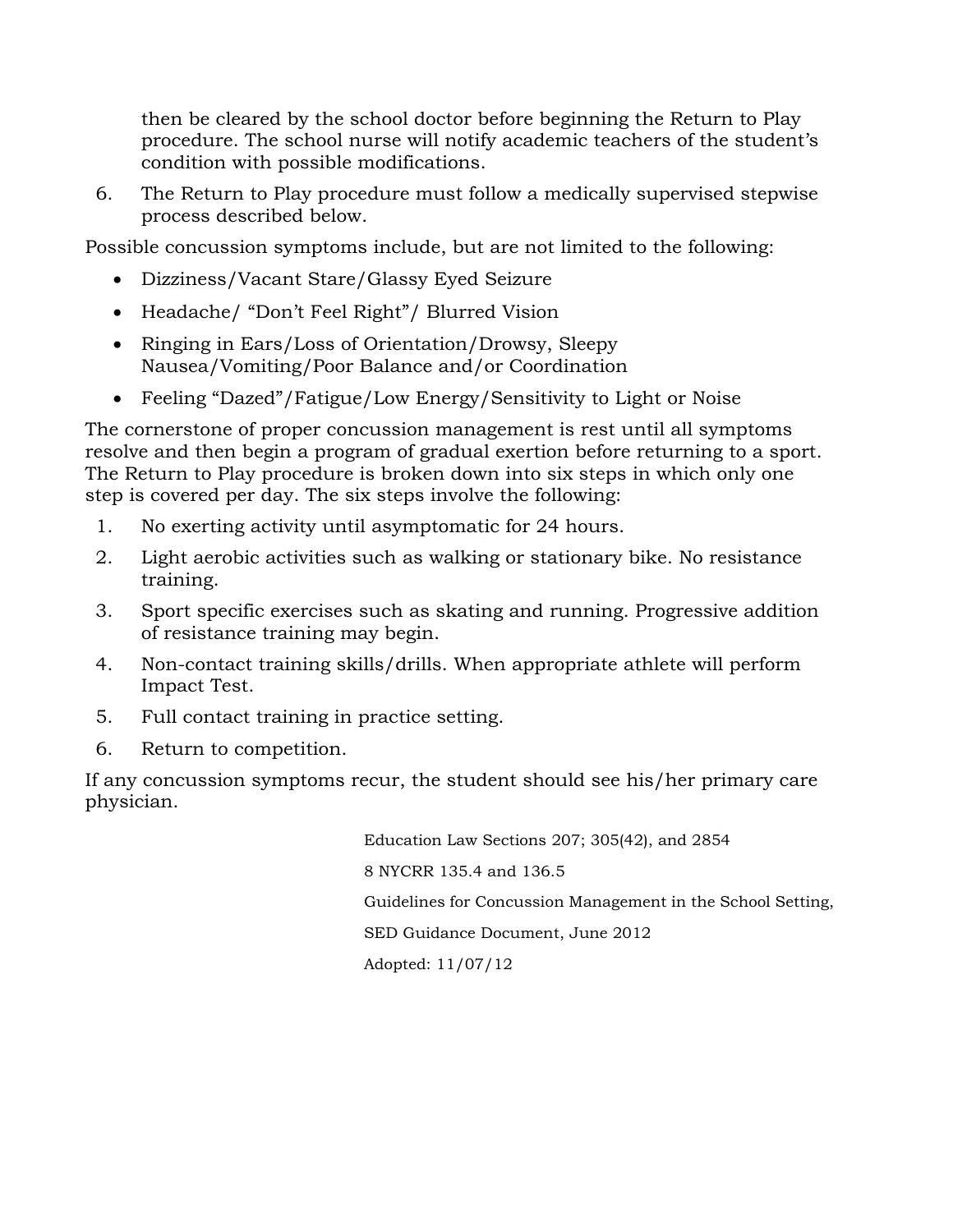# **POLICY B. 37. Required Policies**

#### **SUBJECT: DIGNITY FOR ALL - Bully Prevention/ Harassment/ Discrimination**

#### **I. Overview of Harassment, Discrimination, Hazing and Bullying**

The Oneonta City School District is committed to providing an educational and working environment that promotes respect, dignity and equality. The Board of Education recognizes harassment, discrimination, hazing, and bullying are detrimental to student learning and achievement. Such behaviors affect not only the students who are targeted, but also those individuals who participate and witness such acts. Therefore, all forms of harassment, discrimination, hazing, and bullying are prohibited on school grounds, school buses and at all school sponsored activities, programs and events including those that take place at alternate locations.

#### **A. Definitions**

Harassment: "Harassment" is any intentional written, verbal, or electronic communication or physical act which intimidates or threatens another on the basis of race, color, creed, national origin, religion, religious practice, marital status, weight, gender, sex, age, sexual orientation, disability, socio-economic status, class or club affiliation, or any other distinguishing characteristic.

Bullying: "Bullying" occurs when someone purposely says or does mean or hurtful things to another person who has a hard time defending themselves or is in an otherwise vulnerable position.

"Bullying" is a form of harassment that consists of inappropriate and often persistent behavior including threats or intimidation of others, treating others cruelly, terrorizing, coercing, or habitual put-downs and/or badgering of others.

Hazing: "Hazing" is a form of harassment which involves committing an act against a student or coercing a student into committing an act that creates a risk of emotional, physical or psychological harm to a person, in order for the student to be initiated into or affiliated with a student or other organization, or for any other purpose. The fact that a victim may consent to the act does not excuse the behavior or lesson the offense.

#### **B. Prevention Strategies**

The term harassment used throughout this policy will collectively refer to the above defined harassment, bullying and hazing. The Oneonta City School District recognizes the importance of eliminating unacceptable student conduct and works proactively to prevent these behaviors. School personnel who become aware of harassment shall act promptly to address the harassment, with the goal of preventing it from recurring. Where appropriate, school personnel will address the effects on the student who was harassed.

Remedial measures will generally include counseling of persons(s) who have been harmed by harassment and person(s) who have been responsible for the harassment of others and implementing monitoring programs to follow up on addressed issues of harassment. Students should report any concerns related to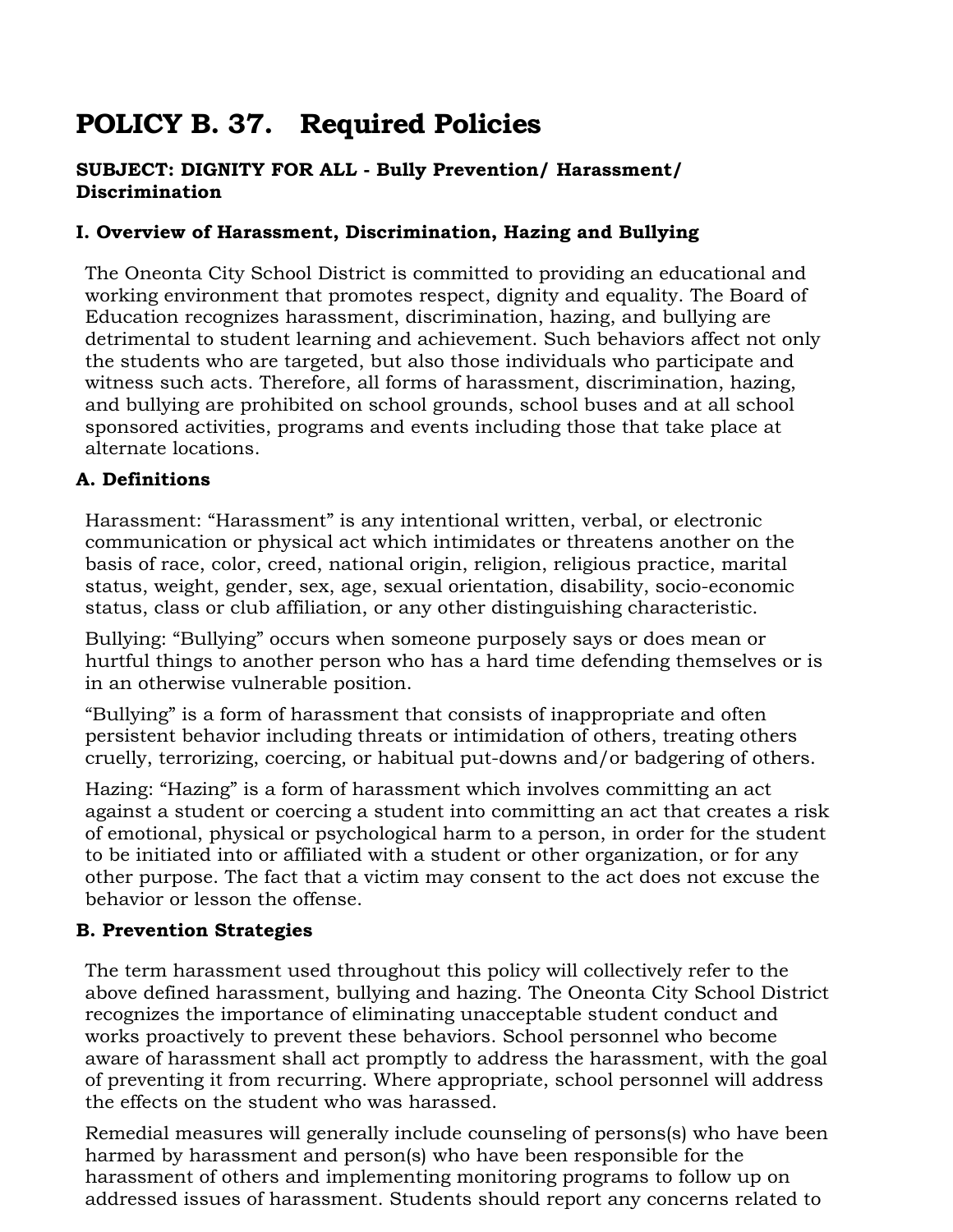harassment to the school principal, a teacher or counselor. It should also be a violation of this policy to retaliate in any manner whatsoever against individuals who report or are interviewed regarding harassment complaints.

#### **Oneonta City School District Bully Prevention Rules:**

**Rule 1:** We will not bully others. **Rule 2:** We will try to help students who are bullied. **Rule 3:** We will try to include students who are left out. **Rule 4:** If we know somebody is being bullied, we will tell an adult at school and an adult at home. *Olweus Bully Prevention Program*

#### **Different forms or kinds of bullying may include:**

Verbal bullying, being socially excluded or isolated, being physically bullied, being bullied through lies or false rumors, having money or other items taken or damaged, being threatened or forced to do things, racial bullying, sexual bullying, and cyber‐bullying as well as any other conduct which has the effect of hurting emotionally or physically the target of the bullying or any witnesses to the bullying.

#### **A. COMPLAINT PROCEDURES**

#### *Who may file a complaint:*

Students, or a parent(s) or legal guardian(s) who believe his/her student has been subjected to harassment by another student, teacher, administrator or other school personnel should report the incident(s) immediately to a school administrator, teacher or a counselor.

The Oneonta City School District encourages students, or a parent(s) or legal guardian(s) to report incident(s) of harassment. If the student, parent(s) and/or legal guardian(s) desires further assistance regarding the complaint, the Superintendent may be contacted.

#### *How to file a complaint:*

Complaints can be filed by completing a "Oneonta Rights Harassment / Discrimination / Bullying / Hazing Prevention Form". Students, parents and staff are to report any incidents of bullying/harassment/discrimination/hazing by completing a "Oneonta Rights Harassment / Discrimination /Bullying / Hazing Prevention Form". These forms are located in the school library, the guidance office and in the building's main office. Forms can also be accessed and completed online on the Oneonta City School District's homepage: [www.oneontacsd.org o](http://www.oneontacsd.org/)n the left side of the page in the "Quick Links" section. Online forms will be directly routed to a DASA Coordinator. Paper forms can be mailed or dropped off in the main offices of our district schools. All inquiries and harassment complaints filed with the Oneonta City School District are confidential to the extent possible as described below. Confidentiality also applies to the investigative process.

*Investigation Procedures and Decision of Investigator*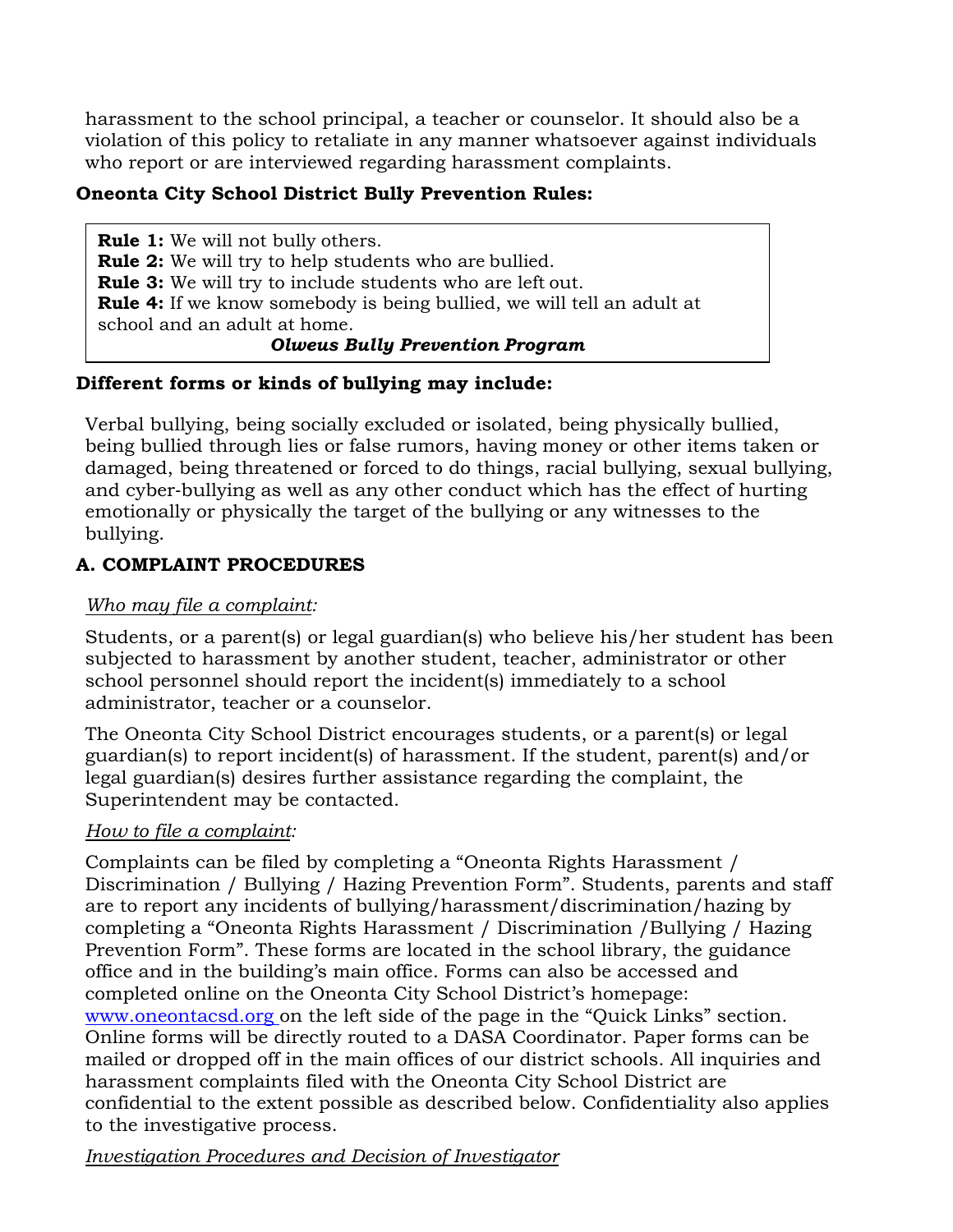Upon receipt of a report or complaint alleging harassment, discrimination, bullying, hazing, the appropriate building administrator shall undertake or authorize an investigation. The investigation may be conducted by school administrators or by a school faculty member.

The investigation will, at a minimum, consist of personal interviews with the complainant, the individual(s) against whom the complaint is filed, and others who may have knowledge of the alleged incident(s) or circumstances giving rise to the complaint.

The investigation will be completed as soon as practicable. The investigator will complete the appropriate forms and may impose consequences and/or intervention strategies upon completion of the investigation.

Upon a finding that harassment, discrimination, bullying, hazing has occurred, an appropriate response shall be fashioned by the appropriate administrator.

Building principals, or the High School Associate Principal, addressing

violations of this policy by students and the superintendent addressing violations of this policy by employees and/or students should consider the surrounding circumstances, the nature of the behavior, past incidents or continuing patterns of behavior, the relationships between the parties involved and the context in which the alleged incidents occurred.

Steps may be taken by the appropriate administrator to protect the complainant, pupils, teachers, administrators or other personnel pending completion of an investigation of alleged harassment.

#### *Disciplinary Consequences*

Any individual who violates this policy by engaging in conduct defined throughout this policy that directly or indirectly causes intimidation, harassment, or physical harm to another student or employee may be subject to disciplinary action including but not limited to suspension from school.

#### *Retaliation*

Retaliation means some type of adversarial or punitive action taken against an individual or individuals as a result of filing a complaint or participating in the complaint process. No person will suffer retaliation or intimidation for participating in the complaint process. Retaliation against any student seeking assistance at their school, filing a complaint, or participating in the investigative process is grounds for a subsequent retaliation/harassment complaint.

#### *Confidentiality*

The Oneonta City School District will respect the privacy of the complainant, the individual(s) against whom the complaint is filed and the witnesses as much as possible, consistent with our legal obligations to investigate, take appropriate action, and conform to any legal discovery or disclosure obligations.

#### LEGAL COMPLIANCE

Dignity for All Students ‐ Chapter 482 of the Laws of 2010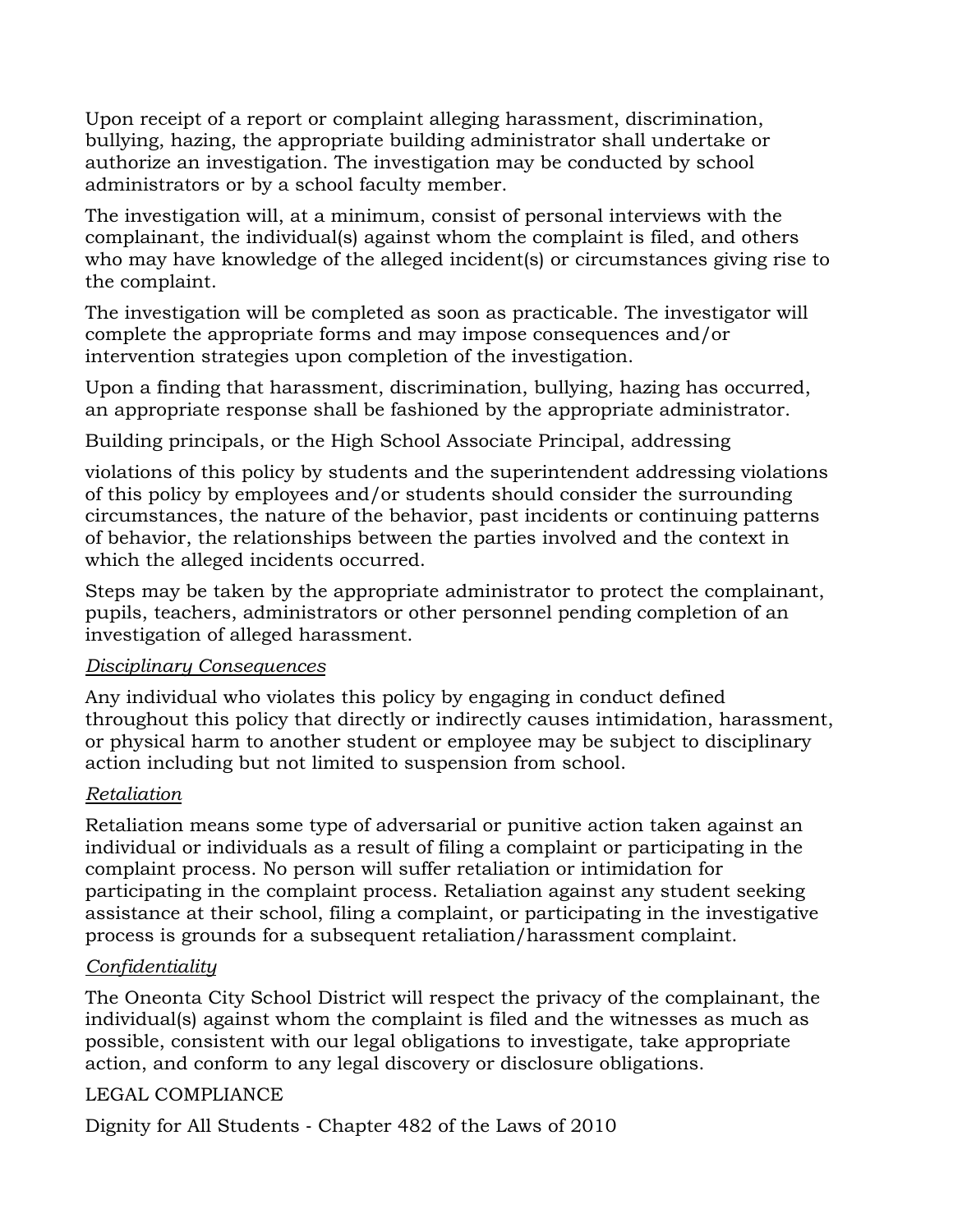

# **Oneonta City School District**

#### **Harassment / Discrimination / Bullying / Hazing Prevention Form**

Name of person filing report:

Student being targeted:

Date:

Grade Level:

Please explain in your words what happened.

Please list the name or names of the alleged person(s) engaging in harassing, discriminating, bullying, or hazing behaviors:

Where did the alleged behaviors take place? Be specific – helpful information includes the school location or the alternate setting. For example, on the bus, a sports venue, your neighborhood, on-line or through a text message, etc…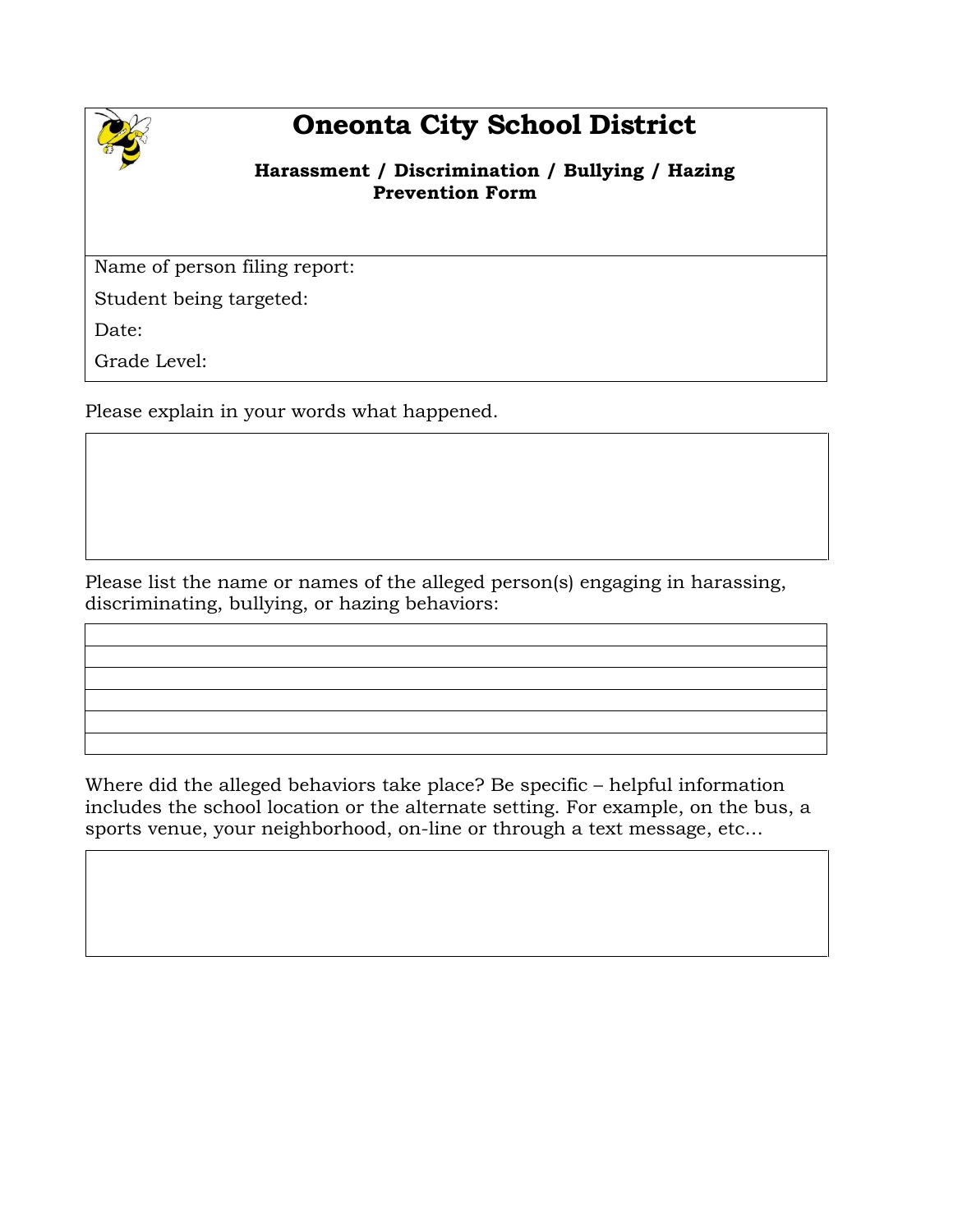When did the alleged incident(s) take place" Be specific – helpful information includes class period, time, date, etc…

Has this individual or group of individuals bullied you before (Select Yes or No)? If yes please answer the next question?

Did you fill out a Oneonta Rights form last time? If yes, please list the date:

Have you witnessed this individual or group of individuals bully others on different occasions? If so, please provide details.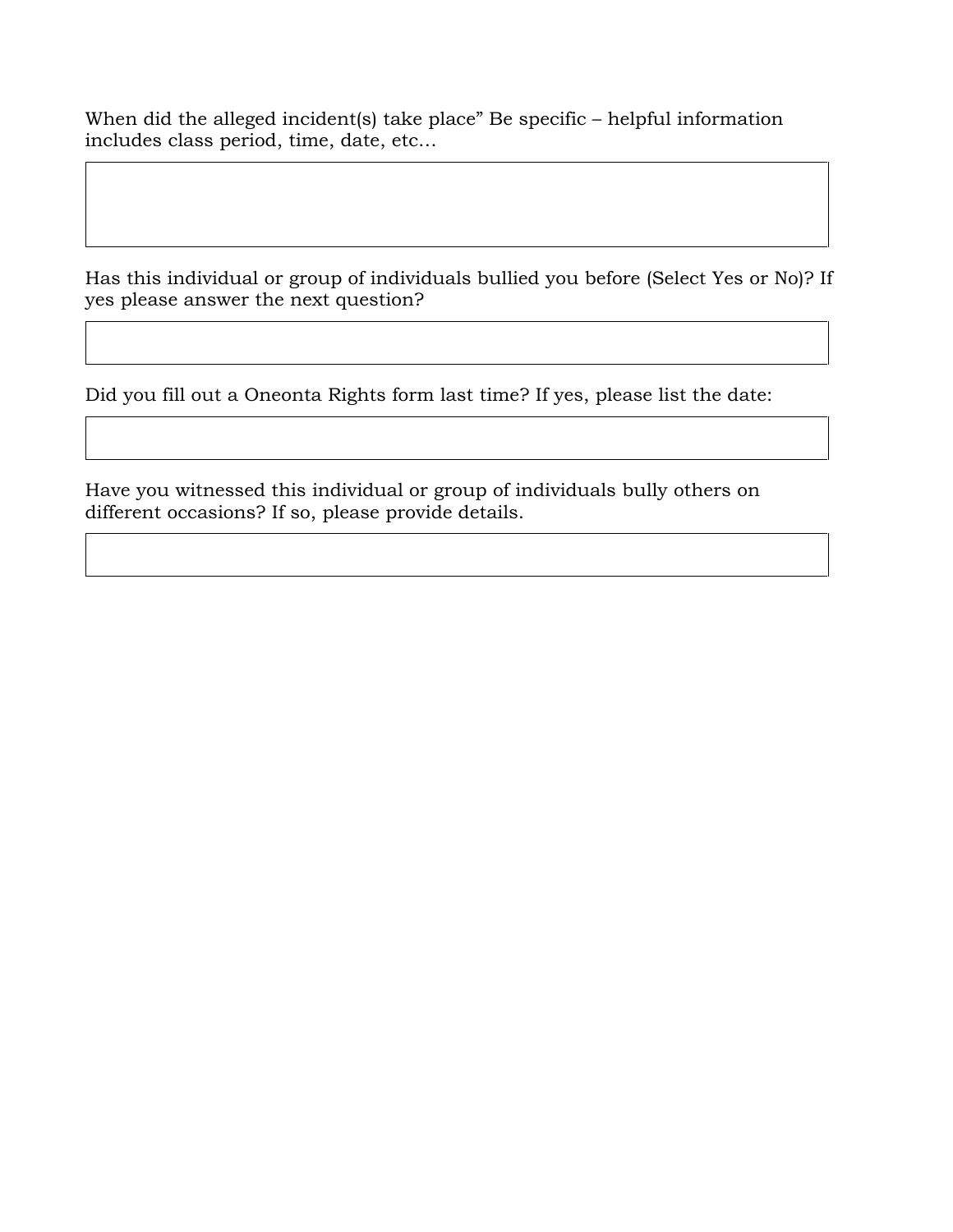

### **Oneonta City School District**

### Harassment / Discrimination / Bullying / Hazing Prevention Form

Administrative Action Taken:

Parent Communication:

Additional faculty Involvement: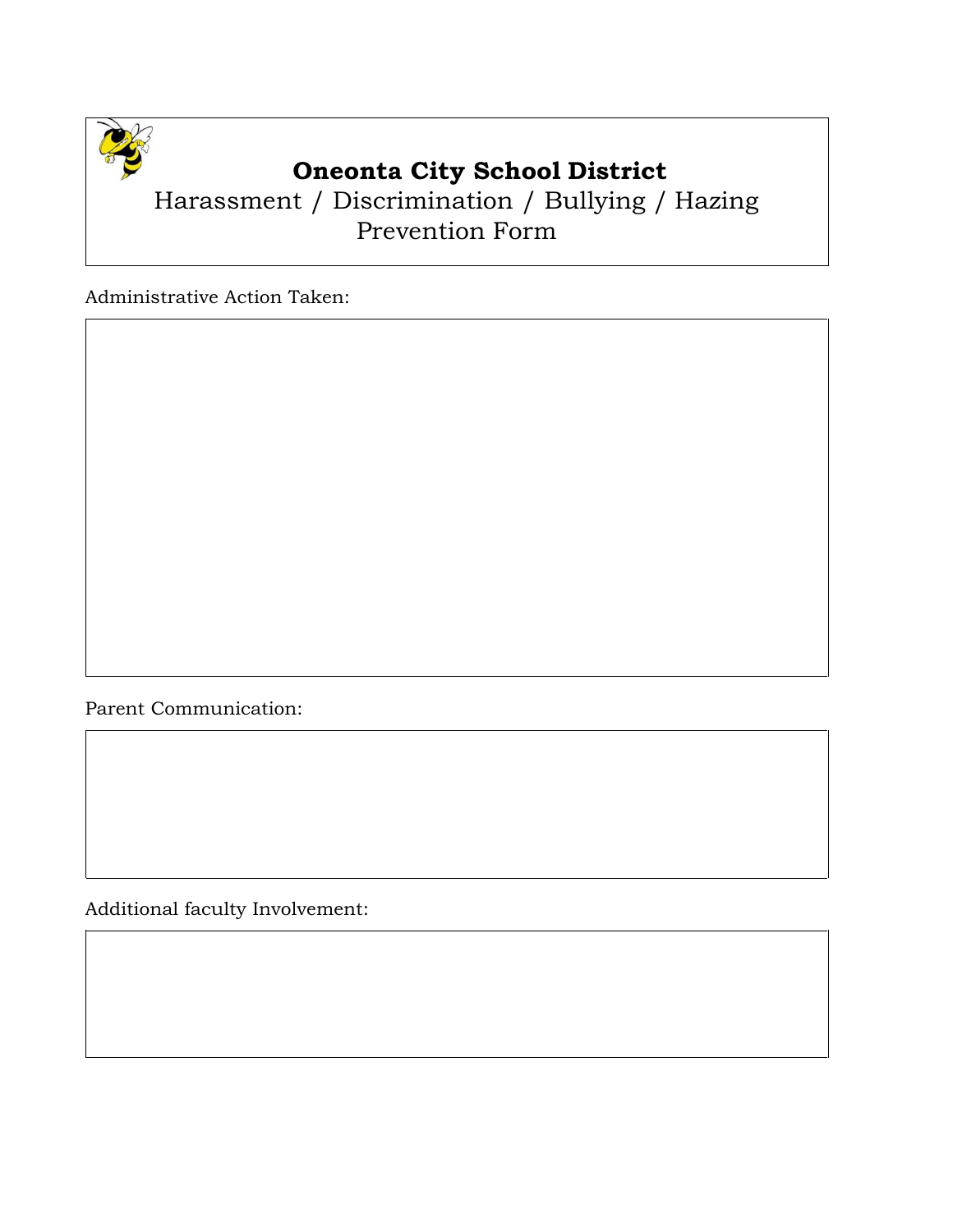| Name of Student:                                                                         | Age: | Grade: | School: |  |
|------------------------------------------------------------------------------------------|------|--------|---------|--|
| Reason for Behavioral Agreement:                                                         |      |        |         |  |
| I agree to the following terms to change my behavior:                                    |      |        |         |  |
| I will need the following support(s) to help me meet the obligations of my<br>agreement: |      |        |         |  |
| Student Signature:                                                                       |      | Date:  |         |  |
| Parent Signature:                                                                        |      | Date:  |         |  |
| Administrator Signature:                                                                 |      | Date:  |         |  |

The Oneonta City School District is committed to providing an educational environment that promotes respect, dignity and equality. Harassment, discrimination, bullying, and hazing are detrimental to student learning and achievement. Therefore, all forms of harassment, discrimination, bullying, and hazing are prohibited on district property, school buses, and at all schoolsponsored activities, programs and events.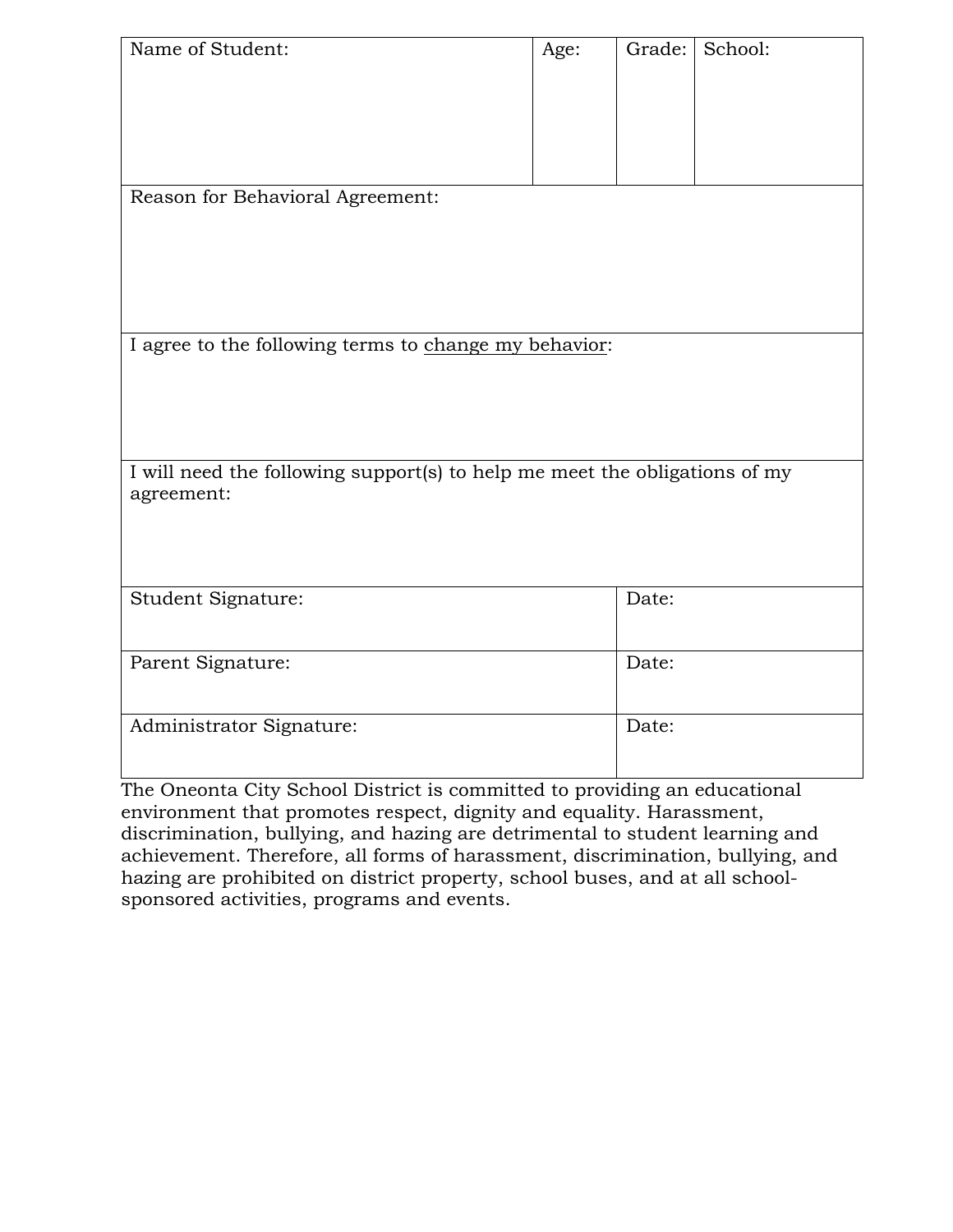# **Policy 38. Required Policy**

#### **SUBJECT: Opioid Prevention - The administration of Naloxone by school personnel**

Overview:

To combat the continuing rise in opioid-related deaths in New York State (NYS), laws were recently enacted allowing schools to provide and maintain opioid antagonists (naloxone) on-site in each instructional school facility to ensure ready and appropriate access for use during emergencies to any student or staff suspected of having opioid overdose whether or not there is a previous history of opioid abuse.

As part of a coordinated State effort, the New York State Education Department (NYSED), the New York State Department of Health (NYSDOH), and the Harm Reduction Coalition have been collaborating on statewide communications, guidance and training for schools electing to participate as opioid antagonist recipients as defined by Public Health Law §3309.

Education Law §922 and Commissioner's Regulation §136.7 permits NYS school districts, boards of cooperative educational services (BOCES), county vocational education and extension boards charter schools, and non-public elementary and secondary schools to provide and maintain opioid antagonists on site in each instructional facility to ensure emergency access for any student or school personnel having opioid overdose symptoms, whether or not they have a previous known history of opioid abuse.

#### **A. Definitions:**

Opioid Antagonist- Naloxone (Narcan) a drug administered to counteract the effects of opioids.

IN - Intranasal (into the nasal cavity)

IM - Intramuscular (injection into the muscle) NYSDOH- New York State Department of Health

#### **B. Process: Permitting Volunteers to be trained by a NYSDOH Registered Overdose Prevention Program**

Schools may permit volunteer unlicensed school personnel to be trained to administer IN naloxone by collaborating with a NYSDOH Registered Overdose Prevention Program in their area. The school will become a participant under an already established registered program, and will be provided a NYSDOH approved training curriculum and receive free IN naloxone kits. Prior to contacting a NYSDOH Registered Program, schools must have approval from their governing body and have approved policies and procedures in place. These schools will then need to link with a New York State DOH-registered opioid overdose prevention program for purposes of training non-licensed personnel and furnishing them with naloxone.

Schools and school districts that have volunteer unlicensed personnel trained by an already established NYSDOH Registered Opioid Overdose Program will get their naloxone for free from those registered programs.

Any distribution of opioid antagonists through an opioid overdose prevention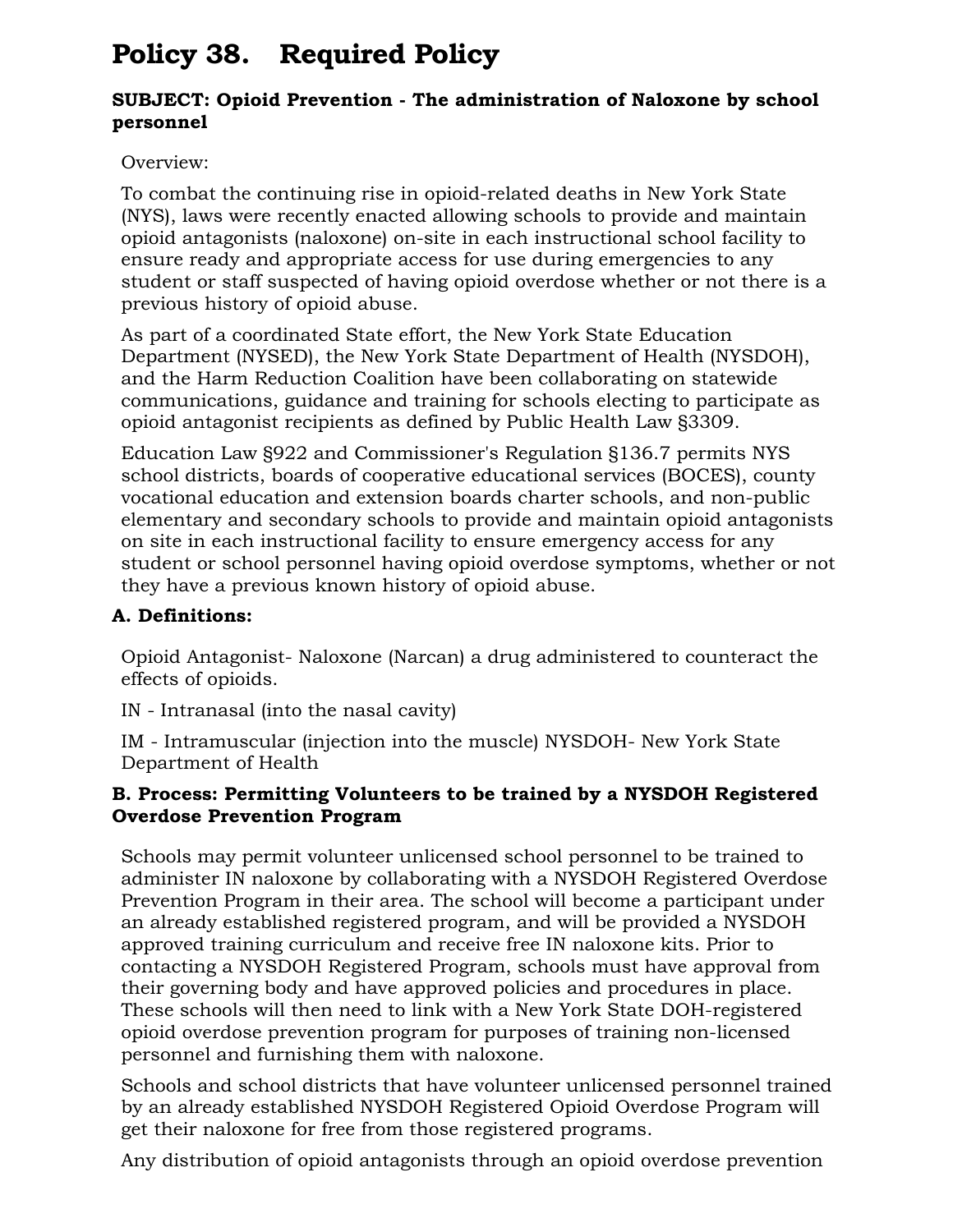program shall include an informational card or sheet with information on the following: how to recognize symptoms of an overdose; steps to take prior to and after an opioid antagonist is administered, including calling first responders; the number for the toll free Office of OASAS Hopeline (1-877-846- 7369), and how to access the OASAS website- http:*I* [/www.oasas.ny.gov.](http://www.oasas.ny.gov/)

*The NYSDOH IN Naloxone Kit contains:* two Naloxone Hydrochloride 2mg per2ml pre-filled syringes and two Mucosal Atomization Devices; two needlefree syringes and o n e pair of latex gloves. It also has instructions of what to do in English and Spanish, alcohol pads and a disposable face shield to use as a barrier for rescue breathing. Two doses of naloxone are provided as the victim may require a second dose. Gloves are provided to so that responders can maintain universal precautions if there is contact with body fluids.

*The NYSDOH 1M Naloxone Kit contains:* two Naloxone Hydrochloride 0.4mg/ lml vials, and two IM syringes and one set of gloves. It also has instructions of what to do in English and Spanish, alcohol pads and a disposable face shield to use as a barrier for rescue breathing. Two doses of naloxone are provided as the victim may require a second dose. Gloves are provided to so that responders can maintain universal precautions if there is contact with body fluids.

#### **C. Accounting/Inventory/Placement**

Naloxone should be stored in secure but accessible locations consistent with the district emergency response plan, which in public schools includes immediate transport of an AED to the scene of an emergency. Naloxone should be accessible during school hours and during on-site school sponsored activities. A naloxone overdose kit may be stored inside the flap of the AED case. Naloxone and the AEDs are both heat and cold sensitive. The remaining stock of naloxone could be stored in a locked cabinet in the school's health office. The drug will be stored in an environment as outlined by the manufacturer's guidelines.

The on-site inventory and placement of naloxone is recommended to be accounted for weekly, and counted by personnel designated by the school administrator.

Accounting for naloxone in AED cabinets could occur at the same time the check of the AED is performed. This count should be included and recorded on the AED log. The log must include the date, time, and signature of the designated personnel performing the count. This log will be kept with whatever naloxone has not yet been deployed in the school health office, with the log being maintained for no less than seven years. When new naloxone is placed in the locked storage cabinet or AED cabinet, the lot number, date of receipt, expiration date, and location of the naloxone is recorded on the log. The designated personnel placing the naloxone in the storage area will sign the log, and will need to monitor expiration dates. All schools operating under these options will need to maintain a log of trained school personnel and report newly trained personnel on quarterly basis to the NYSDOH.

#### **D. Documentation:**

Any administration of naloxone requires appropriate follow-up documentation. Naloxone is to be documented in the individual's cumulative health record for students, or consistent with applicable policies for care administered to staff.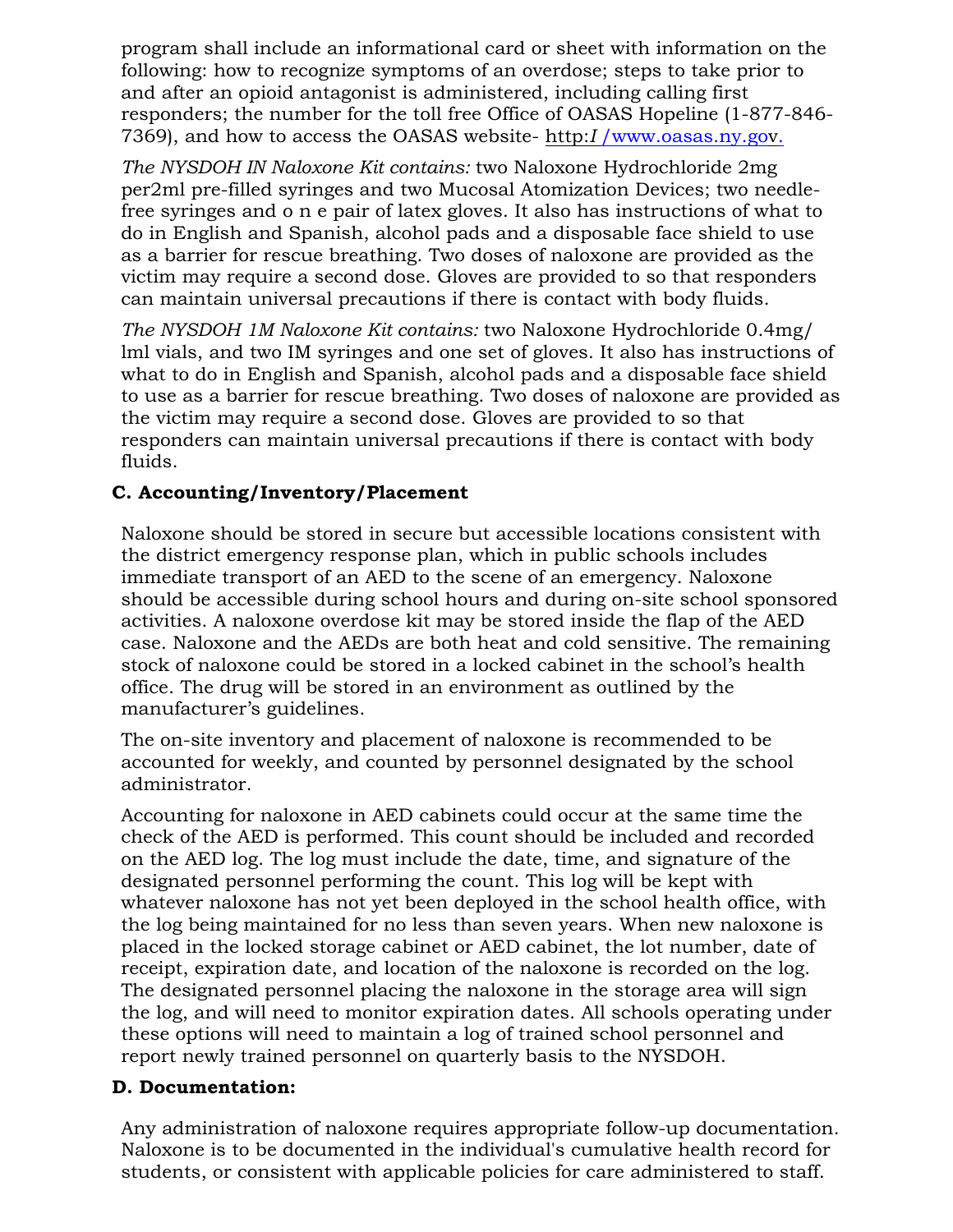Documentation must include the date and time of administration; the route of administration noting the anatomical location if IM was administered; the signs and symptoms displayed by the student or staff member prior to administration; the student or staff member's response to naloxone administration, if CPR/ rescue breathing/ AED was administered; the name of the EMS agency providing transport, along with the name of the health care facility the student/staff person was transported to; and signed by the person completing the documentation.

#### **E. Notification:**

After administering Activate school emergency response and call/ ask someone to call 911. State the person is not breathing. Parent/ guardians and administration must be notified as soon as practicable about naloxone administered to a student along with planned transport to the emergency room. Such notification should also be documented in the student's cumulative health record. Notification of staff member's emergency contact(s) should be done as per district policy.

#### **F. Training:**

The NYSDOH approved training curriculum for volunteer unlicensed school personnel pursuant to section 3309 of Public Health Law is titled, *"Opioid Overdose Training for School Personnel: Recognizing a Life-Threatening Opioid Overdose and Using an Opioid Antagonist"*

For volunteer unlicensed school personnel to become trained overdose responders in the school setting and be able to administer IN naloxone in the school setting the following are required:

Completion of training webinar,

\*Attainment of 100% accuracy on post-test,

Successful completion of the Skills Compliance Checklist for Administering Naloxone with a licensed health professional whose scope of practice includes medication administration: physician, nurse practitioner, physician assistant, or RN. LPNs may not perform this function as teaching is not within their scope of practice.

\*Volunteer staff contacting a NYSDOH Registered Prevention Program in their area will need to collaborate with program providers on the appropriate training, which may or may not include the NYSDOH approved training; *((Opioid Overdose Training for School Personnel: Recognizing a Life-Threatening Opioid Overdose and Using an Opioid Antagonist"* . However, it is a recommendation to utilize this training, as it is the training that has been identified for school personnel.

After successful completion of this training the individual will receive a certificate of training in opioid overdose prevention valid for 2 years. The NYSED *strongly encourages* an annual review to ensure that understanding and skills in opioid overdose response are current and timely. The school must maintain a current list of its trained school personnel. This list will be maintained in the health office or in a location designated by school district administration.

School nurses are not required to complete the NYSDOH approved training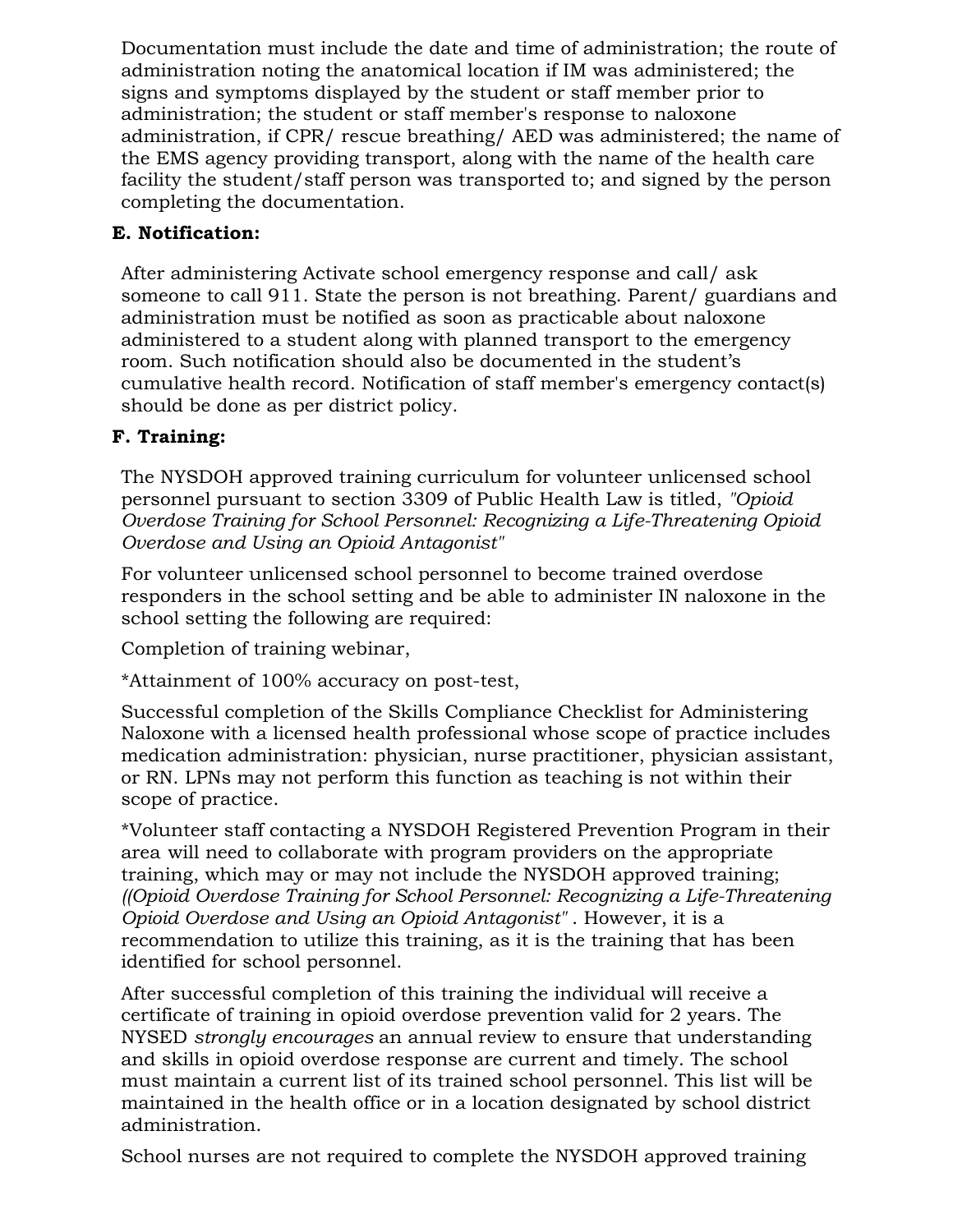webinar, but are highly encouraged to do so to keep their assessment skills for overdoses current.

BOE Adopted 01/06/16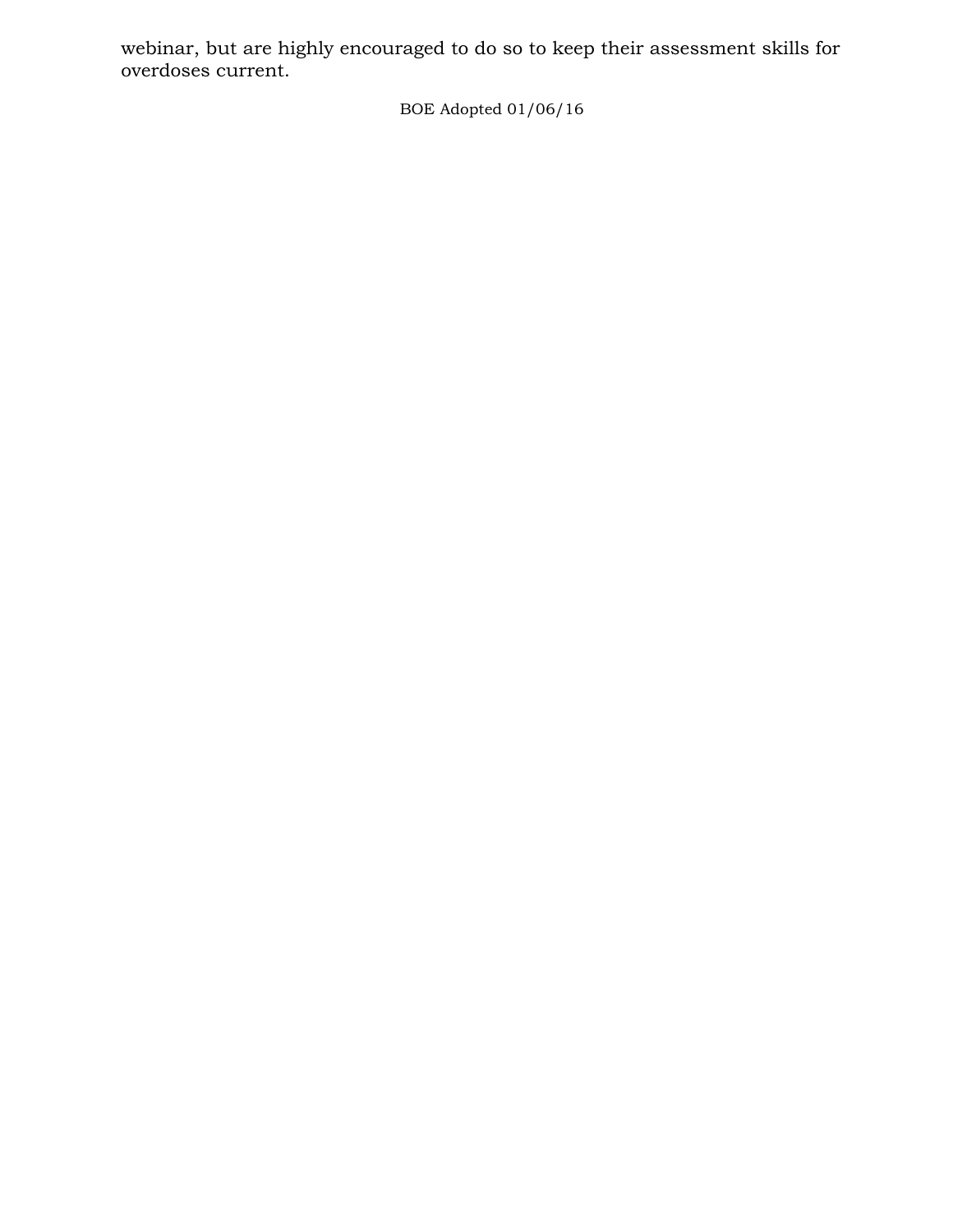# **POLICY B.39**

### **UNIFORM GUIDANCE PROCUREMENT POLICY**

#### **I. Purpose**

The purpose of this Policy is to establish guidelines that meet or exceed the procurement requirements for purchases of goods (apparatus, supplies, materials, and equipment), services, and construction or repair projects when federal funds are being used in whole or in part to pay for the cost of the contract.

#### **II. Policy**

A. **Application of Policy.** This policy applies to contracts for purchases, services, and construction or repair work funded with federal financial assistance (direct or reimbursed). The requirements of this Policy also apply to any sub-recipient of the funds.

All federally funded projects, loans, grants, and sub-grants, whether funded in part or wholly, are subject to the Uniform Administrative Requirements, Cost Principles, and Audit Requirements for federal awards (Uniform Guidance) codified at 2 C.F.R. Part 200 unless otherwise directed in writing by the federal agency or state pass-through agency that awarded the funds.

- B. **Compliance with Federal Law.** All procurement activities involving the expenditure of federal funds must be conducted in compliance with the Procurement Standards codified in 2 C.F.R. § 200.317 through § 200- 326 unless otherwise directed in writing by the federal agency or state pass-through agency that awarded the funds. The District will follow all applicable local, state, and federal procurement requirements when expending federal funds. Should the District have more stringent requirements, the most restrictive requirement shall apply so long as it is consistent with state and federal law.
- C. **Contract Award.** All contracts shall be awarded only to the lowest responsive responsible bidder possessing the ability to perform successfully under the terms and conditions of the contract.
- D. **No Evasion.** No contract may be divided to bring the cost under bid thresholds or to evade any requirements under this Policy or state and federal law.
- E. **Contract Requirements**. All contracts paid for in whole or in part with federal funds shall be in writing. The written contract must include or incorporate by reference the provisions required under 2 C.F.R § 200.326 and as provided for under 2 C.F.R. Part 200, Appendix II.
- F. **Contractors' Conflict of Interest.** Designers, suppliers, and contractors that assist in the development or drafting of specifications, requirements, statements of work, invitation for bids or requests for proposals shall be excluded from competing for such requirements.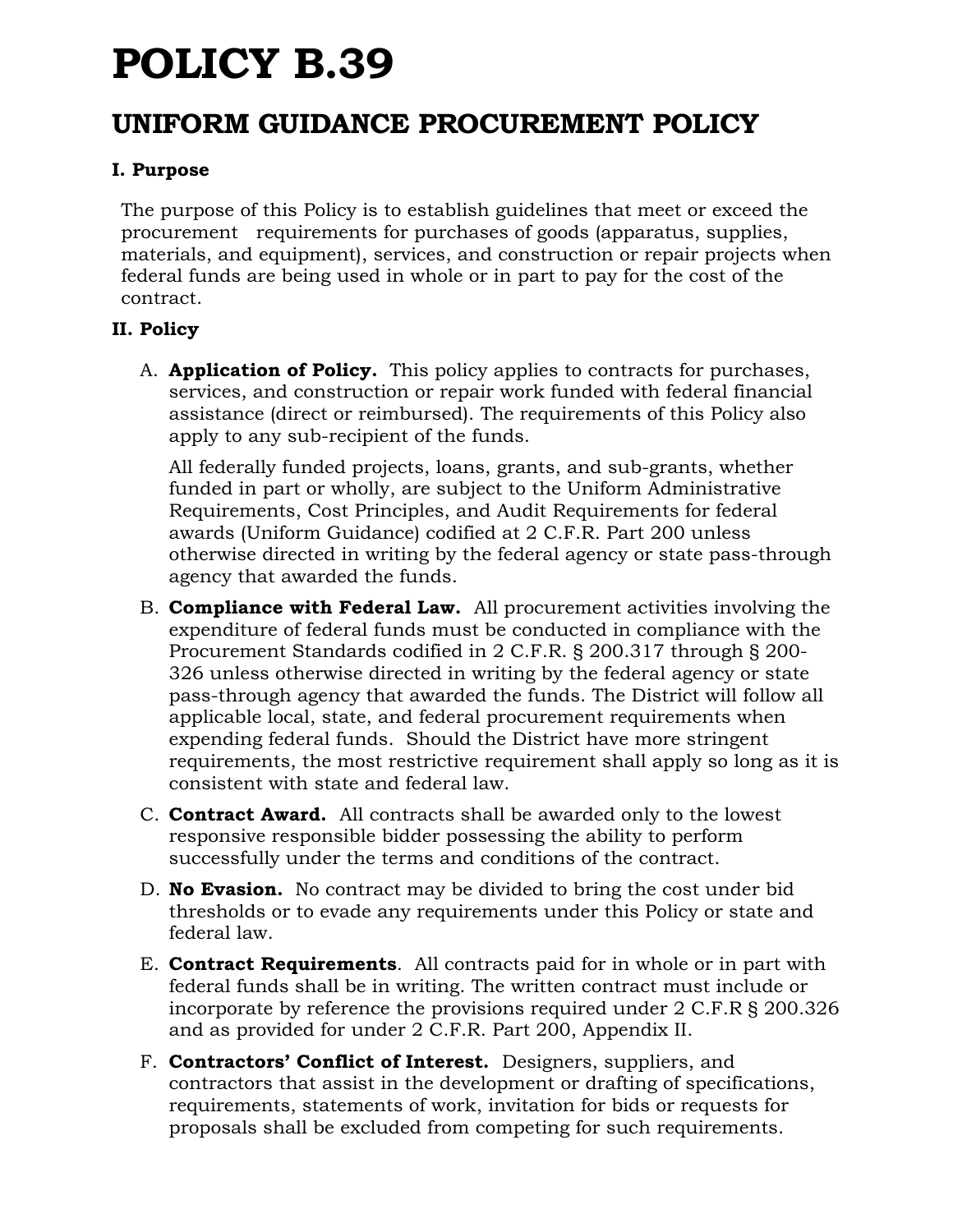G. **Approval and Modification.** The administrative procedures contained in this Policy are administrative and may be changed as necessary to comply with state and federal law.

#### **III. General Procurement Standards and Procedures:**

Either the Purchasing Department or the Requesting Department shall procure all contracts in accordance with the requirements of this Section of the Policy.

- **A. Necessity.** Purchases must be necessary to perform the scope of work and must avoid acquisition of unnecessary or duplicative items.
- **B. Clear Specifications.** All solicitations must incorporate a clear and accurate description of the technical requirements for the materials, products, or services to be procured, and shall include all other requirements which bidders must fulfill and all other factors to be used in evaluating bids or proposals. Technical requirements must not contain features that restrict competition.
- **C. Notice of Federal Funding.** All bid solicitations must acknowledge the use of federal funding for the contract. In addition, all prospective bidders or offerors must acknowledge that funding is contingent upon compliance with all terms and conditions of the funding award.
- **D. Compliance by Contractors.** All solicitations shall inform prospective contractors that they must comply with all applicable federal laws, regulations, executive orders, and terms and conditions of the funding award.
- **E. Fixed Price.** Solicitations must state that bidders shall submit bids on a fixed price basis and that the contract shall be awarded on this basis unless otherwise provided for in this Policy. Cost plus percentage of cost contracts are prohibited*.* Time and materials contracts are prohibited in most circumstances. Time and materials contracts will not be used unless no other form of contract is suitable and the contract includes a "Not to Exceed" amount. A time and materials contract shall not be awarded without express written permission of the federal agency or state pass-through agency that awarded the funds.
- **F. Use of Brand Names.** When possible, performance or functional specifications are preferred to allow for more competition leaving the determination of how the reach the required result to the contractor. Brand names may be used only when it is impractical or uneconomical to write a clear and accurate description of the requirement(s). When a brand name is listed, it is used as reference only and "or equal" must be included in the description.
- **G. Lease versus Purchase.** Under certain circumstances, it may be necessary to perform an analysis of lease versus purchase alternatives to determine the most economical approach.
- **H. Dividing Contract for M/WBE Participation.** If economically feasible, procurements may be divided into smaller components to allow maximum participation of small and minority businesses and women business enterprises. The procurement cannot be divided to bring the cost under bid thresholds or to evade any requirements under this Policy.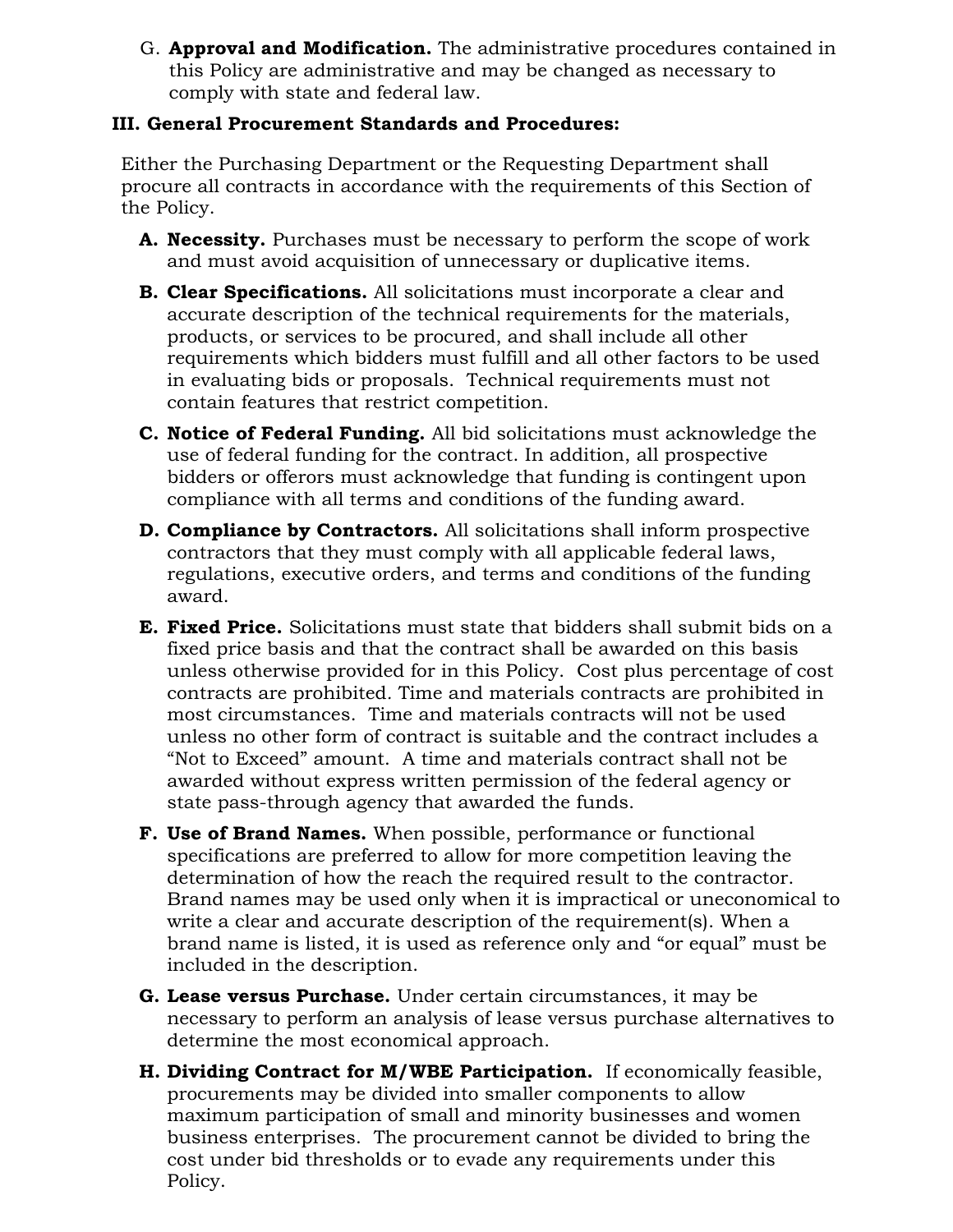- **I. Documentation.** Documentation must be maintained by the Business Office detailing the history of all procurements. The documentation should include the procurement method used, contract type, basis for contractor selection, price, sources solicited, public notices, cost analysis, bid documents, addenda, amendments, contractor's responsiveness, notice of award, copies of notices to unsuccessful bidders or offerors, record of protests or disputes, bond documents, notice to proceed, purchase order, and contract. All documentation relating to the award of any contract must be made available to the granting agency upon request.
- **J. Cost Estimate.** For all procurements costing \$150,000 or more, the Business Office shall develop an estimate of the cost of the procurement prior to soliciting bids. Cost estimates may be developed by reviewing prior contract costs, online review of similar products or services, or other means by which a good faith cost estimate may be obtained. Cost estimates for construction and repair contracts may be developed by the project designer, or construction manager.
- **K. Contract Requirements.** The District will prepare a written contract.
- **L. Debarment.** No contract shall be awarded to a contractor included on the federally debarred bidder's list.
- **M. Contractor Oversight.** The District must maintain oversight of the contract to ensure that contractor is performing in accordance with the contract terms, conditions, and specifications.
- **N. Open Competition.** Solicitations shall be prepared in a way to be fair and provide open competition. The procurement process shall not restrict competition by imposing unreasonable requirements on bidders, including but not limited to unnecessary supplier experience, specifying a brand name without allowing for "or equal" products, or other unnecessary requirements that have the effect of restricting competition.
- **O. Geographic Preference.** No contract shall be awarded on the basis of a geographic preference.

#### **IV. Specific Procurement Procedures**

The District shall solicit bids in accordance with the requirements under this Section of the Policy based on the type and cost of the contract.

- **A. Service Contracts** including construction and repair contracts (except for A/E professional services) and **Purchase Contracts costing less than \$3,500** shall be procured using the Uniform Guidance "micro-purchase" procedure (2 C.F.R. § 200.320(a)), New York General Municipal Law § 104 and 104-A and the District's purchasing policy, to the extent practicable, purchases must be distributed among qualified suppliers.
- **B. Service Contracts** (except for A/E professional services) and **Purchase Contracts costing \$3,500 up to \$90,000** shall be procured using the Uniform Guidance "small purchase" procedure (2 C.F.R. § 200.320(b)) as follows:
	- 1. Obtain price or rate quotes from an "adequate number" of qualified sources (a federal grantor agency might issue guidance interpreting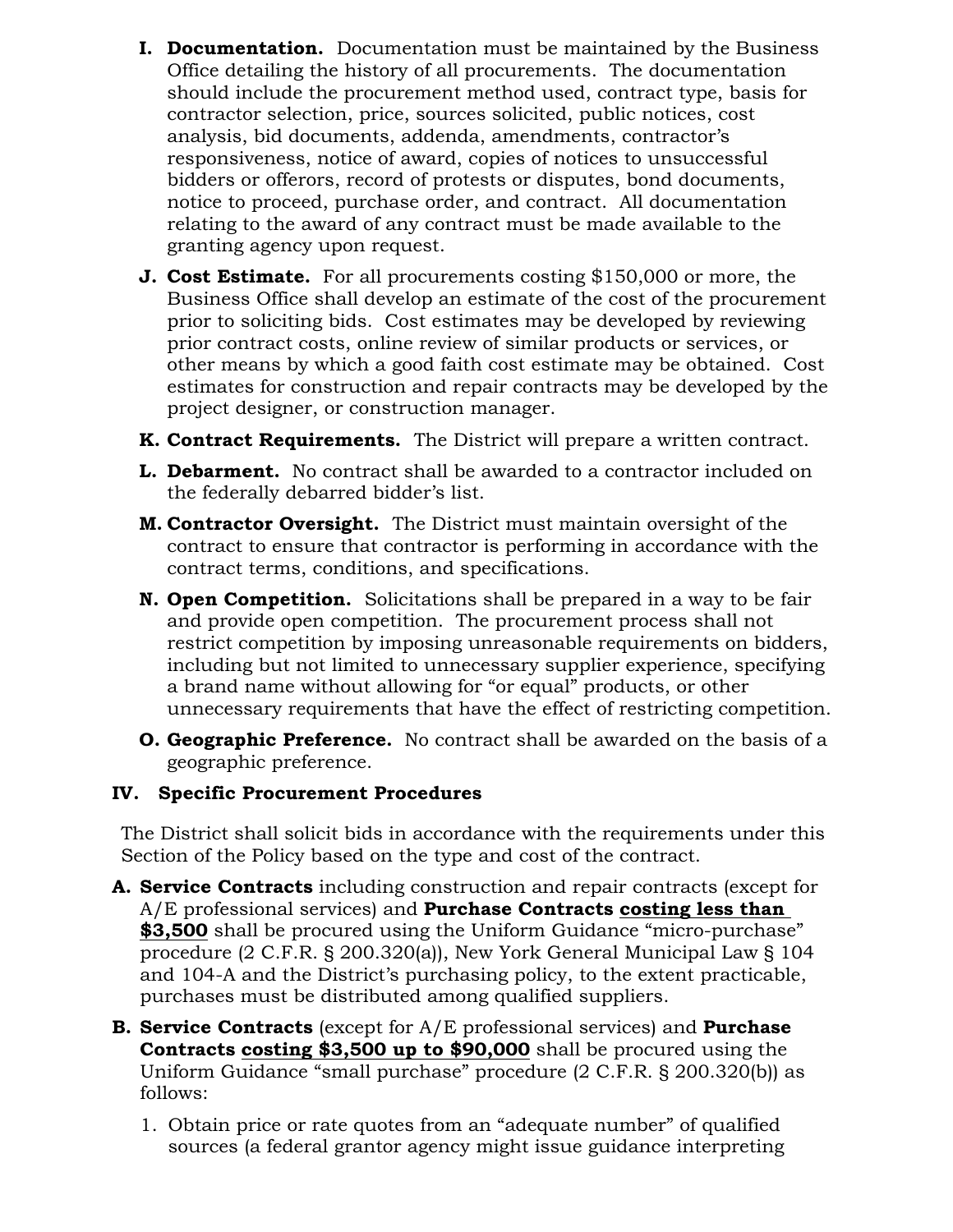"adequate number," so the Requesting Department should review the terms and conditions of the grant award documents to confirm whether specific guidance has been issued).

- 2. Take affirmative steps to solicit price quotes from M/WBE vendors and suppliers as required under 2 C.F.R. § 200.321.
- 3. Cost or price analysis is not required prior to soliciting bids.
- 4. Award the contract on a fixed-price basis (a not-to-exceed basis is permissible for service contracts where obtaining a fixed price is not feasible).
- 5. For contracts above the amounts set in New York General Municipal Law § 103 (1) shall be solicited using the procedures set out in the statute.
- 6. Award the contract to the lowest responsive, responsible bidder.
- **C. Service Contracts** (except for A/E professional services) and **Purchase Contracts costing \$90,000 and above** shall be procured using a combination of the most restrictive requirements of the Uniform Guidance "sealed bid" procedure (2 C.F.R. § 200.320(c)) and state formal bidding procedures (New York General Municipal Law Article 5-A):
	- 1. Cost or price analysis is required prior to soliciting bids.
	- 2. Complete specifications or purchase description must be made available to all bidders.
	- 3. The bid must be formally advertised in a newspaper of general circulation for at least seven full days between the date of the advertisement and the date of the public bid opening. Electronic-only advertising must be authorized by the governing board. The advertisement must state the date, time, and location of the public bid opening, indicate where specifications may be obtained, and reserve to the governing board the right to reject any or all bids.
	- 4. Take affirmative steps to solicit price quotes from M/WBE vendors and suppliers as required under 2 C.F.R. § 200.321.
	- 5. Open bids at the public bid opening on the date, time, and at the location noticed in the public advertisement. All bids must be submitted sealed. A minimum of 2 bids must be received in order to open all bids.
	- 6. The Board of Education shall award the contract to the lowest responsive, responsible bidder on a fixed-price basis.
- **D. Service Contracts** (except for A/E professional services) **costing \$150,000 and above** may be procured using the Uniform Guidance "competitive proposal" procedure (2 C.F.R. § 200.320(d)) when the "sealed bid" procedure is not appropriate for the particular type of service being sought. The procedures are as follows:
	- 1. A Request for Proposals (RFP) must be publicly advertised. Formal advertisement in a newspaper is not required so long as the method of advertisement will solicit proposals from an "adequate number" of qualified firms.
	- 2. Take affirmative steps to solicit price quotes from M/WBE vendors and suppliers as provided under 2 C.F.R. § 200.321.
	- 3. Identify evaluation criteria and relative importance of each criteria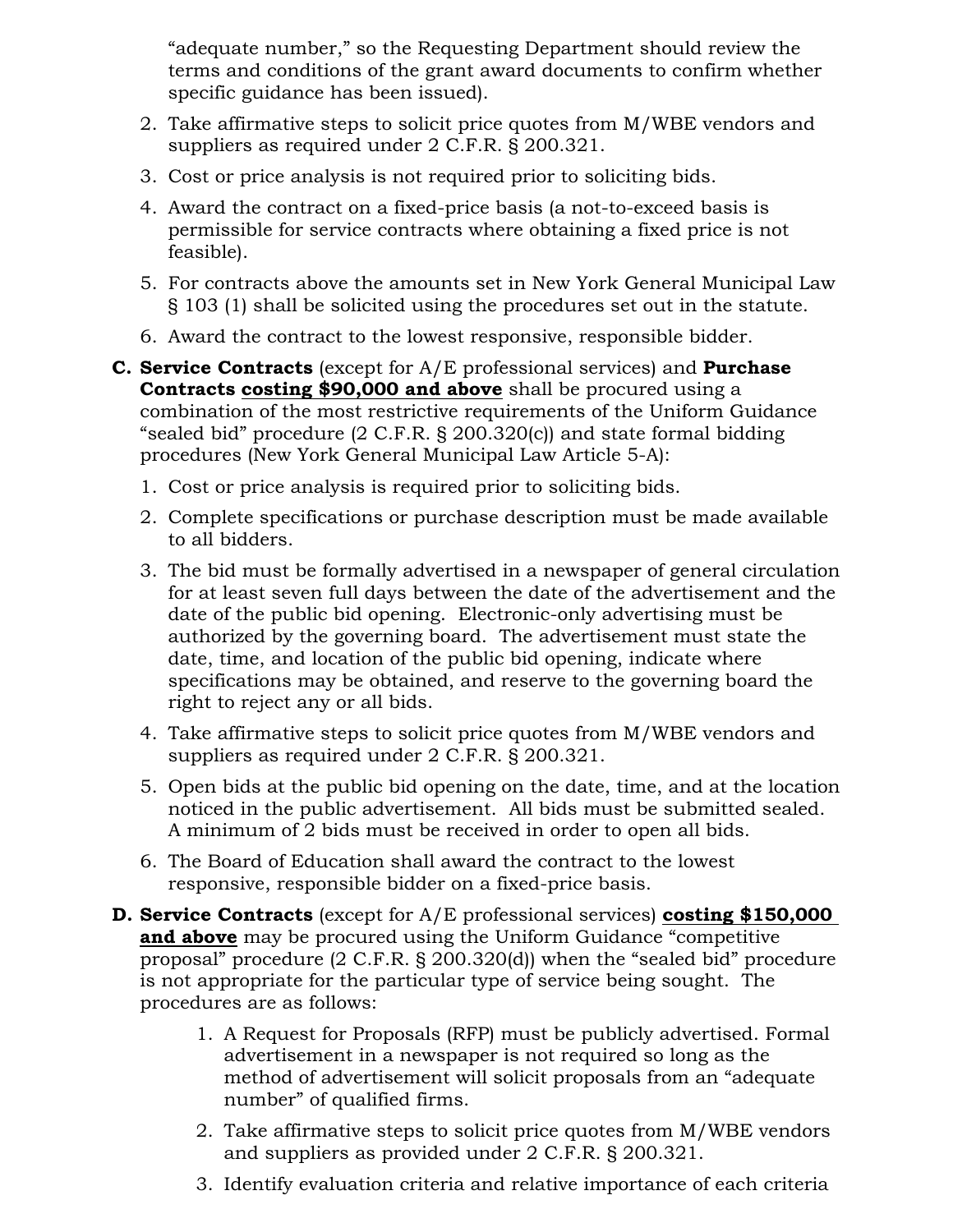(criteria weight) in the RFP.

- 4. Consider all responses to the publicized RFP to the maximum extent practical.
- 5. Must have a written method for conducting technical evaluations of proposals and selecting the winning firm.
- 6. Award the contract to the responsible firm with most advantageous proposal taking into account price and other factors identified in the RFP. Governing board approval is not required.
- 7. Award the contract on a fixed-price or cost-reimbursement basis.

## **E. Construction and repair contracts costing \$3,500 up to \$150,000**

shall be procured using the Uniform Guidance "small purchase" procedure (2 C.F.R. § 200.320(b)) as follows:

- 1. Obtain price or rate quotes from an "adequate number" of qualified sources (a federal grantor agency might issue guidance interpreting "adequate number," so the requesting department should review the terms and conditions of the grant award documents to confirm whether specific guidance has been issued).
- 2. Take affirmative steps to solicit price quotes from M/WBE vendors and suppliers as required under 2 C.F.R. § 200.321.
- 3. Cost or price analysis is not required prior to soliciting bids, although price estimates may be provided by the project designer.
- 4. Award the contract on a fixed-price or not-to-exceed basis.
- 5. For contracts above the amounts set in New York General Municipal Law § 103 (1) shall be solicited using the procedures set out in the statute.
- 6. Award the contract to the lowest responsive, responsible bidder. Governing board approval is not required.

**F. Construction and repair contracts costing \$150,000 up to \$500,000** shall be procured using the Uniform Guidance "sealed bid" procedure (2 C.F.R. § 200.320(c)) and New York General Municipal Law as follows:

- 1. Cost or price analysis is required prior to soliciting bids (this cost estimate may be provided by the project designer).
- 2. Complete specifications must be made available to all bidders.
- 3. Publically advertise the bid solicitation for a period of time sufficient to give bidders notice of opportunity to submit bids (formal advertisement in a newspaper is not required so long as other means of advertising will provide sufficient notice of the opportunity to bid). The advertisement must state the date, time, and location of the public bid opening, and indicate where specifications may be obtained.
- 4. Take affirmative steps to solicit price quotes from M/WBE vendors and suppliers as provided under 2 C.F.R. § 200.321.
- 5. Open the bids at the public bid opening on the date, time, and at the location noticed in the public advertisement. All bids must be submitted sealed. A minimum of 2 bids must be received in order